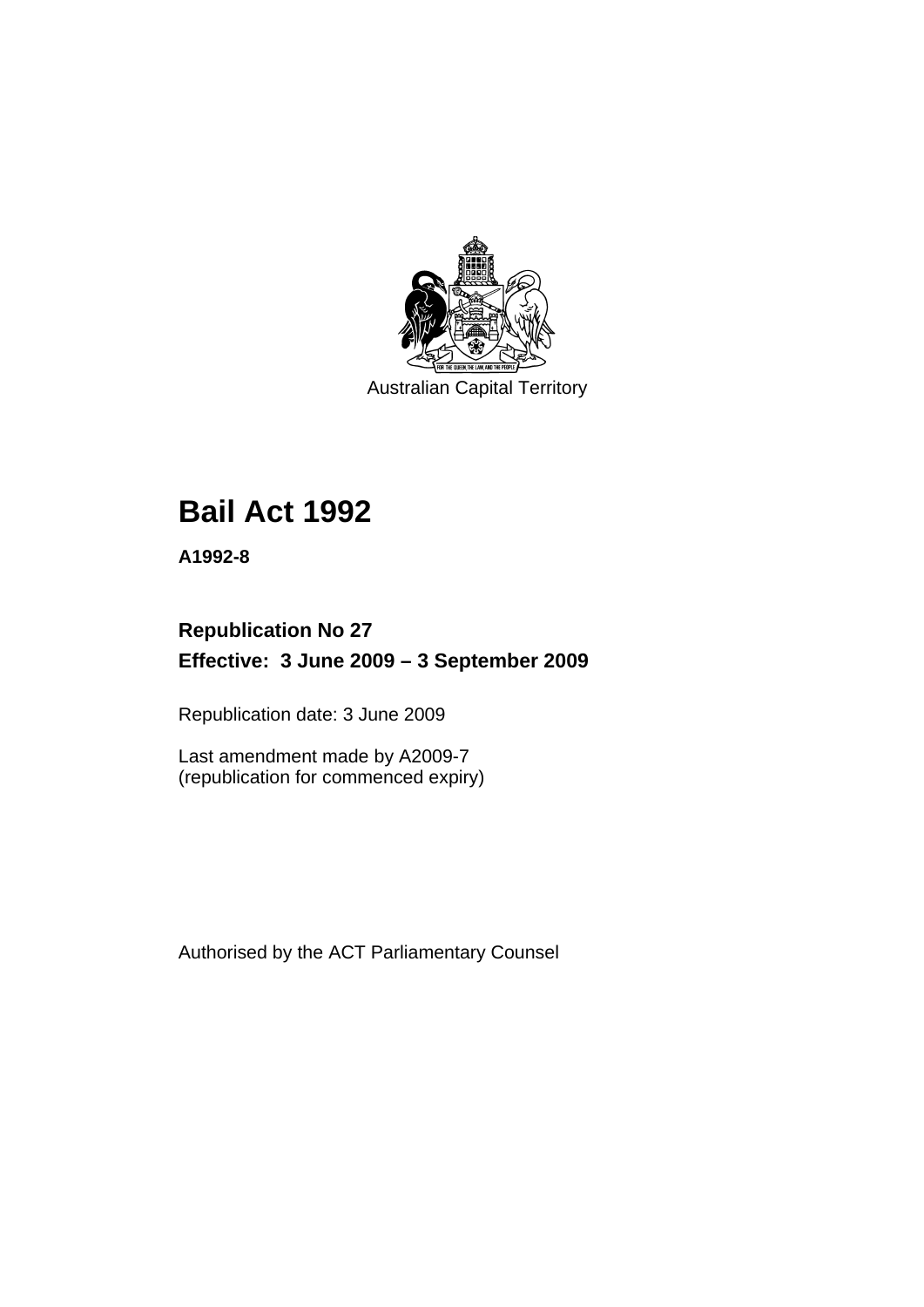## **About this republication**

#### **The republished law**

This is a republication of the *Bail Act 1992* (including any amendment made under the *Legislation Act 2001*, part 11.3 (Editorial changes)) as in force on 3 June 2009*.* It also includes any amendment, repeal or expiry affecting the republished law to 3 June 2009.

The legislation history and amendment history of the republished law are set out in endnotes 3 and 4.

#### **Kinds of republications**

The Parliamentary Counsel's Office prepares 2 kinds of republications of ACT laws (see the ACT legislation register at www.legislation.act.gov.au):

- authorised republications to which the *Legislation Act 2001* applies
- unauthorised republications.

The status of this republication appears on the bottom of each page.

#### **Editorial changes**

The *Legislation Act 2001*, part 11.3 authorises the Parliamentary Counsel to make editorial amendments and other changes of a formal nature when preparing a law for republication. Editorial changes do not change the effect of the law, but have effect as if they had been made by an Act commencing on the republication date (see *Legislation Act 2001*, s 115 and s 117). The changes are made if the Parliamentary Counsel considers they are desirable to bring the law into line, or more closely into line, with current legislative drafting practice.

This republication does not include amendments made under part 11.3 (see endnote 1).

#### **Uncommenced provisions and amendments**

If a provision of the republished law has not commenced or is affected by an uncommenced amendment, the symbol  $\mathbf{U}$  appears immediately before the provision heading. The text of the uncommenced provision or amendment appears only in the last endnote.

#### **Modifications**

If a provision of the republished law is affected by a current modification, the symbol  $\mathbf{M}$ appears immediately before the provision heading. The text of the modifying provision appears in the endnotes. For the legal status of modifications, see *Legislation Act 2001*, section 95.

#### **Penalties**

The value of a penalty unit for an offence against this republished law at the republication date is—

- (a) if the person charged is an individual—\$100; or
- (b) if the person charged is a corporation—\$500.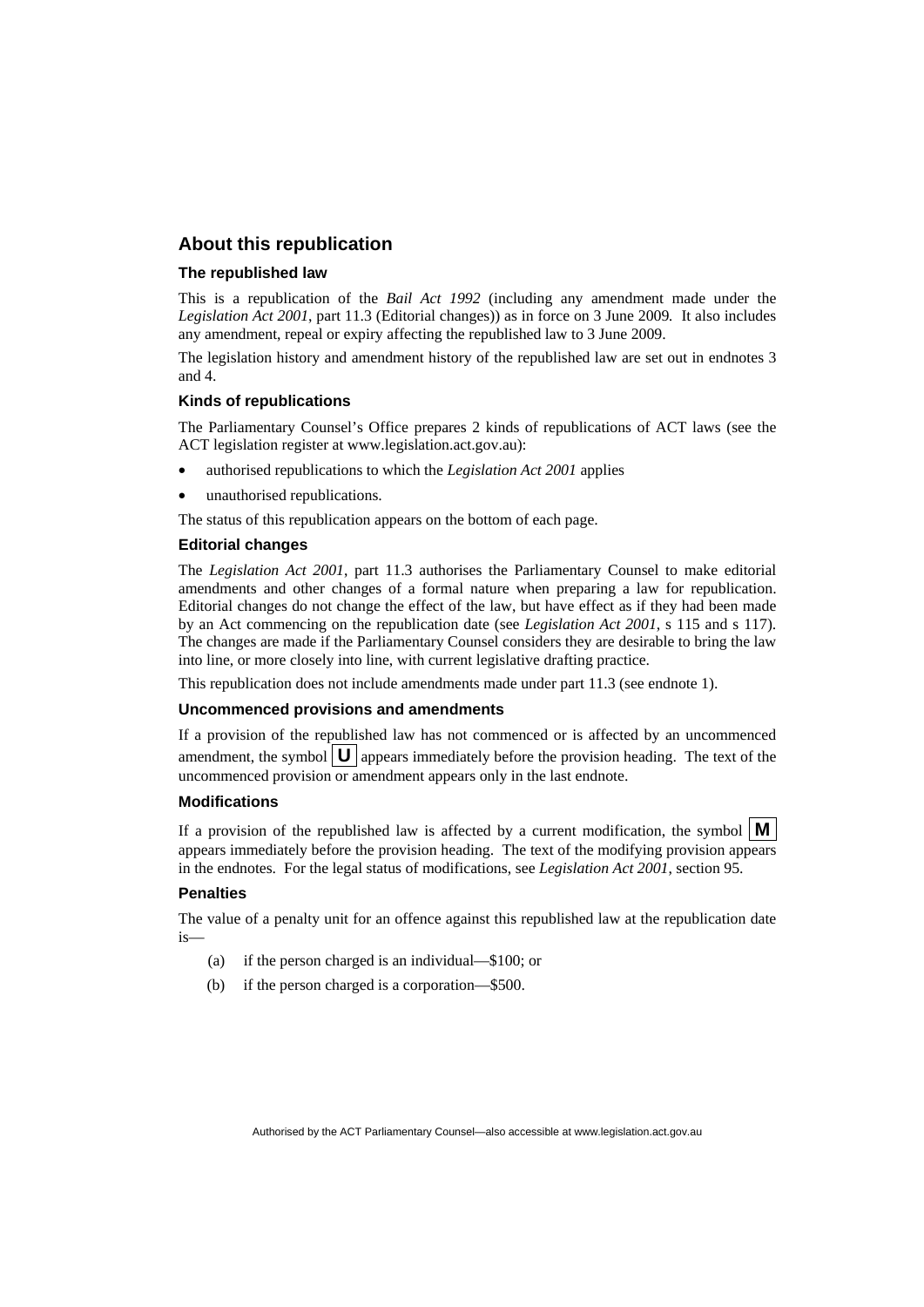

Australian Capital Territory

# **[Bail Act 1992](#page-6-0)**

## **Contents**

03/06/09

|                     |                                                       | Page           |
|---------------------|-------------------------------------------------------|----------------|
| Part 1              | <b>Preliminary</b>                                    |                |
| 1                   | Name of Act                                           | 2              |
| 2                   | Dictionary                                            | $\overline{2}$ |
| 3                   | <b>Notes</b>                                          | 2              |
| 3A                  | Offences against Act-application of Criminal Code etc | 3              |
| 4                   | Act applies to children                               | 3              |
| Part 2              | <b>Availability of bail</b>                           |                |
| <b>Division 2.1</b> | When bail may be granted and rights following         |                |
| 5                   | When may bail be granted?                             | 4              |
| 6                   | Rights following grant of bail                        | 4              |
| <b>Division 2.2</b> | <b>Presumption for bail</b>                           |                |
| 7                   | Div 2.2 subject to div 2.3 and div 2.4                | 5              |
| R <sub>27</sub>     | Bail Act 1992                                         | contents 1     |

Authorised by the ACT Parliamentary Counsel—also accessible at www.legislation.act.gov.au

Effective: 03/06/09-03/09/09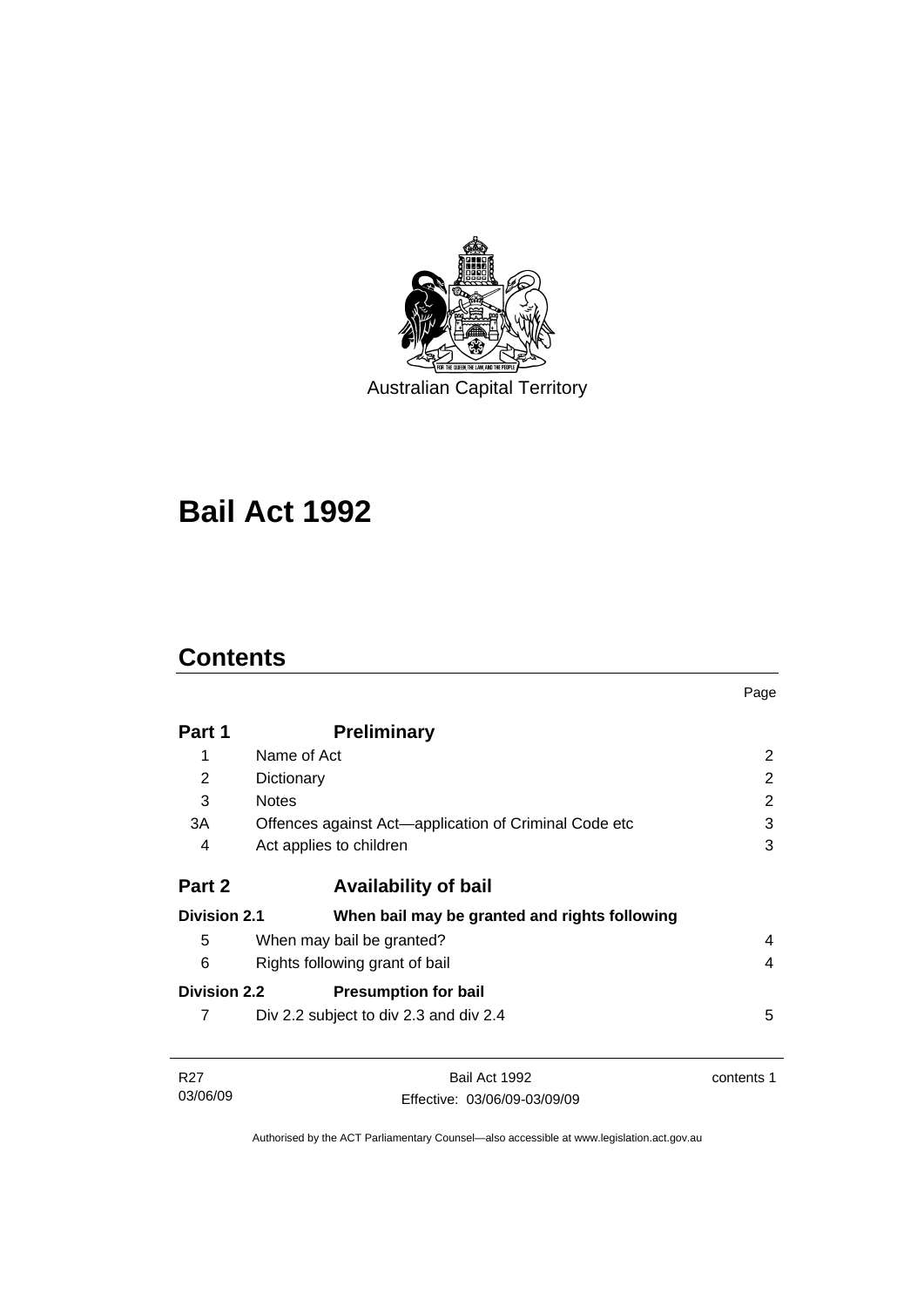|              |                                                                                       | Page            |
|--------------|---------------------------------------------------------------------------------------|-----------------|
| 8            | Entitlement to bail-certain minor offences etc                                        | 5.              |
| 8A           | Entitlement to bail-breach of sentence obligations                                    | 6               |
| 8B           | Entitlement to bail-custody relating to sentence administration board                 |                 |
|              | hearings                                                                              | 7               |
| 9            | Limitations on entitlement to bail                                                    | 7               |
| 9A           | Entitlement to bail-offences other than minor offences                                | 8               |
| Division 2.3 | No presumption for bail                                                               |                 |
| 9B           | Div 2.2 not to apply to certain offences                                              | 8               |
| Division 2.4 | <b>Presumption against bail</b>                                                       |                 |
| 9C           | Bail for murder and certain serious drug offences                                     | 9               |
| 9D           | Bail for serious offence committed while charge for another pending or<br>outstanding | 10              |
| 9E           | Bail for person sentenced to imprisonment                                             | 13              |
| 9F           | Domestic violence offence-bail by authorised officer                                  | 13              |
| 9G           | Special or exceptional circumstances                                                  | 15              |
| Part 3       | <b>Dispensing with bail</b>                                                           |                 |
| 10           | Dispensing with bail                                                                  | 17              |
| 11           | Effect of dispensing with bail                                                        | 17              |
| 12           | Decision to dispense with bail                                                        | 18              |
| Part 4       | <b>Grant of bail</b>                                                                  |                 |
| 13           | Deciding bail after charge laid                                                       | 19              |
| 14           | Grant of bail by authorised officers                                                  | 21              |
| 15           | Deciding of questions of bail by authorised officers                                  | 21              |
| 16           | Notification of decision of authorised officer                                        | 22              |
| 17           | Charged people in custody to be brought before court                                  | 24              |
| 18           | Facilities to be provided to accused people                                           | 24              |
| 19           | General provisions relating to court bail                                             | 25              |
| 20           | Limitations on power of magistrate                                                    | 26              |
| 21           | Bail in relation to several offences                                                  | 27              |
| 22           | Criteria for granting bail to adults                                                  | 27              |
| 23           | Criteria for granting bail to children                                                | 29              |
| 23A          | Victim's concern about need for protection                                            | 29              |
|              |                                                                                       |                 |
| contents 2   | Bail Act 1992                                                                         | R <sub>27</sub> |

Effective: 03/06/09-03/09/09

R27 03/06/09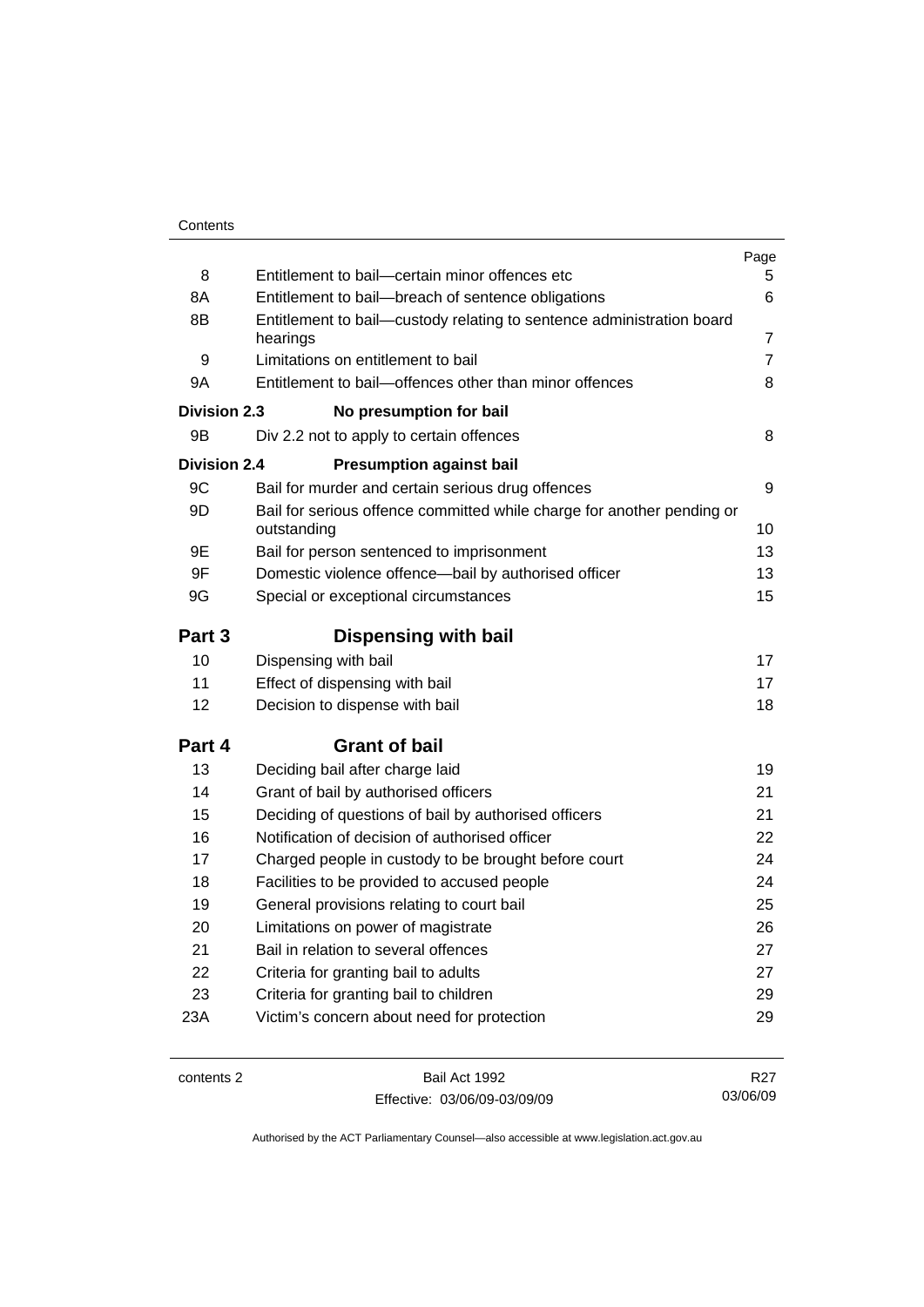| Contents |
|----------|
|----------|

|                     |                                                              | Page       |
|---------------------|--------------------------------------------------------------|------------|
| Part 5              | Bail conditions and undertakings to appear                   |            |
| 24                  | Conditions of bail                                           | 31         |
| 25                  | Conditions on which bail may be granted to adults            | 31         |
| 25A                 | Supervision condition when offence committed as young person | 35         |
| 26                  | Conditions on which bail may be granted to children          | 35         |
| 27                  | Recording of certain bail decisions                          | 37         |
| 28                  | Undertakings to appear                                       | 38         |
| 30                  | Accused person may be excused from attendance before court   | 39         |
| 31                  | Bail requirements                                            | 40         |
| 32                  | Acceptable people and security for bail                      | 41         |
| 33                  | Continuation of bail and undertakings                        | 41         |
| 34                  | Written notice of conditions of bail                         | 43         |
| 36                  | Discharge of surety                                          | 44         |
| 37                  | Payment of amounts to Territory                              | 45         |
| Part 6              | <b>Review of bail decisions</b>                              |            |
| <b>Division 6.1</b> | Review of decisions by authorised officers                   |            |
| 38                  | Review by authorised officers                                | 47         |
| 39                  | Exercise of power to review                                  | 47         |
| 40                  | Limitation on power of authorised officer to review          | 48         |
| <b>Division 6.2</b> | <b>Review of decisions by courts</b>                         |            |
| 41                  | Right of review of bail decisions                            | 48         |
| 41A                 | Court may review on its own initiative                       | 49         |
| 42                  | Power of Magistrates Court to review                         | 49         |
| 43                  | Power of Supreme Court to review                             | 49         |
| 45                  | Exercise of power to review                                  | 50         |
| 46                  | Review limited to bail conditions                            | 51         |
| Part 7              | <b>Miscellaneous</b>                                         |            |
| 47                  | Giving information relating to bail                          | 53         |
| 47A                 | Notice to victim of bail decisions                           | 53         |
| 48                  | Notification to court that bail condition not satisfied      | 54         |
| 49                  | Failure to answer bail                                       | 54         |
| 51                  | Indemnification of sureties                                  | 55         |
| R <sub>27</sub>     | Bail Act 1992                                                | contents 3 |
| 03/06/09            | Effective: 03/06/09-03/09/09                                 |            |

Effective: 03/06/09-03/09/09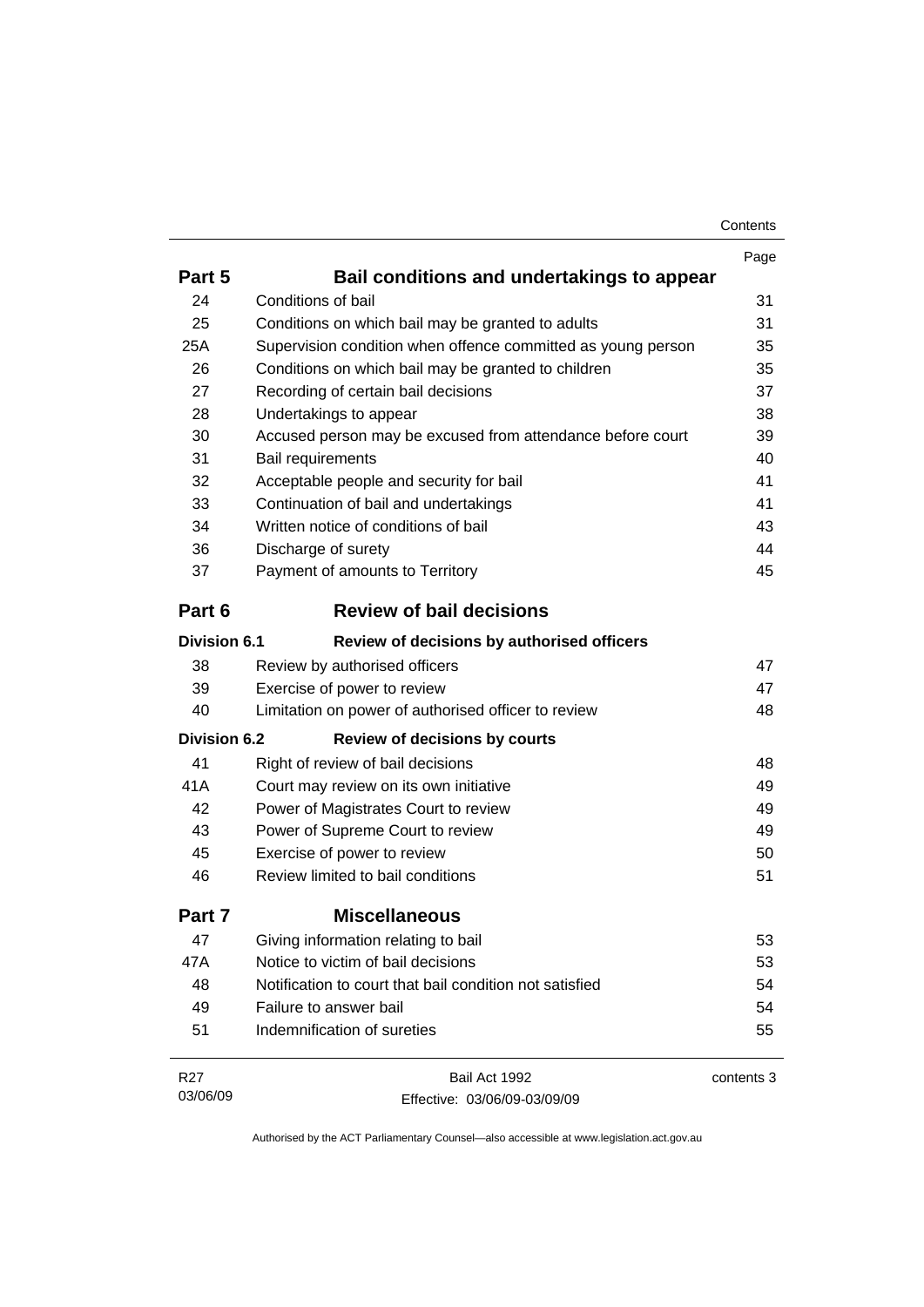|      |                                                       | Page |
|------|-------------------------------------------------------|------|
| 52   | Contravention of Act by police officers               | 55   |
| 55   | Civil standard of proof to apply for certain purposes | 56   |
| 56   | No right of surety to arrest                          | 56   |
| 56A  | Arrest without warrant of person on bail              | 56   |
| 56B  | Arrest for breach of condition by person outside ACT  | 57   |
| 57   | Act to prevail                                        | 58   |
| 57AA | Abolition of inherent power of bail                   | 58   |
| 58   | Approved forms                                        | 58   |
| 59   | Regulation-making power                               | 58   |
|      |                                                       |      |

| <b>Schedule 1</b> | Offences to which presumption of bail does<br>not apply                      | 60 |
|-------------------|------------------------------------------------------------------------------|----|
| <b>Part 1.1</b>   | <b>Offences against Crimes Act 1900</b>                                      | 60 |
| <b>Part 1.2</b>   | <b>Offences against Criminal Code</b>                                        | 61 |
| <b>Part 1.3</b>   | <b>Offence against Drugs of Dependence Act 1989</b>                          | 63 |
| <b>Part 1.4</b>   | <b>Offences against Medicines, Poisons and Therapeutic</b><br>Goods Act 2008 | 63 |
| <b>Part 1.5</b>   | <b>Offences against Customs Act 1901 (Cwith)</b>                             | 63 |
|                   |                                                                              |    |

## **Dictionary** [64](#page-69-0)

Contents

| <b>Endnotes</b> |                        |    |
|-----------------|------------------------|----|
|                 | About the endnotes     | 68 |
| 2               | Abbreviation key       | 68 |
| 3               | Legislation history    | 69 |
| 4               | Amendment history      | 74 |
| 5               | Earlier republications | 82 |

contents 4 Bail Act 1992 Effective: 03/06/09-03/09/09

R27 03/06/09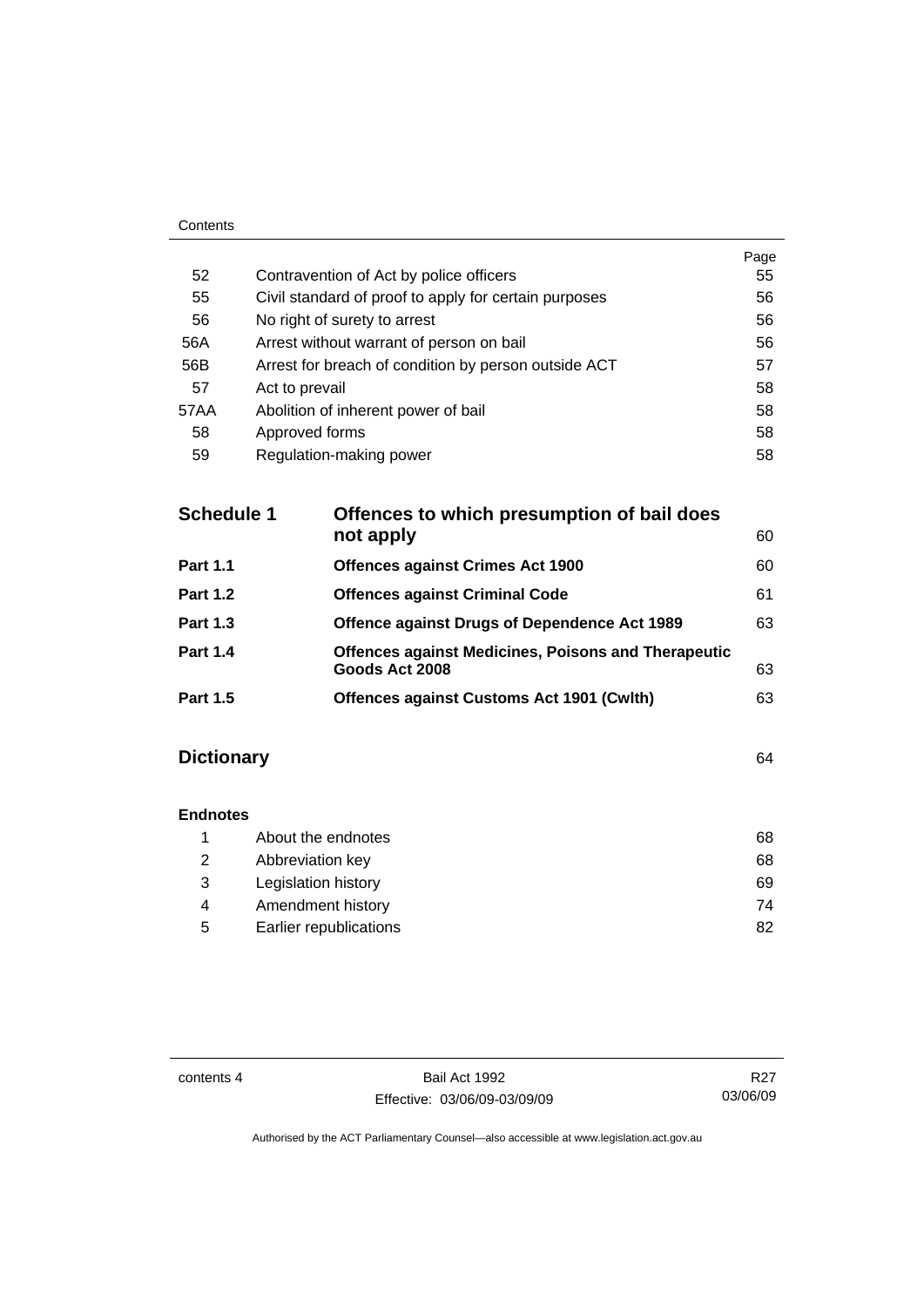<span id="page-6-0"></span>

# **Bail Act 1992**

An Act relating to bail for accused people in connection with criminal proceedings

R27 03/06/09

Ī

page 1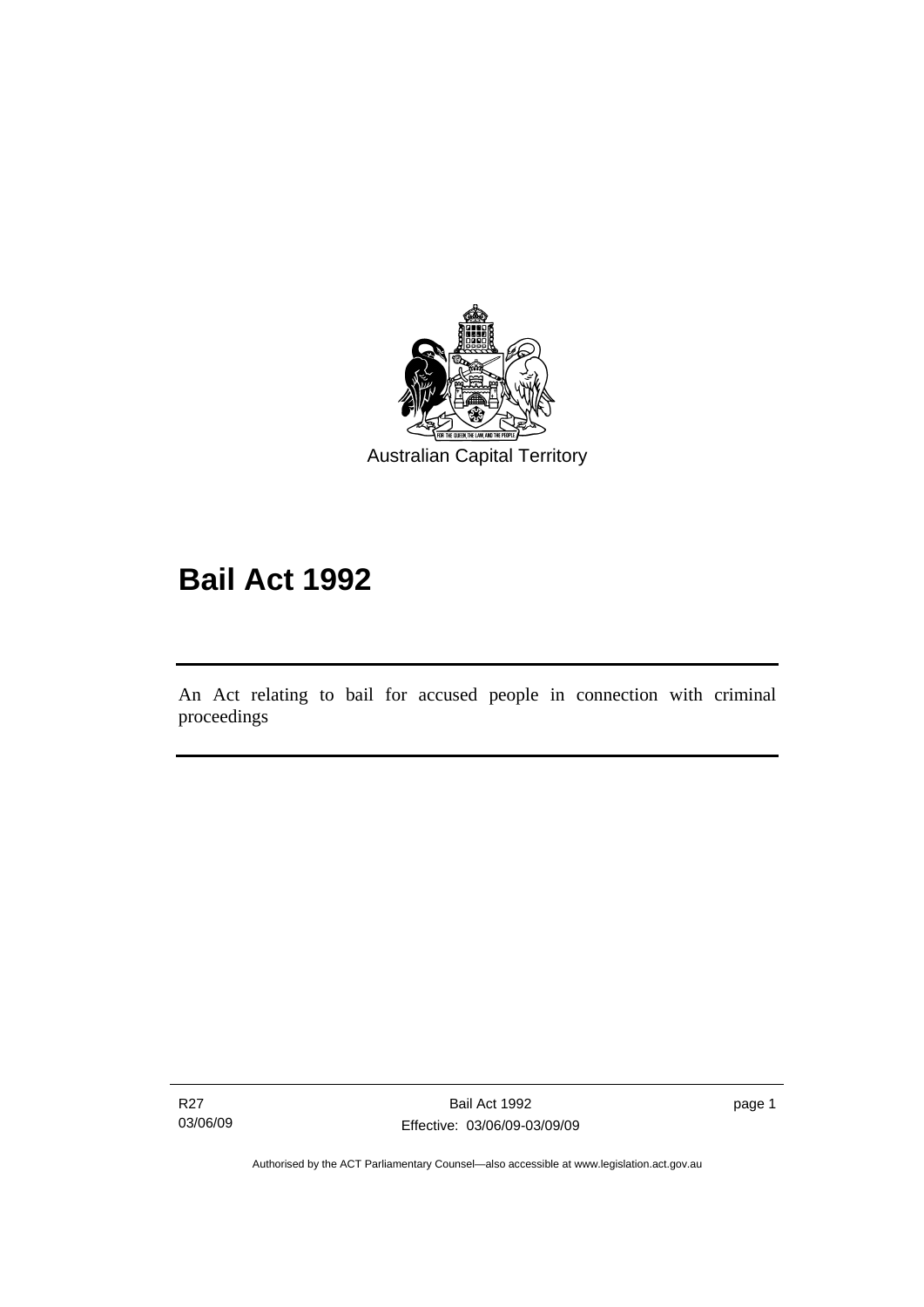#### <span id="page-7-0"></span>Part 1 **Preliminary**

Section 1

## **Part 1** Preliminary

#### **1 Name of Act**

This Act is the *Bail Act 1992*.

#### **2 Dictionary**

The dictionary at the end of this Act is part of this Act.

*Note 1* The dictionary at the end of this Act defines certain terms used in this Act, and includes references (*signpost definitions*) to other terms defined elsewhere.

> For example, the signpost definition '*mental dysfunction*—see the *Mental Health (Treatment and Care) Act 1994*, dictionary.' means that the term 'mental dysfunction' is defined in that dictionary and the definition applies to this Act.

*Note* 2 A definition in the dictionary (including a signpost definition) applies to the entire Act unless the definition, or another provision of the Act, provides otherwise or the contrary intention otherwise appears (see Legislation Act, s  $155$  and s  $156$  (1)).

#### **3 Notes**

A note included in this Act is explanatory and is not part of this Act.

*Note* See the Legislation Act, s 127 (1), (4) and (5) for the legal status of notes.

R<sub>27</sub> 03/06/09

Authorised by the ACT Parliamentary Counsel—also accessible at www.legislation.act.gov.au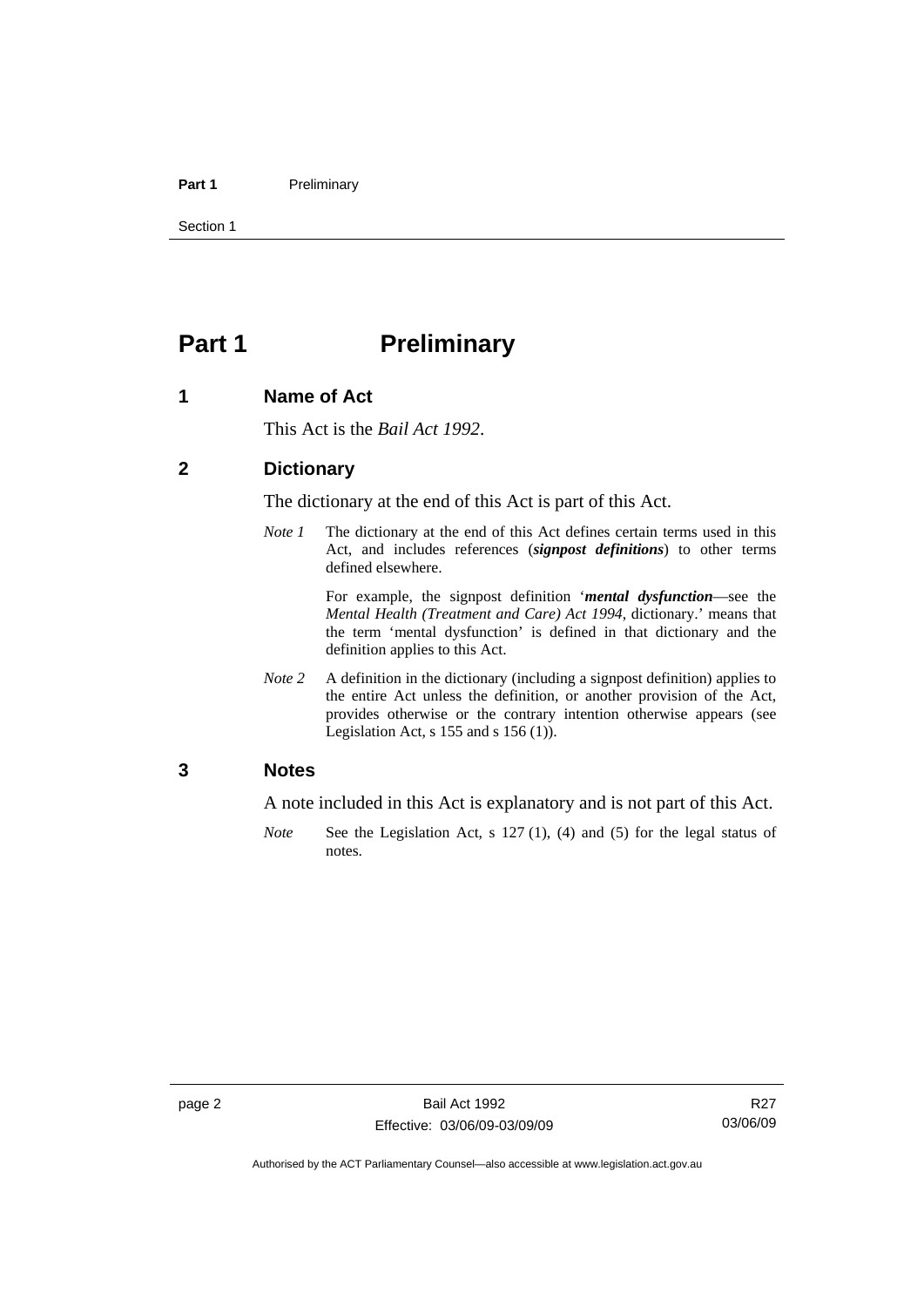## <span id="page-8-0"></span>**3A Offences against Act—application of Criminal Code etc**

Other legislation applies in relation to offences against this Act.

*Note 1 Criminal Code*

The Criminal Code, ch 2 applies to all offences against this Act (see Code, pt 2.1).

The chapter sets out the general principles of criminal responsibility (including burdens of proof and general defences), and defines terms used for offences to which the Code applies (eg *conduct*, *intention*, *recklessness* and *strict liability*).

*Note 2 Penalty units* 

The Legislation Act, s 133 deals with the meaning of offence penalties that are expressed in penalty units.

## **4 Act applies to children**

This Act applies to a person whether or not the person is an adult.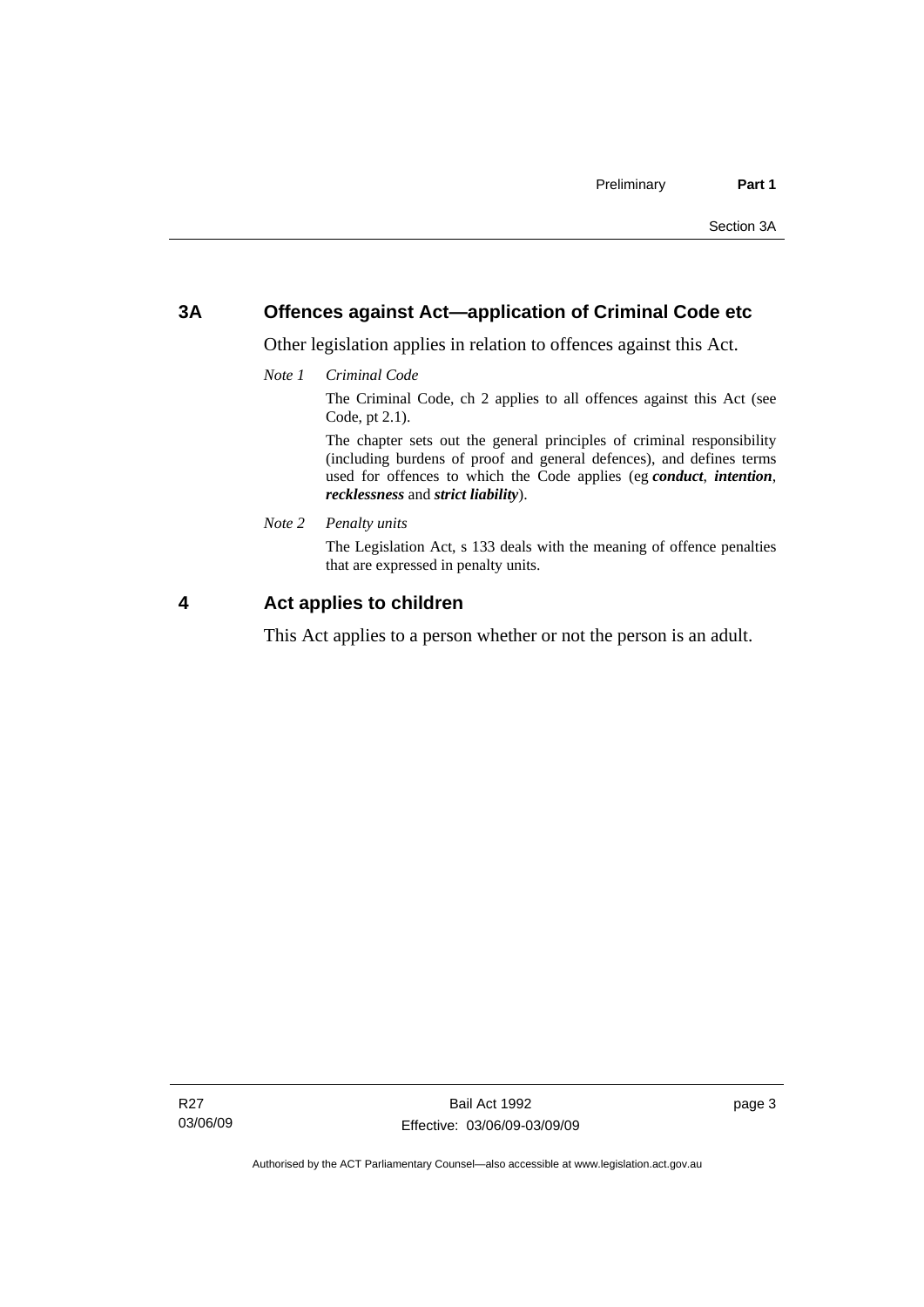## <span id="page-9-0"></span>**Part 2 Availability of bail**

## **Division 2.1 When bail may be granted and rights following**

## **5 When may bail be granted?**

- (1) An accused person may be granted bail in relation to any period when the person is not required to attend court in relation to the offence with which the person has been charged.
- (2) However, an accused person who is in custody in relation to an offence must not be granted bail in relation to any period when—
	- (a) the person is in custody for another offence or reason in relation to which the person is not entitled to be granted bail; or
	- (b) the person is serving a sentence of imprisonment.

## **6 Rights following grant of bail**

- (1) This section applies if—
	- (a) bail is granted to an accused person in relation to an offence; and
	- (b) the person gives an undertaking to appear; and
	- (c) if a bail condition mentioned in section  $25(1)$  (b) (ii) or (c) is imposed—the security is given or the deposit made.
- (2) The person is entitled—
	- (a) if the person is in custody—to be released from custody; and
	- (b) to remain at liberty in relation to the offence until required to appear before a court in accordance with the undertaking.
- (3) This section is subject to section 56A (Arrest without warrant of person on bail).

R<sub>27</sub> 03/06/09

Authorised by the ACT Parliamentary Counsel—also accessible at www.legislation.act.gov.au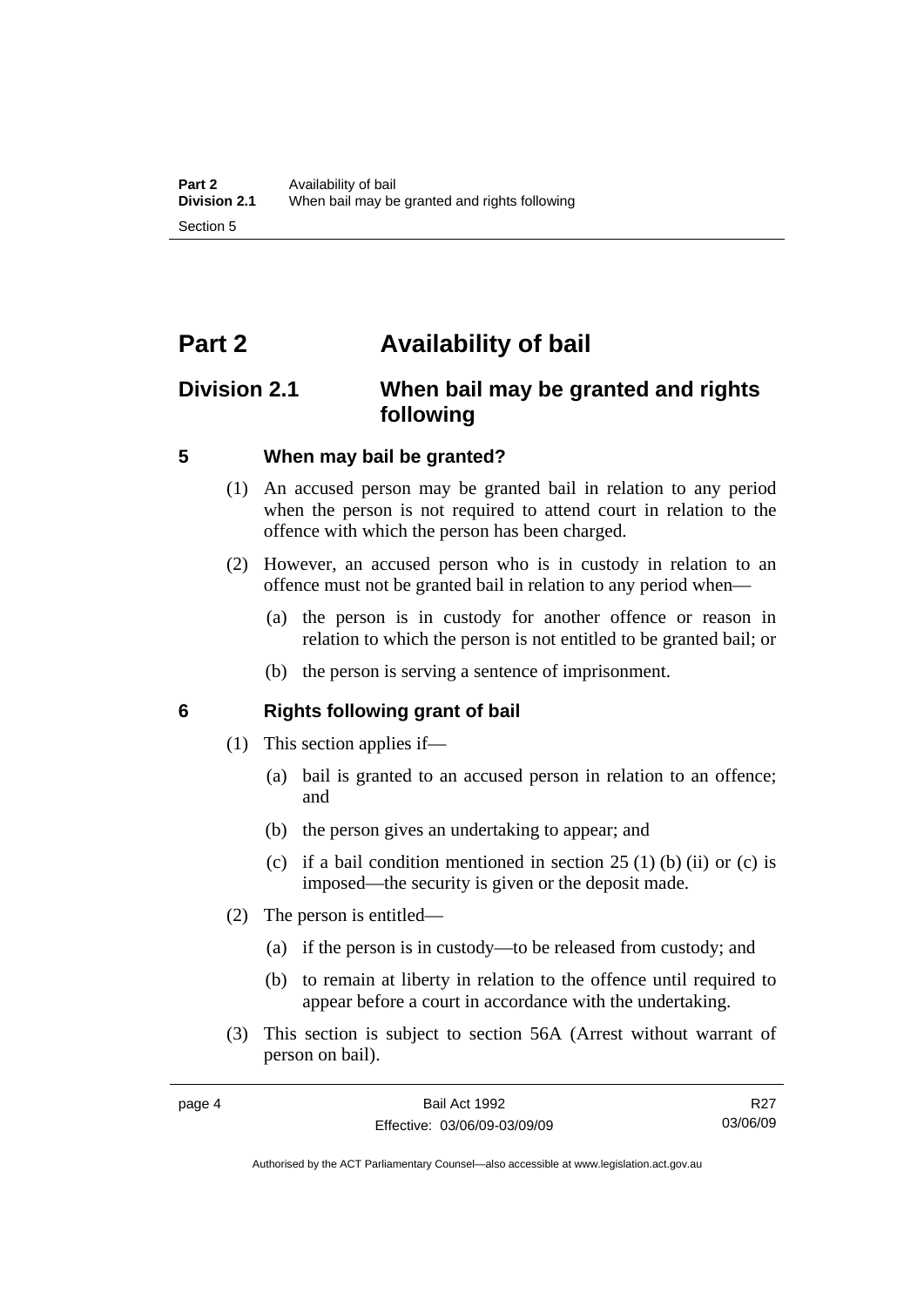## <span id="page-10-0"></span>**Division 2.2 Presumption for bail**

## **7 Div 2.2 subject to div 2.3 and div 2.4**

This division is subject to division 2.3 (No presumption for bail) and division 2.4 (Presumption against bail).

## **8 Entitlement to bail—certain minor offences etc**

- (1) This section applies to—
	- (a) a person charged with an offence not punishable by imprisonment (except in default of payment of a fine); and
	- (b) a person charged with an offence punishable by imprisonment for not longer than 6 months; and
	- (c) a person arrested for a breach of the peace or apprehended breach of the peace; and
	- (d) a person arrested under a warrant because of failure to comply with a summons or subpoena; and
	- (e) a person brought up to attend a trial or hearing following the issue of a habeas corpus order.
- (2) The person is entitled—
	- (a) to be granted bail; and
	- (b) if the person is in custody—to be released from custody as soon as the person gives an undertaking to appear.
- (3) However, if no further appearance is required for a person arrested for a breach of the peace or an apprehended breach of the peace, the person may be released from custody without giving an undertaking to appear.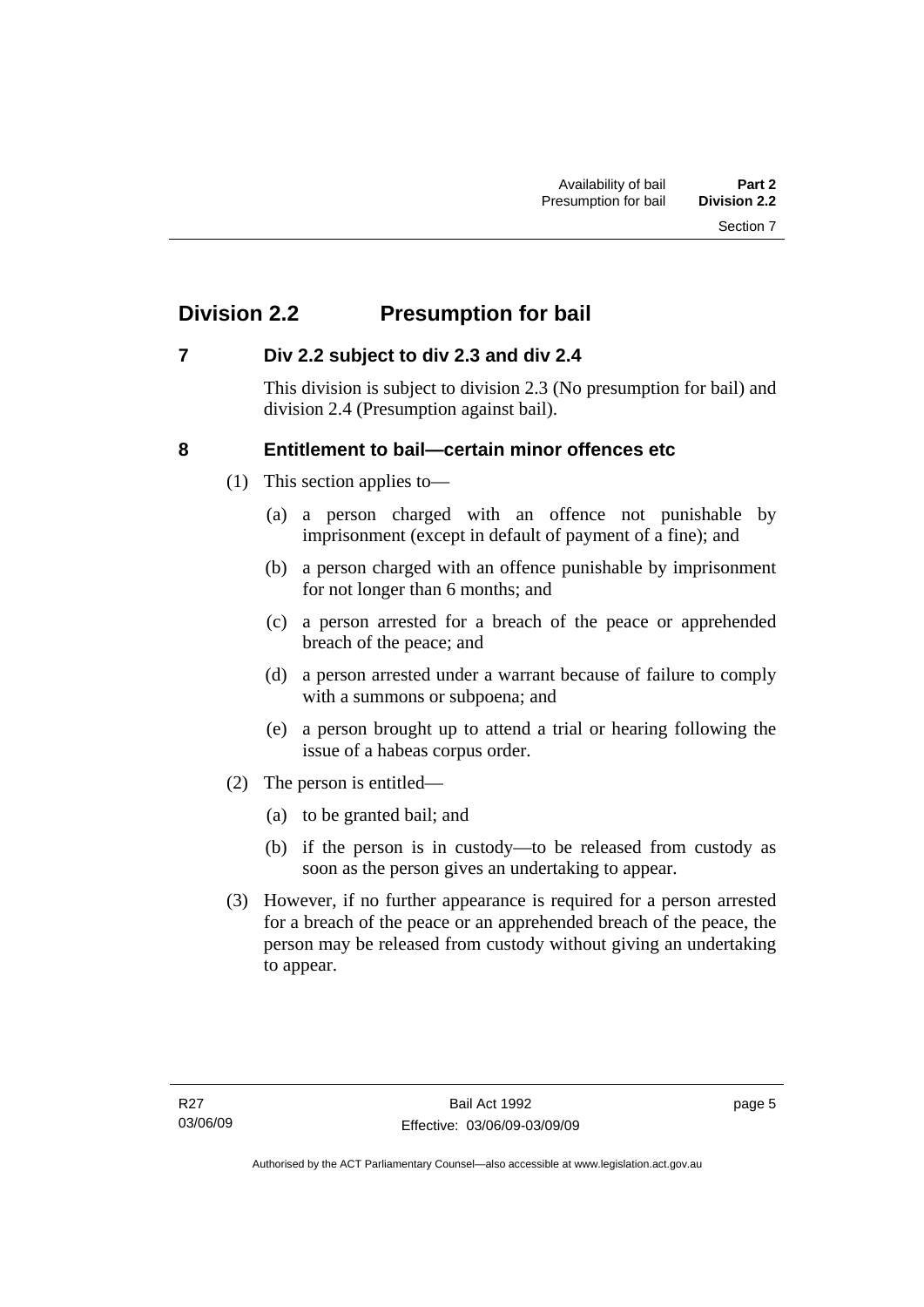- <span id="page-11-0"></span> (4) A condition to keep the peace may be imposed on a grant of bail to a person arrested for a breach of the peace or an apprehended breach of the peace.
	- *Note* For other conditions that may be imposed on a grant of bail, see s 25 and s 26.

#### **8A Entitlement to bail—breach of sentence obligations**

- (1) This section applies to a person arrested, or otherwise brought before the court or a magistrate, in relation to a breach, or anticipated breach, of—
	- (a) a deferred sentence obligation under the *Crimes (Sentencing) Act 2005*; or
	- (b) any of the following obligations under the *Crimes (Sentence Administration) Act 2005*:
		- (i) a periodic detention obligation;
		- (ii) a good behaviour obligation;
		- (iii) a parole obligation;
		- (iv) a release on licence obligation.
- (2) The person has the same entitlement to bail in relation to the breach, or anticipated breach, of the obligation as the person has under this part in relation to the offence to which the obligation relates.

#### **Examples**

1 Martin has been found guilty of armed robbery and sentenced to periodic detention. He has breached his periodic detention obligations and is arrested and brought before a magistrate under the *Crimes (Sentence Administration) Act 2005*, section 65 (Arrest warrant—breach of periodic detention obligations). There is no presumption in relation to bail because the offence of armed robbery is an offence to which division 2.2 (Presumption for bail) does not apply.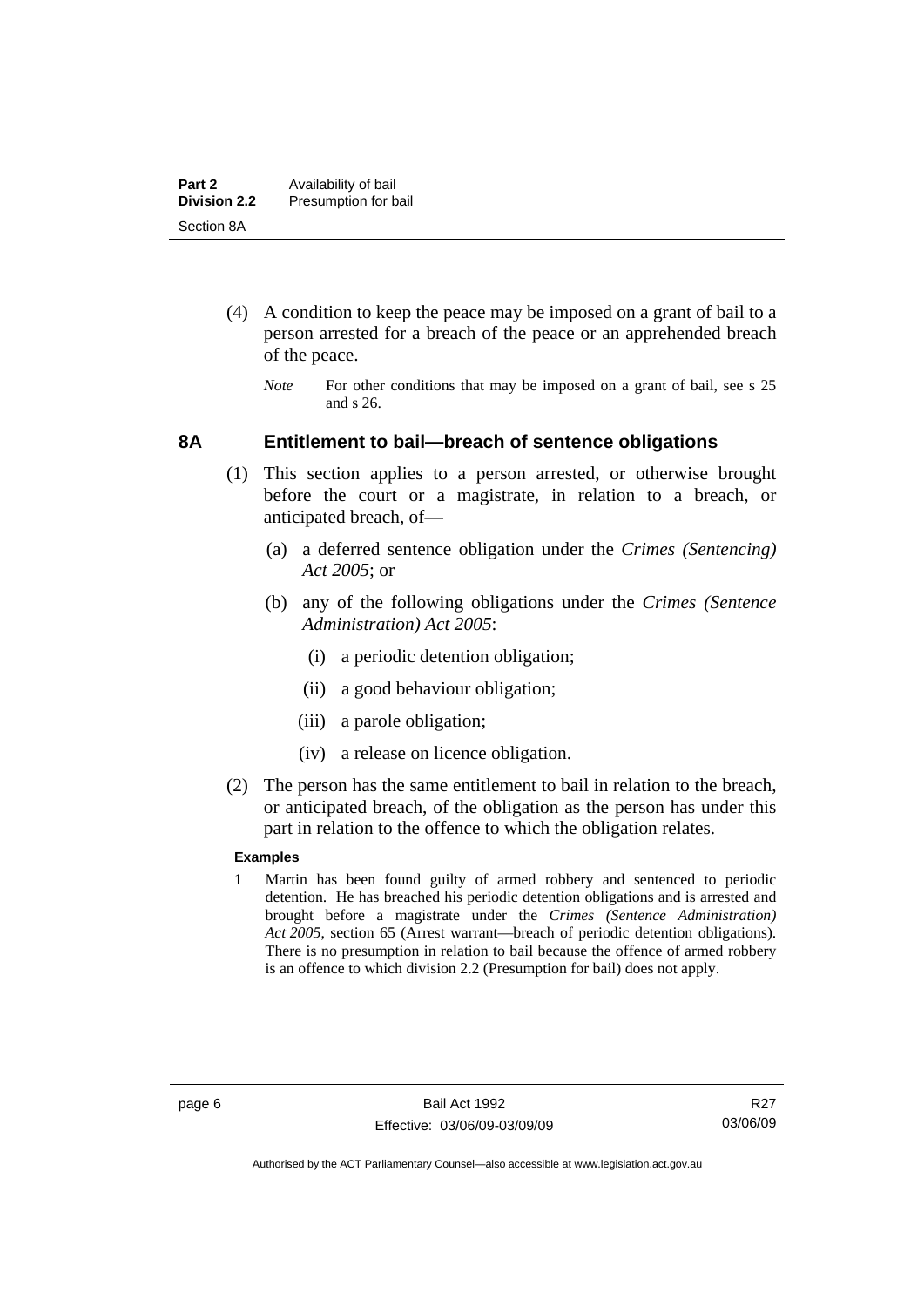- <span id="page-12-0"></span>2 Joe has been found guilty of threatening to kill. Joe had, 3 years before, been found guilty of an offence involving violence. A suspended sentence order under the *Crimes (Sentencing) Act 2005* is made as part of the sentence for the offence of threatening to kill and Joe is released under the order on signing an undertaking under a good behaviour order. However, Joe breaches the good behaviour order and is before the court on an application to cancel the order. There is no presumption in relation to bail because section 9B (b) applies to make the offence of threatening to kill an offence to which division 2.2 (Presumption for bail) does not apply.
	- *Note* An example is part of the Act, is not exhaustive and may extend, but does not limit, the meaning of the provision in which it appears (see Legislation Act, s 126 and s 132).

## **8B Entitlement to bail—custody relating to sentence administration board hearings**

- (1) This section applies if—
	- (a) a person is arrested under the *Crimes (Sentence Administration) Act 2005*, section 206 (Arrest of offender for board hearing) and brought before a magistrate; or
	- (b) a person is remanded in custody under the *Crimes (Sentence Administration) Act 2005*, section 210 (Custody of offender during board hearing adjournment) and an application for bail for the person is made to a court or magistrate.
- (2) The person has the same entitlement to bail as the person had for the offence to which the board hearing relates.

## **9 Limitations on entitlement to bail**

- (1) A person charged with an offence mentioned in section 8 (1) (a) or (b) is not entitled to be granted bail if—
	- (a) the person has previously failed to comply with an undertaking to appear, or a bail condition imposed, in relation to the same or a similar offence; or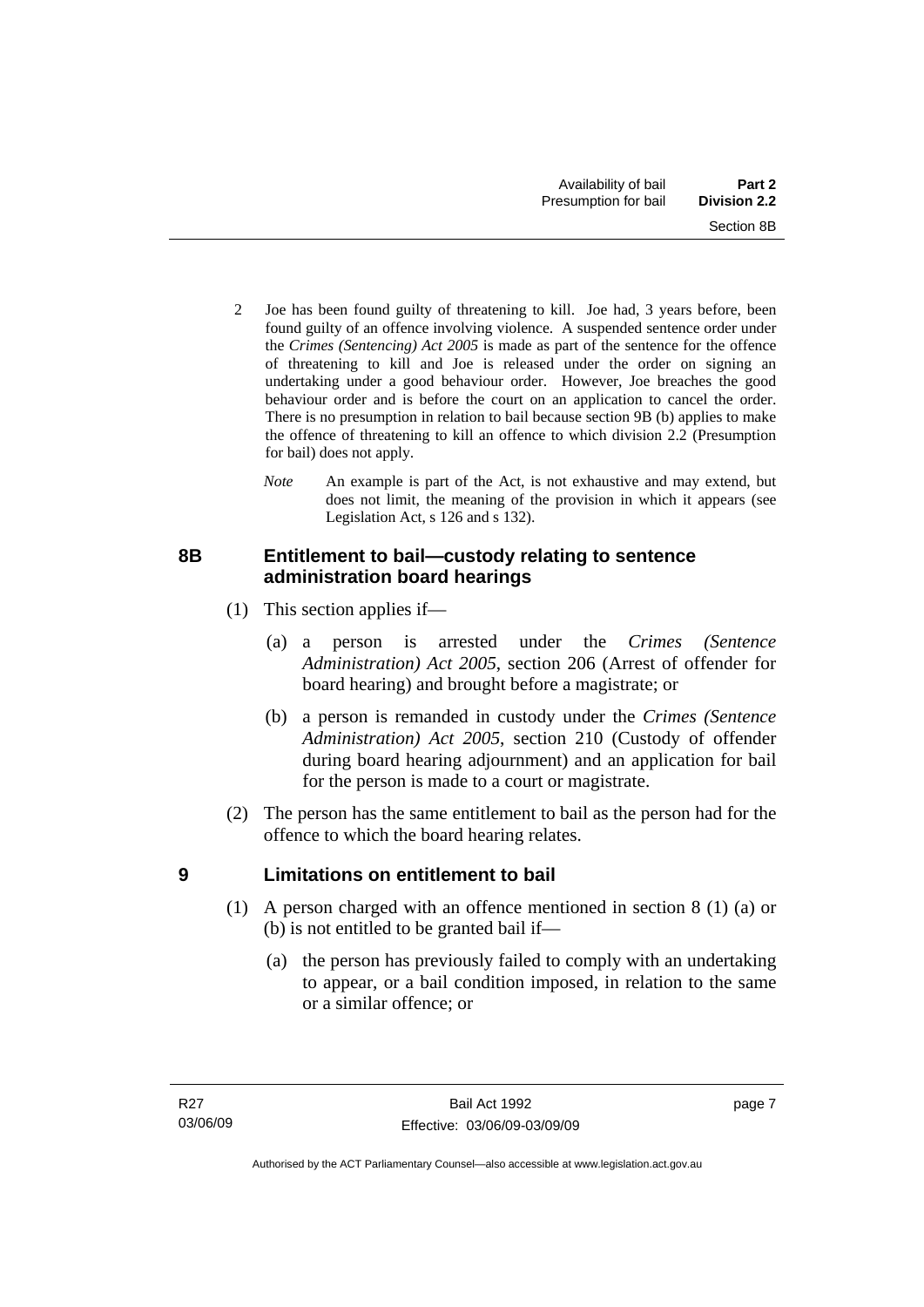- <span id="page-13-0"></span> (b) in the opinion of the court or authorised officer, the person is incapacitated by intoxication, injury or use of drugs or is otherwise in danger of physical injury or in need of physical protection.
- (2) A person arrested for a breach of the peace or apprehended breach of the peace is not entitled to be granted bail if the person has previously, without reasonable excuse, failed to comply with an undertaking to appear, or a bail condition imposed, in relation to a breach of the peace or apprehended breach of the peace.

## **9A Entitlement to bail—offences other than minor offences**

- (1) This section applies to—
	- (a) a person in relation to an offence other than an offence mentioned in section 8 (1) (a) or (b) (Entitlement to bail certain minor offences etc); and
	- (b) a person who is not entitled to bail under section 8 (2) because of section  $9(1)$  or  $(2)$ .
- (2) The person is entitled to be granted bail unless the court or authorised officer is satisfied that refusal is justified after considering—
	- (a) for an adult—the matters mentioned in section 22 (Criteria for granting bail to adults); or
	- (b) for a child—the matters mentioned in section 23 (Criteria for granting bail to children).

## **Division 2.3 No presumption for bail**

## **9B Div 2.2 not to apply to certain offences**

Division 2.2 (Presumption for bail) does not apply to the grant of bail—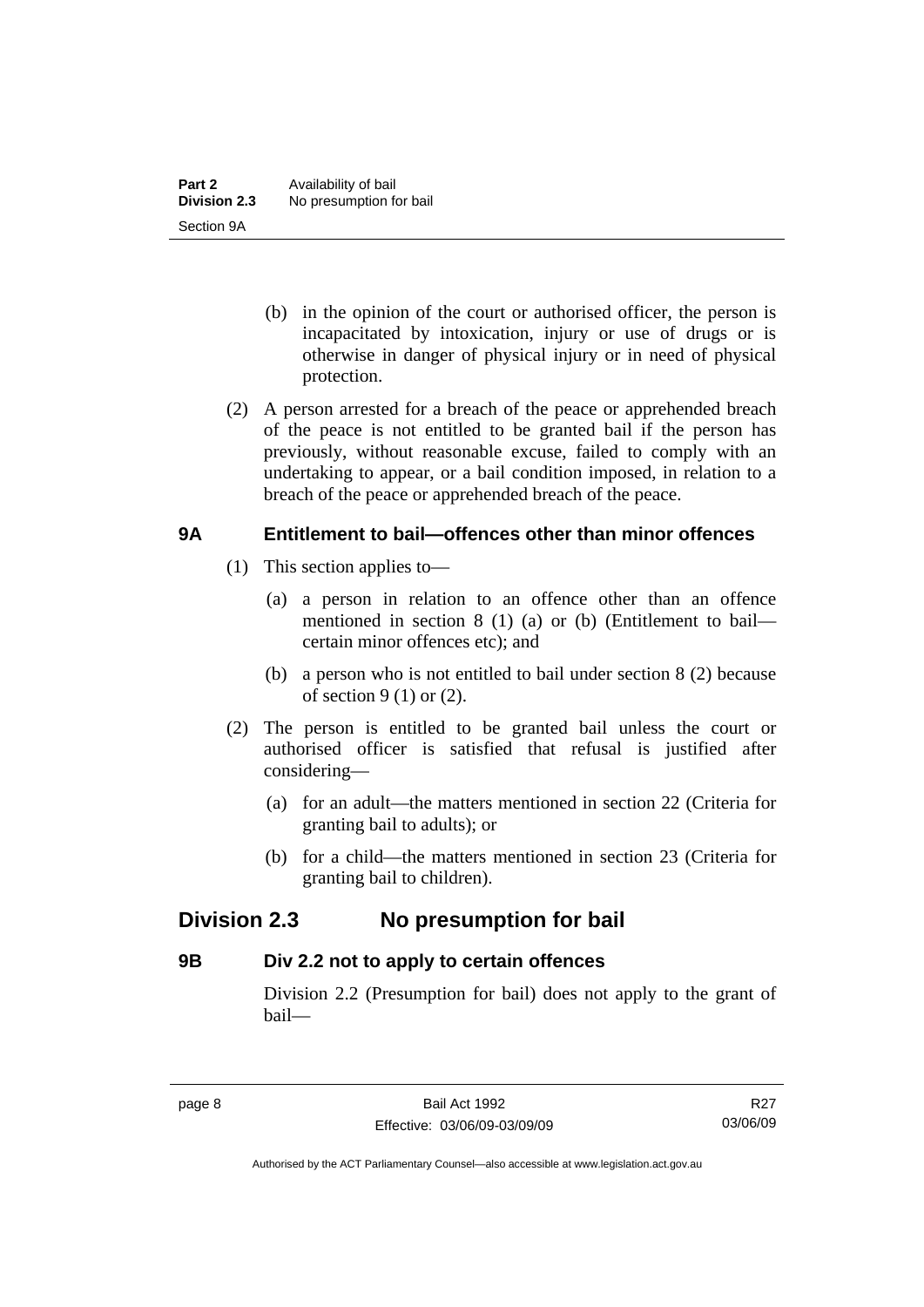- <span id="page-14-0"></span> (a) to a person accused of an offence mentioned in schedule 1 (Offences to which presumption for bail does not apply); or
- (b) to a person accused of any of the following offences, if the person has in the previous 10 years been found guilty of an offence involving violence or the threat of violence:
	- (i) an offence against the *Crimes Act 1900*, section 30 (Threat to kill);
	- (ii) an offence against the *Crimes Act 1900*, section 31 (Threat to inflict grievous bodily harm);
	- (iii) an offence against the *Crimes Act 1900*, section 35 (Stalking);
	- (iv) an offence against the *Domestic Violence and Protection Orders Act 2008*, section 90 (Offence for contravention of protection order); or
- (c) to a person accused of an offence against the *Criminal Code Act 1995* (Cwlth), section 80.1 (Treason); or
- (d) to a person convicted of an indictable offence but not sentenced.

## **Division 2.4 Presumption against bail**

## **9C Bail for murder and certain serious drug offences**

- (1) This section applies to a person accused of—
	- (a) murder; or
	- (b) an offence against any of the following provisions of the Criminal Code, chapter 6 (Serious drug offences):
		- (i) section 603 (1) (which is about trafficking in a large commercial quantity of a controlled drug);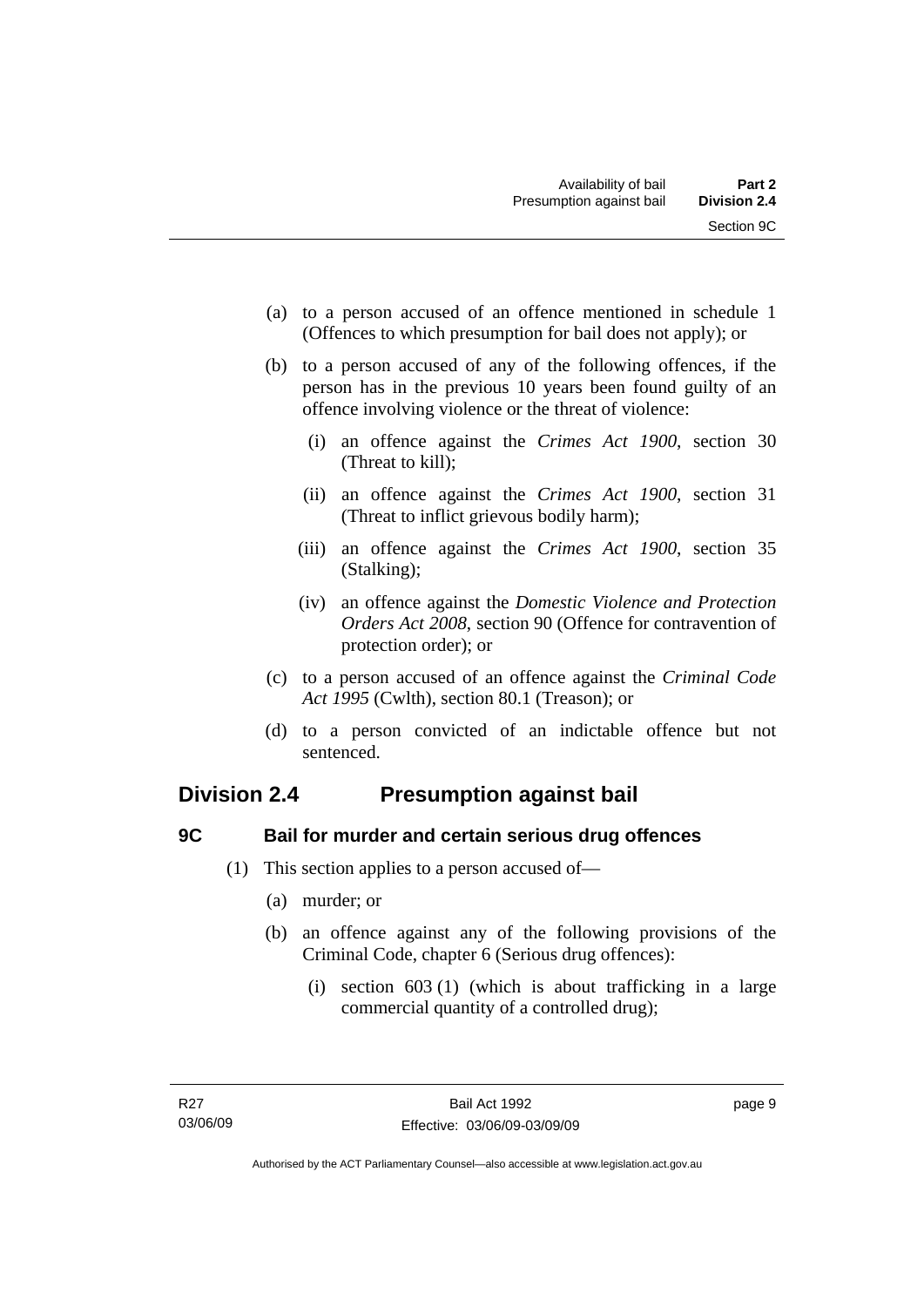- <span id="page-15-0"></span> (ii) section 607 (1) (which is about manufacturing a large commercial quantity of a controlled drug for selling);
- (iii) section 616 (1) (which is about cultivating a large commercial quantity of a controlled plant for selling);
- (iv) section 619 (1) (which is about selling a large commercial quantity of a controlled plant);
- (v) section  $622(1)$  (which is about supplying etc a commercial quantity of a controlled drug to a child for selling);
- (vi) section 624 (1) (which is about procuring a child to traffic in a commercial quantity of a controlled drug).
- *Note* A reference to an offence against a territory law includes a reference to a related ancillary offence, eg attempt (see Legislation Act, s 189).
- (2) A court or authorised officer must not grant bail to the person unless satisfied that special or exceptional circumstances exist favouring the grant of bail.
- (3) However, even if special or exceptional circumstances are established, the court or officer must refuse bail if satisfied that refusal is justified after considering—
	- (a) for an adult—the matters mentioned in section 22 (Criteria for granting bail to adults); or
	- (b) for a child—the matters mentioned in section 23 (Criteria for granting bail to children).

## **9D Bail for serious offence committed while charge for another pending or outstanding**

- (1) This section applies if—
	- (a) a person is accused of a serious offence; and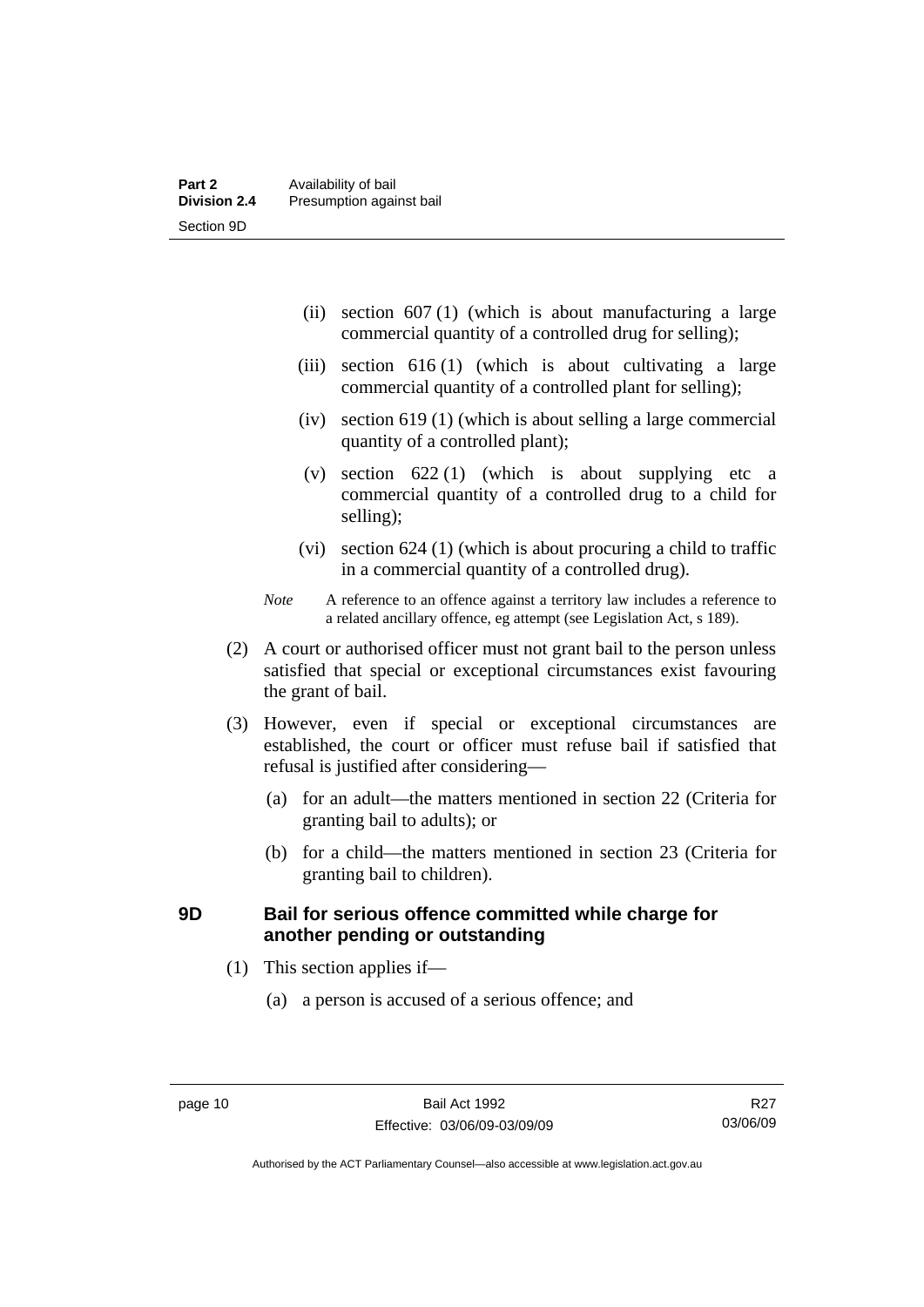(b) the person is alleged to have committed the offence while a charge against the person for another serious offence is pending or outstanding.

#### **Example**

Claude is served with a summons to attend the Magistrates Court to answer a charge that he has committed the offence of taking a motor vehicle without consent (punishable by 5 years imprisonment under the Criminal Code, section 318 (1), and so a serious offence for this section). Before the court date, Claude is arrested and charged with having committed an aggravated robbery the day after being served with the summons (punishable by 25 years imprisonment under the Criminal Code, section 310, and so also a serious offence for this section). At the time of the alleged aggravated robbery, the charge of taking a motor vehicle without consent was still pending. This section will apply to any decision about the grant of bail to Claude in relation to the aggravated robbery charge.

- *Note* An example is part of the Act, is not exhaustive and may extend, but does not limit, the meaning of the provision in which it appears (see Legislation Act, s 126 and s 132).
- (2) A court or an authorised officer must not grant bail to the accused person unless satisfied that special or exceptional circumstances exist favouring the grant of bail.
- (3) However, even if special or exceptional circumstances are established, the court or officer must refuse bail if satisfied that refusal is justified after considering—
	- (a) for an adult—the matters mentioned in section 22 (Criteria for granting bail to adults); or
	- (b) for a child—the matters mentioned in section 23 (Criteria for granting bail to children).
- (4) Also, if the serious offence mentioned in subsection (1) (a) or (b) is a domestic violence offence, an authorised person must not grant bail to the accused person if satisfied that refusal of bail is required under section 9F (Domestic violence offence—bail by authorised officer).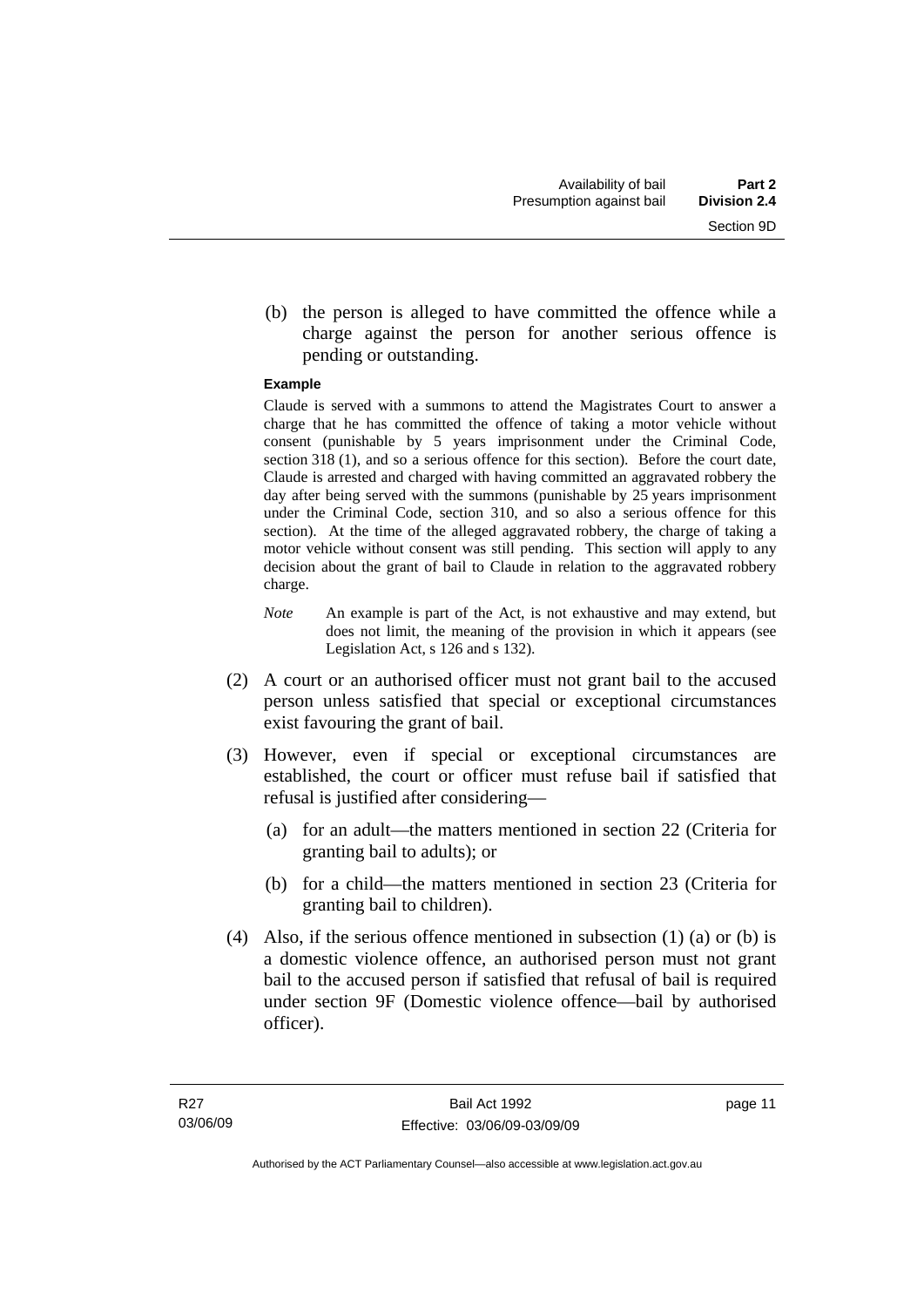- (5) This section does not affect the application of section 9F (4) and (5) to the accused person if—
	- (a) the serious offence mentioned in subsection (1) (a) or (b) is a domestic violence offence; and
	- (b) an authorised person grants bail to the accused person.
- (6) In this section:

*outstanding*—a charge against a person for an offence is *outstanding*—

- (a) until the charge is finally dealt with in any of the following ways:
	- (i) the charge is withdrawn;
	- (ii) the charge is dismissed by a court;
	- (iii) the person is discharged by the Magistrates Court following a committal hearing;
	- (iv) the person is acquitted or found guilty by a court of the offence; and
- (b) if the person is acquitted or found guilty by a court of the offence charged, but a new trial on the charge (or a charge based on the same facts) is later ordered on appeal—from the date the new trial is ordered until the earliest of the following happens—
	- (i) the charge (or a charge based on the same facts) is finally dealt with as mentioned in paragraph (a)  $(i)$ ,  $(ii)$  or  $(iv)$ ;
	- (ii) the order for the new trial is reversed on a further appeal.

*Note Found guilty*, of an offence, includes—

• having an order made for the offence under the *Crimes (Sentencing) Act 2005*, s 17 (Non-conviction orders—general)

R<sub>27</sub> 03/06/09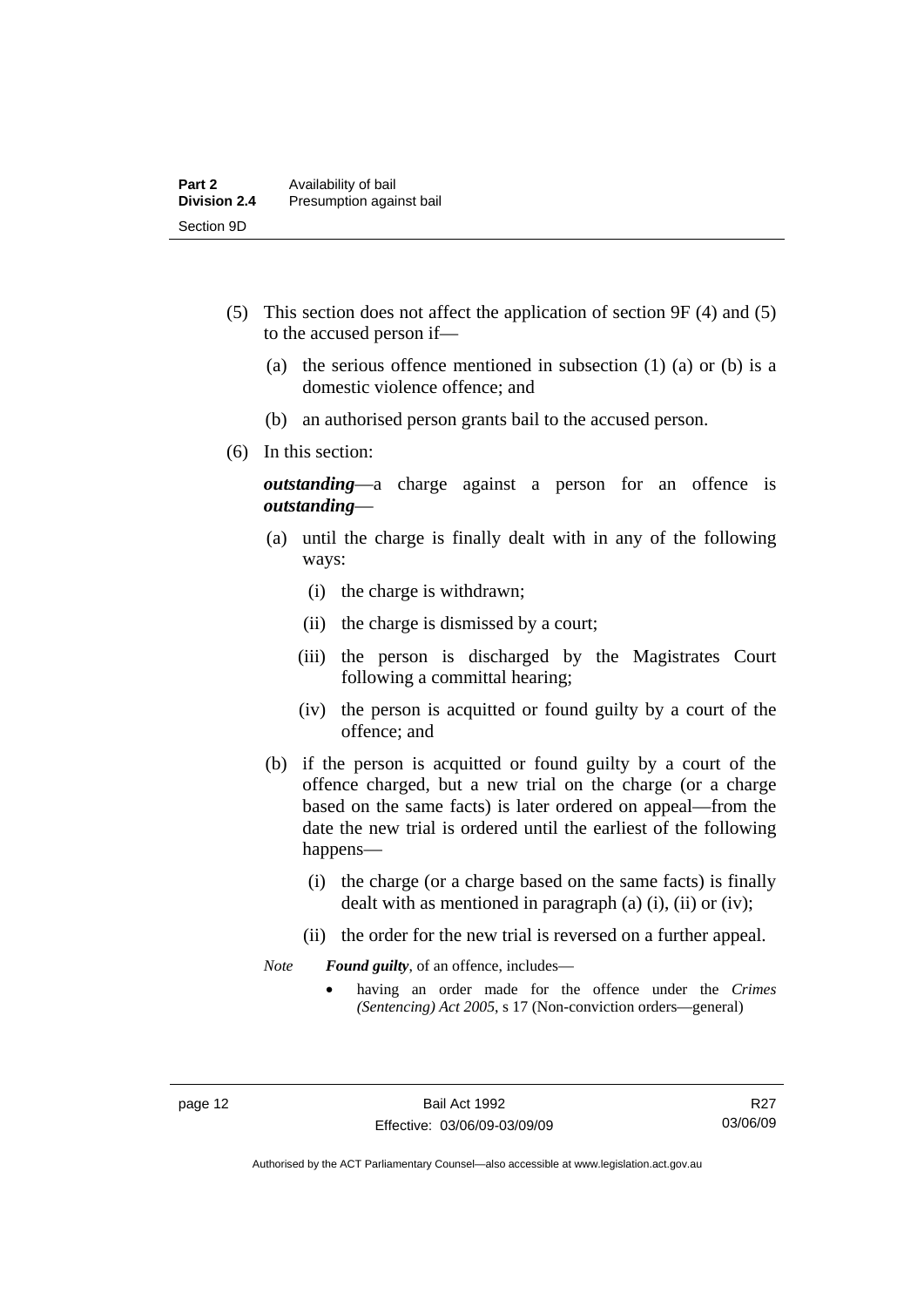<span id="page-18-0"></span>having the offence taken into account under the *Crimes (Sentencing) Act 2005*, s 57 (Outstanding additional offences taken into account in sentencing)

(see Legislation Act, dict, pt 1).

*pending*—a charge against a person for an serious offence is *pending* if the person has not yet been charged with the offence, but the person has—

- (a) been arrested for the offence (unless the person is later released without being charged with a serious offence); or
- (b) been served with a summons to appear before a court to answer a charge for the offence; or
- (c) at the invitation of a police officer, signed an agreement to attend court to answer a charge for the offence.

*serious offence* means an offence punishable by imprisonment for 5 years or longer.

## **9E Bail for person sentenced to imprisonment**

- (1) This section applies if—
	- (a) a person has been convicted of an offence by a court and sentenced to a period of imprisonment for the offence; and
	- (b) an appeal is pending in relation to the conviction or sentence.
- (2) A court must not grant bail to the person unless satisfied that special or exceptional circumstances exist favouring the grant of bail.
- (3) In this section:

*appeal* includes an appeal against a decision on appeal.

## **9F Domestic violence offence—bail by authorised officer**

 (1) This section applies to a person accused of a domestic violence offence.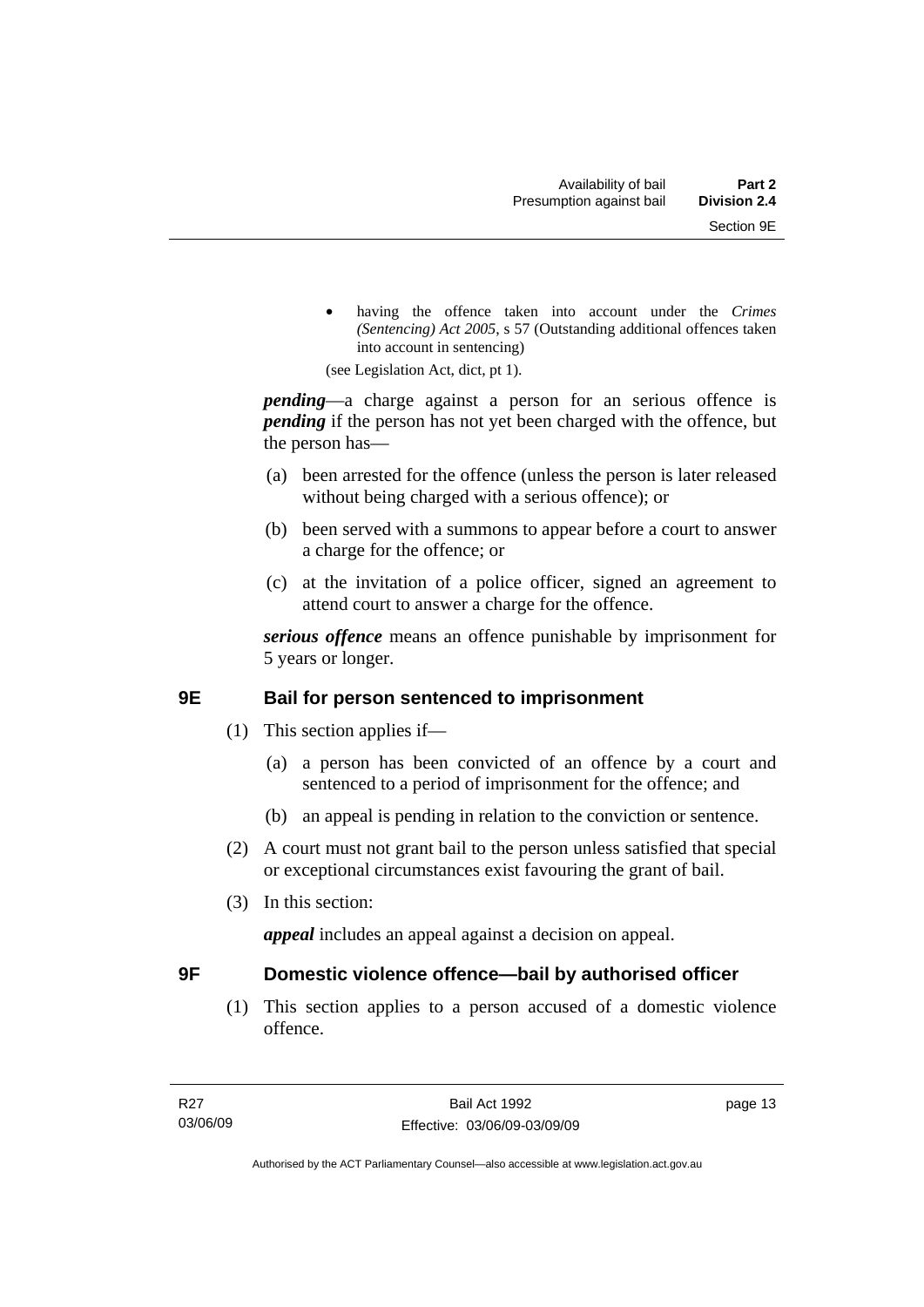- (2) An authorised officer must not grant bail to the person unless satisfied that the person poses no danger to a protected person while released on bail.
- (3) However, even if the authorised officer is satisfied under subsection (2), the officer must refuse bail if satisfied that the refusal is justified after considering—
	- (a) for an adult—the matters mentioned in section 22 (Criteria for granting bail to adults); or
	- (b) for a child—the matters mentioned in section 23 (Criteria for granting bail to children).
- (4) Also, the person must not be released on bail under this section unless the person gives an undertaking to appear within 48 hours of being released.
- (5) If the authorised officer grants bail to the person under this section, the officer must, in the record made under section 27 (Recording of certain bail decisions), state why the officer is satisfied that the person poses no danger to any protected person.
- (6) In this section:

*protected person*, in relation to a person accused of a domestic violence offence—

- (a) means a person against whom the alleged conduct making up the offence was directed; and
- (b) includes any other relevant person in relation to the accused person.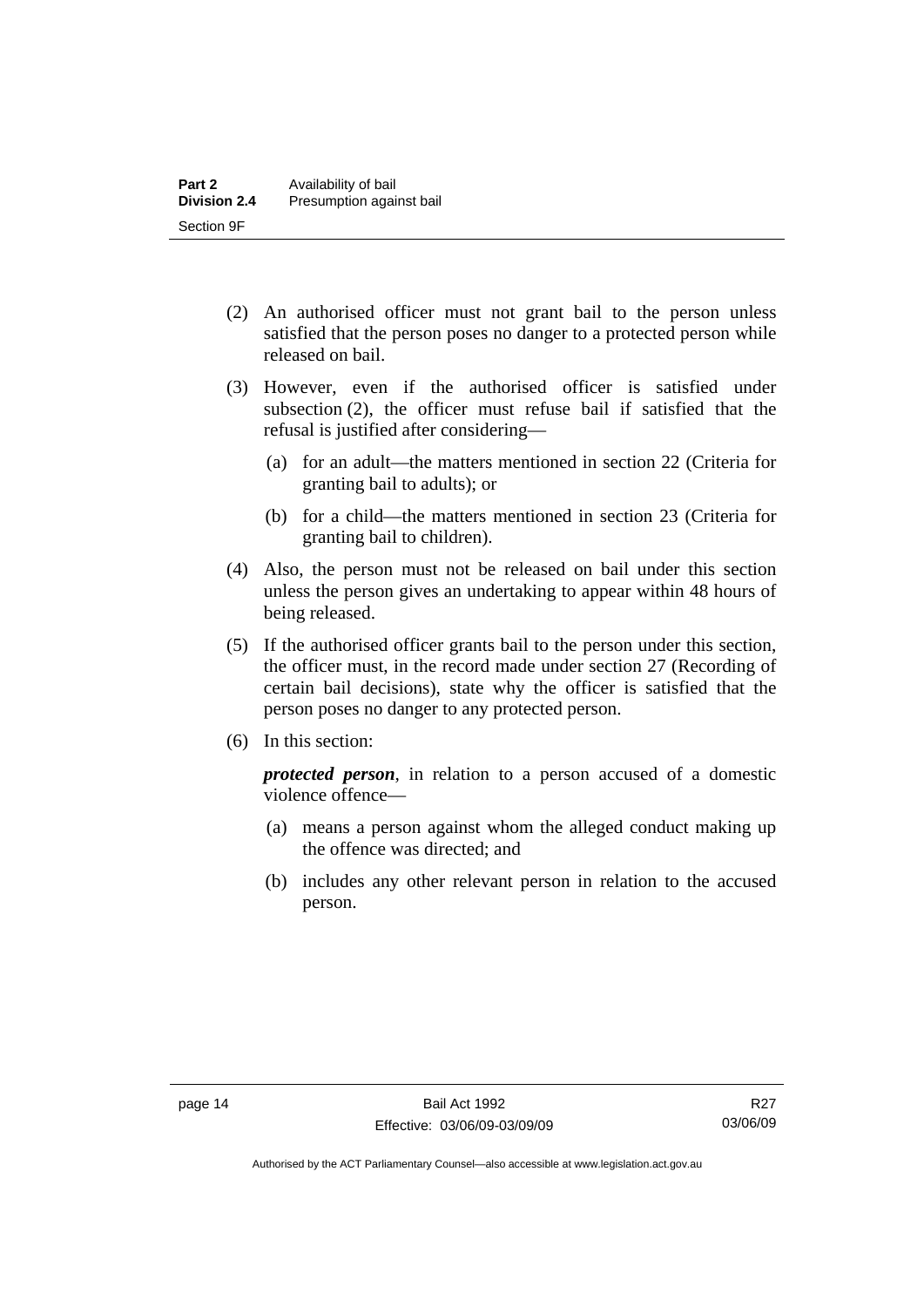<span id="page-20-0"></span>*relevant person*—see the *Domestic Violence and Protection Orders Act 2008*, dictionary.

- *Note* The *Domestic Violence and Protection Orders Act 2008*, s 15 (1) defines a *relevant person* in relation to a person (the *original person*) as any of the following people:
	- a domestic partner or former domestic partner of the original person (*domestic partner* is defined in the Legislation Act, s 169 (1))
	- a relative of the original person (*relative* is defined in the *Domestic Violence and Protection Orders Act 2008*, s 15A)
	- a child of a domestic partner or former domestic partner of the original person
	- a parent of a child of the original person
	- someone who is or has been in a relevant relationship with the original person (*relevant relationship* is defined in the *Domestic Violence and Protection Orders Act 2008*, s 15).

## **9G Special or exceptional circumstances**

- (1) This section applies if a court or authorised officer is required under this part to be satisfied of the existence of special or exceptional circumstances favouring the grant of bail to a person.
- (2) A circumstance that would be an applicable bail criteria for the person is not a special or exceptional circumstance only because it is an applicable bail criteria.
- (3) Also, the court or authorised officer must consider the applicable bail criteria for the person only after the court or authorised officer is satisfied of the existence of the special or exceptional circumstances.

#### **Examples for s (3)**

1 Damien is before the court charged with having committed an aggravated robbery. He has earlier been charged with having committed aggravated robbery. Section 9D applies and there is a presumption against bail unless there are special or exceptional circumstances. Damien argues that there are special circumstances as he needs to support his child, he may lose his job and he may lose an opportunity to take up public housing. The court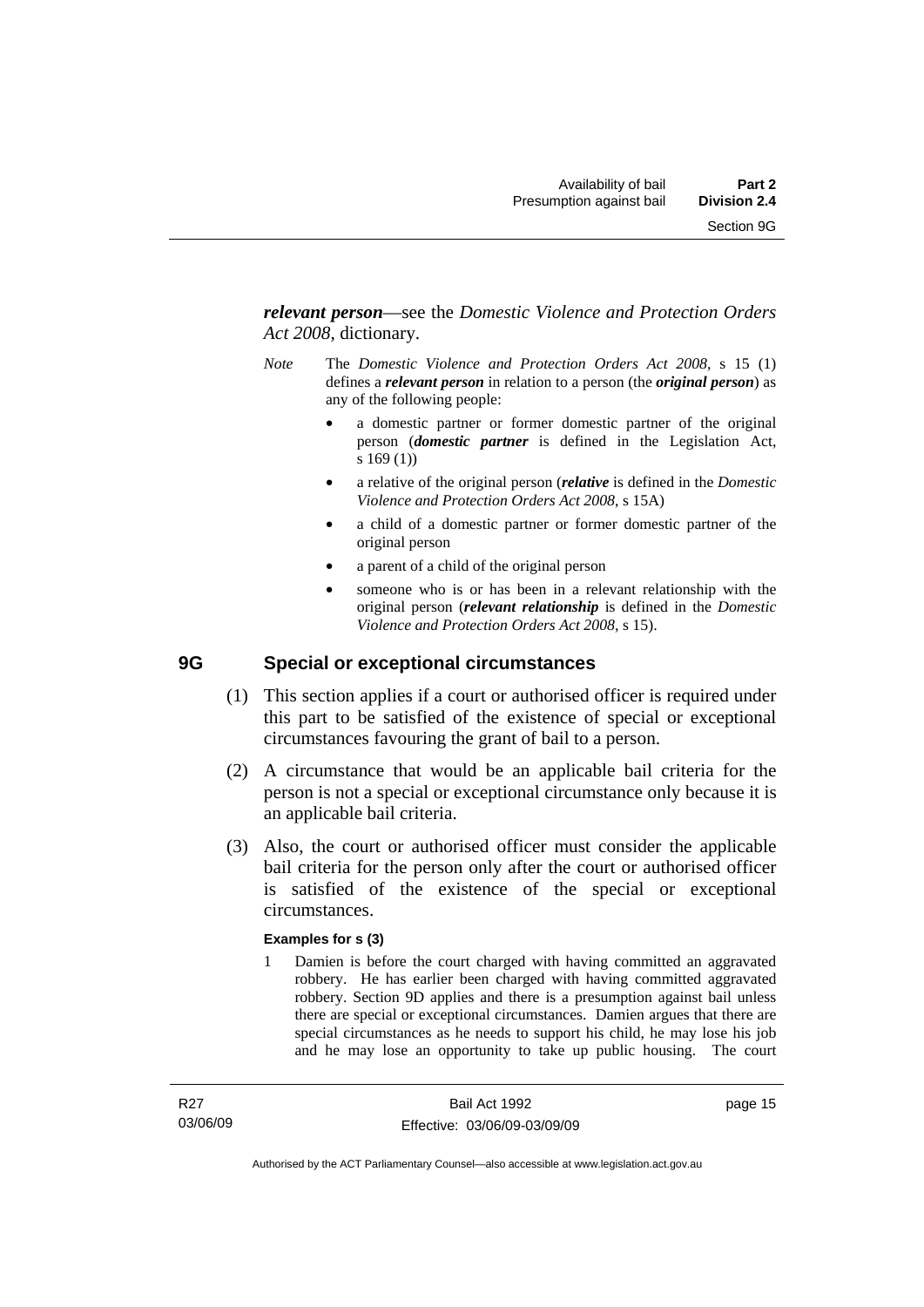considers that the circumstances are not special or exceptional. Bail is not granted and the criteria in section 22 are not considered.

- 2 Jason is facing similar charges. Jason has had a car accident before his arrest for the second offence. His kidneys are damaged requiring dialysis every 3 days. Jason argues that his need for regular treatment and his reduced mobility mean that he is highly unlikely to abscond. The court considers these circumstances are special or exceptional. The court then considers the criteria in section 22 in deciding whether to grant bail.
- *Note* An example is part of the Act, is not exhaustive and may extend, but does not limit, the meaning of the provision in which it appears (see Legislation Act, s 126 and s 132).

page 16 Bail Act 1992 Effective: 03/06/09-03/09/09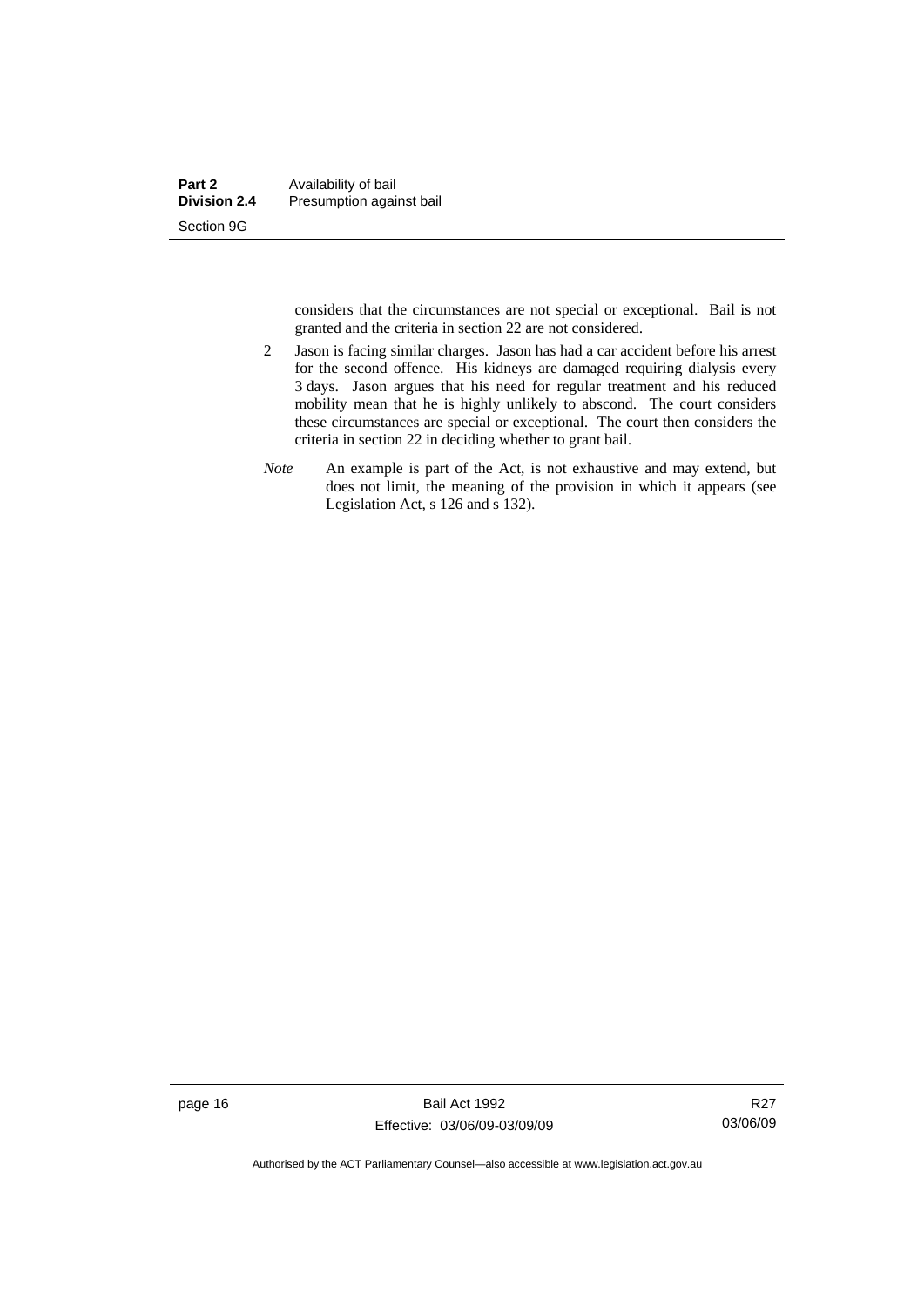## <span id="page-22-0"></span>**Part 3 Dispensing with bail**

## **10 Dispensing with bail**

- (1) A court that may grant bail to an accused person may instead dispense with the requirement for bail.
- (2) In deciding whether to release an accused person from custody without requiring bail, a court may have regard to any information that appears to the court to be relevant and reliable.
- (3) If, during an appearance by an accused person before a court, no specific order or direction is made by the court in relation to bail, the court is taken to have dispensed with the requirement for bail.
- (4) Subsection (2) does not apply if, under section 33 (3), the court is taken to have continued bail.
- (5) A court must not dispense with the requirement for bail for an accused person to whom either of the following sections apply unless satisfied that special or exceptional circumstances exist justifying dispensing with the requirement:
	- (a) section 9D (Bail for serious offence committed while charge for another pending or outstanding);
	- (b) section 9E (Bail for person sentenced to imprisonment).

## **11 Effect of dispensing with bail**

 (1) While the requirement for bail is dispensed with under this Act in relation to a person accused of an offence, the person is entitled to be and to remain at liberty in relation to the offence until the person is required to appear before a court in relation to the offence.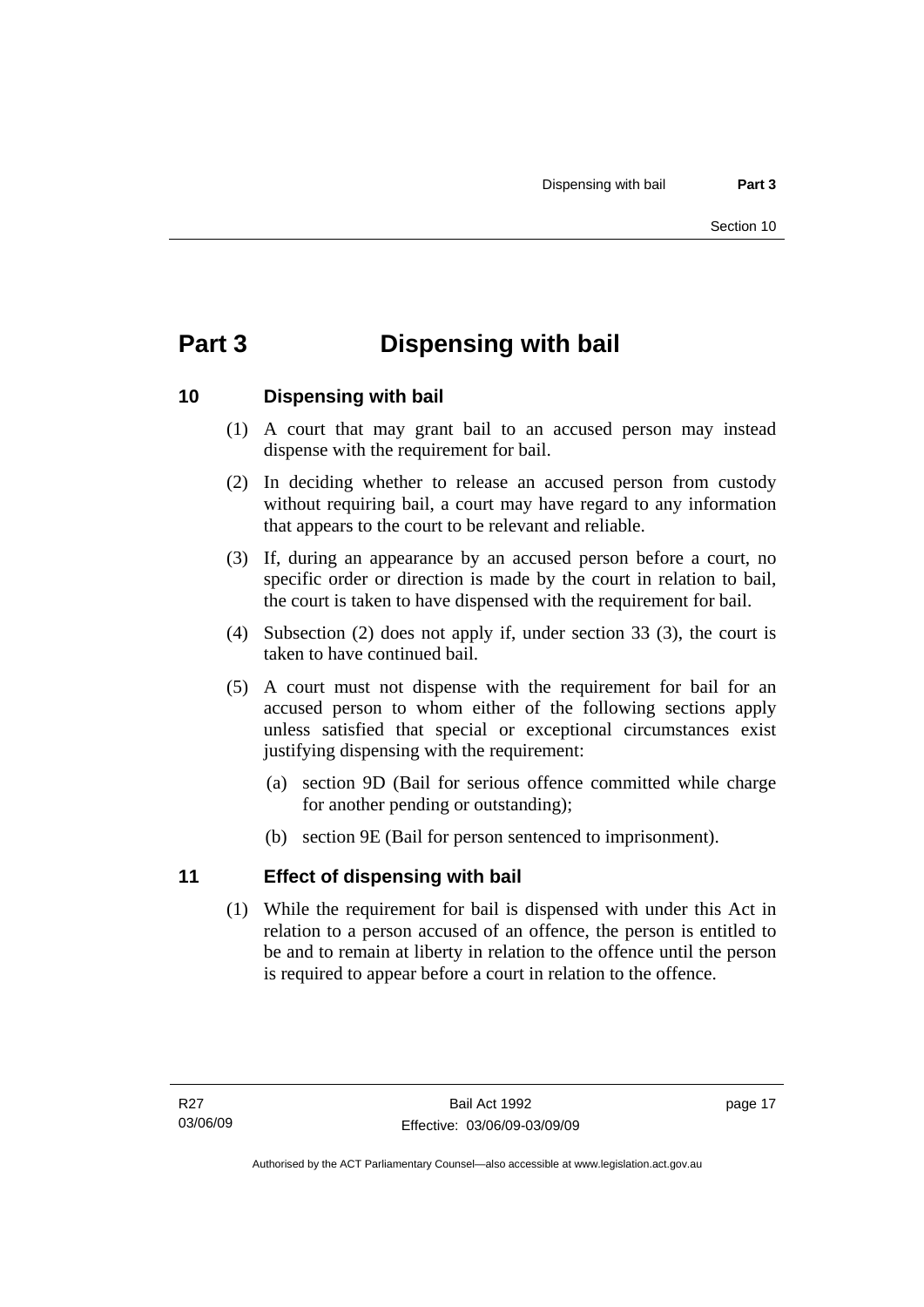#### <span id="page-23-0"></span>**Part 3 Dispensing with bail**

#### Section 12

 (2) Subsection (1) does not apply to an accused person while the person is in custody for another offence or reason in relation to which the person is not entitled to be at liberty, whether under this Act or otherwise.

#### **12 Decision to dispense with bail**

For part 6, if a court dispenses with the requirement for bail, the court is taken to have made a decision in relation to bail.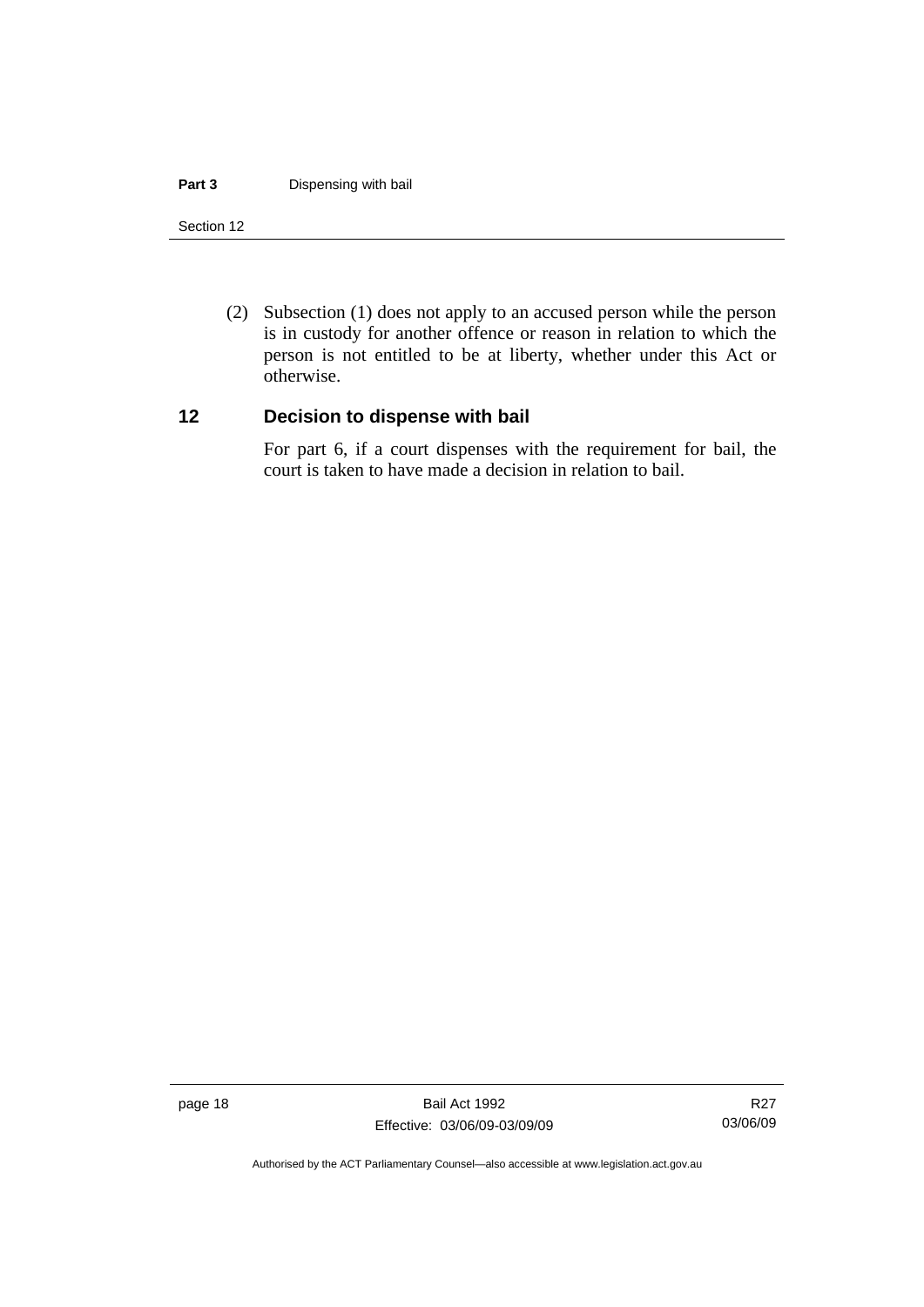## <span id="page-24-0"></span>**Part 4 Grant of bail**

## **13 Deciding bail after charge laid**

- $(1)$  If—
	- (a) a person who has been taken into custody by a police officer is charged with an offence but is not to be brought before a court forthwith after being so charged; or
	- (b) it is not practicable to bring before a court forthwith a person arrested under a warrant (being a warrant which does not expressly preclude the granting of bail) issued under the *Magistrates Court Act 1930*, section 42 (2) (Issue of warrant and summons) in relation to an offence punishable by a fine or by imprisonment for a period not exceeding 2 years;

the police officer who charges or arrests the person—

- (c) shall inform the person, or cause the person to be informed, that the person may—
	- (i) apply for bail; and
	- (ii) communicate with a lawyer of his or her choice in relation to the making of an application for bail; and
	- (iii) if the person cannot speak or understand the English language—have recourse to the services of a competent interpreter; and
	- (iv) communicate with any other person of his or her choice, being a person who may reasonably be expected to assist him or her in relation to the provision of bail; and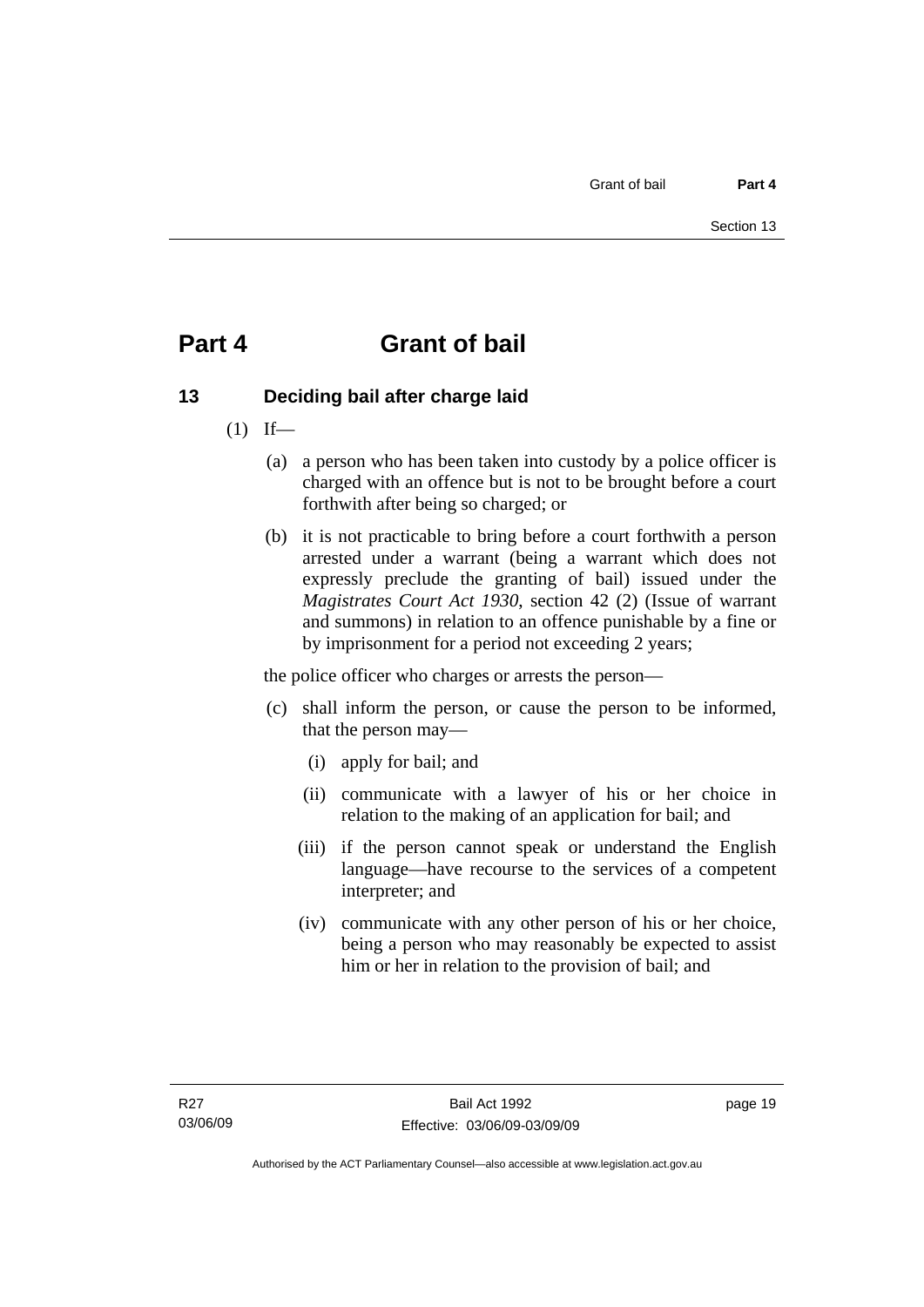#### **Part 4** Grant of bail

and, if the person asks for facilities to do so, shall provide the person with reasonable facilities to enable the person to communicate with a lawyer, such an interpreter or such other person; and

- (d) shall inform the person, or cause the person to be informed of—
	- (i) the applicable bail criteria; and
	- (ii) the conditions subject to which the person may be released on bail; and
- (e) if the person applies for bail—
	- (i) if the police officer is authorised to grant bail to the person—shall consider whether the person should be granted bail; or
	- (ii) in any other case—shall bring the person before an authorised officer.
- (2) If a person is brought before an authorised officer under subsection  $(1)$  (e)  $(ii)$ , the authorised officer shall consider whether the person should be granted bail.
- (3) If, before subsection (1) has been fully complied with in relation to an accused person, an authorised officer is satisfied that it is appropriate to release the person on bail subject only to the person giving an undertaking to appear, the authorised officer may so release the person.
- (4) A police officer who charges or arrests a person may refrain from complying with subsection  $(1)$   $(c)$   $(ii)$ ,  $(iii)$  or  $(iv)$  if the police officer believes on reasonable grounds that it is necessary to do so to prevent—
	- (a) the escape of an accomplice of the accused person; or
	- (b) the loss, destruction or falsification of evidence relating to the offence.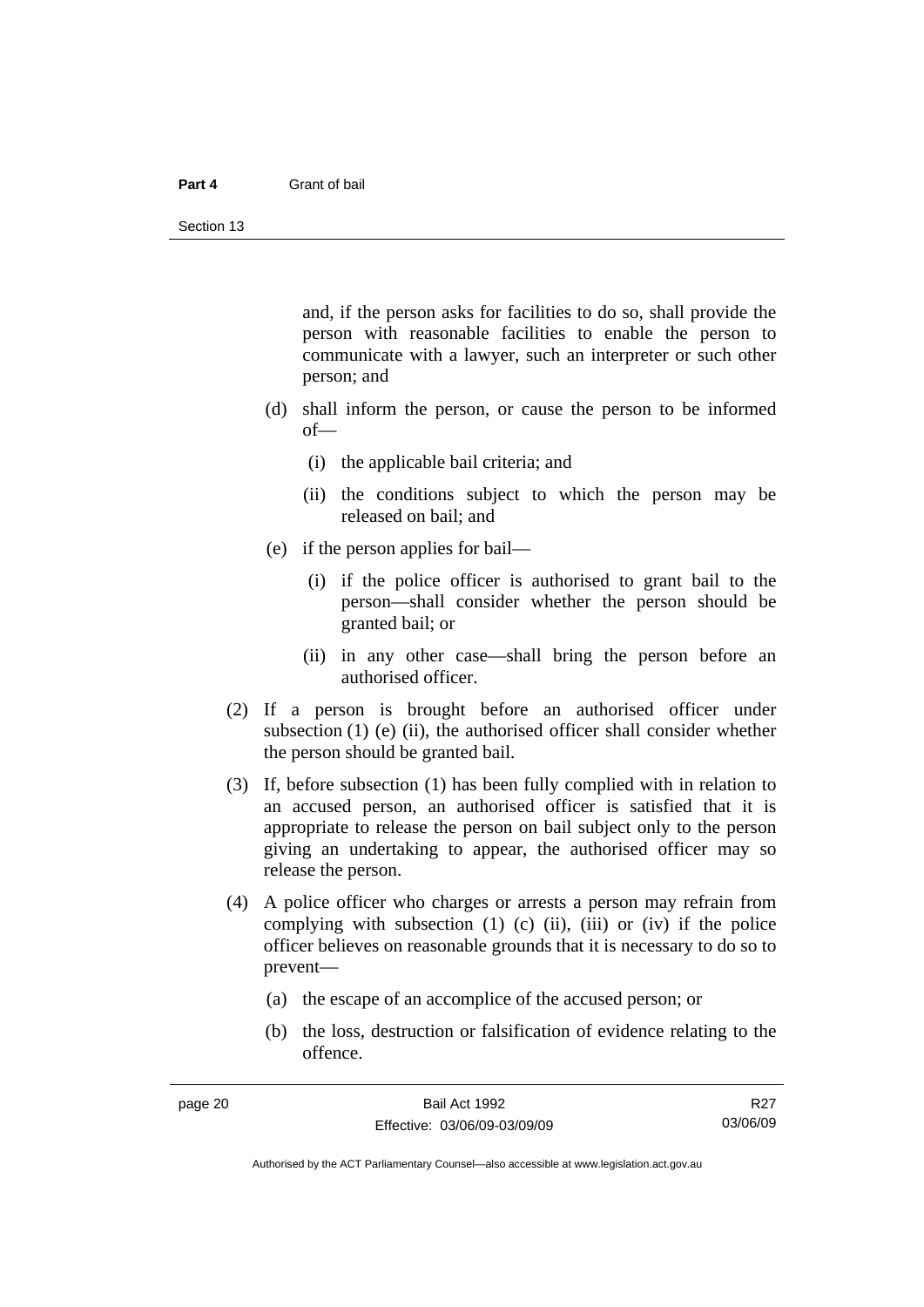<span id="page-26-0"></span> (5) If a police officer who charges or arrests a person refrains from complying with subsection  $(1)$   $(c)$   $(ii)$ ,  $(iii)$  or  $(iv)$  for a reason specified in subsection (4), the police officer shall record, or cause to be recorded, his or her reasons for not so complying.

## **14 Grant of bail by authorised officers**

- (1) Subject to subsection (2), an authorised officer may grant bail in accordance with this Act to an accused person who is present at a police station.
- (2) An authorised officer must not grant bail to a person accused of an offence if—
	- (a) a decision about bail in relation to the offence has been made by a court; or
	- (b) the offence is a domestic violence offence of murder.
	- *Note* A reference to an offence against a territory law includes a reference to a related ancillary offence, eg attempt (see Legislation Act, s 189).

## **15 Deciding of questions of bail by authorised officers**

- (1) An authorised officer who is required to consider whether to grant bail to an accused person shall as soon as reasonably practicable—
	- (a) give—
		- (i) the accused person or a lawyer representing the accused person; and
		- (ii) any police officer involved in the investigation of the offence with which the accused person is charged;

an opportunity to make submissions to the authorised officer about the conditions to which any grant of bail to the accused person should be made subject; and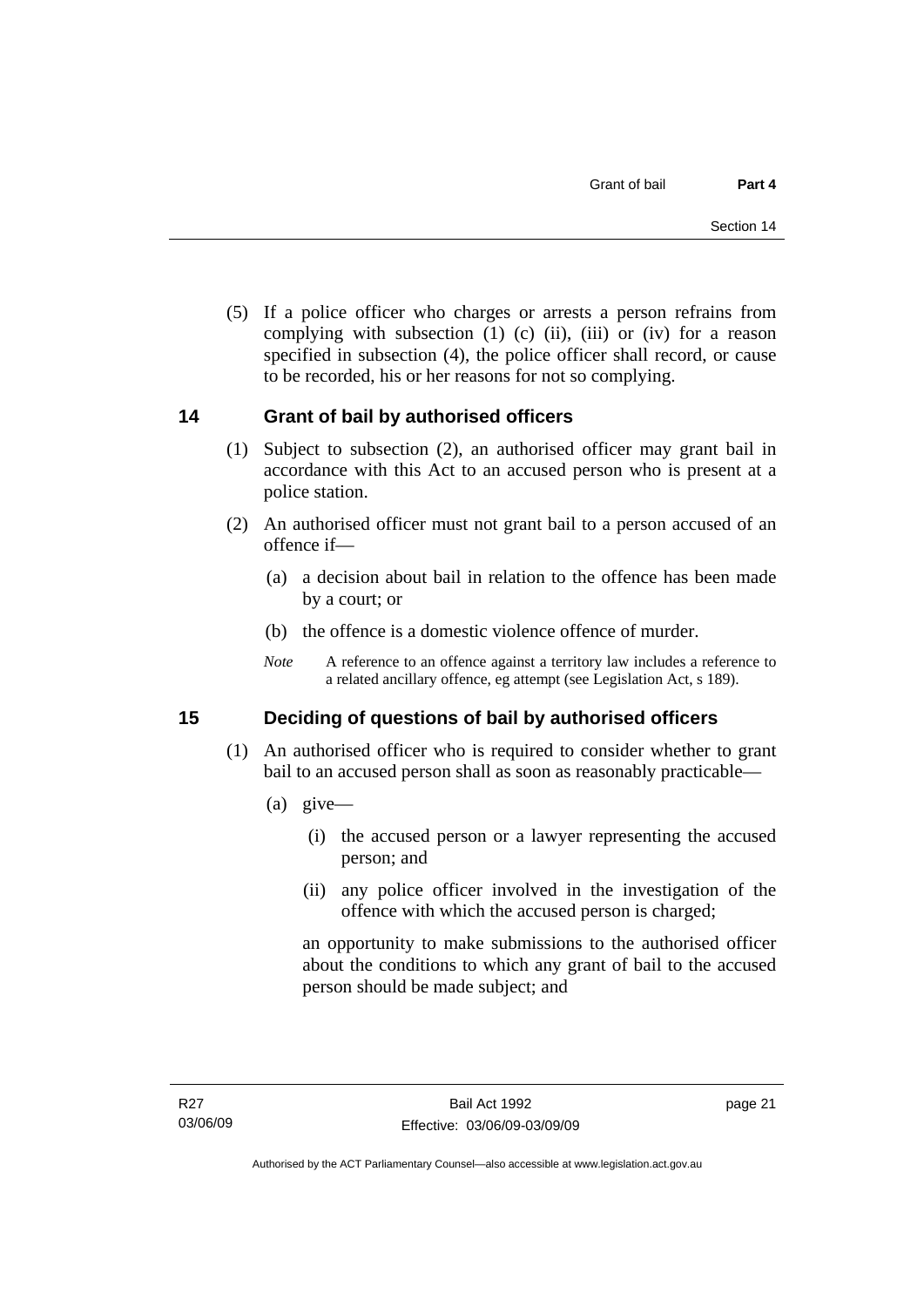- <span id="page-27-0"></span> (b) having regard to those submissions, to the applicable bail criteria and to any other available information that the authorised officer considers relevant and reliable, decide whether the person should be granted bail.
- (2) If the authorised officer is satisfied, having regard to the applicable bail criteria, that—
	- (a) it is appropriate to release the person on the person giving an undertaking to appear; and
	- (b) it is not necessary to impose a bail condition;

the authorised officer shall release the person on the person giving that undertaking.

- (3) If the authorised officer is satisfied, having regard to the applicable bail criteria, that it is not appropriate to grant bail to the accused person without imposing a condition, the authorised officer shall, having regard to—
	- (a) the conditions that may be imposed in granting bail to a person; and
	- (b) the extent to which the imposition of 1 or more bail conditions would be appropriate having regard to the matters mentioned in whichever of section 9F (2), section 22 or section 23 applies to the making of a decision regarding the granting of bail to the accused person;

decide whether to grant bail to the accused person.

## **16 Notification of decision of authorised officer**

- (1) If an authorised officer decides—
	- (a) to refuse to grant bail to an accused person; or
	- (b) to grant bail to an accused person subject to 1 or more bail conditions;

R<sub>27</sub> 03/06/09

Authorised by the ACT Parliamentary Counsel—also accessible at www.legislation.act.gov.au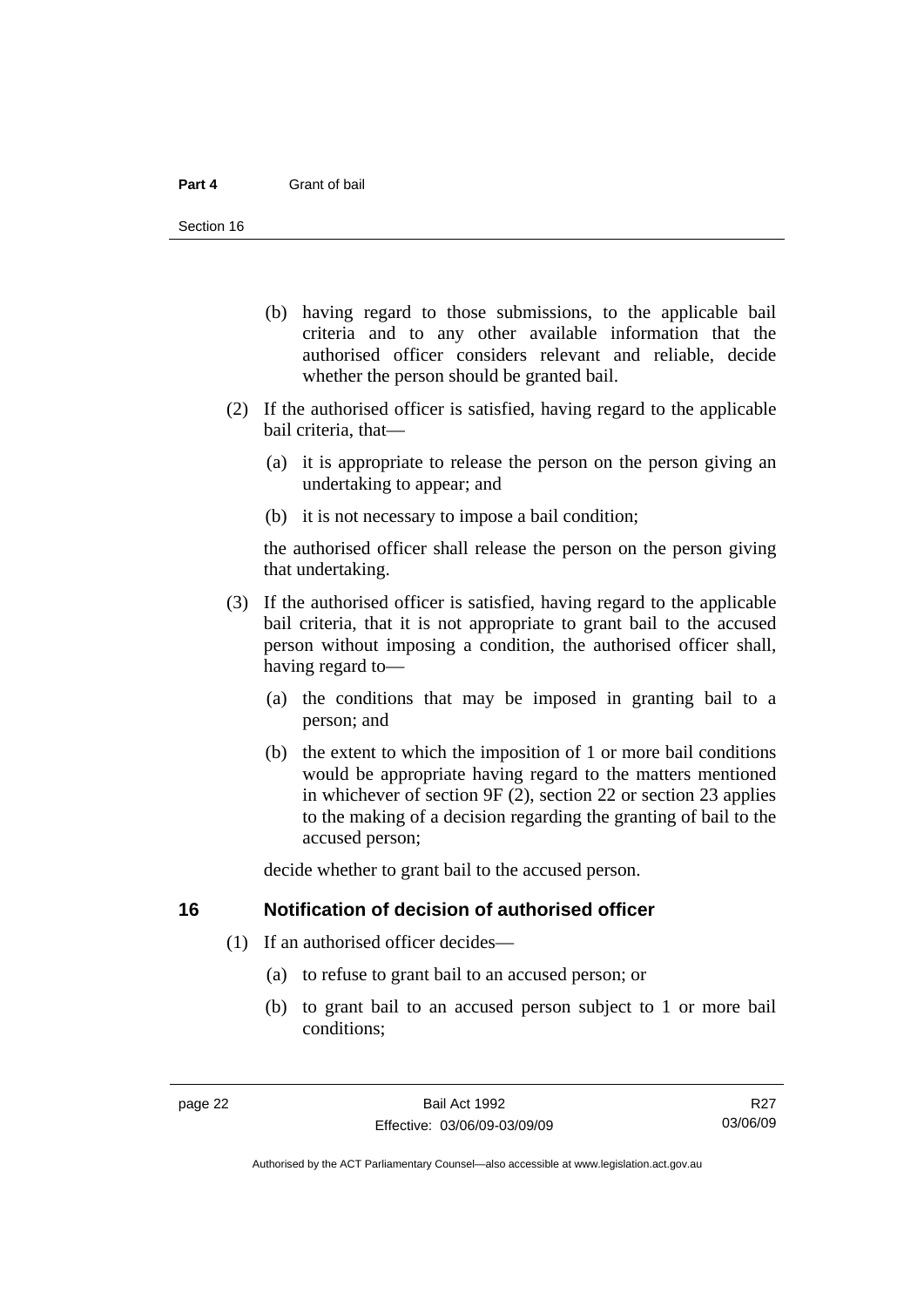the authorised officer shall inform the accused person—

- (c) of his or her decision; and
- (d) the right of the accused person to request a review of the decision under section 38; and
- (e) if bail is refused—that the person is entitled to communicate with a lawyer; and
- (f) if the person would be granted bail subject to 1 or more bail conditions and that bail condition, or those bail conditions, are such that the person is unable or unwilling to comply, or to arrange for compliance, with them—that the person is entitled to communicate with a lawyer.
- (2) An authorised officer shall, on being requested to do so by an accused person in relation to whom the authorised officer has made a decision of the kind referred to in subsection (1) (a) or (b), provide the person with reasonable facilities to communicate with a lawyer.
- (3) An authorised officer who refuses to grant bail to an accused person may refrain from complying with subsection (1) (e) or (f) and subsection (2) if the authorised officer believes on reasonable grounds that it is necessary to do so to prevent—
	- (a) the escape of an accomplice of the accused person; or
	- (b) the loss, destruction or falsification of evidence relating to the offence.
- (4) If an authorised officer refrains from complying with subsection  $(1)$  (e) or  $(f)$  and subsection  $(2)$  for a reason mentioned in subsection (3), the authorised officer shall record, or cause to be recorded, his or her reasons for not complying.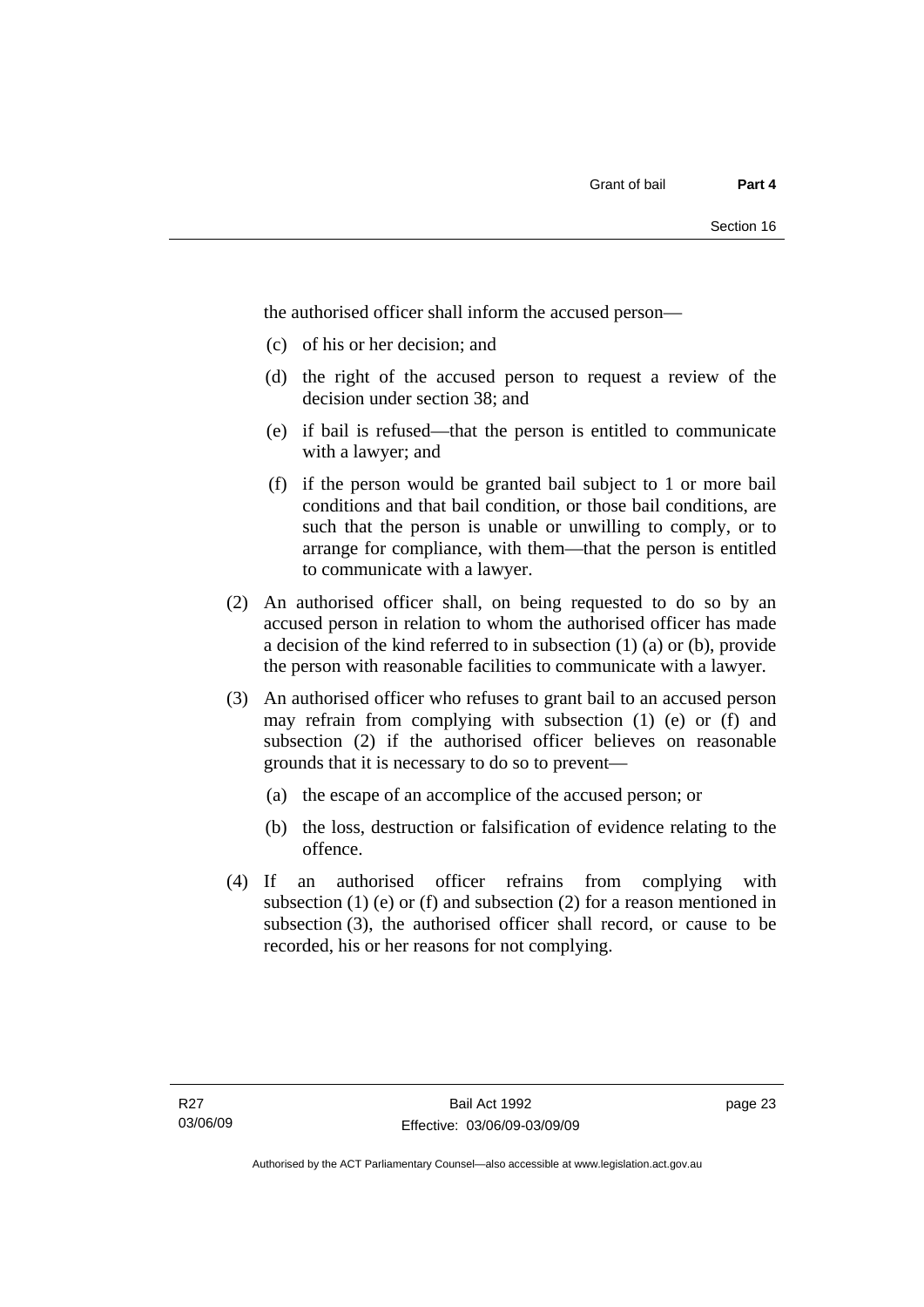<span id="page-29-0"></span>Section 17

- (5) If an authorised officer decides to grant bail to an accused person in relation to a domestic violence offence, the officer must take reasonable steps to tell each protected person, as soon as practicable, about the decision and, if the accused person is granted bail subject to a bail condition, about the condition.
- (6) If an authorised officer decides not to grant bail to an accused person in relation to a domestic violence offence, the officer must tell each protected person about the decision.
- (7) In this section:

*protected person*, in relation to a domestic violence offence, means—

- (a) if the conduct making up the offence was directed at a child—a person with parental responsibility for the child; or
- (b) if the conduct making up the offence was directed at someone else—the person at whom the conduct was directed.

## **17 Charged people in custody to be brought before court**

An accused person who—

- (a) has been taken into custody and charged with an offence; and
- (b) is refused bail by an authorised officer or is not released on bail granted by an authorised officer;

shall be brought before a court as soon as practicable after the person has been taken into custody and, in any case, within 48 hours after having been taken into custody.

## **18 Facilities to be provided to accused people**

 (1) If an accused person in police custody is to be brought, for the first time in relation to the offence, before a court more than 4 hours after the person came into custody—

Authorised by the ACT Parliamentary Counsel—also accessible at www.legislation.act.gov.au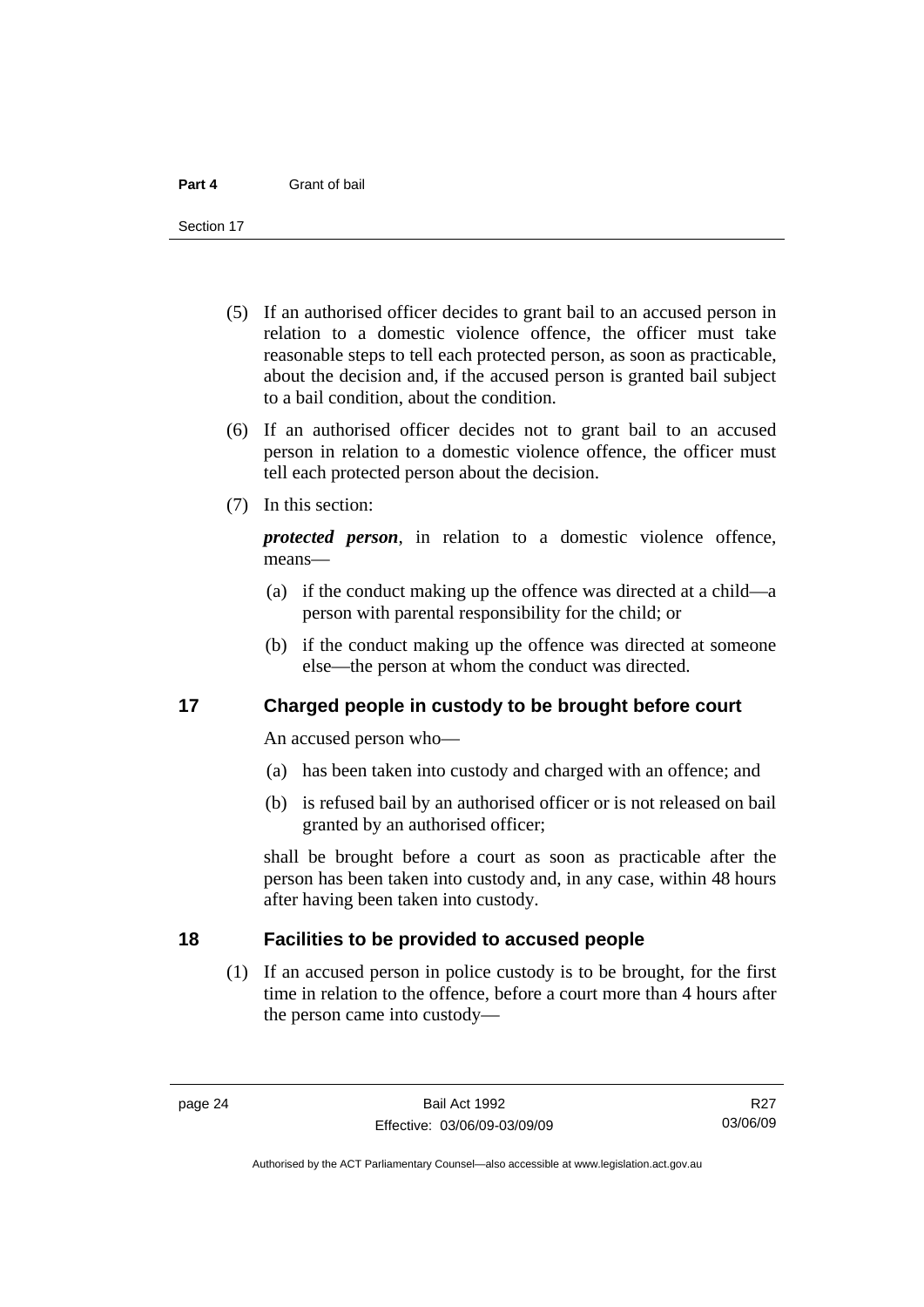- <span id="page-30-0"></span> (a) the police officer for the time being in charge of the police station where the person is in custody; or
- (b) if the person is not in custody at a police station—the police officer who has custody of the person;

shall, if it is reasonably practicable to do so, cause the person to be provided with, and allowed to use—

- (c) facilities to enable the accused person to wash, shower or bathe and (if appropriate) to shave; and
- (d) facilities to enable the accused person to change his or her clothing.
- (2) Nothing in subsection (1) requires a police officer, the Territory or the Commonwealth to provide clothing for the accused person unless the clothing is brought to the police station or other place where the accused person is in custody by a member of the accused person's family or some other person.

## **19 General provisions relating to court bail**

- (1) Subject to section 20, a court may—
	- (a) grant bail to an accused person who is being held in custody in relation to the offence with which the person has been charged; or
	- (b) enlarge, vary or revoke bail granted to an accused person.
- (2) There is no limit to the number of applications in relation to bail that may be made to a court by a person accused of an offence.
- (3) All applications to a court in relation to bail shall be dealt with as soon as is reasonably practicable.
- (4) Notwithstanding the provisions of subsections (2) and (3), a court may refuse to entertain an application in relation to bail if it is satisfied that the application is frivolous or vexatious.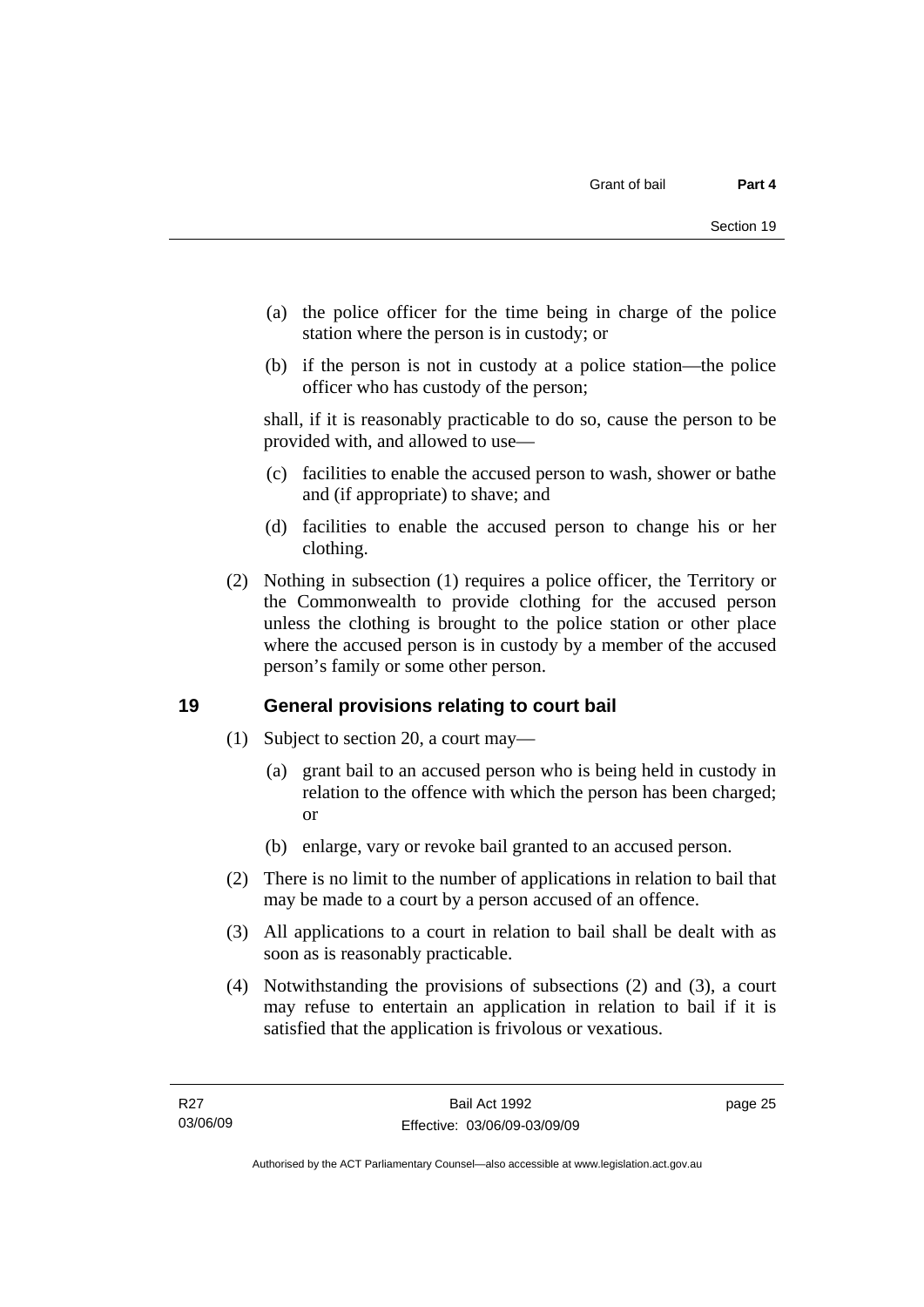<span id="page-31-0"></span>Section 20

- (5) If a court has made a decision in relation to an application for bail by an accused person, a court may only consider a further application for bail by the accused person if—
	- (a) the accused person was not represented by a lawyer at the hearing of his or her first application to a court for bail in relation to the offence with which the person is charged; or
	- (b) the accused person can show—
		- (i) that since the most recent application to a court for bail there has been a significant change in circumstances relevant to the granting of bail; or
		- (ii) that there is fresh evidence or information of material significance to the granting of bail to the person that was unavailable on the most recent application to a court for bail.
- (6) In deciding whether to grant bail to an accused person, a court may have regard to any information it considers relevant and reliable.

## **20 Limitations on power of magistrate**

- (1) A magistrate must not grant bail to a person under section 19 in relation to an offence if the person has appeared before the Supreme Court—
	- (a) after the person's committal for trial or sentence for the offence; or
	- (b) on appeal against a conviction, order or sentence imposed on the person for the offence.
- (2) A magistrate must not enlarge, vary or revoke bail granted to an accused person following the person's committal for trial.

R27 03/06/09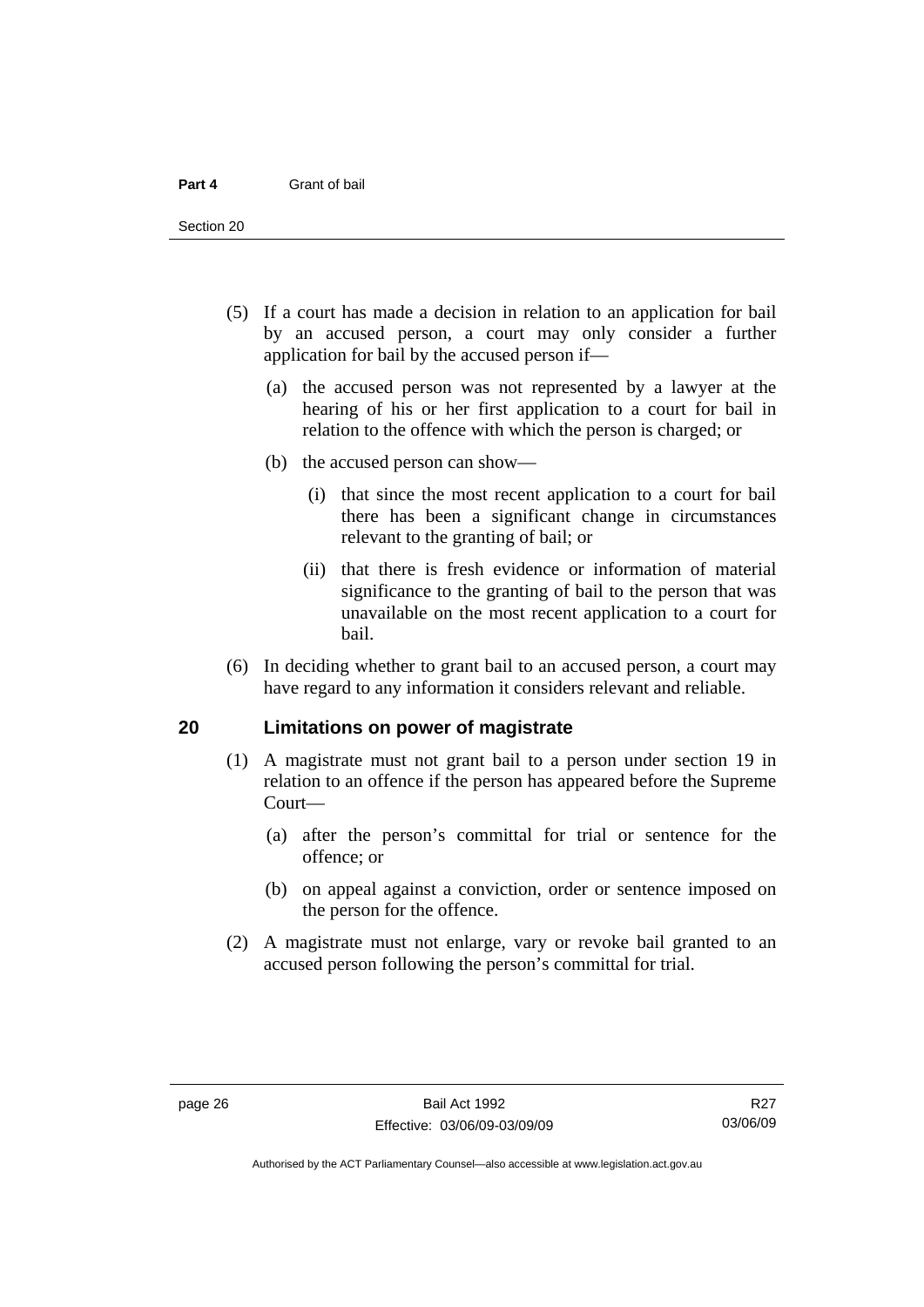## <span id="page-32-0"></span>**21 Bail in relation to several offences**

If an accused person has been charged with 2 or more offences for which bail may be granted and is being held in custody in relation to those offences—

- (a) a court or an authorised officer shall, in considering whether to grant bail to the accused person, have regard to all the offences with which the person stands charged; and
- (b) if the court or authorised officer decides that the accused person should be granted bail—
	- (i) the accused person shall be granted bail in relation to all the offences with which the person has been charged for which bail may be granted; and
	- (ii) the accused person need give only 1 undertaking to appear in relation to all the offences with which the person has been charged for which bail may be granted; and
	- (iii) if the accused person is granted bail subject to conditions—the conditions shall apply in relation to each offence with which the accused person is charged for which bail may be granted.

## **22 Criteria for granting bail to adults**

- (1) In making a decision about the grant of bail to an adult in relation to an offence, a court or authorised officer must consider—
	- (a) the likelihood of the person appearing in court in relation to the offence; and
	- (b) the likelihood of the person, while released on bail—
		- (i) committing an offence; or
		- (ii) harassing or endangering the safety or welfare of anyone; or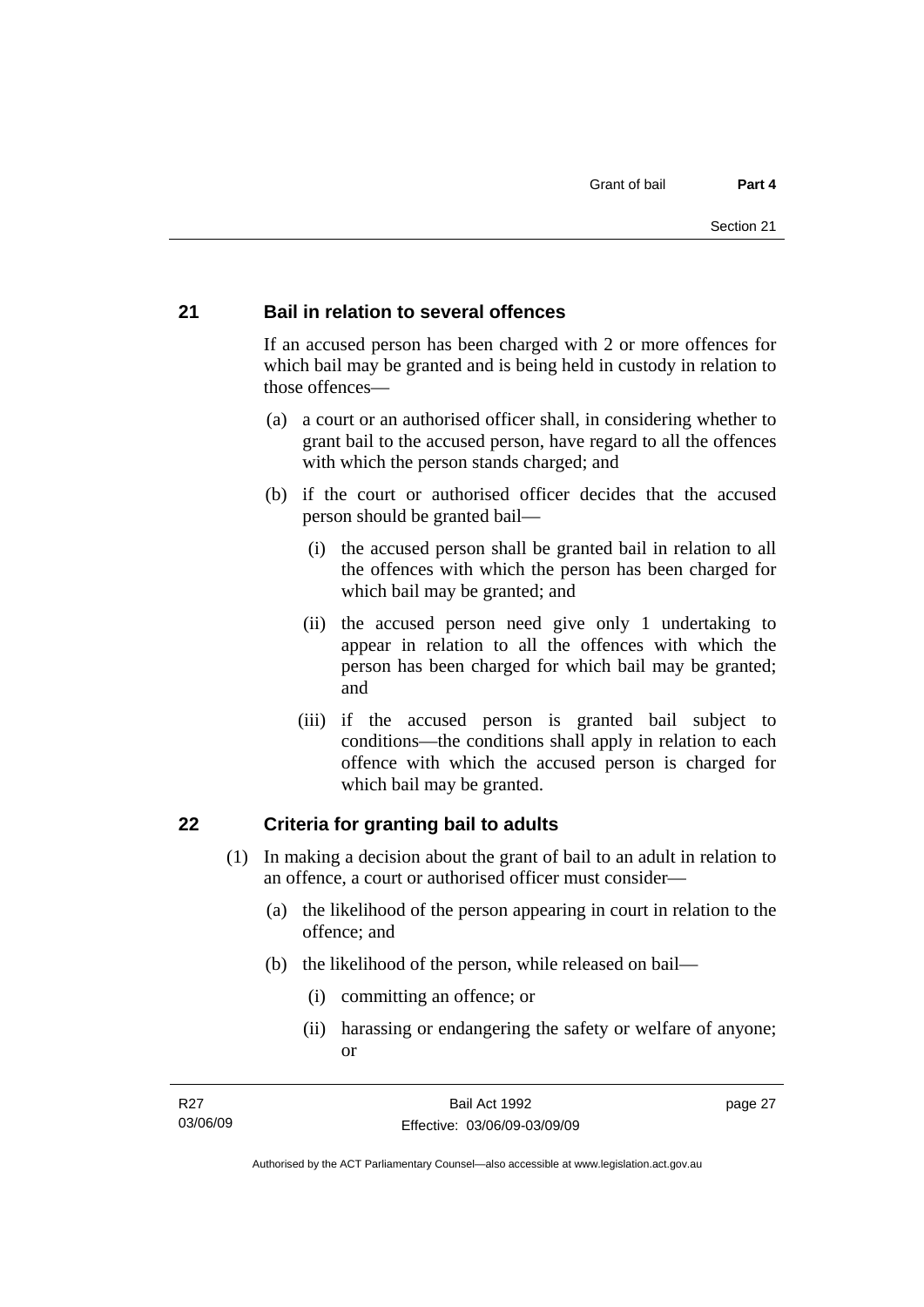Section 22

- (iii) interfering with evidence, intimidating a witness, or otherwise obstructing the course of justice, in relation to the person or anyone else; and
- (c) the interests of the person.

#### **Examples for par (c)**

- 1 the need of the person for physical protection
- 2 the period that the person may be held in custody if bail is refused and the conditions under which the person would be held
- *Note* An example is part of the Act, is not exhaustive and may extend, but does not limit, the meaning of the provision in which it appears (see Legislation Act, s 126 and s 132).
- (2) Also, if the person is convicted of an indictable offence, or the elements of an indictable offence are proven in relation to the person, but the person has not been sentenced, a court must consider the likelihood of the person being given a sentence of imprisonment.
- (3) In considering the matters mentioned in subsection (1) or (2), the court or authorised officer may have regard to any relevant matter, including—
	- (a) the nature and seriousness of the offence; or
	- (b) the person's character, background and community ties; or
	- (c) the likely effect of a refusal of bail on the person's family or dependants; or
	- (d) any previous grants of bail to the person; or
	- (e) the strength of the evidence against the person.

#### **Example**

In considering under subsection (1) the likelihood of the person appearing in court in relation to the offence, the court or authorised officer may have regard to whether the person failed to comply with a bail condition previously.

R<sub>27</sub> 03/06/09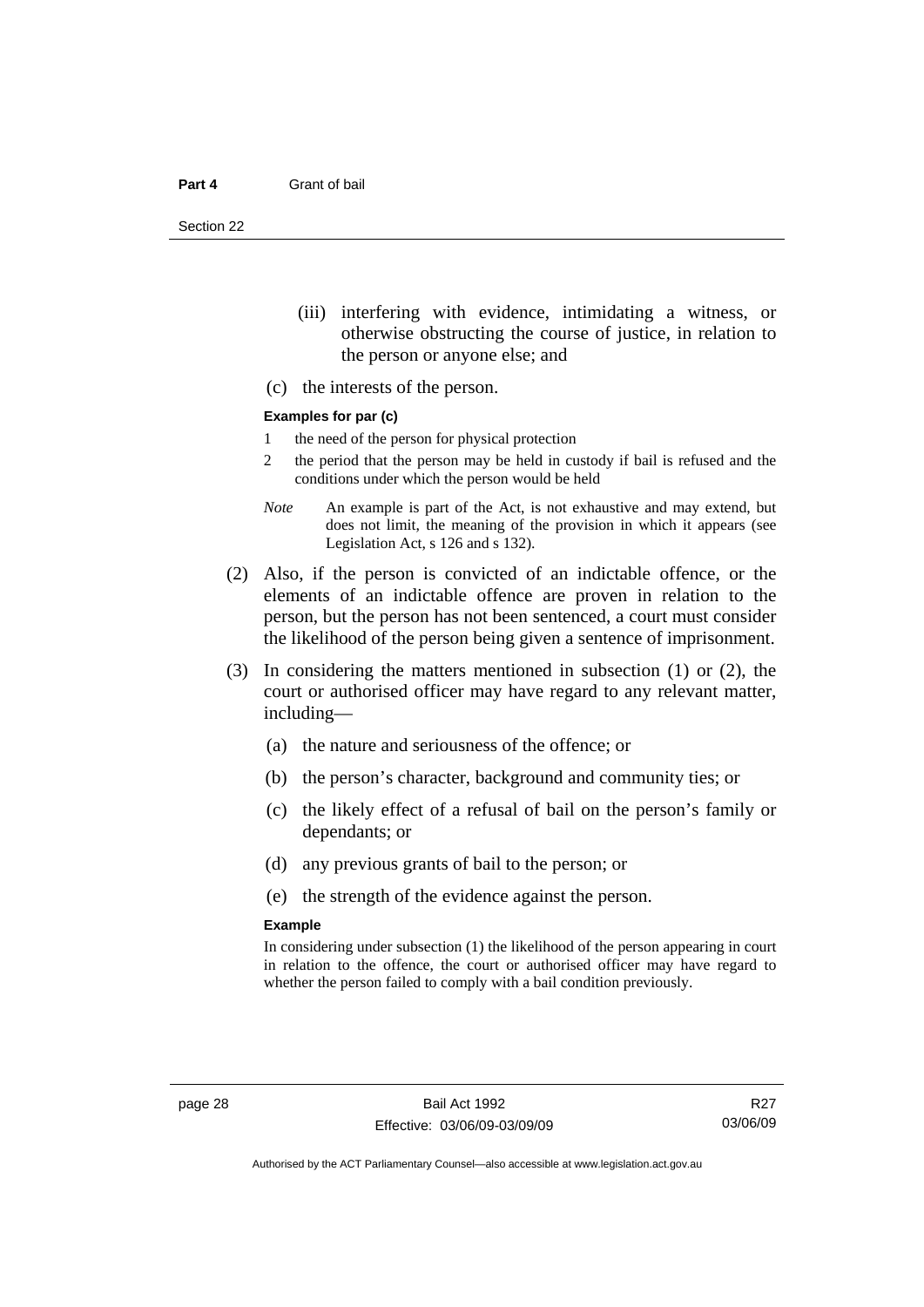<span id="page-34-0"></span> (4) The reference in subsection (1) (b) (i) to an *offence* includes a reference to an offence against a law of the Commonwealth, a State or another Territory (including an external territory).

## **23 Criteria for granting bail to children**

- (1) In making a decision about the grant of bail to a child in relation to an offence, a court or authorised officer must consider—
	- (a) the matters mentioned in section 22 (1) (a) and (b), (2) and (3); and
	- (b) the principles in the *Children and Young People Act 2008*, section 94 (Youth justice principles); and
	- (c) if the decision is being made by a court and a report has been given to the court under the *Court Procedures Act 2004*, section 74D (Court may order report about young person) in relation to the child—the report.
- (2) In addition, the court or authorised officer must consider, as a primary consideration, the best interests of the child.

## **23A Victim's concern about need for protection**

- (1) If a court is making a decision about the grant of bail to an accused person—
	- (a) the prosecutor must tell the court about any concern of which the prosecutor is aware expressed by a victim about the need for protection from violence or harassment by the accused person; and
	- (b) the court must receive any submission in relation to the concern and consider it in the context of the matter mentioned in section 22 (1) (b).
- (2) If an authorised officer who is making a decision about the grant of bail to an accused person is aware that a victim has expressed concern about the need for protection from violence or harassment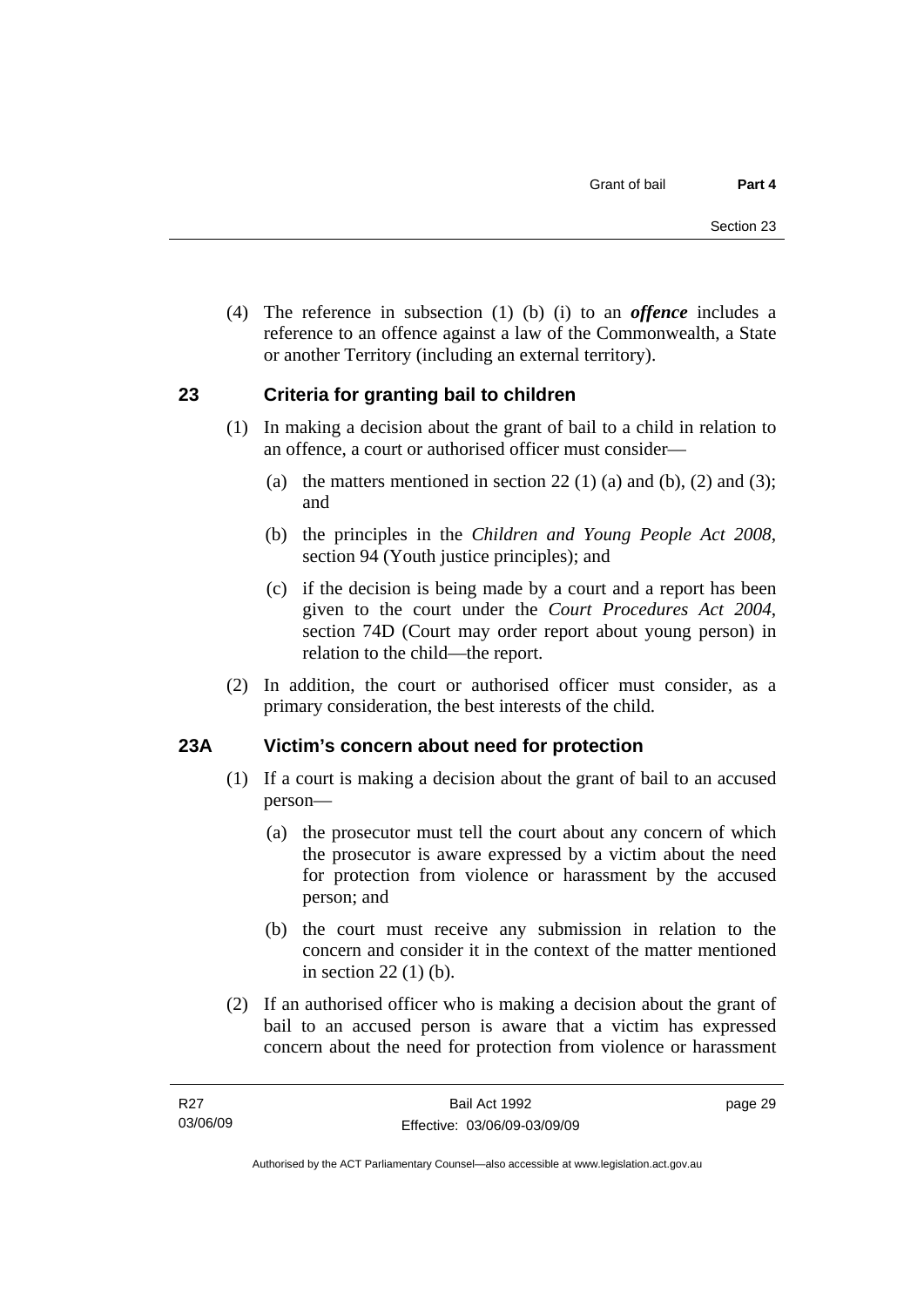#### **Part 4** Grant of bail

Section 23A

by the accused person, the authorised officer must consider that concern in the context of the matters mentioned in section 9F (Domestic violence offence—bail by authorised officer) and section 22 (1) (b).

page 30 Bail Act 1992 Effective: 03/06/09-03/09/09

R27 03/06/09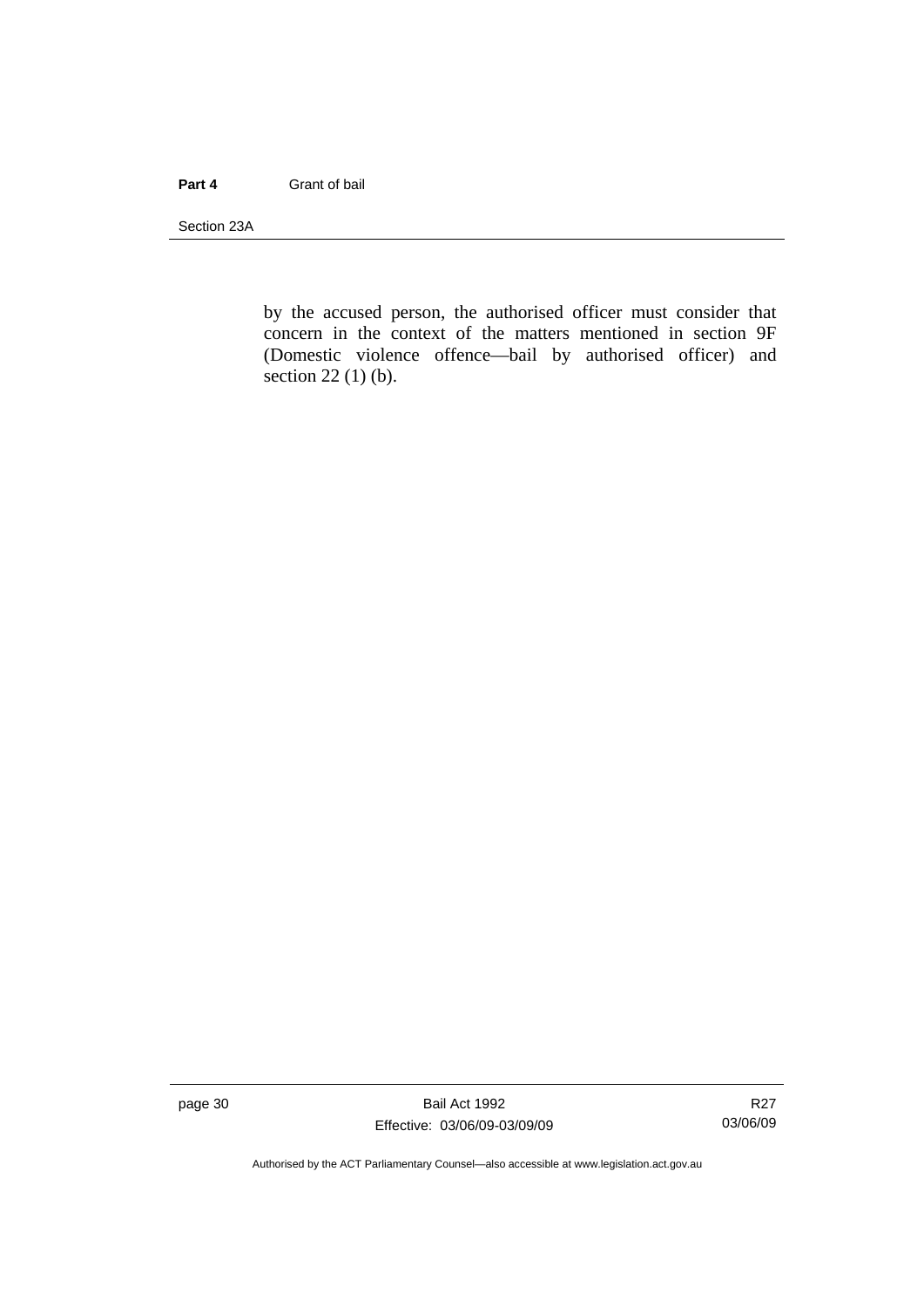# **Part 5 Bail conditions and undertakings to appear**

#### **24 Conditions of bail**

A court or an authorised officer may grant bail without imposing conditions or subject to bail conditions imposed—

- (a) for a court—by order; or
- (b) for an authorised officer—in writing.

#### **25 Conditions on which bail may be granted to adults**

- (1) The following conditions may be imposed on a grant of bail to an adult:
	- (a) conditions about the person's conduct while released on bail;
	- (b) a condition that the person, an acceptable person or each of a number of acceptable people—
		- (i) pays to the Territory a stated amount if the person fails to appear in court in accordance with his or her undertaking; or
		- (ii) gives acceptable security for the payment to the Territory of a stated amount if the person fails to appear in court in accordance with his or her undertaking;
		- *Note* For acceptable people and acceptable security, see s 32.
	- (c) a condition that the person, an acceptable person or each of a number of acceptable people—
		- (i) deposits a stated amount with a court or authorised officer; and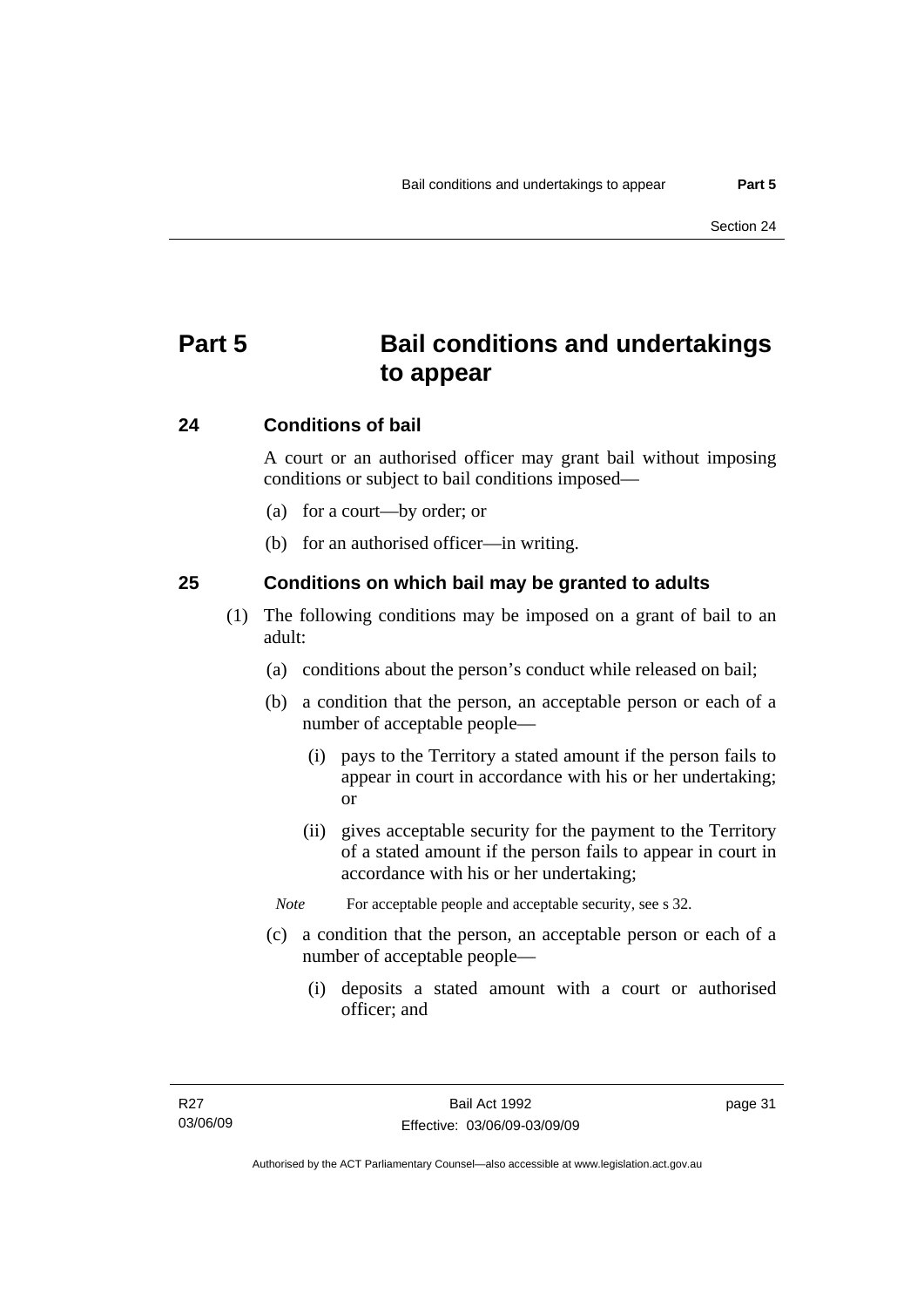Section 25

- (ii) forfeits the amount if the person fails to appear in court in accordance with his or her undertaking.
- (2) With the consent of a person who makes a deposit or gives security under subsection  $(1)$  (b)  $(ii)$  or  $(c)$ , it may be a condition of bail that the deposit or security continues to apply if bail is continued.
- (3) It must not be a condition of bail that a person gives consent under subsection (2).
- (4) Without limiting subsection (1) (a), the requirements that an accused person may be required to observe relating to his or her conduct while released on bail include—
	- (a) a requirement that the accused person report periodically, or at specified times, at a stated place; and
	- (b) a requirement that the accused person reside at a stated place; and
	- (c) a requirement that the person undergo psychiatric treatment or other medical treatment; and
	- (d) a requirement that the accused person participate in a program of personal development, training or rehabilitation; and
	- (e) a requirement that the person—
		- (i) accept supervision by the chief executive; and
		- (ii) comply with any reasonable direction of the chief executive; and

#### **Examples of directions**

- 1 a direction to attend a program
- 2 a direction to comply with a mental health assessment or treatment order made by the ACAT
- 3 a direction to attend drug or alcohol counselling
- *Note* An example is part of the Act, is not exhaustive and may extend, but does not limit, the meaning of the provision in which it appears (see Legislation Act, s 126 and s 132).

R<sub>27</sub> 03/06/09

Authorised by the ACT Parliamentary Counsel—also accessible at www.legislation.act.gov.au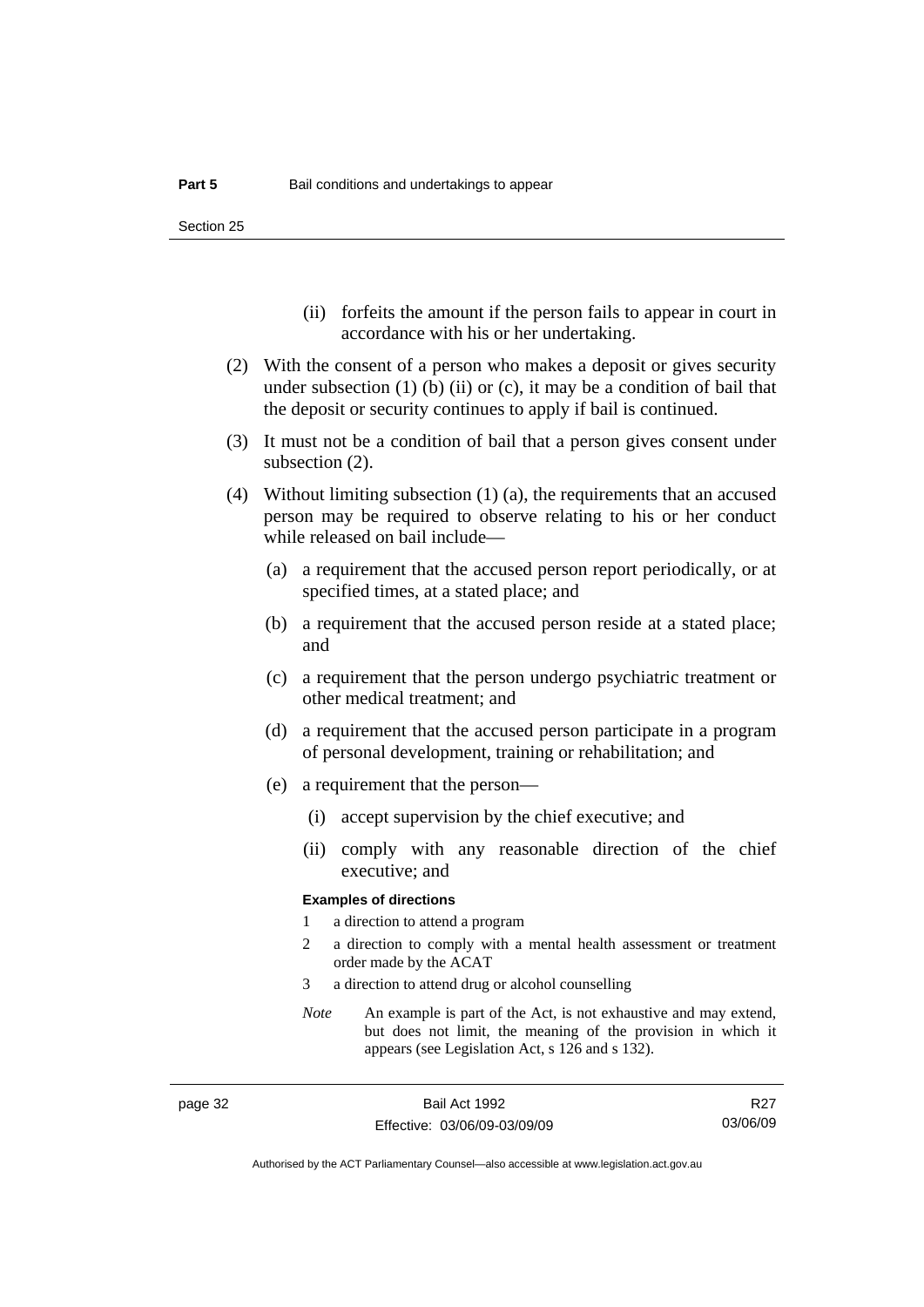- (f) for a person (the *accused person*) charged with a domestic violence offence—
	- (i) a requirement that the accused person not contact, harass, threaten or intimidate, or cause someone else to contact, harass, threaten or intimidate, a stated person; or
	- (ii) a requirement that the accused person not be on premises where a stated person lives or works; or
	- (iii) a requirement that the accused person not be on or near premises where a stated person is likely to be; or
	- (iv) a requirement that the accused person not be in a stated place; or
	- (v) a requirement that the accused person not be within a stated distance of a stated person; or
	- (vi) if the accused person lives with someone—a requirement that the accused person not enter or remain at the home if the accused person is under the influence of alcohol or another drug.
- (5) A court or an authorised officer shall, in considering conditions for the release on bail of an accused person who is an adult, consider the conditions for the release of that person in the sequence in which they appear in subsection (1).
- (6) A court or an authorised officer, in granting bail to an accused person who is an adult—
	- (a) shall not impose a condition mentioned in subsection (1) unless the court or authorised officer is of the opinion that the imposition of the condition is necessary to secure 1 or more of the following purposes:
		- (i) the attendance of the person before a court from time to time as required in relation to the offence in relation to which bail is being granted;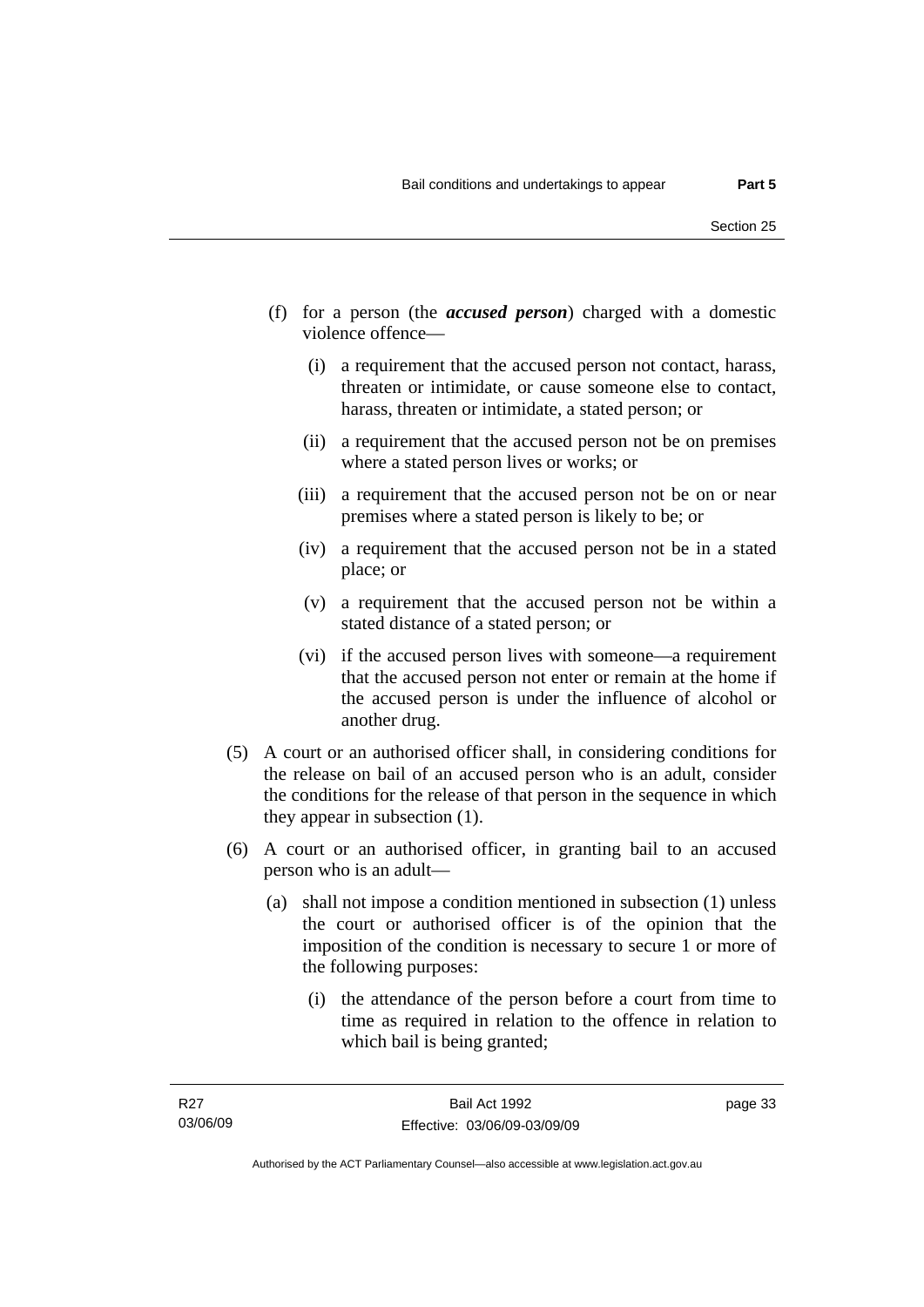- (ii) the protection from harm of the accused person or any other person;
- (iii) the prevention of the accused person from committing an offence while at liberty on bail;
- (iv) the prevention of the accused person from interfering with evidence, intimidating witnesses or otherwise obstructing the course of justice whether in relation to himself or herself or anyone else; and
- (b) shall not, except at the request of the accused person, impose a condition, or a combination of conditions, that impose obligations that are more onerous than necessary to secure the purposes referred to in paragraph (a) for which the condition or combination of conditions is imposed.
- (7) A court or an authorised officer, in granting bail to an accused person on a condition referred to in subsection (1) (b) or (c) shall not require the accused person to give an acceptable security for a stated sum, or to deposit a stated sum with the court or authorised officer, if the court or authorised officer has reasonable grounds for believing that the accused person does not have the means to provide such a security or make the deposit, as the case may be.
- (8) If a court or an authorised officer grants bail to an accused person on a condition mentioned in subsection (1) and the accused person satisfies the court or authorised officer that the person is unable to comply with that condition, the court or authorised officer shall—
	- (a) refuse bail; or
	- (b) grant the accused person bail subject to such other condition mentioned in subsection (1) as the authorised officer or the court believes the accused person will be able to comply with and will secure the purposes mentioned in subsection (6) (a).

R<sub>27</sub> 03/06/09

Authorised by the ACT Parliamentary Counsel—also accessible at www.legislation.act.gov.au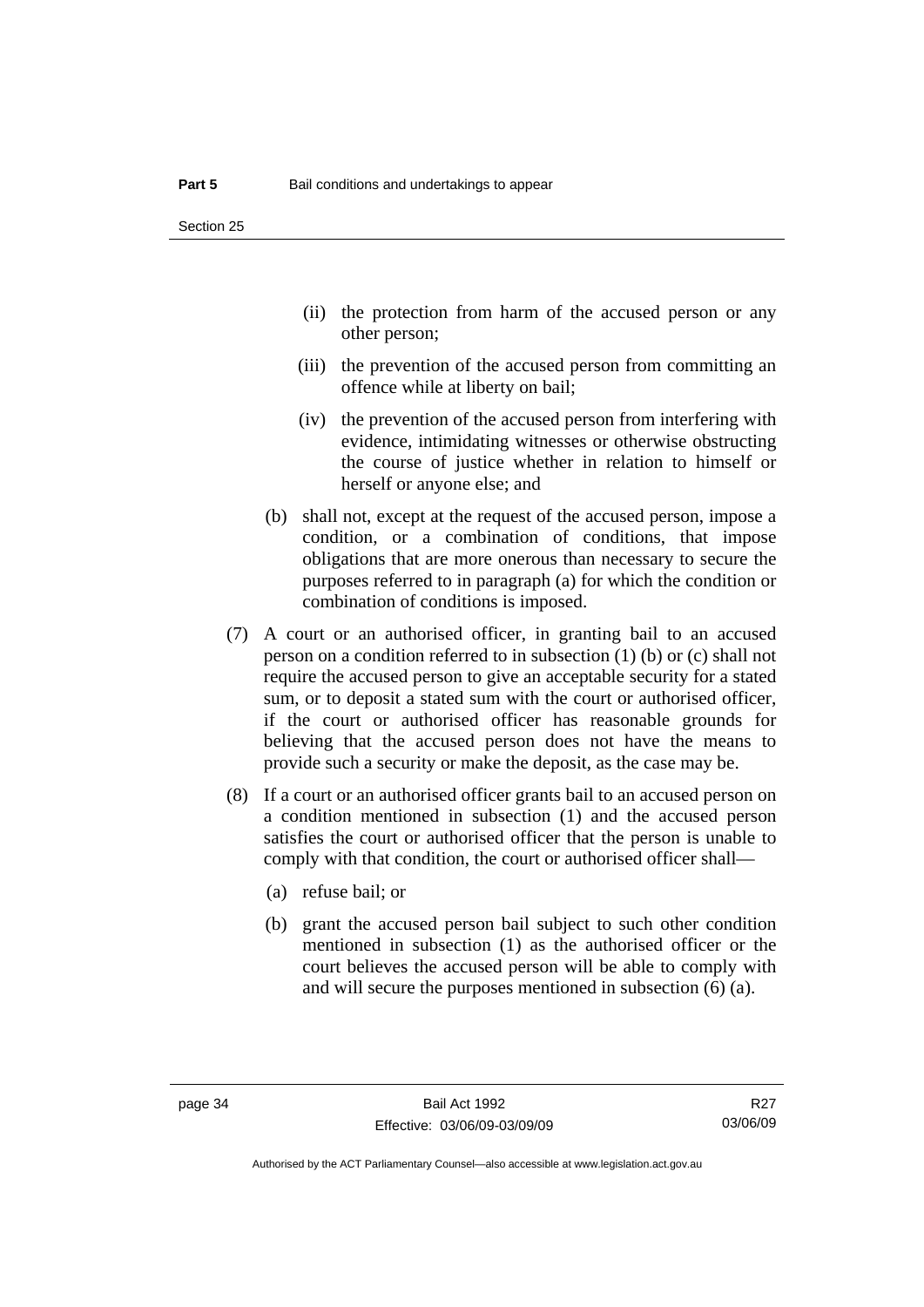(9) In this section:

#### *premises* includes—

- (a) any land; and
- (b) any structure, building, vehicle, vessel or place (whether built on or not); and
- (c) any part of such a structure, building, vehicle, vessel or place.

### **25A Supervision condition when offence committed as young person**

- (1) This section applies if—
	- (a) a condition is imposed on the grant of bail to an accused person under section 25 (4) (e); and
	- (b) the accused person is at least 18 years old but less than 21 years old; and
	- (c) the accused person was under 18 years old when the offence to which the grant of bail relates was committed.
- (2) The chief executive responsible for this Act and the chief executive responsible for the *Children and Young People Act 2008* must decide which of them is to be the responsible chief executive for matters relating to the supervision of the accused person.

## **26 Conditions on which bail may be granted to children**

- (1) The following conditions may be imposed on the grant of bail to a child—
	- (a) the conditions mentioned in section 25 (1) (other than a requirement mentioned in section 25 (4) (e)); and
	- (b) any other conditions that the court or authorised officer considers appropriate—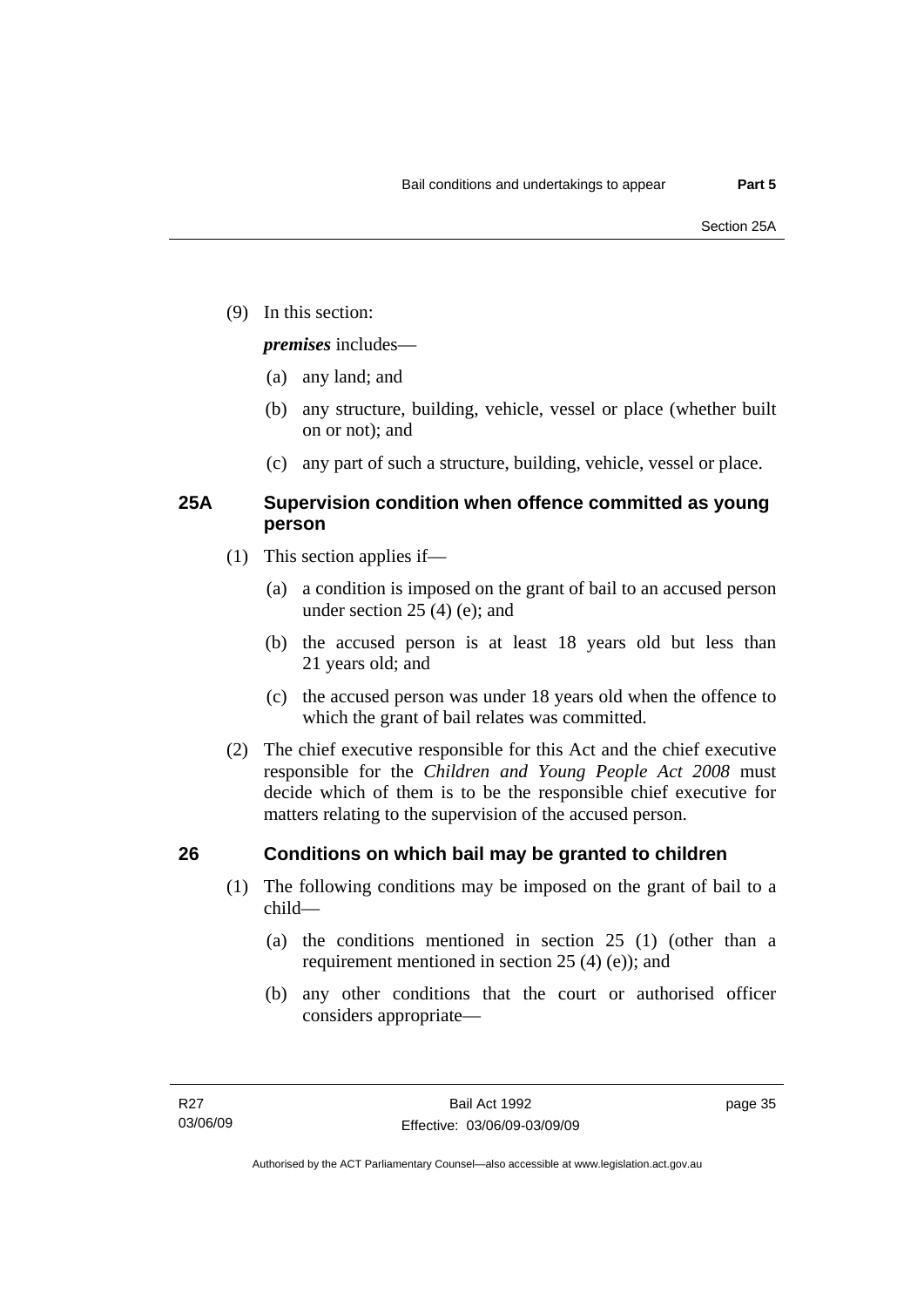- (i) having regard to the principles in the *Children and Young People Act 2008*, section 94; and
- (ii) considering, as a primary consideration, the best interests of the child.
- (2) Without limiting section 25 (1), the requirements that a child may be required to comply with about his or her conduct while released on bail include a requirement that the child—
	- (a) accept supervision by the chief executive under the *Children and Young People Act 2008*; and
	- (b) comply with any reasonable direction of the chief executive.

#### **Examples of directions**

- 1 a direction to attend a program
- 2 a direction to comply with a mental health assessment or treatment order made by the ACAT
- 3 a direction to attend drug or alcohol counselling.
- *Note* An example is part of the Act, is not exhaustive and may extend, but does not limit, the meaning of the provision in which it appears (see Legislation Act, s 126 and s 132).
- (3) A court or an authorised officer shall, in considering the release on bail of an accused person who is a child, consider the conditions for the release of the person that are mentioned in section 25 (1) in the sequence in which they are mentioned in that subsection.
- (4) A court or an authorised officer, in granting bail to an accused person who is a child—
	- (a) may not impose a condition referred to in section 25 (1) unless the court or the authorised officer is of the opinion that the imposition of the condition is—
		- (i) necessary to secure 1 or more of the purposes mentioned in section 25 (6) (a) (i), (ii), (iii) and (iv) (the *relevant purposes*); or

R<sub>27</sub> 03/06/09

Authorised by the ACT Parliamentary Counsel—also accessible at www.legislation.act.gov.au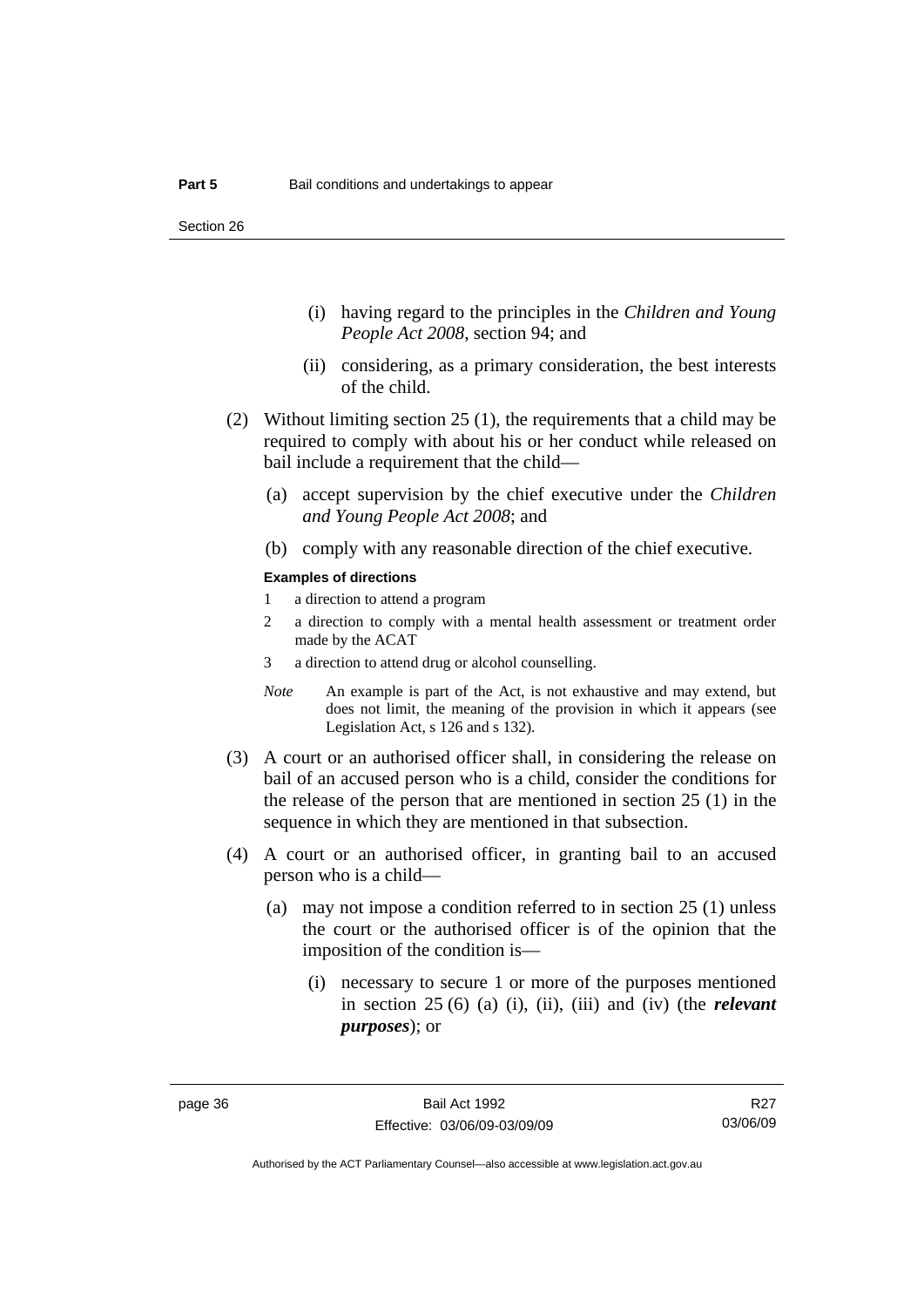- (ii) in accordance with the principles under the *Children and Young People Act 2008*, section 94 (Youth justice principles); and
- (b) may not, except at the request of the accused person, impose a condition, or a combination of conditions, that puts a greater obligation on the accused than is—
	- (i) necessary to secure the relevant purposes; or
	- (ii) in accordance with the relevant principles.
- (5) Section 25 (7) applies in relation to a grant of bail under this section.
- (6) If a court or an authorised officer grants bail to an accused person who is a child on a condition referred to in section 25 (1) and the accused person satisfies the court or authorised officer that the person is unable to comply with that condition, the court or authorised officer shall—
	- (a) refuse bail; or
	- (b) grant the accused person bail subject to the other conditions referred to in subsection (1) that the court or authorised officer believes the accused person will be able to comply with and will secure the purposes mentioned in subsection (4) (a) (i) and (ii).

### **27 Recording of certain bail decisions**

- $(1)$  If—
	- (a) a judge or magistrate hears an application by an accused person for bail, or release from custody without bail; or
	- (b) an authorised officer is required to consider whether to grant bail to an accused person, or to release an accused person from custody without bail;

he or she shall record, or cause to be recorded, his or her reasons for the decision.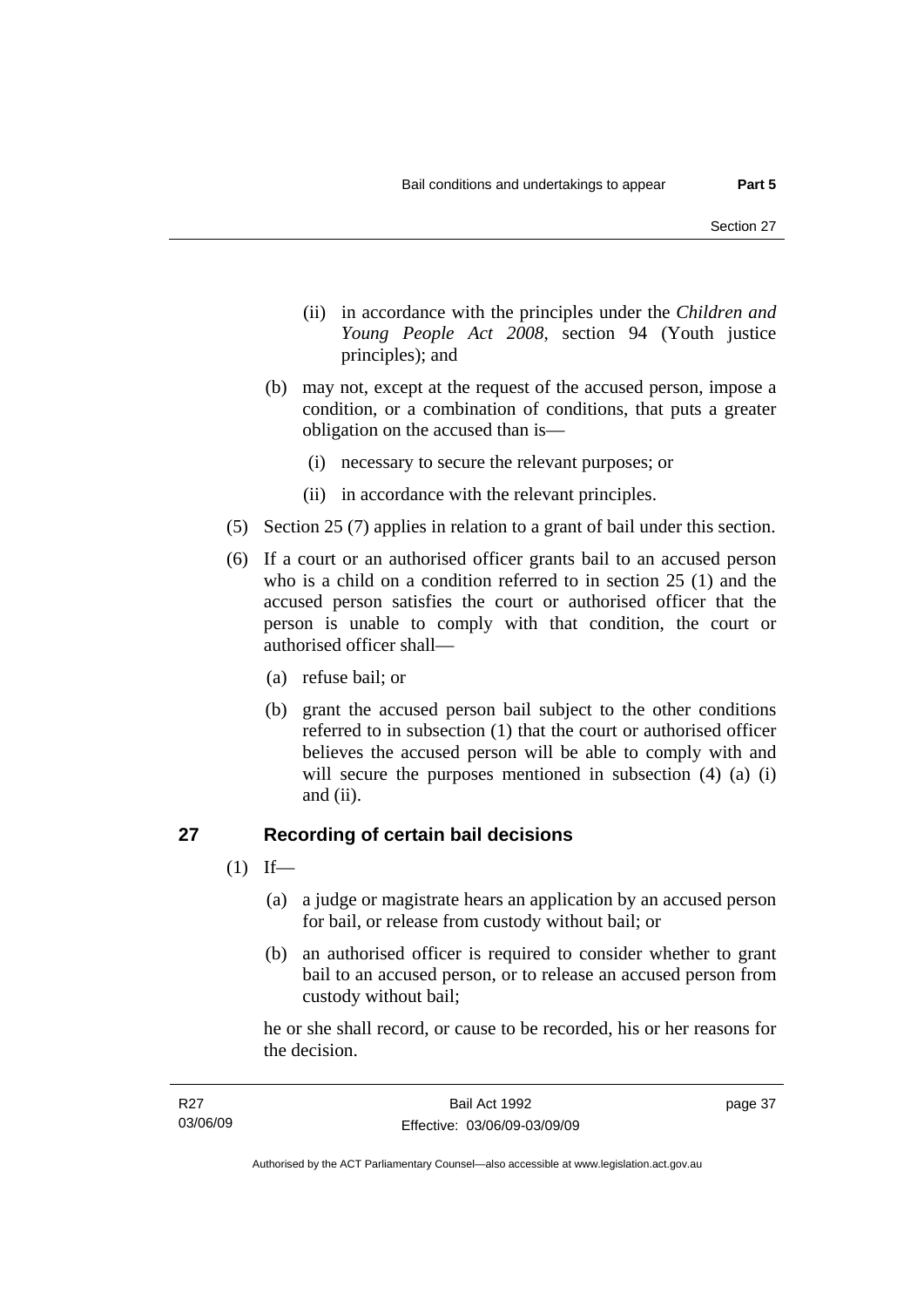Section 28

- (2) If a judge, a magistrate or an authorised officer decides to grant bail to an accused person subject to a condition mentioned in section 25 (1) otherwise than in accordance with a request of an accused person that bail be granted on that condition, or on conditions that include that condition, the judge, magistrate or authorised officer shall record, or cause to be recorded, his or her reasons for deciding—
	- (a) that the imposition of a condition mentioned in that subsection was necessary to secure the purposes of whichever of section 25 (6) (a) and section 26 (4) (a) applies to the accused person; and
	- (b) if the condition is a condition referred to in section 25 (1) (other than a condition mentioned in section  $25(1)(a)$ )—that the imposition of a condition under the earlier paragraph or paragraphs of that subsection would be unlikely to secure the purposes of whichever of section 25 (6) (a) and section 26 (4) (a) applies to the accused person.

#### **28 Undertakings to appear**

- (1) A person may be released on bail only if the person gives a written undertaking—
	- (a) to appear before a stated court at the place, date and time—
		- (i) stated in the undertaking; or
		- (ii) notified to the person by a police officer; and
	- (b) to comply with the bail conditions (if any).
	- *Note* If a form is approved under s 58 for an undertaking, the form must be used.
- (2) For a continuation of bail, the person may undertake to appear at any time when, and at any place where, proceedings in relation to the offence with which the person has been charged may be continued.
- (3) An undertaking may be given in relation to more than 1 offence.

Authorised by the ACT Parliamentary Counsel—also accessible at www.legislation.act.gov.au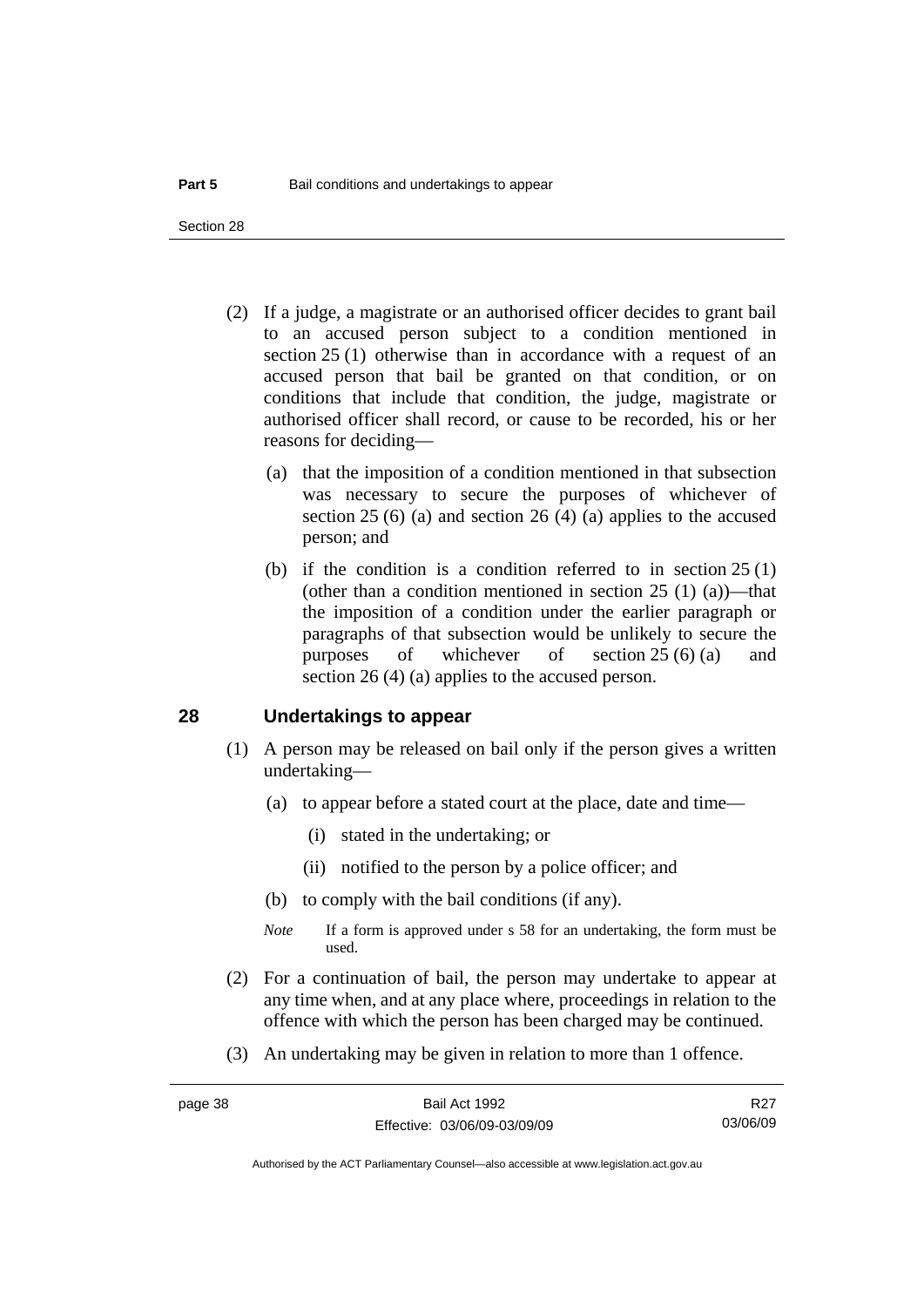- (4) A court must accept an undertaking given under this section as proof of the matters stated in it if there is no evidence to the contrary.
- (5) Subsection (1) (a) does not apply to a person in relation to a breach of the peace or apprehended breach of the peace if no further appearance is required.

#### **30 Accused person may be excused from attendance before court**

- (1) If a person has given an undertaking to appear before a court under section 28 (1), the court may, on application made by or on behalf of that person, by order excuse the person from attendance before the court to answer the charge in relation to which bail has been granted or for any other purpose in relation to the proceedings relating to the charge.
- (2) An order under subsection (1) may be made—
	- (a) whether or not any evidence has been given in the proceedings; and
	- (b) whether or not the applicant for the order is before the court or has attended before the court in relation to the proceedings.
- (3) A court shall not make an order under subsection (1) unless it has been informed, by or on behalf of the applicant, that the applicant is represented by a lawyer for the purposes of the proceedings.
- (4) A court may, at any time during proceedings in relation to which an order has been made in relation to a person under subsection (1), direct the informant or the registrar of the court to serve the person in relation to whom the order has been made with a written notice requiring him or her to attend before the court, for the purposes of those proceedings, on a day and at a time and place stated by the court.

*Note 1* For how documents may be served, see the Legislation Act, pt 19.5.

*Note* 2 If a form is approved under s 58 for a notice, the form must be used.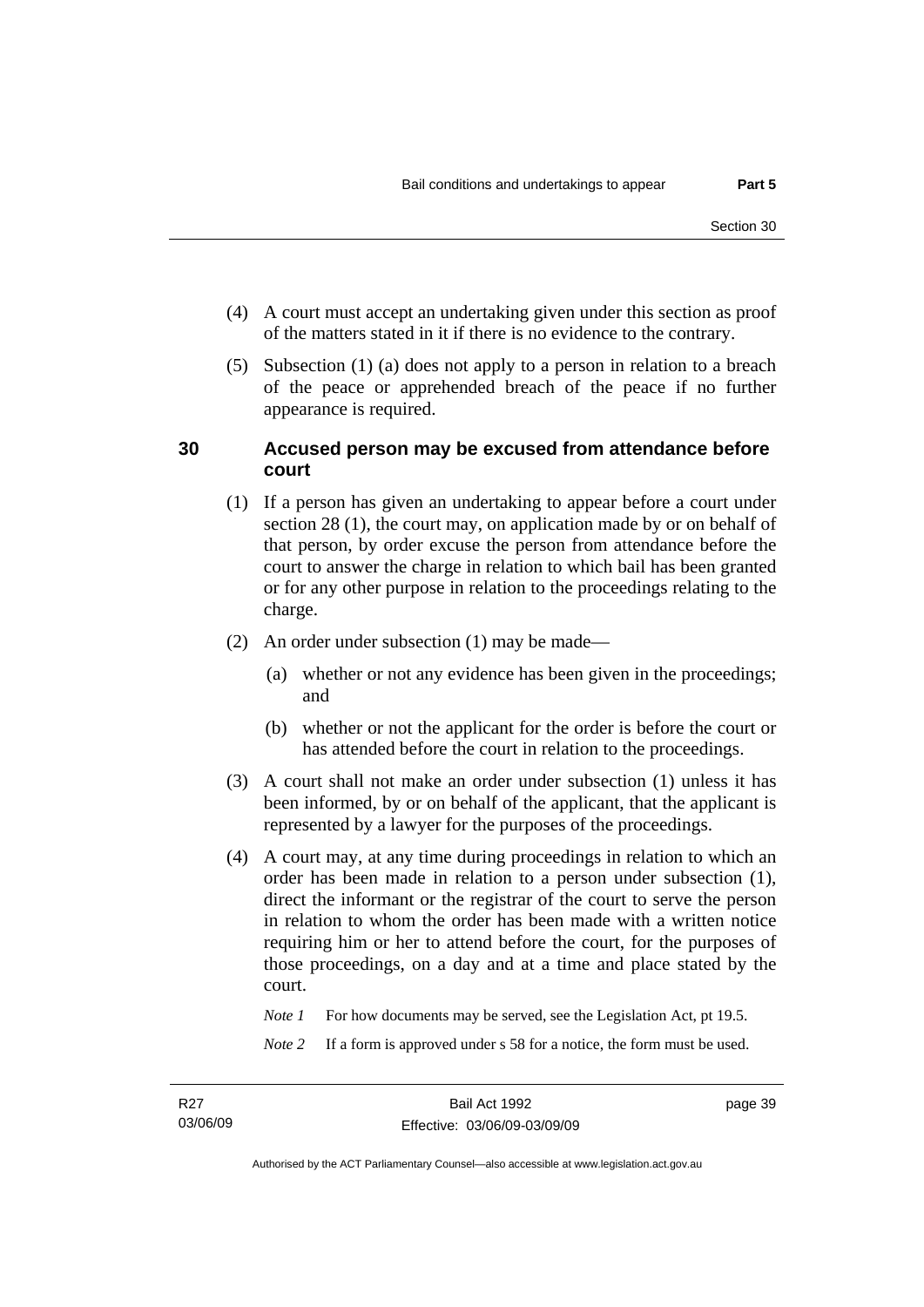Section 31

- (5) If a person on whom a notice under subsection (4) has been served does not attend before the court in accordance with the requirements of the notice, the court may issue a warrant for the arrest of the person and for bringing the person before the court at the time and place specified in the warrant.
- $(6)$  If—
	- (a) a person has been discharged from custody on bail; and
	- (b) an order is made under subsection (1) excusing the person from attendance before the court in accordance with his or her undertaking to appear; and
	- (c) the person does not appear before the court at the place, date and time required under that undertaking;

the person shall not be taken to have failed to comply with a condition of his or her bail only because the person did not so attend before the court and bail continues subject to any condition other than a condition requiring the person to attend before the court.

#### **31 Bail requirements**

- (1) An undertaking to appear may be given to—
	- (a) a court; or
	- (b) a registrar or deputy registrar; or
	- (c) an authorised officer; or
	- (d) for an accused person who is at a correctional centre or a NSW correctional centre—the person in charge of the centre.
- (2) An amount may be deposited, or security given, in accordance with a bail condition, to—
	- (a) a court; or
	- (b) registrar or deputy registrar; or

R<sub>27</sub> 03/06/09

Authorised by the ACT Parliamentary Counsel—also accessible at www.legislation.act.gov.au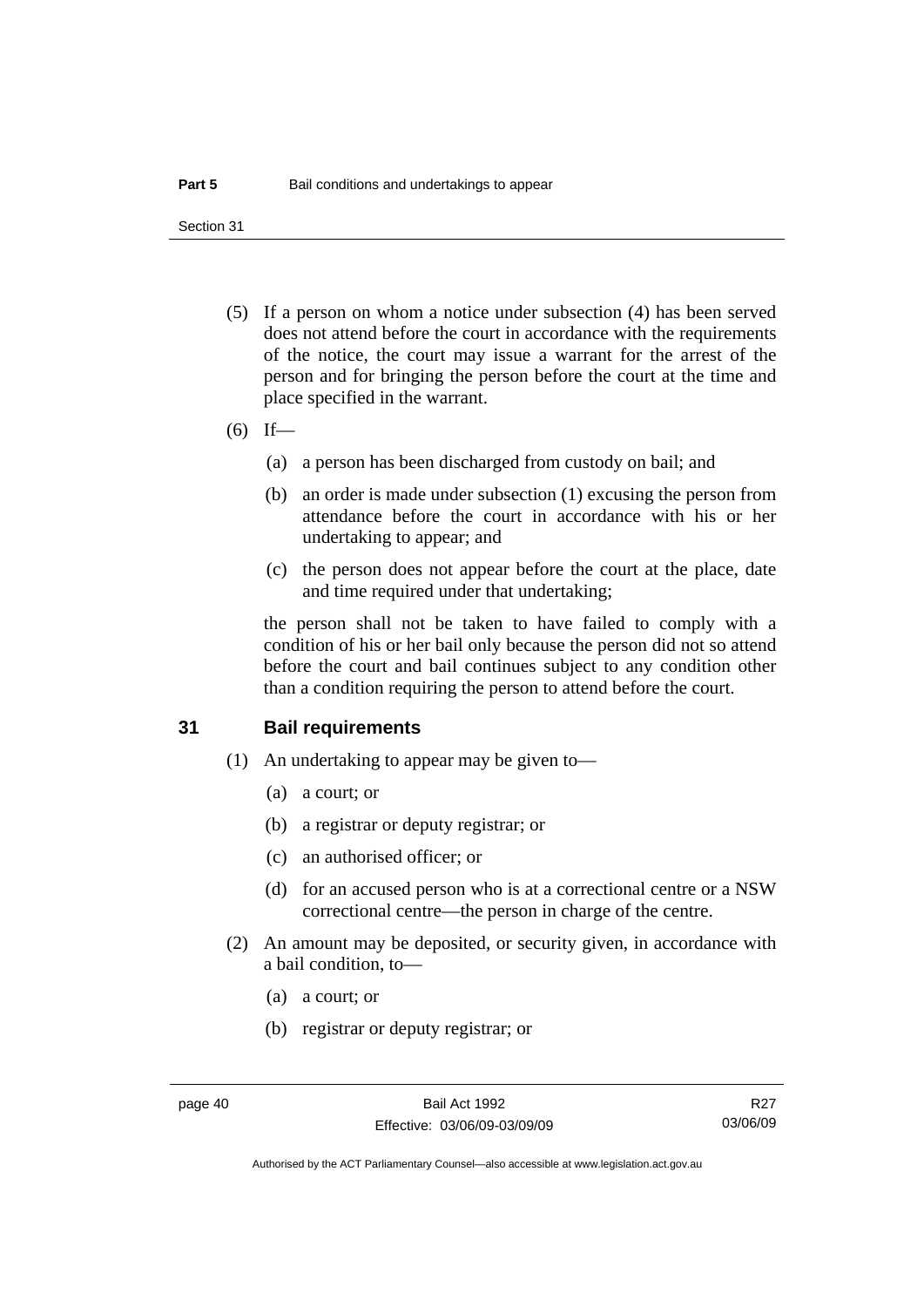- (c) an authorised officer.
- (3) In this section:

*deposit* includes a payment by cash or electronic funds transaction.

*security* includes security given by way of bond or bank guarantee.

### **32 Acceptable people and security for bail**

- (1) A court or authorised officer imposing a condition on bail may decide—
	- (a) the person, people or class of people who are acceptable people for a condition mentioned in section 25 (1) (b) or (c); and
	- (b) the number of people required for the condition; and
	- (c) the security acceptable for a condition mentioned in section 25 (1) (b) (ii).
- (2) If a decision has not been made when the undertaking to appear is given, the court or person to whom the undertaking to appear is given may decide.
- (3) Without limiting subsections (1) and (2), an acceptable person for a condition includes an entity prescribed by regulation for this subsection.

### **33 Continuation of bail and undertakings**

- (1) If an accused person has given an undertaking to appear at a place, date and time at which proceedings in relation to the offence may be continued, whether on any adjournment, postponement or other deferment of the proceedings, or by way of committal, a court may continue the bail already granted in relation to the offence, whether or not the accused person is present in court.
- (2) If bail is continued under subsection (1), the undertaking to appear and the bail conditions continue to apply, except to the extent that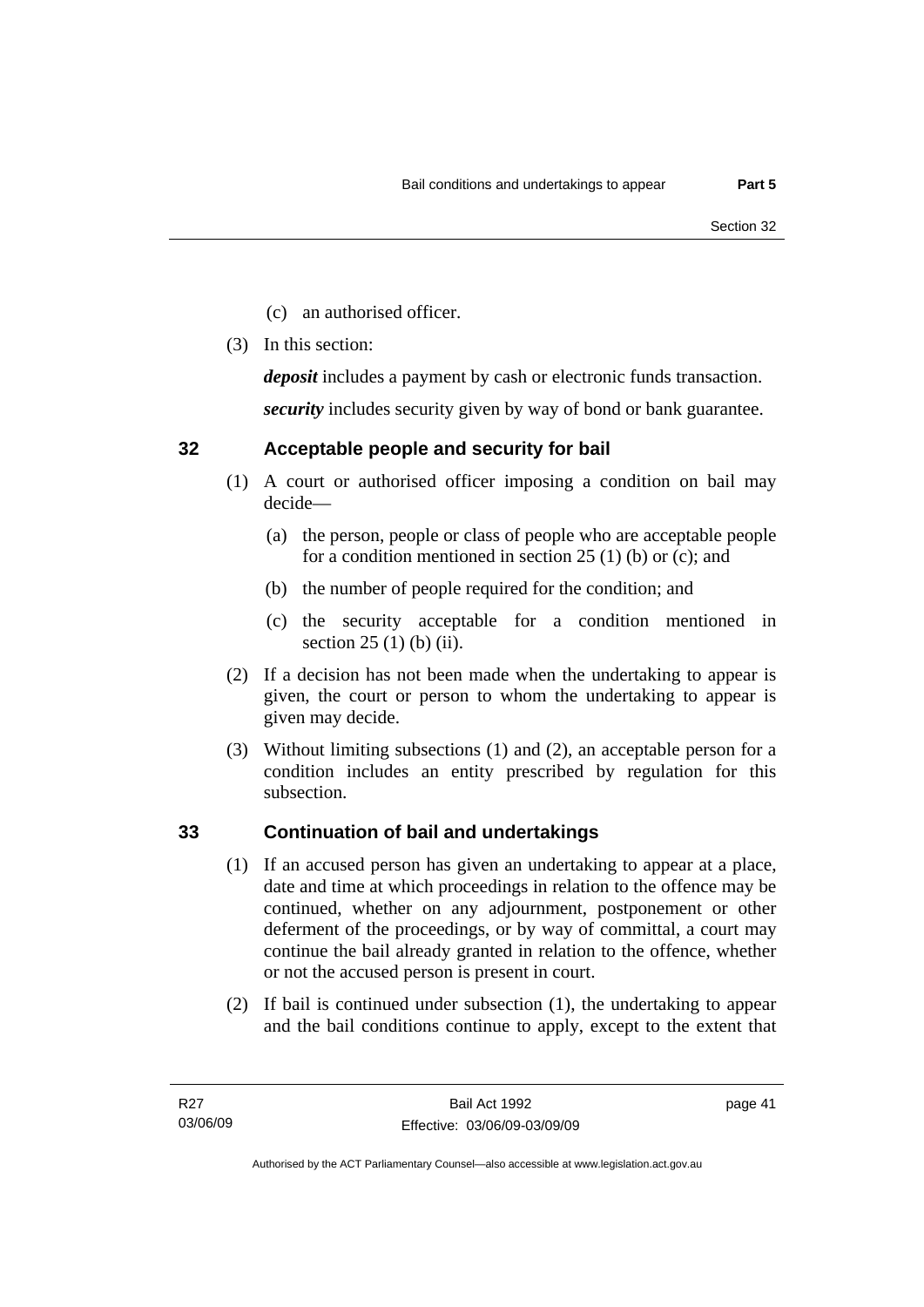the undertaking or condition otherwise provides or the court otherwise orders.

- *Note* A court continuing bail must give notice of the continuation, bail conditions and place, date and time to which the proceedings are adjourned, postponed or deferred (see s 34 (4)).
- (3) If no direction is made by the court in relation to bail, whether or not the accused person appears in accordance with the undertaking—
	- (a) the court is taken to have continued bail; and
	- (b) the undertaking to appear and any bail conditions continue to apply.
- (4) If the hearing of a charge against an accused person is adjourned or postponed, the court may—
	- (a) continue the person's bail; or
	- (b) make another order about bail.
- (5) However, if a deposit has been made, or security given, by a surety in accordance with a bail condition, the court must not continue bail without the surety's consent unless it is a condition of bail that the deposit or security continues to apply if bail is continued.
- (6) If bail is continued—
	- (a) the undertaking to appear is taken to be an undertaking to appear an any time when, and at any place where, proceedings in relation to the offence with which the person has been charged may be continued; and
	- (b) any bail conditions continue to apply.
- (7) If an accused person has been released on bail and the court is satisfied that the accused person is because of illness or accident or other sufficient cause unable to appear personally before the court on the day when the person is required to appear, the court may, in the absence of the accused person, order the person to be further remanded to the place, date and time that the court considers

R<sub>27</sub> 03/06/09

Authorised by the ACT Parliamentary Counsel—also accessible at www.legislation.act.gov.au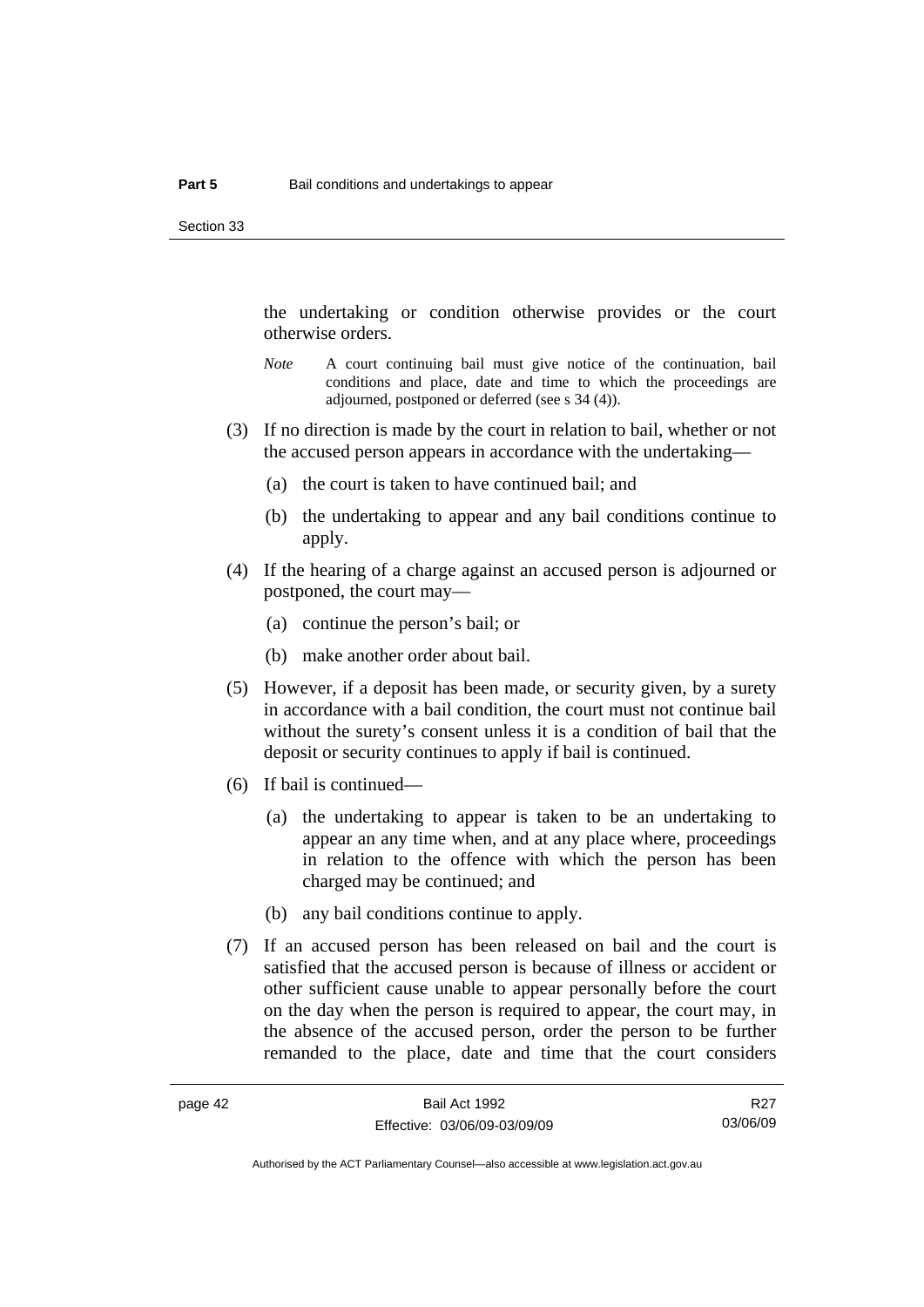appropriate and may order that the undertaking to appear given by the accused person and any agreement entered into under a condition of the grant of bail be continued so as to require the appearance of the accused person at every place, date and time to which the accused person is remanded or the hearing adjourned, postponed or otherwise deferred.

### **34 Written notice of conditions of bail**

 (1) A court or authorised officer granting bail to an accused person shall give, or cause to be given, to the accused person a written notice setting out the obligations of the accused person about the conditions of his or her bail and the consequences of any failure by the person to comply with those conditions and shall be satisfied before releasing the accused person, or causing the accused person to be released, that the person will comply with the conditions.

*Note* If a form is approved under s 58 for a notice under this section, the form must be used.

- (2) A court or an authorised officer granting bail to an accused person with a surety or sureties for his or her appearance to answer the charges against the person shall give, or cause to be given, to the surety or each of the sureties, as the case may be, written notice of the obligations of the accused person about the conditions of his or her bail and the consequences of any failure by the person to comply with those conditions and shall be satisfied before releasing the accused person, or causing the accused person to be released, that the surety or each of the sureties, as the case may be, understands the nature and extent of the obligations of the accused person under the conditions of his or her bail and the consequences of any failure by the person to comply with them.
- (3) If a bail condition is imposed or varied on a review under part 6 of a decision made in relation to bail, the court or authorised officer imposing or varying the condition shall—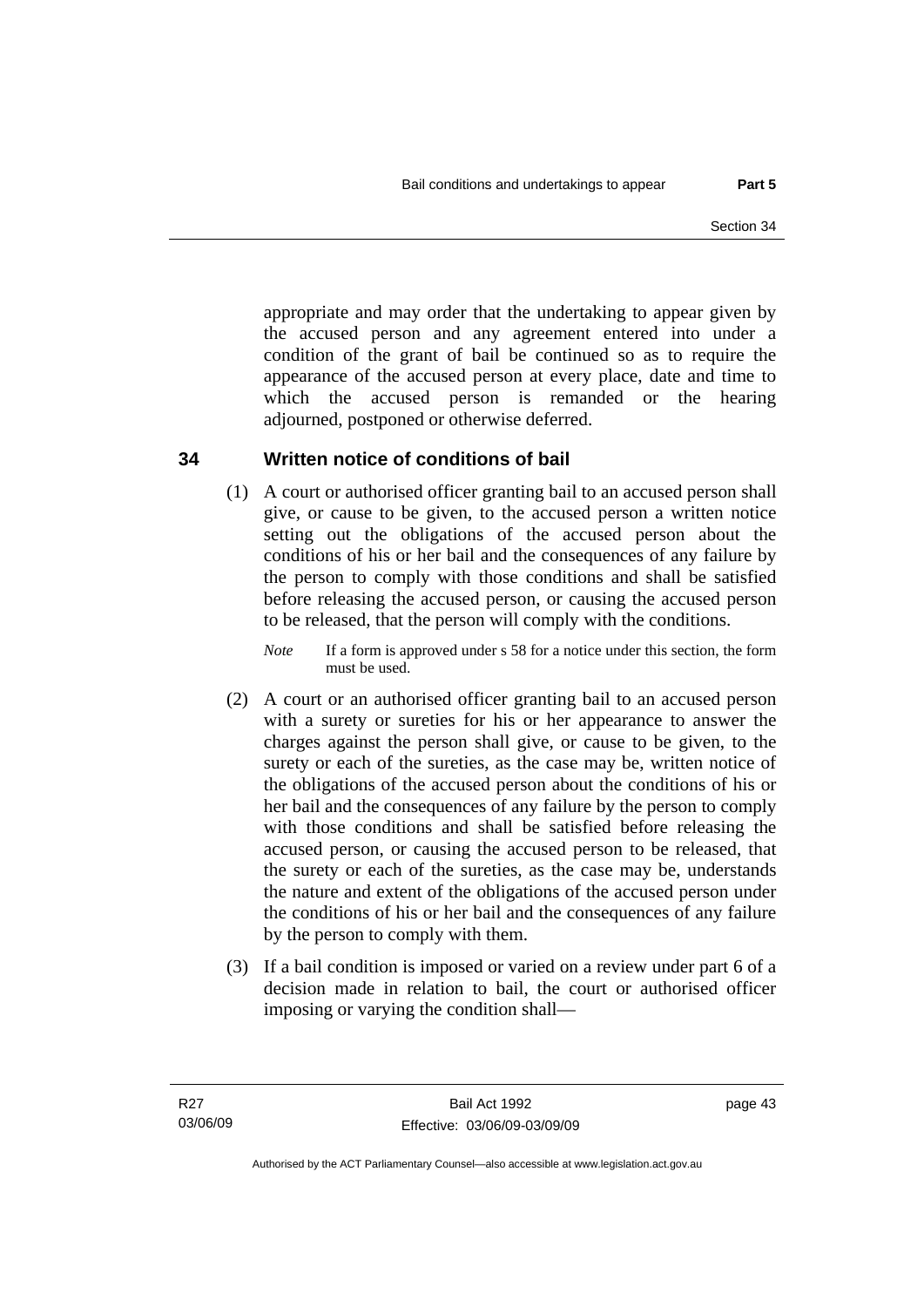Section 36

- (a) give, or cause to be given, to the accused person a written notice setting out the obligations of the accused person about the condition and the consequences of any failure by the person to comply with the condition and shall be satisfied that the accused person will comply with the condition; and
- (b) give, or cause to be given, to each surety (if any) for the appearance of the accused person to answer the charges against the person a written notice of the obligations of the accused person about the condition and the consequences of any failure by the person to comply with it and shall be satisfied that each surety understands the nature and extent of the obligations of the accused person under the condition and the consequences of any failure by the person to comply with it.
- (4) A court continuing bail on an adjournment or a postponement of proceedings shall forthwith give, or cause to be given, to the accused person a written notice that—
	- (a) states that bail is continued until the hearing is resumed or stated; and
	- (b) states the conditions on which bail is presently allowed; and
	- (c) states the place, date and time to which the proceedings are adjourned or postponed or states that the proceedings are adjourned or postponed to a place, date and time that are from time to time stated in a notice given or sent to the accused person as prescribed by regulation.

#### **36 Discharge of surety**

- (1) A surety may, at any time apply to be discharged from his or her liability under a bail condition—
	- (a) if bail has been granted by a court—
		- (i) to the court that granted bail; or
		- (ii) to the court of appearance; or

R<sub>27</sub> 03/06/09

Authorised by the ACT Parliamentary Counsel—also accessible at www.legislation.act.gov.au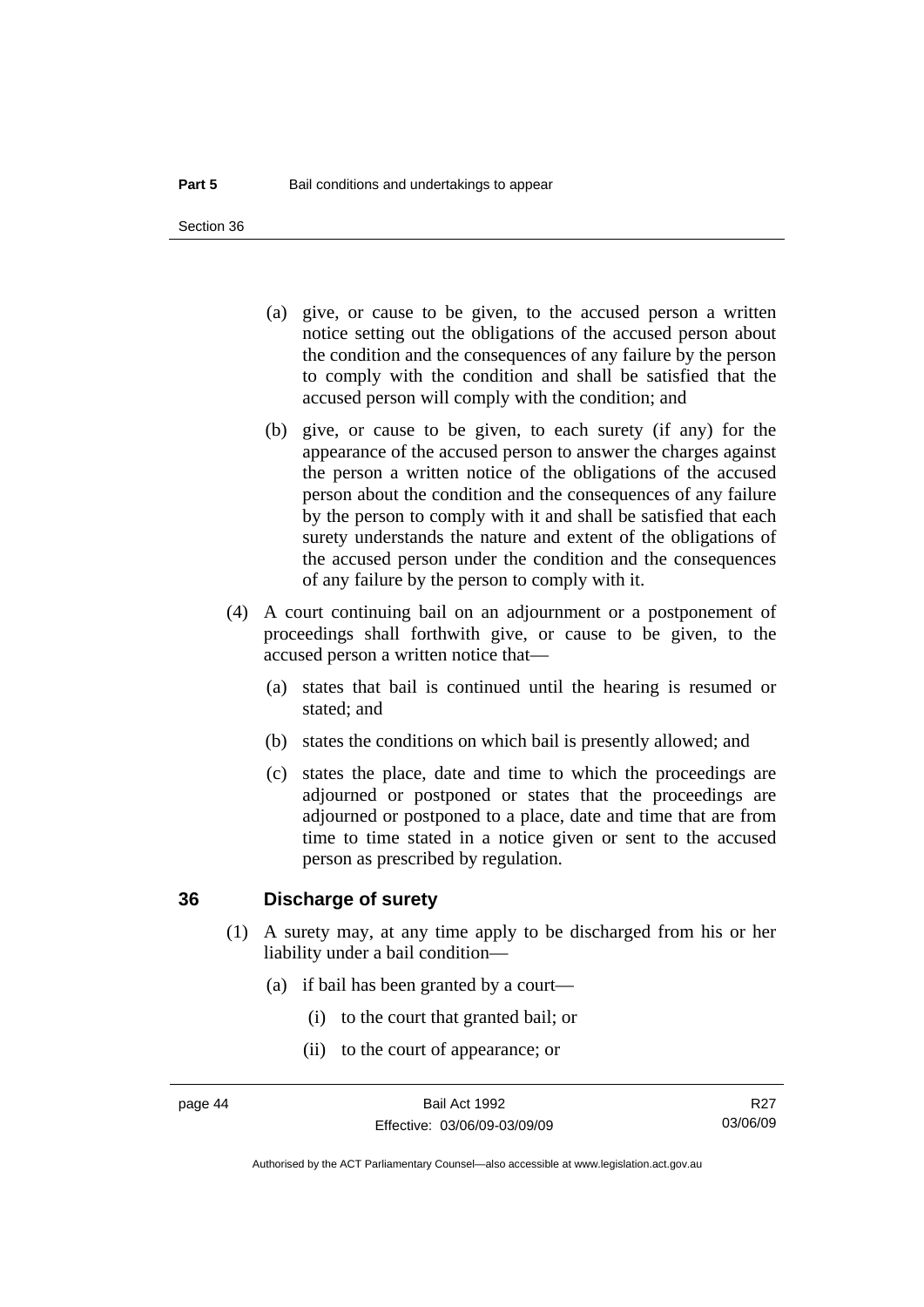- (b) if bail has been granted by an authorised officer—to the court of appearance.
- (2) However, an application may not be made if the person granted bail has failed to comply with a bail condition or undertaking to appear.
- (3) If the person granted bail is not in custody or before the court when the application is made, the court must—
	- (a) issue a warrant to apprehend the person and bring the person before the court; or
	- (b) issue a summons for the person's appearance before the court.
- (4) On the person's appearance before the court, the court must, unless the court considers it would be unjust to do so—
	- (a) direct that the applicant be discharged from his or her liability; and
	- (b) release the security or deposit.
- (5) If the court discharges the applicant from liability, the court may—
	- (a) impose further bail conditions; and
	- (b) remand the person granted bail into custody until the further conditions are satisfied.
- (6) In this section:

*court of appearance* means the court before which the accused person is required to appear in accordance with his or her undertaking to appear.

### **37 Payment of amounts to Territory**

- (1) This section applies if—
	- (a) a person granted bail fails to appear in court in accordance with his or her undertaking; and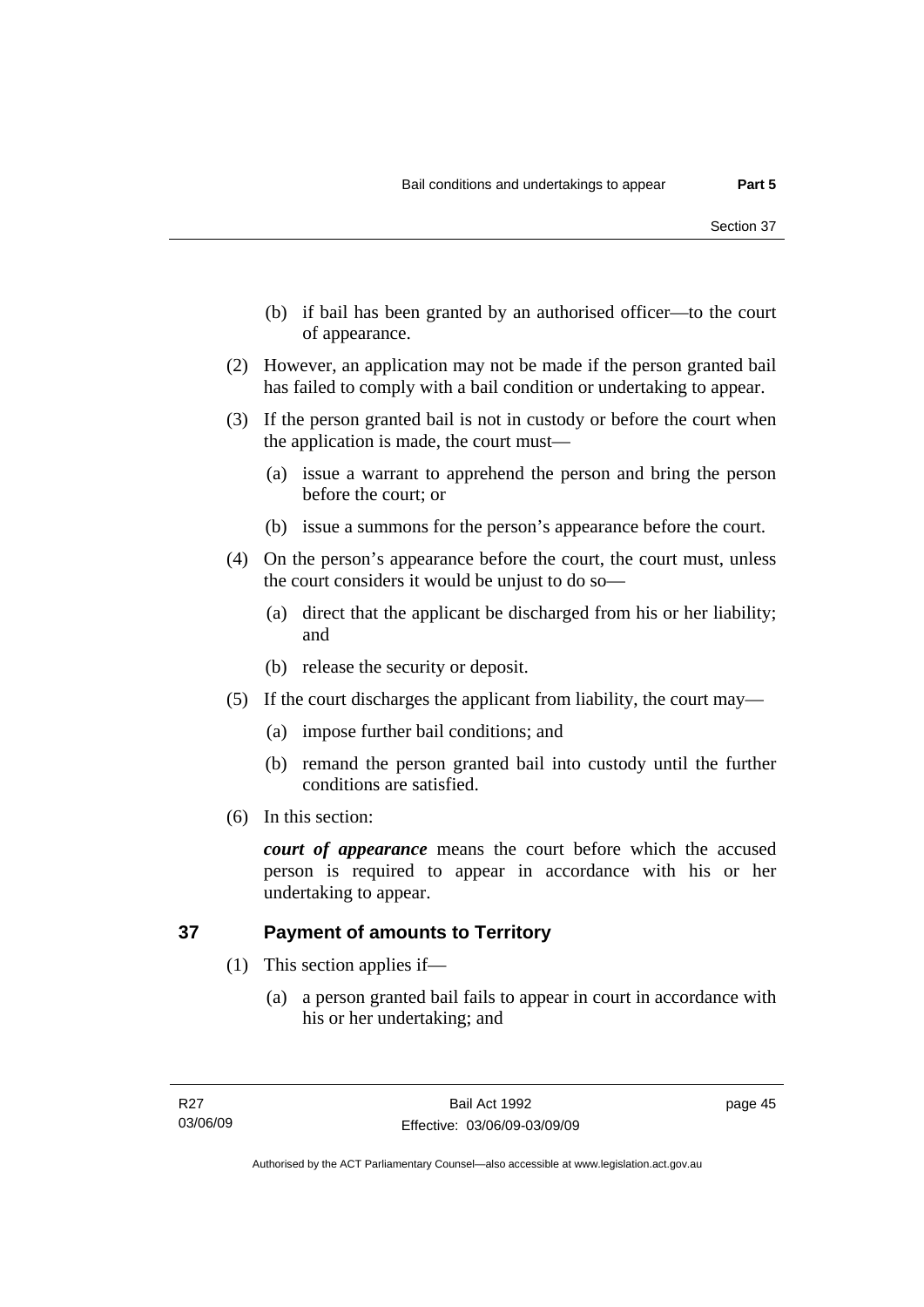Section 37

- (b) a bail condition mentioned in section 25 (1) (b) or (c) requires the person or someone else (the *person required to pay*) to pay, or forfeit, an amount to the Territory if the person fails to appear.
- (2) If the amount has been deposited in accordance with a condition mentioned in section 25 (1) (c), the amount is forfeited to the Territory.
- (3) If the amount has not been deposited, the court may order the person required to pay to pay the amount to the Territory.
- (4) Notice of the order must be given to the person required to pay as soon as practicable.

*Note* For how documents may be served, see the Legislation Act, pt 19.5.

- (5) If, after the end of 28 days after the day the notice is given, the amount has not been paid the amount may be recovered under the *Magistrates Court Act 1930*, division 3.9.2 (Enforcement of fines) as if it were a fine within the meaning of that division.
- (6) Subsection (4) applies to an amount even if the amount exceeds \$50 000.

R<sub>27</sub> 03/06/09

Authorised by the ACT Parliamentary Counsel—also accessible at www.legislation.act.gov.au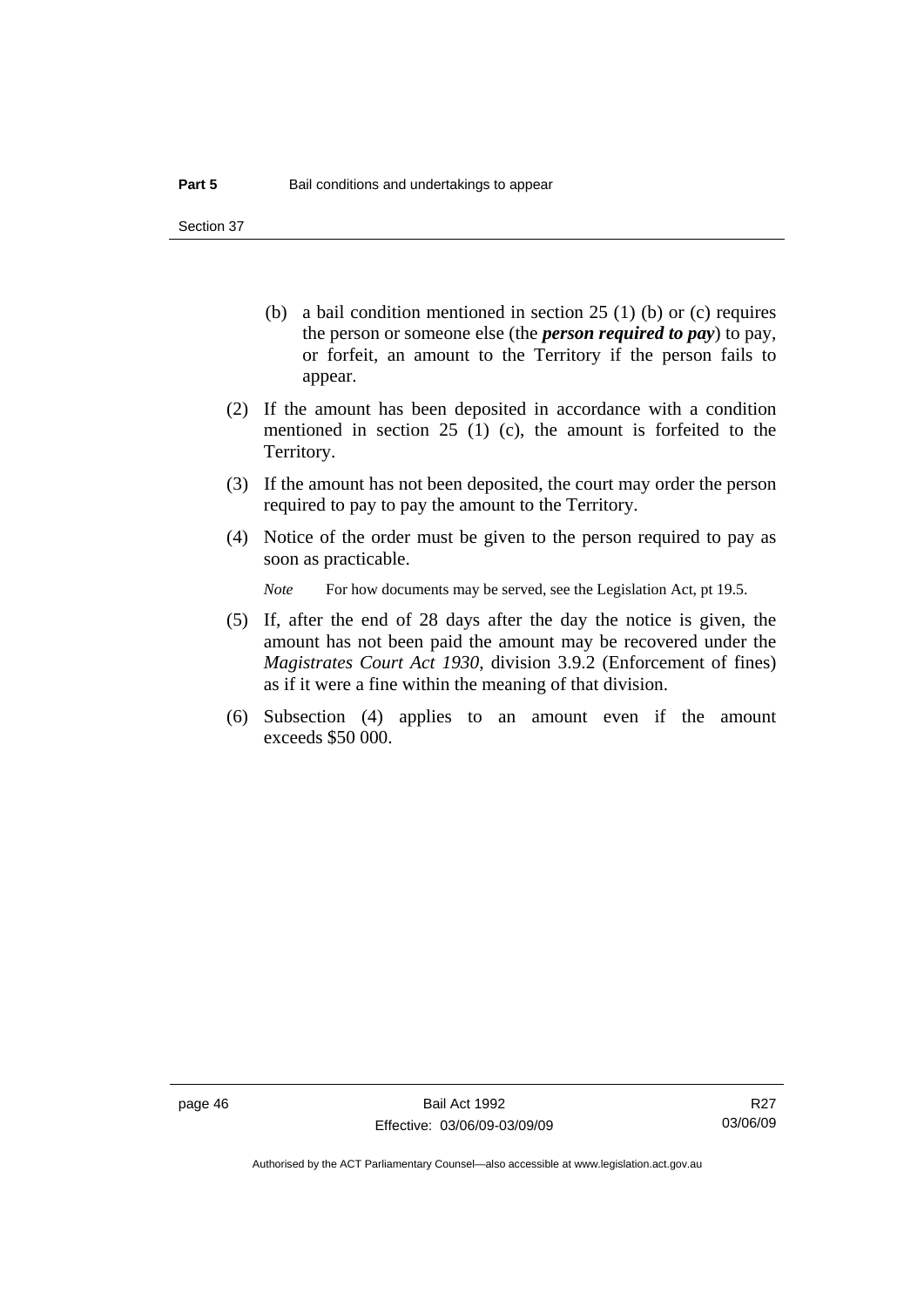# **Part 6 Review of bail decisions**

# **Division 6.1 Review of decisions by authorised officers**

### **38 Review by authorised officers**

- (1) If an authorised officer makes a decision under part 4 in relation to bail for an accused person that is—
	- (a) a decision to refuse to grant bail to the accused person; or
	- (b) a decision to grant bail to the accused person subject to 1 or more bail conditions;

the accused person may request a review of that decision by the authorised officer who made the decision or any other authorised officer.

 (2) If an application for a review of a bail decision is made to an authorised officer under subsection (1), the authorised officer shall as soon as possible conduct a review of the decision.

### **39 Exercise of power to review**

- (1) The power to review a decision under this division includes a power to confirm or vary a decision or to substitute another decision.
- (2) A decision as varied or substituted must be in conformity with this Act.
- (3) If, on a review of a decision under this division, the authorised officer varies the decision or substitutes another decision, section 27 applies in relation to the decision as varied or substituted as if the decision had been made by the authorised officer under part 4.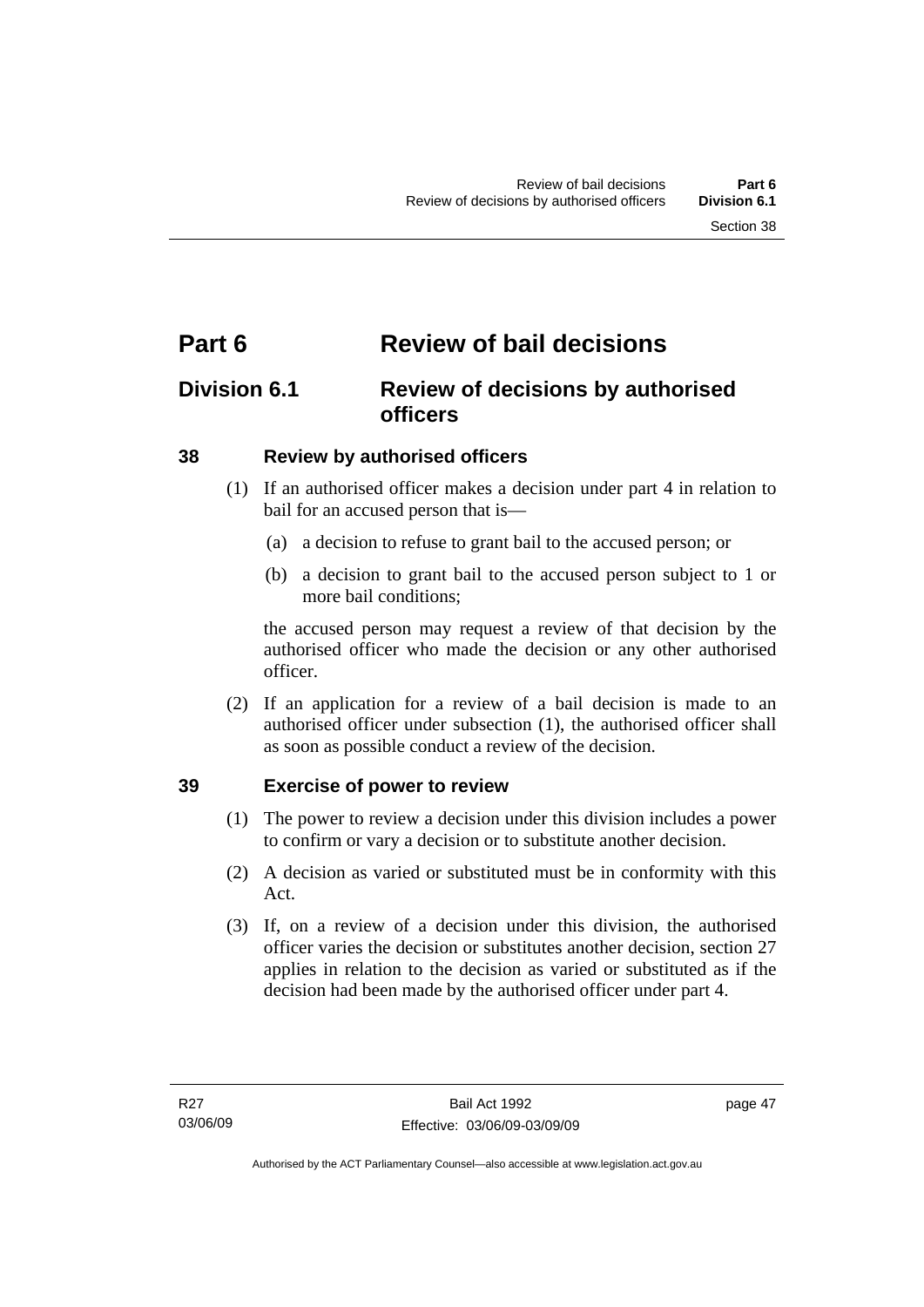- (4) An authorised officer may refuse to entertain a request to review a decision under this division if the authorised officer is satisfied that the request is frivolous or vexatious.
- (5) A regulation may—
	- (a) prescribe the way of making a request for the review of a decision under this division; and
	- (b) prescribe procedures for the conduct of a review under this division; and
	- (c) limit the time within which, and the circumstances in which, an accused person may apply for a review of a decision under this division; and
	- (d) limit the number of applications that may be made for the review of a bail decision under this division.

#### **40 Limitation on power of authorised officer to review**

An authorised officer may not, under this division—

- (a) review a decision in circumstances if, had the decision not been made, the authorised officer would be prohibited from making a decision in relation to the grant of bail; or
- (b) review a decision that has been reviewed by a court.

# **Division 6.2 Review of decisions by courts**

#### **41 Right of review of bail decisions**

An accused person or the informant may apply under this division for review of any decision by a court or an authorised officer in relation to bail.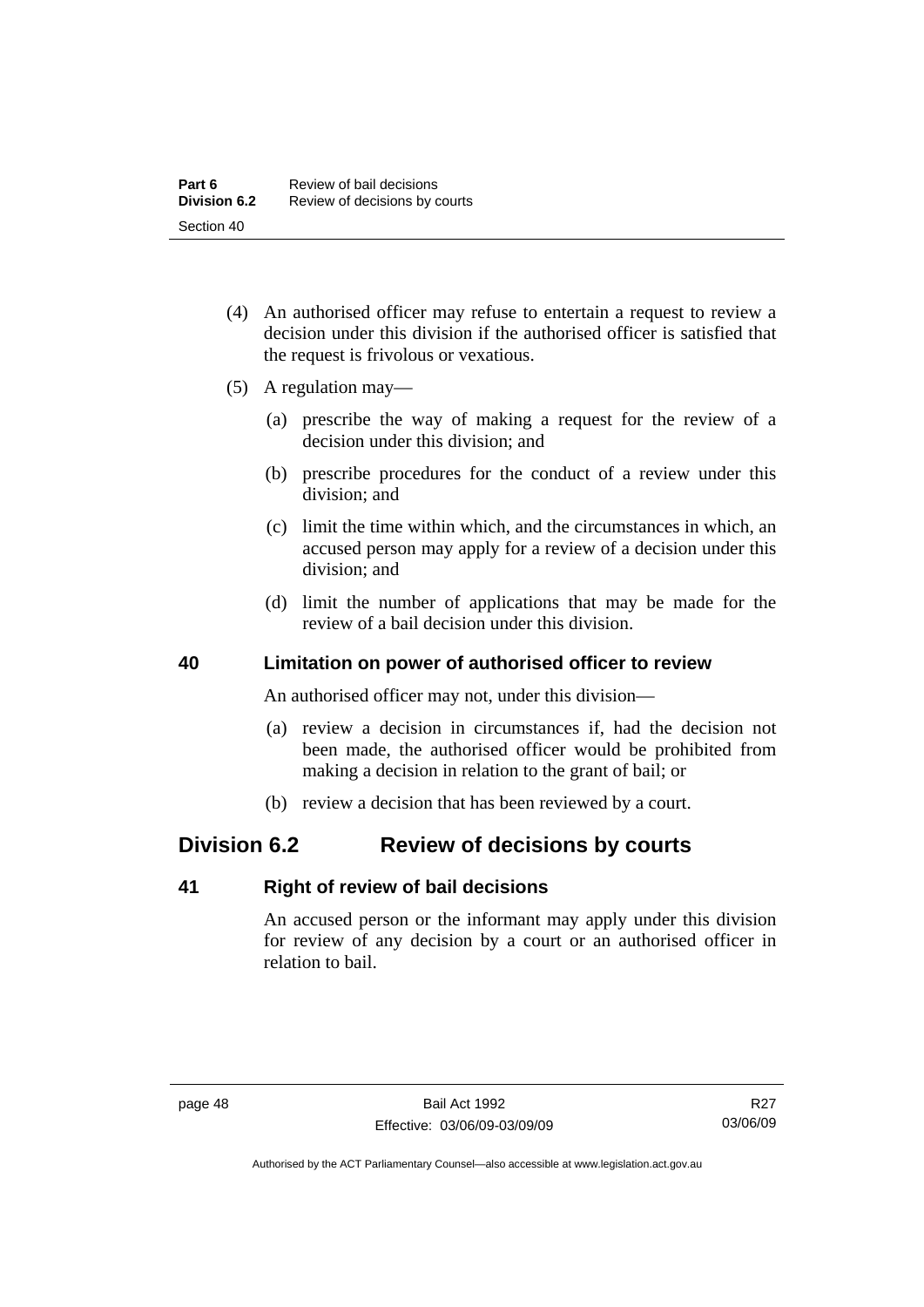### **41A Court may review on its own initiative**

- (1) A court that has made a decision in relation to bail may review the decision on its own initiative if the court considers it is in the interests of justice to do so.
- (2) The court may issue a warrant for the arrest of the person and for bringing the person before the court at the time and place stated in the warrant.

#### **42 Power of Magistrates Court to review**

- (1) The Magistrates Court may, on application under this division, review any decision of an authorised officer or the Magistrates Court (however constituted) in relation to bail.
- (2) However, the Magistrates Court may review the decision only if the application for review is based on—
	- (a) a significant change in circumstances relevant to the granting of bail; or
	- (b) the availability of fresh evidence or information of material significance to the granting of bail to the person that was unavailable on the most recent application in relation to bail.
- (3) The power of the Magistrates Court to review a decision under this section may be exercised whether or not any power to review the decision under section 38 has been exercised or been sought to be exercised.

#### **43 Power of Supreme Court to review**

- (1) The Supreme Court may, on application under this division, review any decision of an authorised officer, the Magistrates Court or the Supreme Court (however constituted) in relation to bail.
- (2) However, the Supreme Court may review the decision only if the application for review is based on—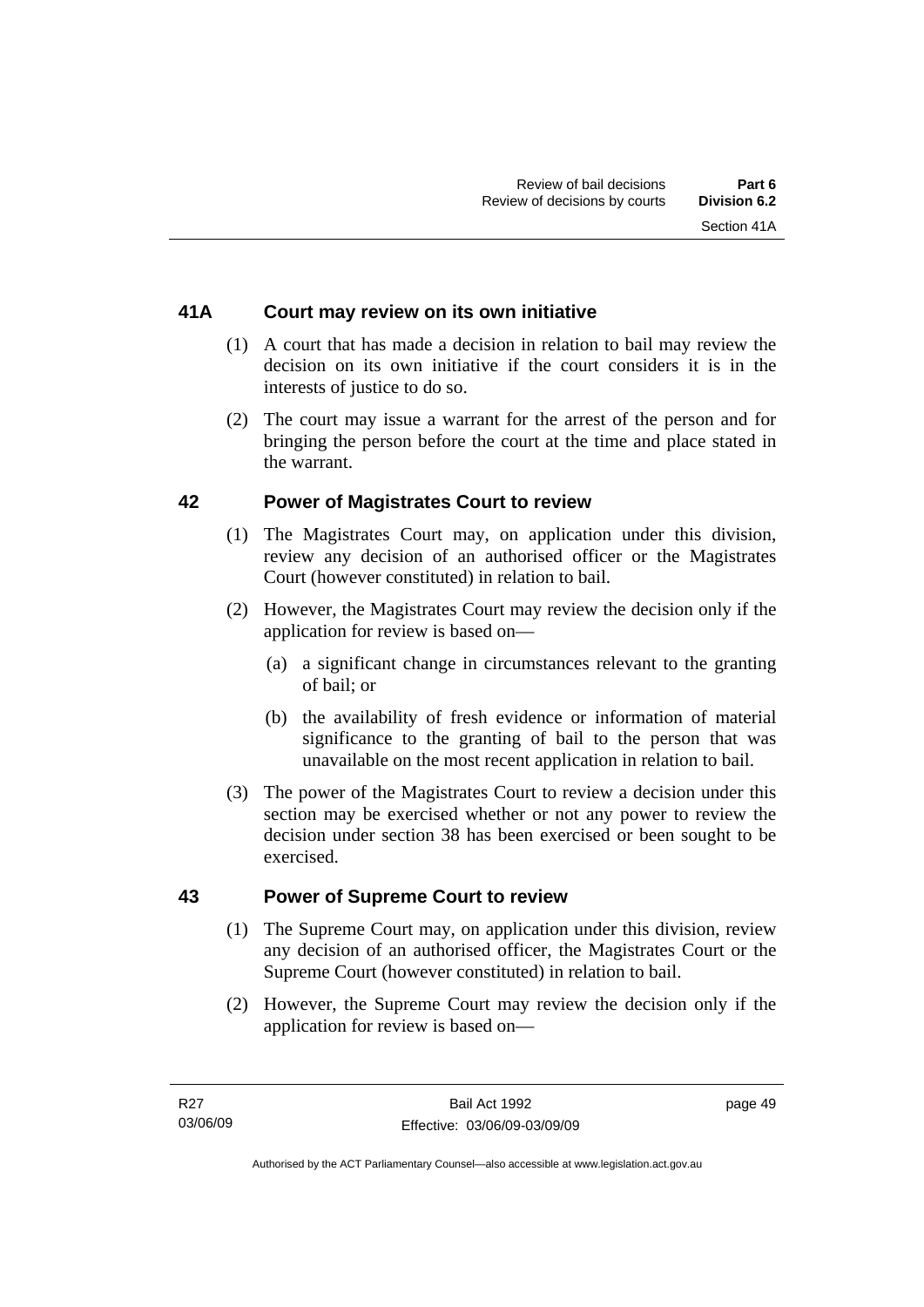- (a) a significant change in circumstances relevant to the granting of bail; or
- (b) the availability of fresh evidence or information of material significance to the granting of bail to the person that was unavailable on the most recent application in relation to bail.
- (3) The power of the Supreme Court to review a decision under this section may be exercised whether or not any power to review the decision under section 38 or section 42 has been exercised or has been sought to be exercised.

#### **45 Exercise of power to review**

- (1) The power to review a decision under this division includes a power to confirm or vary the decision or to substitute another decision.
- (2) A decision as varied or substituted shall be in conformity with this Act.
- (3) The review of a decision shall be by way of rehearing and evidence or information in addition to, or in substitution for, the evidence or information given or obtained on the making of the decision may be given or obtained on the review.
- (4) If, on a review of a decision under this division the court varies the decision or substitutes another decision, section 27 applies in relation to the decision as varied or substituted as if that decision had been given by the court in relation to an application for bail.
- (5) If, on a review of a decision under this division, bail for an accused person is revoked, the court may, by warrant, commit the person into custody.
- (6) If, on a review of a decision under this division—
	- (a) bail is granted without any condition being imposed but the accused person has not given an undertaking to appear; or

R<sub>27</sub> 03/06/09

Authorised by the ACT Parliamentary Counsel—also accessible at www.legislation.act.gov.au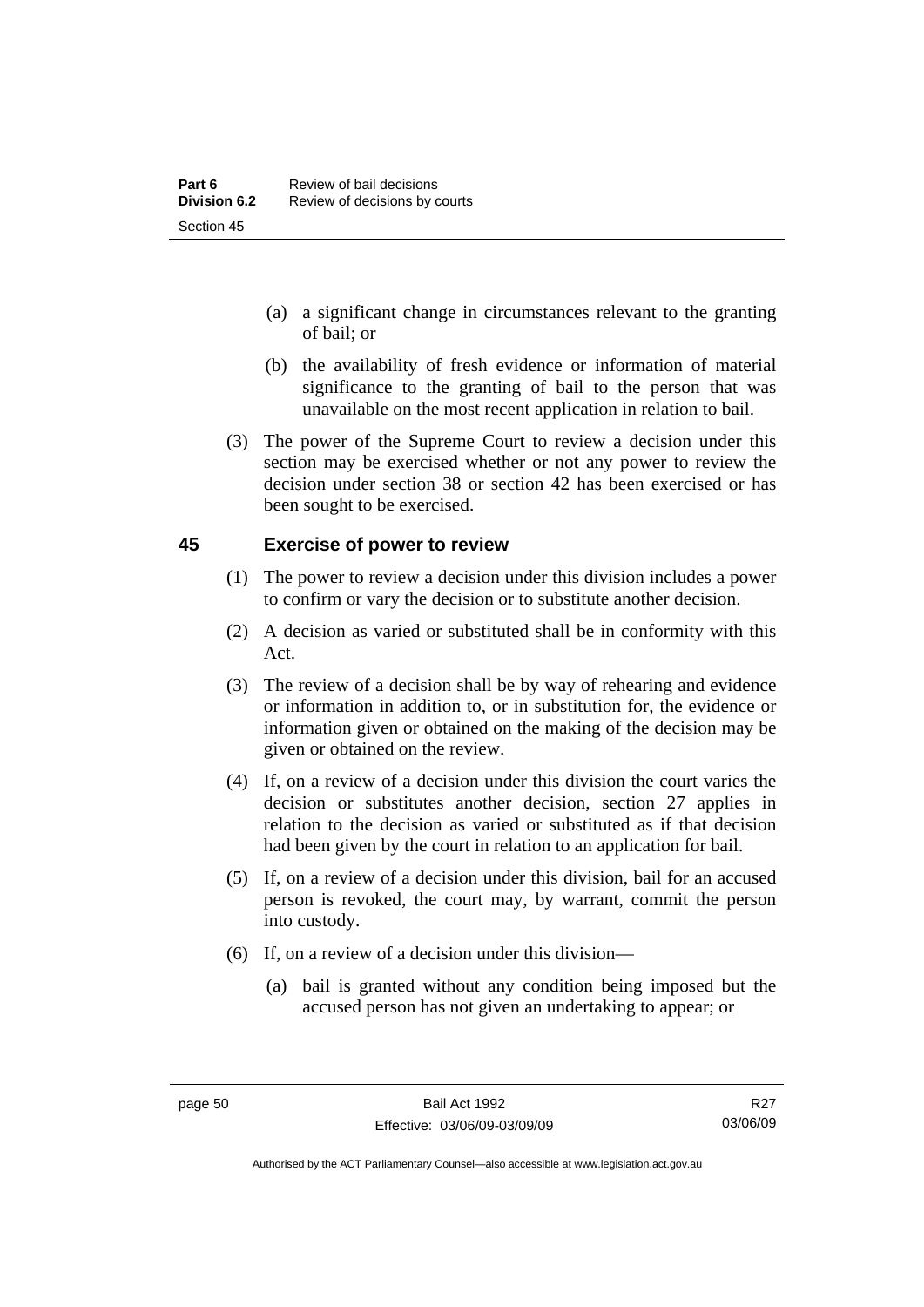(b) bail is granted subject to a condition;

the court may by warrant commit the person into custody until the person gives the undertaking to appear or satisfies the condition.

- (7) A court may refuse to entertain a request to review a decision under this division if the court is satisfied that the request is frivolous or vexatious.
- (8) A regulation may make provision in relation to—
	- (a) the way of making a request for the review of a decision under this division; and
	- (b) the giving or sending to people of notices relating to the proposed exercise of power to review a decision under this division.

#### **46 Review limited to bail conditions**

- (1) If an accused person has remained in custody after being granted bail by a court because any condition of the bail has not been complied with, the decision in relation to bail may be reviewed by the court that granted bail—
	- (a) at the request of the accused person; or
	- (b) at the request of a police officer; or
	- (c) on the court's own initiative.
- (2) A review under this section of a decision in relation to bail is limited to a review of the conditions on which bail has been granted.
- (3) A review requested under this section by a police officer shall not be conducted unless the court is satisfied that the request was made—
	- (a) for the purpose of benefiting the accused person; and
	- (b) with the consent of the accused person.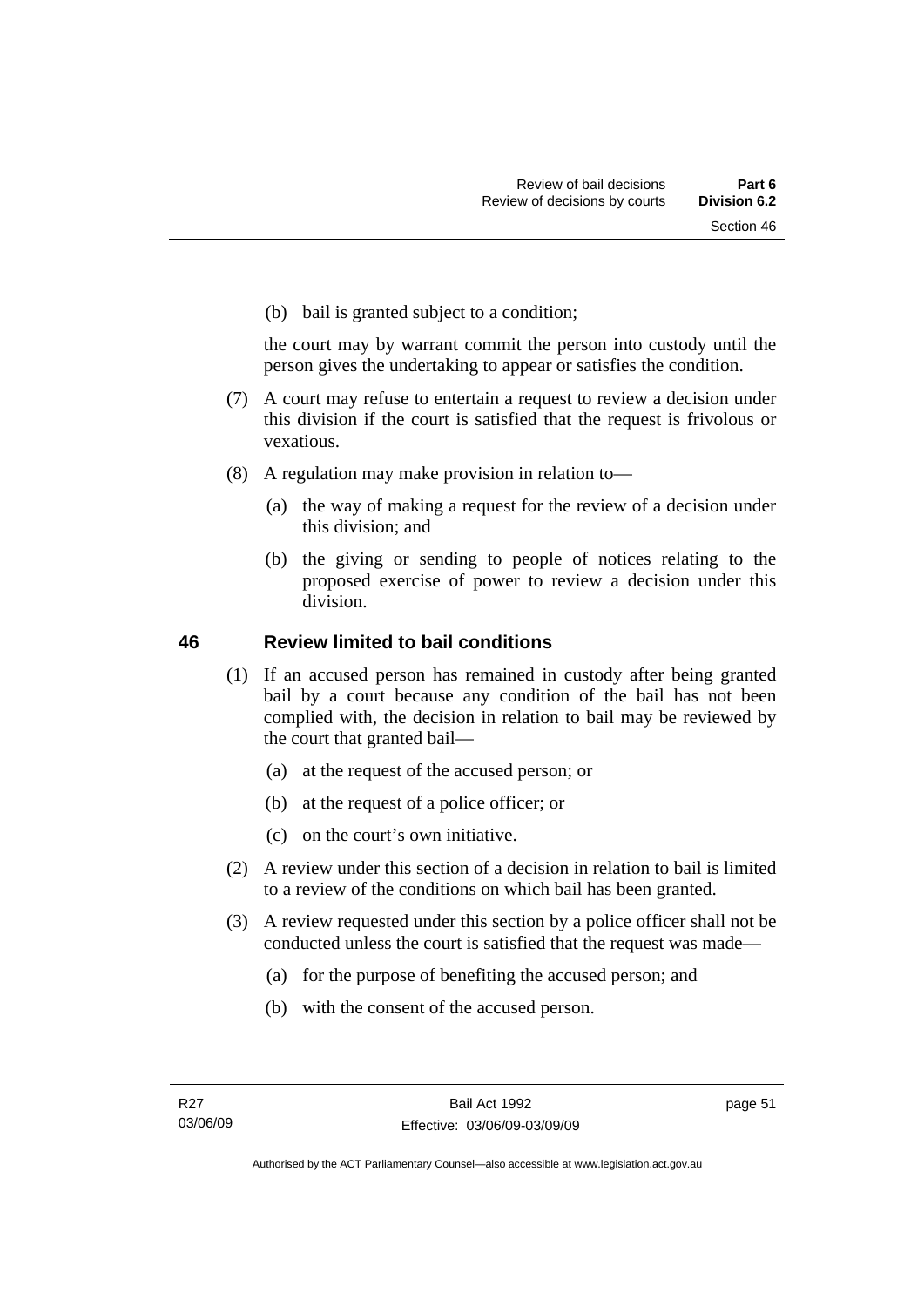- (4) On a review of a bail decision under this section, a court may—
	- (a) confirm the decision about the conditions of bail; or
	- (b) vary the decision by removing or imposing bail conditions; or
	- (c) grant bail without imposing any bail condition.
- (5) Notwithstanding section 43, the Supreme Court is empowered to conduct a review of a bail decision under this section only in relation to bail granted by the Supreme Court (however constituted).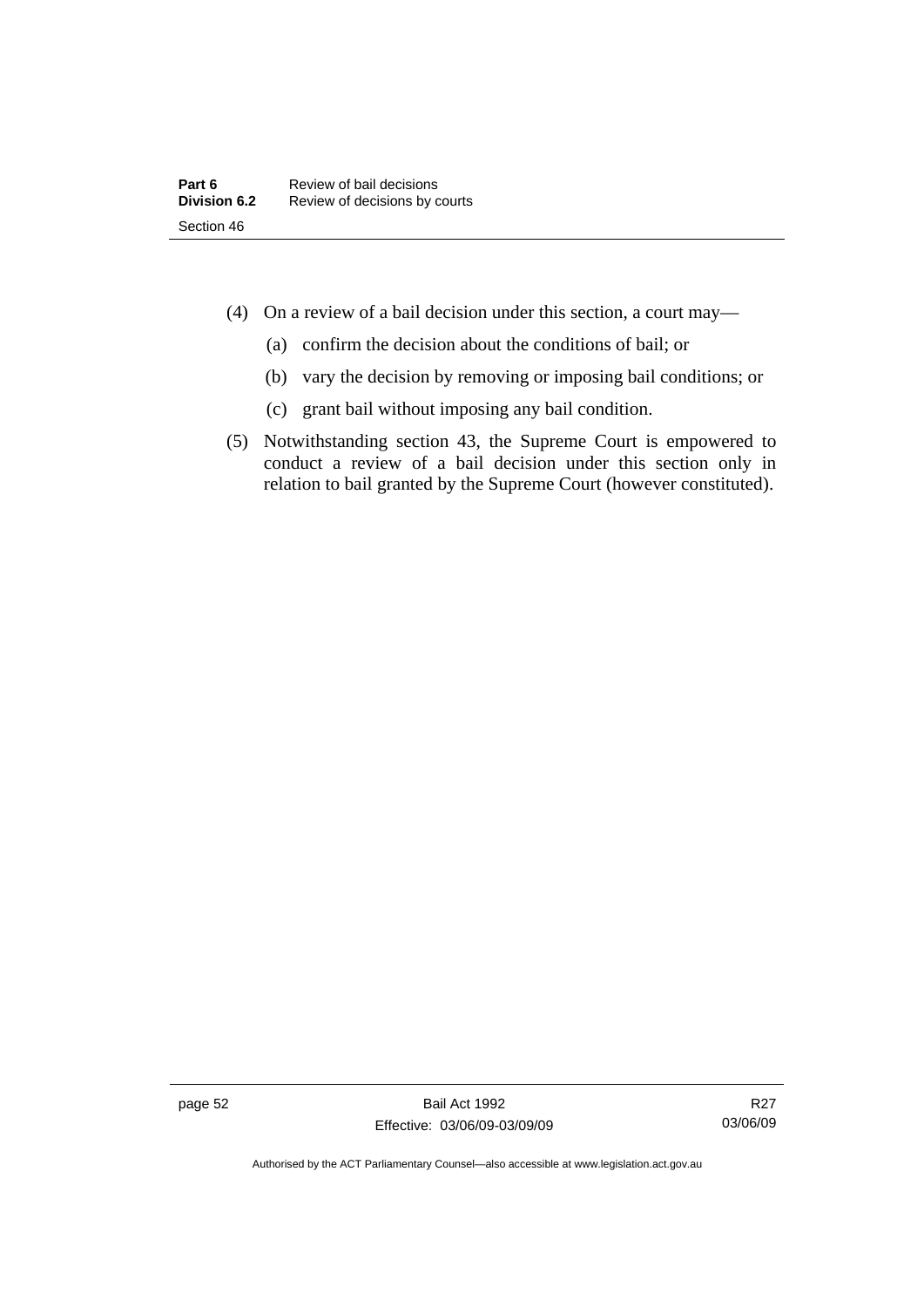# **Part 7 Miscellaneous**

### **47 Giving information relating to bail**

 (1) If a person is charged by a police officer with an offence and the person charged is being held in custody in relation to the offence, the police officer shall, as soon as is reasonably practicable after the person is charged, give to the person, by written notice, information relating to his or her entitlement to, or eligibility for, bail and to his or her entitlement to the review of decisions under this Act.

 (2) If an accused person is being held in custody in relation to an offence at the time of his or her first appearance in court in relation to that offence, the court shall, during that appearance, or as soon as is reasonably practicable, give to the person, by written notice, information relating to his or her entitlement to, or eligibility for, bail.

## **47A Notice to victim of bail decisions**

- (1) This section applies if—
	- (a) a court or authorised officer makes a decision about a grant of bail, or reviews a bail decision, in relation to a person; and
	- (b) the informant is aware that a victim has expressed concern about the need for protection from violence or harassment by the person.
- (2) The informant must tell a police officer assigned to liaise with victims of crime (a *victim liaison officer*) that the victim has expressed the concern.

*Note* If a form is approved under s 58 for a notice under this section, the form must be used.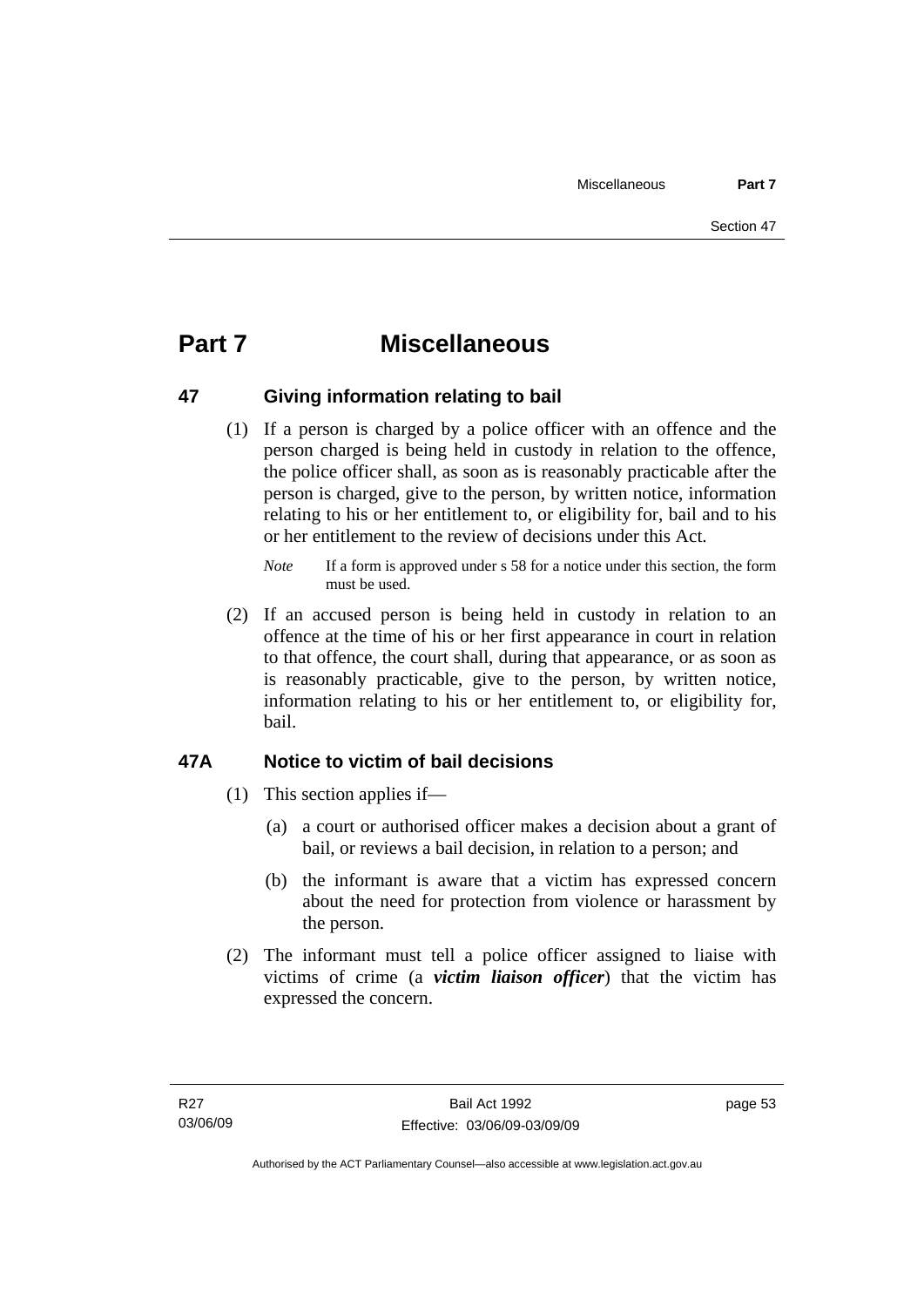#### **Part 7** Miscellaneous

Section 48

 (3) If a victim liaison officer is told about a victim's concern, the victim liaison officer must take all reasonable steps to tell the victim (or, if the victim is a child, a person who has parental responsibility for the child) about the bail decision as soon as practicable.

#### **48 Notification to court that bail condition not satisfied**

- (1) This section applies to a person who has been granted bail by a court but who has remained in custody since bail was granted because a condition of the bail has not been complied with.
- (2) The person in charge of the correctional centre or other place where the person is in custody must give the court written notice that the person remains in custody because of the failure to comply with a bail condition.

*Note* If a form is approved under s 58 for a notice, the form must be used.

- (3) The notice must be given to the court not later than 7 days after the day the person is received into custody.
- (4) To remove any doubt, the court to which a notice is given under subsection (2) may, on its own initiative, conduct a review under section 46 of the condition on which bail was granted.
- (5) A notice under this section is required to be given only once in relation to any particular grant of bail.
- (6) A regulation may prescribe information that is to be given to a court with a notice under this section.

#### **49 Failure to answer bail**

- (1) A person commits an offence if the person—
	- (a) gives an undertaking to appear before a court; and
	- (b) fails to carry out the undertaking.

Maximum penalty: 200 penalty units, imprisonment for 2 years or both.

R<sub>27</sub> 03/06/09

Authorised by the ACT Parliamentary Counsel—also accessible at www.legislation.act.gov.au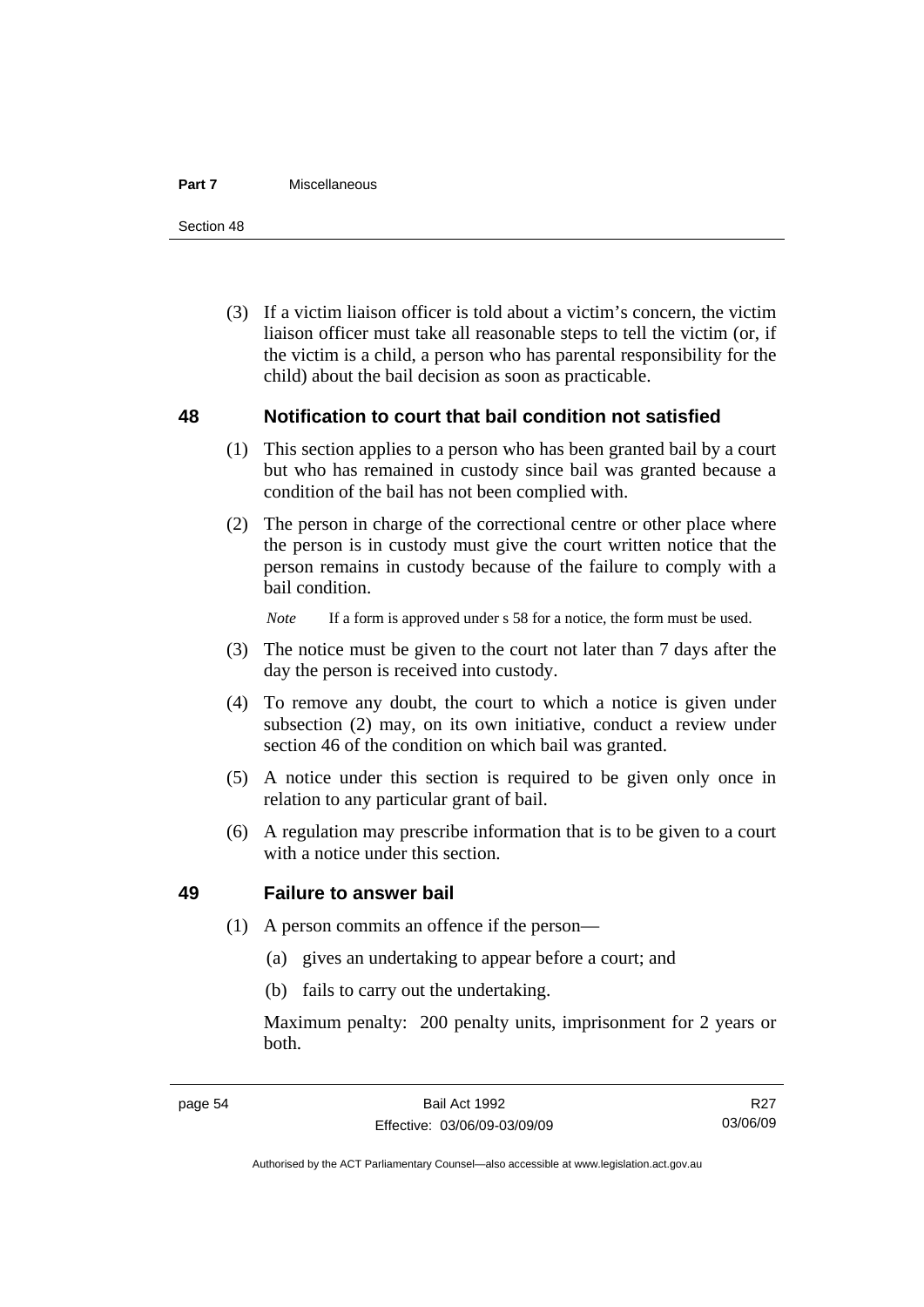- (2) The court may issue a warrant to arrest the person and to bring the person before the court.
- (3) Subsection (1) does not apply if the person has a reasonable excuse for failing to carry out the undertaking.

### **51 Indemnification of sureties**

 (1) A person commits an offence if the person indemnifies, or agrees to indemnify, anyone else against a liability the other person incurs or may incur as surety for an accused person.

Maximum penalty: 200 penalty units, imprisonment for 2 years or both.

 (2) A person commits an offence if the person is indemnified, or agrees to be indemnified, by someone else against a liability the person incurs or may incur as surety for an accused person.

Maximum penalty: 200 penalty units, imprisonment for 2 years or both.

- (3) For this section, it does not matter whether—
	- (a) the agreement is for compensation in money or anything else; or
	- (b) the agreement is made before or after the person indemnified, or agreed to be indemnified, becomes a surety; or
	- (c) the person indemnified, or agreed to be indemnified, becomes a surety.

### **52 Contravention of Act by police officers**

 (1) If a police officer contravenes a provision of this Act that is applicable to him or her as a police officer or as an authorised officer, the contravention is not punishable as an offence unless a penalty is expressly provided by this Act in relation to the contravention.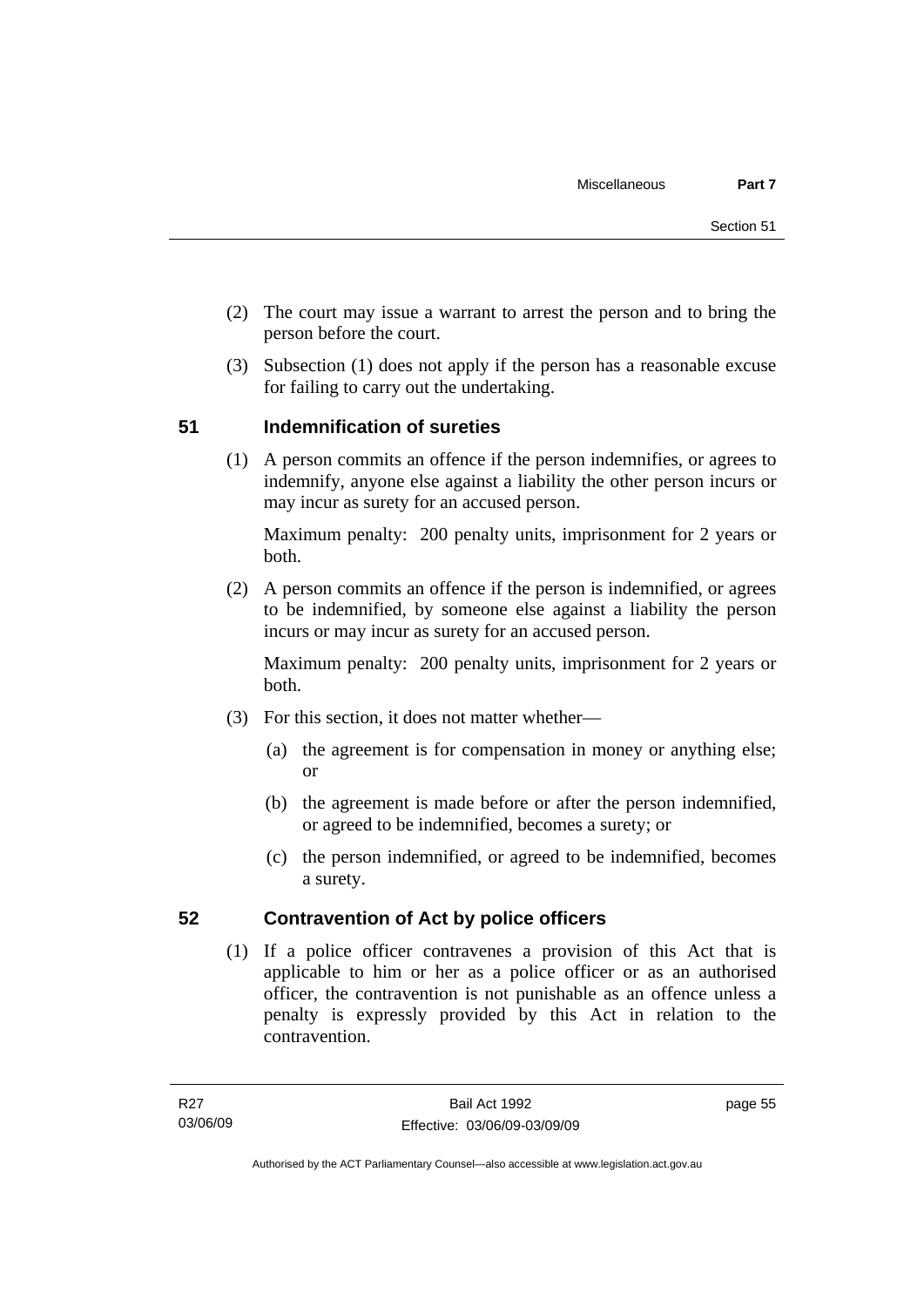- (2) Subsection (1) does not apply to prevent a contravention of a provision of this Act by a police officer from—
	- (a) being dealt with under the *Complaints (Australian Federal Police) Act 1981* (Cwlth); or
	- (b) constituting grounds for the institution of civil proceedings.

#### **55 Civil standard of proof to apply for certain purposes**

If a court or an authorised officer, in making a decision in relation to bail (other than a decision in proceedings for an offence committed in relation to bail), is to be, or may be, satisfied as to any matter, it is sufficient if the court or authorised officer is satisfied on the balance of probabilities.

#### **56 No right of surety to arrest**

A surety for an accused person does not have the right to arrest the accused person because the surety is a surety for the accused person.

#### **56A Arrest without warrant of person on bail**

- (1) This section applies if a person has been granted bail in the ACT, a State or another Territory.
- (2) A police officer may arrest the person without warrant if the officer believes on reasonable grounds that the person—
	- (a) has failed to comply with a bail condition; or
	- (b) will not comply with a bail condition.
- (3) The police officer must bring the person before a court as soon as practicable.
- (4) The court may—
	- (a) for a person granted bail in the ACT—exercise the same powers in relation to bail as it has in relation to any other accused person in custody; or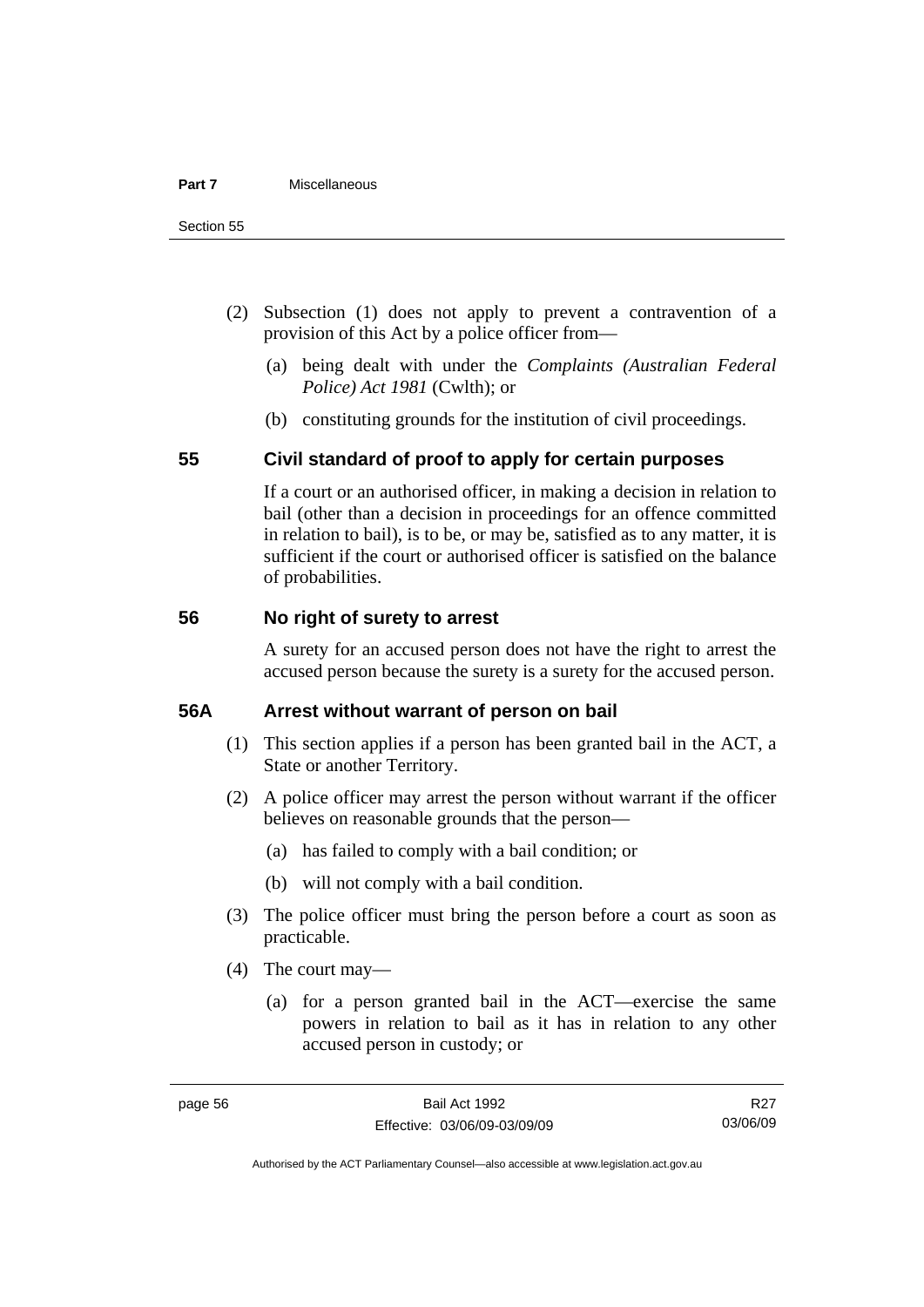- (b) for a person granted bail in a State or another Territory—
	- (i) release the person unconditionally; or
	- (ii) grant the person bail subject to the conditions that the court considers appropriate; or
	- (iii) remand the person in custody for a reasonable time while a warrant for the person's arrest is obtained from the State or other Territory.
- (5) A release mentioned in subsection (4) (b) (i) does not affect the grant of bail in the State or other Territory.

#### **56B Arrest for breach of condition by person outside ACT**

- (1) This section applies if a police officer reasonably believes that—
	- (a) a person who has been granted bail in the ACT has failed to comply with a bail condition; and
	- (b) the person is in a State or another Territory.
- (2) An issuing officer may, on the information of a police officer—
	- (a) issue a warrant to arrest the person in the State or other Territory and bring the person before a court; or
	- (b) issue a summons for the person's appearance before a court.
- (3) In this section

*issuing officer*, for a warrant, means—

- (a) a judge, the registrar or a deputy registrar of the Supreme Court; or
- (b) a magistrate; or
- (c) if authorised by the Chief Magistrate to issue a warrant—the registrar or deputy registrar of the Magistrates Court.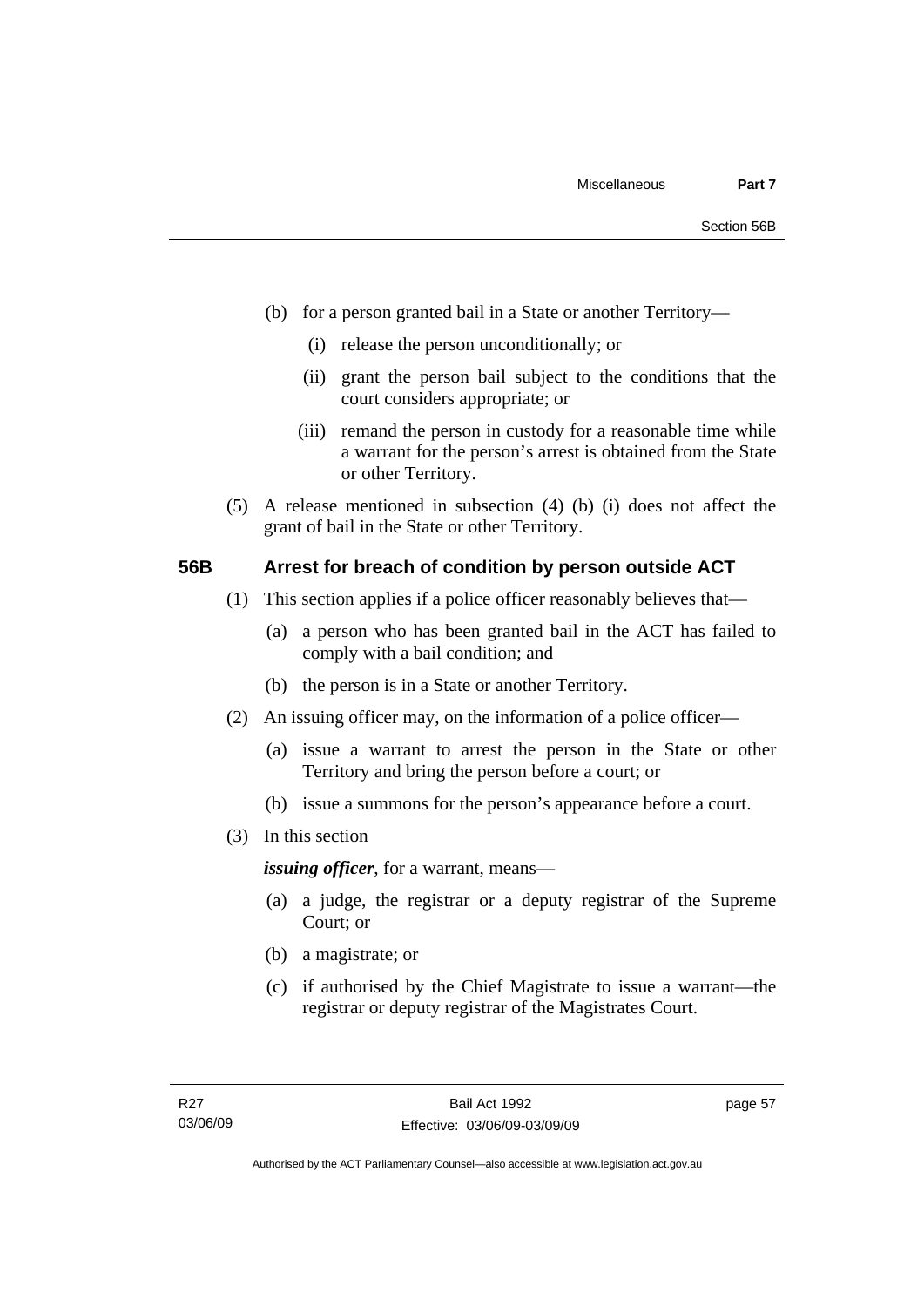#### **Part 7** Miscellaneous

#### **57 Act to prevail**

- (1) Except if otherwise expressly provided by this Act, this Act applies in relation to the grant of bail to accused people to the exclusion of any other law in force immediately before the commencement of this Act so far as any other such law makes provision for or in relation to bail for accused people.
- (2) This Act does not affect the *Bill of Rights 1688* 1 Will and Mary sess 2 c 2.

#### **57AA Abolition of inherent power of bail**

Any inherent power of the Supreme Court to grant bail is abolished.

#### **58 Approved forms**

- (1) The Minister may, in writing, approve forms for this Act.
- (2) If the Minister approves a form for a particular purpose, the approved form must be used for that purpose.
- (3) A form approved for section 28 (1), 30 (4), 34, 47 or 48 (2) is a disallowable instrument.
	- *Note* A disallowable instrument must be notified, and presented to the Legislative Assembly, under the Legislation Act.
- (4) Any other approved form is a notifiable instrument.

*Note* A notifiable instrument must be notified under the Legislation Act.

 (5) If there is no approved form for an instrument under this Act, the instrument must be in a form acceptable to the registrar.

#### **59 Regulation-making power**

- (1) The Executive may make regulations for this Act.
	- *Note* A regulation must be notified, and presented to the Legislative Assembly, under the Legislation Act.

Authorised by the ACT Parliamentary Counsel—also accessible at www.legislation.act.gov.au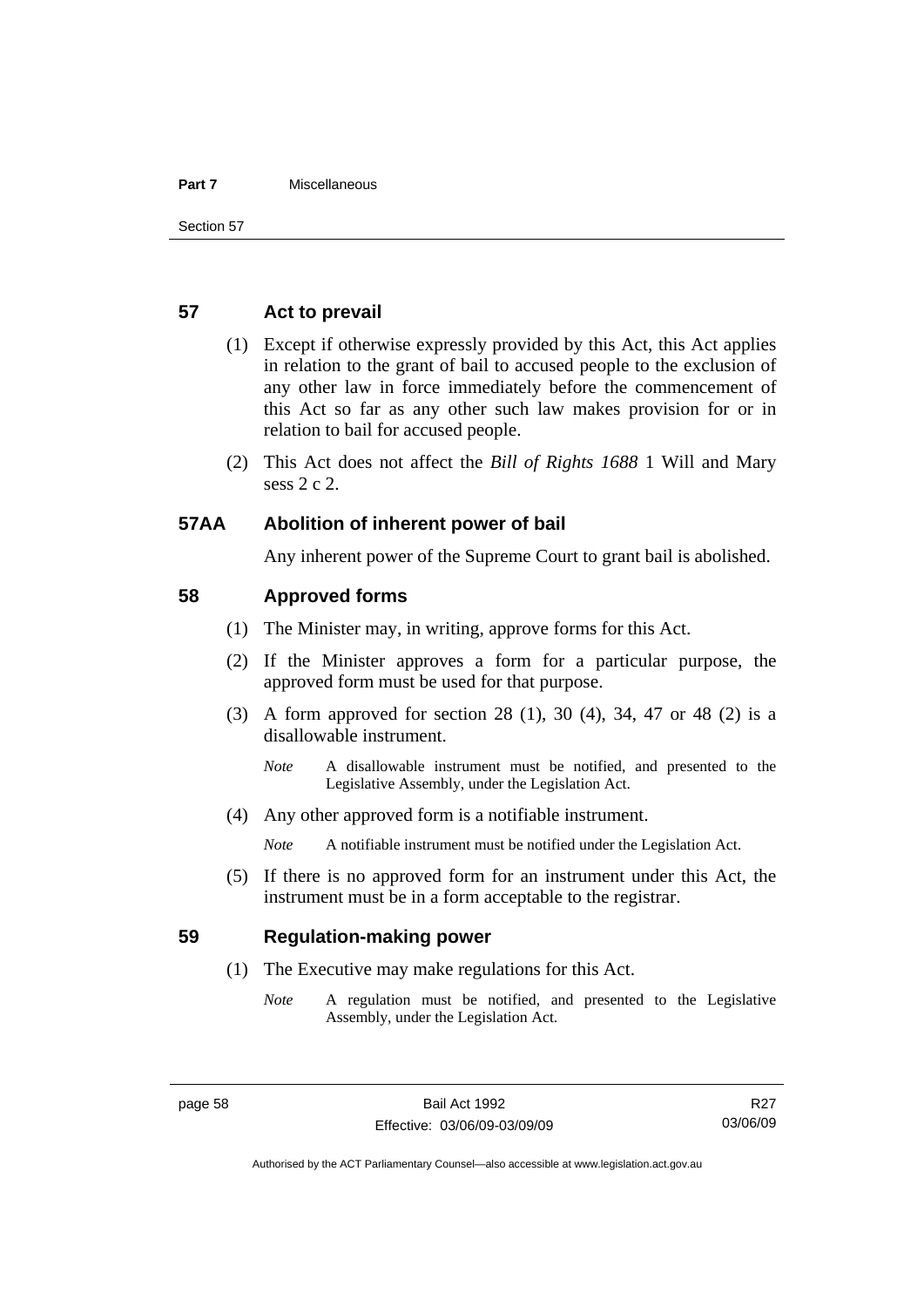(2) Without limiting subsection (1), a regulation may make provision in relation to the management (including the investment) of an amount deposited in accordance with a condition mentioned in section 25 (1) (c).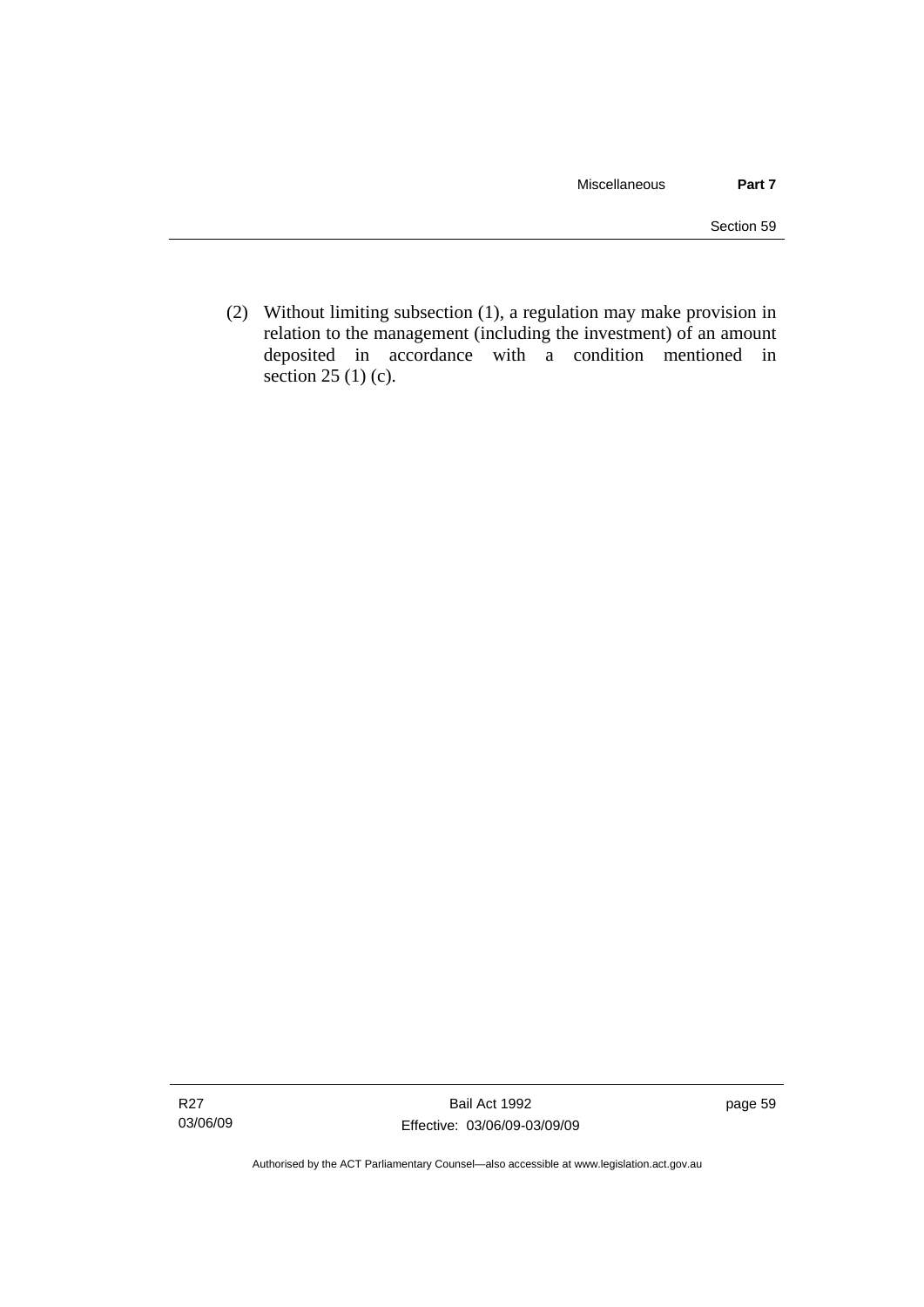# **Schedule 1 Offences to which presumption of bail does not apply**

(see s 9B (a))

# **Part 1.1 Offences against Crimes Act 1900**

| column 1<br>item            | column 2<br>provision | column 3<br>description of offence                         |
|-----------------------------|-----------------------|------------------------------------------------------------|
| 1                           | 15                    | manslaughter                                               |
| $\mathcal{D}_{\mathcal{L}}$ | 19                    | intentionally inflicting grievous bodily harm              |
| 3                           | 49C                   | industrial manslaughter (employer offence)                 |
| 4                           | 49D                   | industrial manslaughter (senior officer offence)           |
| 5                           | 51                    | sexual assault in the first degree                         |
| 6                           | 52                    | sexual assault in the second degree                        |
|                             | 54                    | sexual intercourse without consent                         |
| 8                           | 55(1)                 | sexual intercourse with young person under<br>10 years old |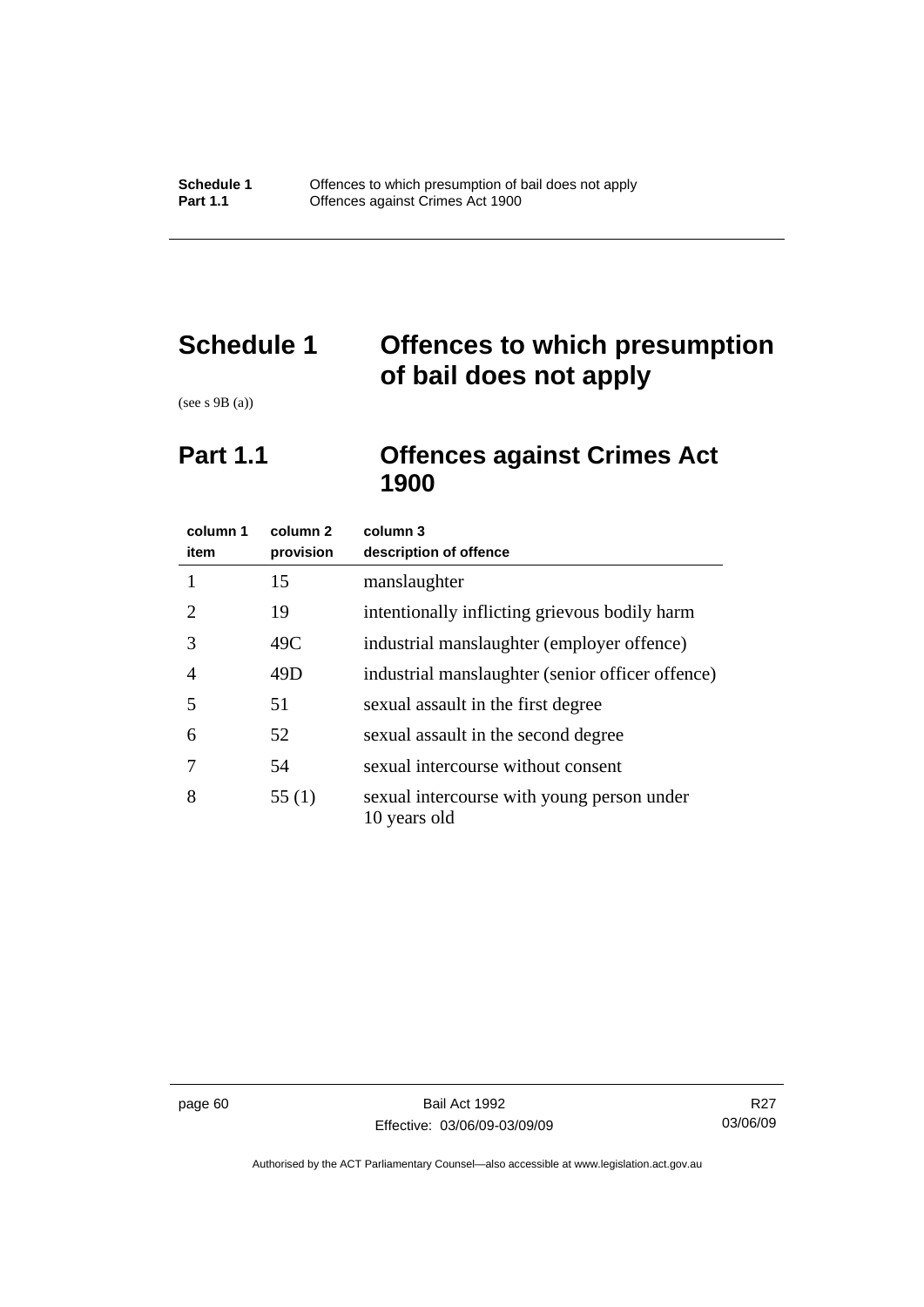# **Part 1.2 Offences against Criminal Code**

| column 1<br>item | column <sub>2</sub><br>provision | column 3<br>description of offence                                                                       |
|------------------|----------------------------------|----------------------------------------------------------------------------------------------------------|
| $\mathbf{1}$     | 310                              | aggravated robbery                                                                                       |
| $\overline{2}$   | 312                              | aggravated burglary                                                                                      |
| 3                | 603(3)                           | trafficking in commercial quantity of<br>controlled drug                                                 |
| $\overline{4}$   | 603(5)                           | trafficking in trafficable quantity of cannabis                                                          |
| 5                | 603(7)                           | trafficking in controlled drug other than<br>cannabis                                                    |
| 6                | 607(3)                           | manufacturing commercial quantity of<br>controlled drug for selling                                      |
| 7                | 607(5)                           | manufacturing controlled drug for selling                                                                |
| 8                | 610(1)                           | selling large commercial quantity of controlled<br>precursor for manufacture of controlled drug          |
| 9                | 610(3)                           | selling commercial quantity of controlled<br>precursor for manufacture of controlled drug                |
| 10               | 611(1)                           | manufacturing large commercial quantity of<br>controlled precursor for manufacture of<br>controlled drug |
| 11               | 611(3)                           | manufacturing large commercial quantity of<br>controlled precursor for selling                           |
| 12               | 611(5)                           | manufacturing commercial quantity of<br>controlled precursor for manufacture of<br>controlled drug       |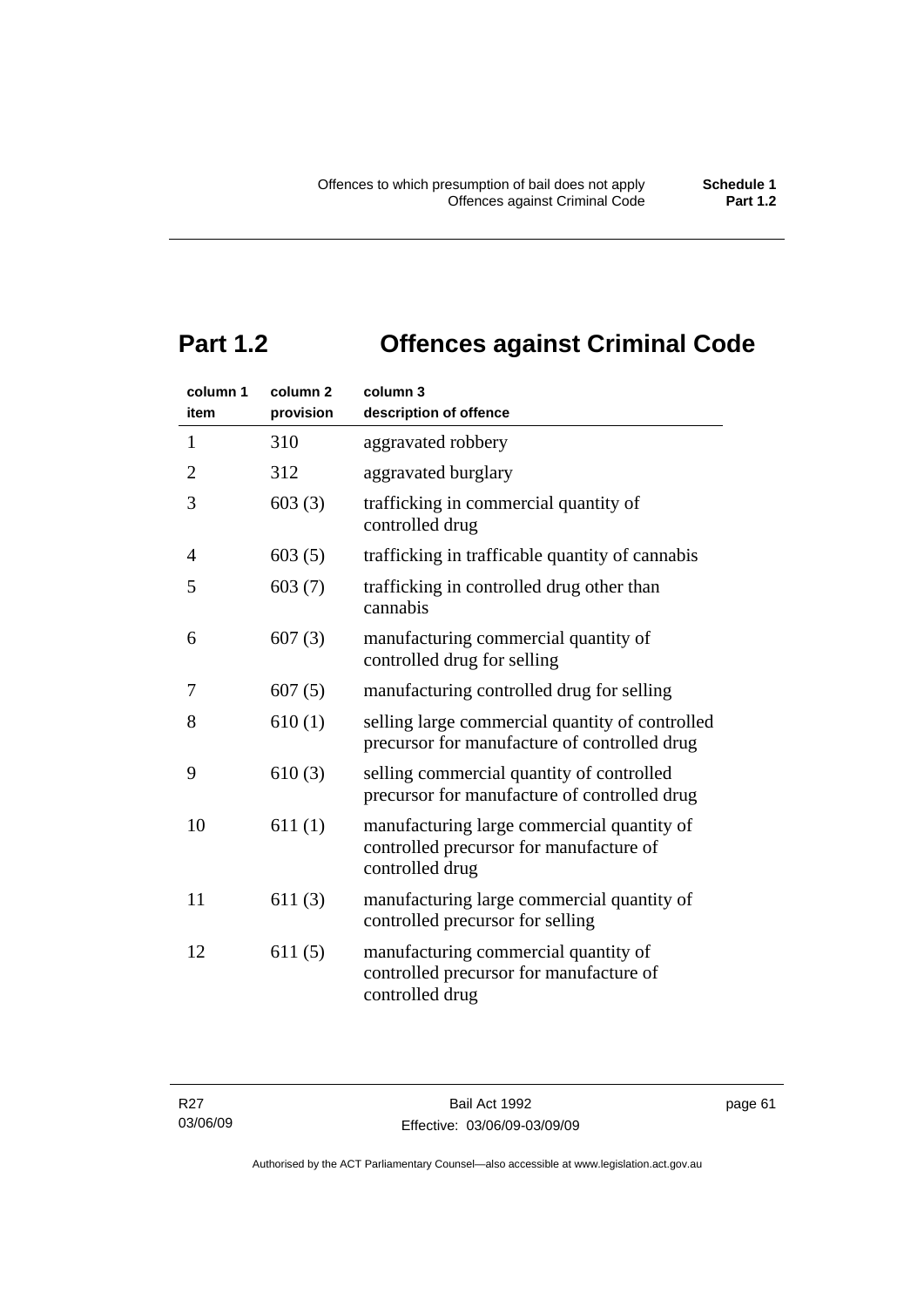#### **Schedule 1** Offences to which presumption of bail does not apply **Part 1.2 C** Offences against Criminal Code

| column 1<br>item | column <sub>2</sub><br>provision | column 3<br>description of offence                                       |
|------------------|----------------------------------|--------------------------------------------------------------------------|
| 13               | 611(7)                           | manufacturing commercial quantity of<br>controlled precursor for selling |
| 14               | 612(1)                           | possessing large commercial quantity of<br>controlled precursor          |
| 15               | 612(3)                           | possessing commercial quantity of controlled<br>precursor                |
| 16               | 616(3)                           | cultivating commercial quantity of controlled<br>plant                   |
| 17               | 619(3)                           | selling commercial quantity of controlled plant                          |
| 18               | 622(3)                           | supplying etc controlled drug to child for<br>selling                    |
| 19               | 624(4)                           | procuring child to traffic in controlled drug                            |
| 20               | 625(1)                           | supplying etc controlled drug (other than<br>cannabis) to child          |
| 21               | 639                              | concealing etc property derived from drug<br>offence                     |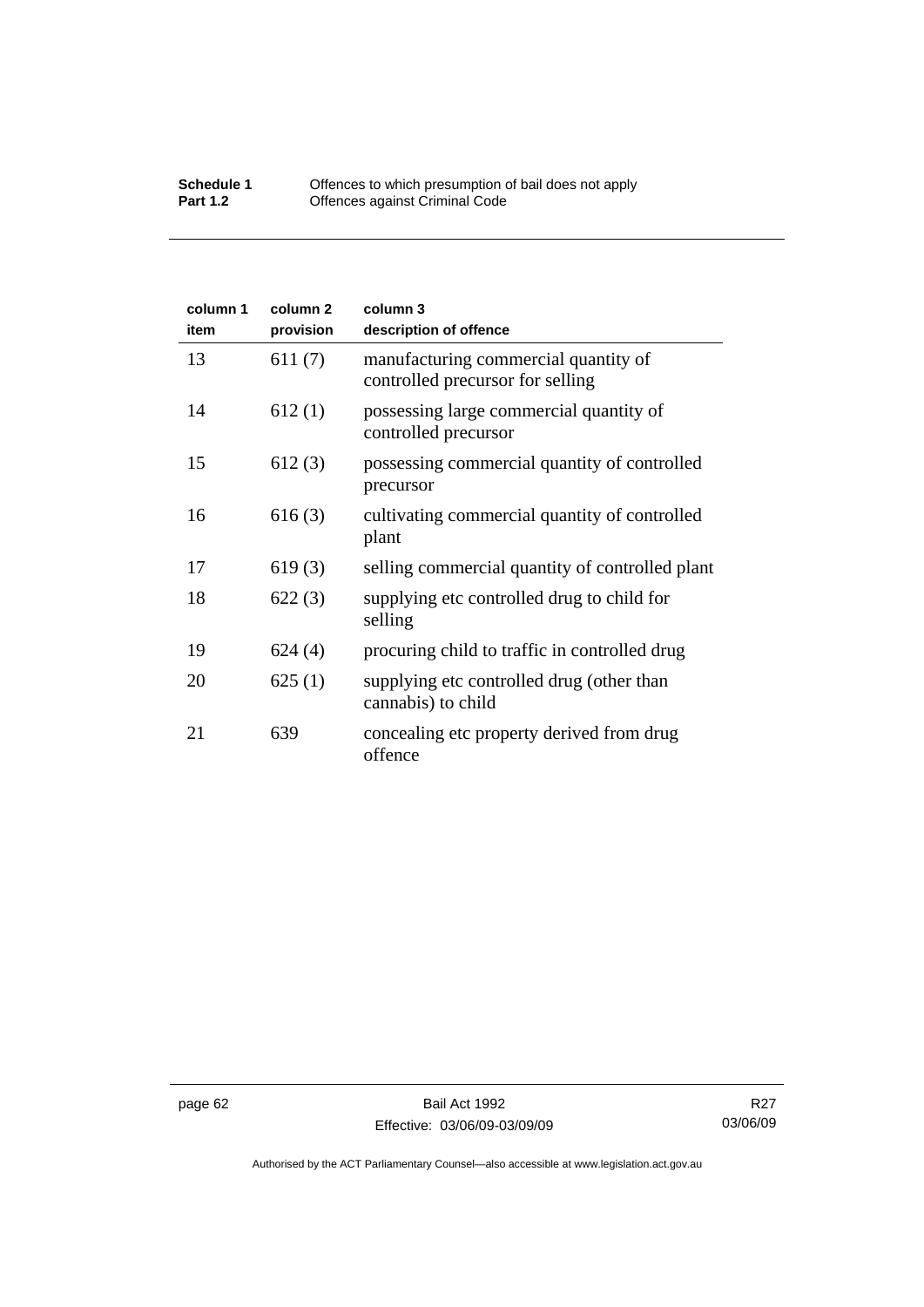# **Part 1.3 Offence against Drugs of Dependence Act 1989**

| column 1 | column 2  | column 3                                                          |
|----------|-----------|-------------------------------------------------------------------|
| item     | provision | description of offence                                            |
|          | 164       | sale, supply etc of drug of dependence or<br>prohibited substance |

# **Part 1.4 Offences against Medicines, Poisons and Therapeutic Goods Act 2008**

| column 1<br>item | column 2<br>provision | column 3<br>description of offence                            |
|------------------|-----------------------|---------------------------------------------------------------|
|                  | 26                    | supply of controlled medicine or prohibited<br>substance      |
|                  | 33                    | manufacture of controlled medicine or<br>prohibited substance |

# **Part 1.5 Offences against Customs Act 1901 (Cwlth)**

| column 1<br>item | column 2<br>provision | column 3<br>description of offence                               |
|------------------|-----------------------|------------------------------------------------------------------|
|                  | 231(1)                | assembly for unlawful purposes                                   |
|                  | 233AC                 | master allowing use of ship for smuggling etc.<br>narcotic goods |
|                  | 233B                  | special provisions about narcotic goods                          |

| R27      | Bail Act 1992                | page 63 |
|----------|------------------------------|---------|
| 03/06/09 | Effective: 03/06/09-03/09/09 |         |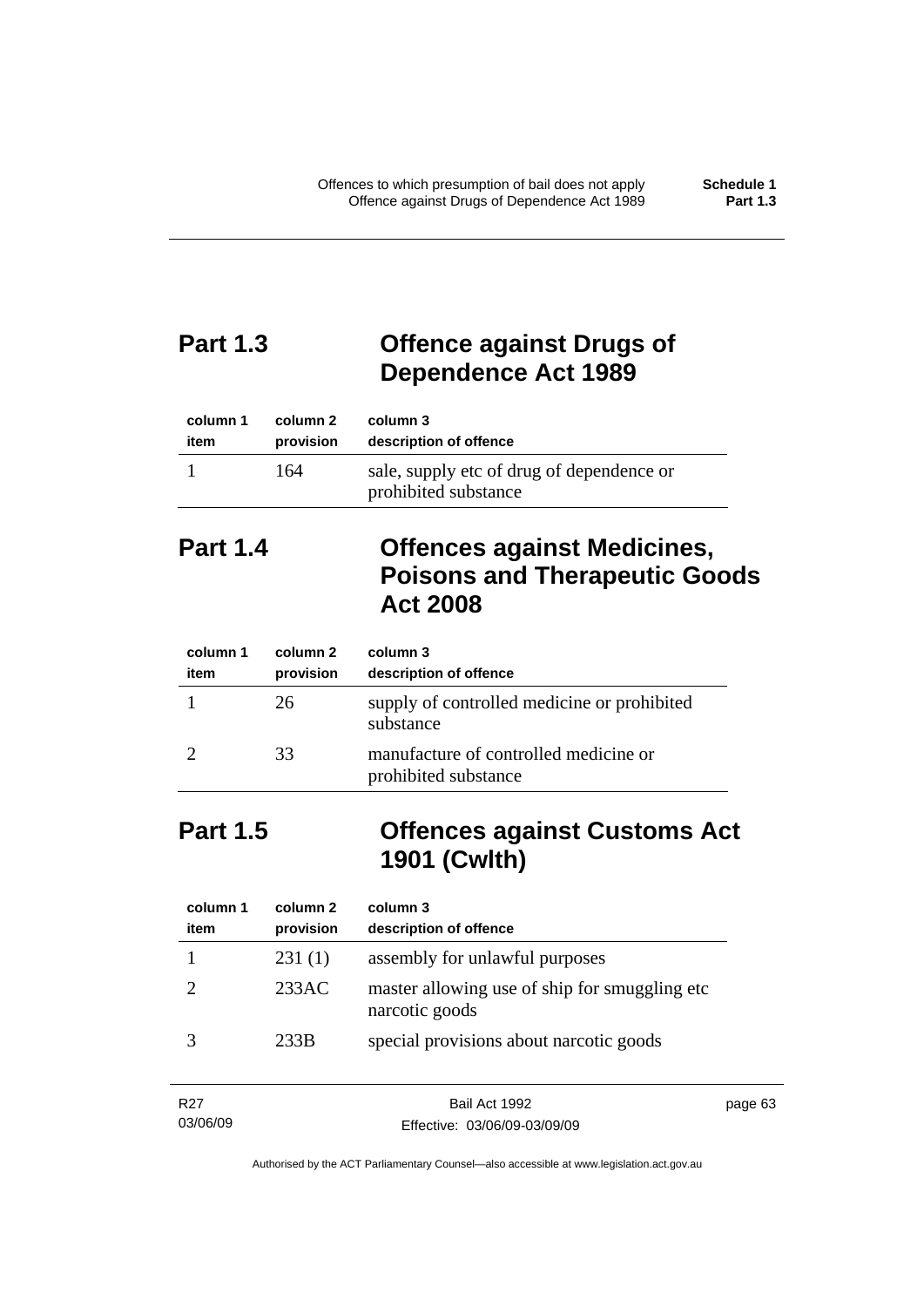# **Dictionary**

(see s 3)

*Note 1* The Legislation Act contains definitions and other provisions relevant to this Act.

*Note 2* For example, the Legislation Act, dict, pt 1, defines the following terms:

- ACAT
	- Act (see s 7)
	- adult
- child
- chief executive
- Chief Magistrate
- chief police officer
- correctional centre
- domestic partner (see s 169 (1))
- found guilty
- indictable offence (see s 190 (1))
- judge
- magistrate
- Magistrates Court
- penalty unit (see s 133)
- police officer
- public trustee
- **State**
- Supreme Court
- the Territory.

#### *accused person* includes—

- (a) a person charged with, convicted of, or found guilty of, an offence; and
- (b) a person mentioned in section  $8(1)(c)$ , (d) or (e); and
- (c) a person whose conviction for an offence is stayed; and

page 64 Bail Act 1992 Effective: 03/06/09-03/09/09

R27 03/06/09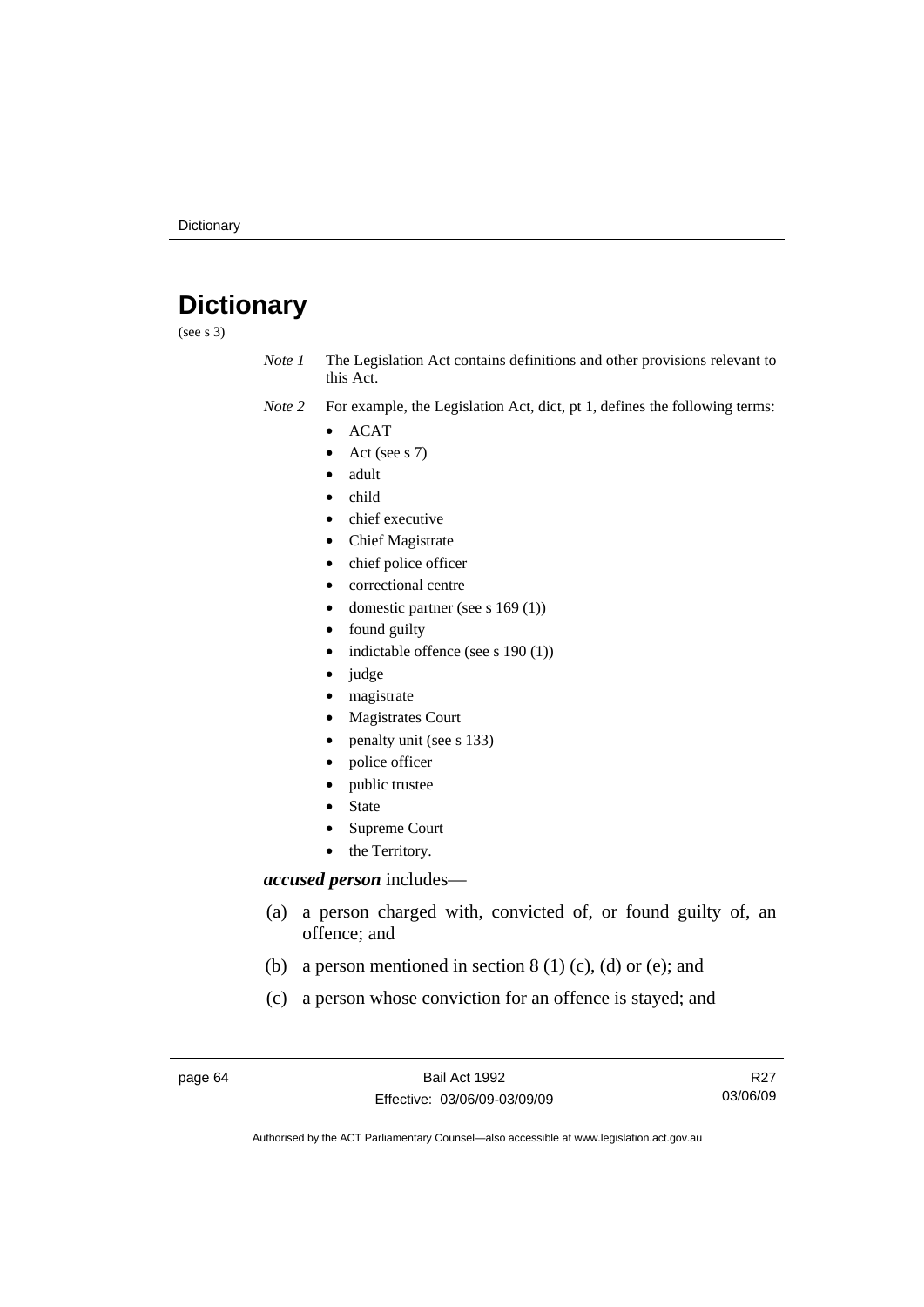- (d) a person subject to an order under the *Crimes (Sentencing) Act 2005*, section 17 (Non-conviction orders—general); and
- (e) a person in relation to whom an appeal relating to an offence is pending; and
- (f) a person in relation to whom a new trial has been ordered to be held for an offence.

*appeal* includes an application for leave to appeal and an appeal proceeding.

*applicable bail criteria*, for a decision about bail, means criteria under any of the following provisions applying to the decision:

- (a) section 9D (Bail for serious offence committed while charge for another is pending or outstanding);
- (b) section 9F (Domestic violence offence—bail by authorised officer);
- (c) section 22 (Criteria for granting bail to adults);
- (d) section 23 (Criteria for granting bail to children).

#### *authorised officer* means—

- (a) the chief police officer; or
- (b) a police officer exercising the functions of a superintendent or sergeant; or
- (c) another police officer authorised in writing by the chief police officer.

*bail* means an authorisation granted to a person under this Act to be at liberty.

*bail condition* means a condition on which bail is granted.

*child*, of a person, includes a child—

(a) who normally or regularly lives with the person; or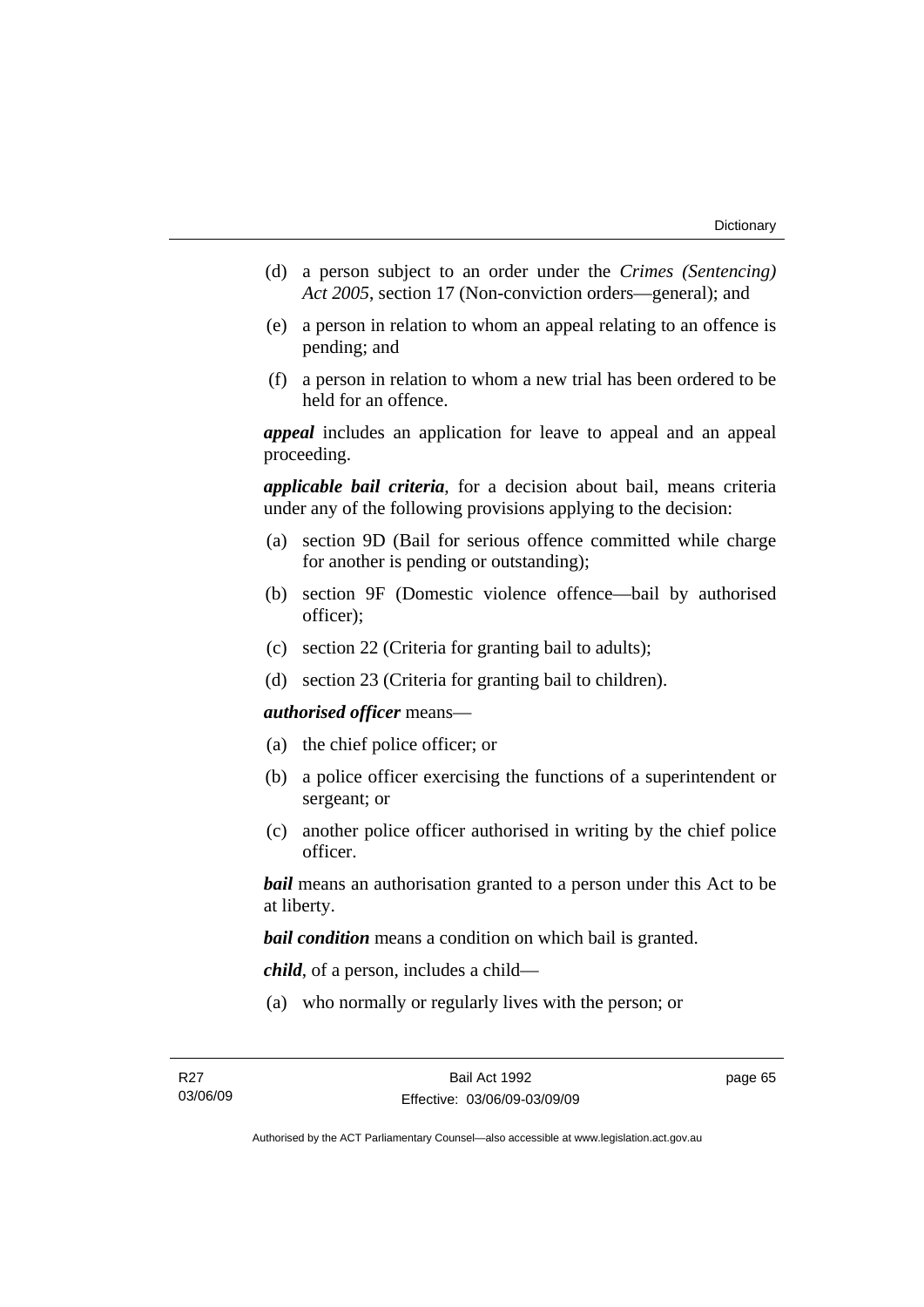(b) of whom the person is a guardian.

*court* means the Supreme Court or Magistrates Court.

*domestic violence offence—*an offence that a person is accused of committing is a *domestic violence offence* if the conduct making up the offence is domestic violence under the *Domestic Violence and Protection Orders Act 2008*.

*grant*, in relation to bail (other than in section 22 (Criteria for granting bail to adults) or section 23 (Criteria for granting bail to children)), includes continue.

*offence* includes—

- (a) an alleged offence; and
- (b) except for section  $8(1)(a)$  and section  $9(1)$ 
	- (i) a breach of the peace or an apprehended breach of the peace; and
	- (ii) a breach of an obligation mentioned in section 8A (Entitlement to bail—breach of sentence obligations).

*parental responsibility*—a person has *parental responsibility* for a child or young person if the person has parental responsibility for the child or young person under the *Children and Young People Act 2008*.

*Note* Parental responsibility is dealt with in the *Children and Young People Act 2008*, div 1.3.2.

*surety*, in relation to an accused person, means a person other than the accused person who is subject to a liability under a bail condition mentioned in section 25 (1).

*undertaking to appear* means an undertaking given under section 28 (1).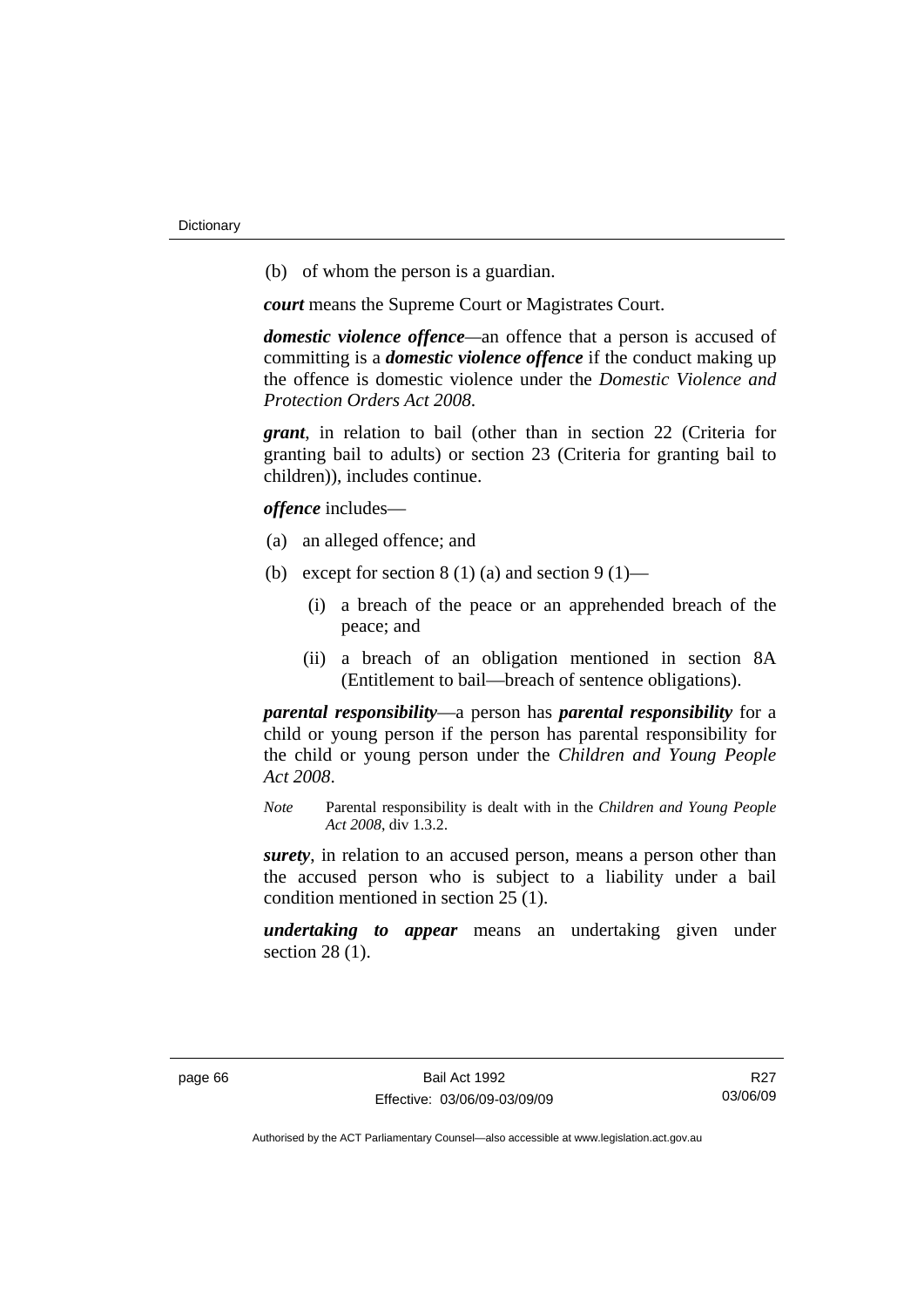*victim* in relation to an accused person, means—

- (a) a person (the *primary victim*) who suffers harm—
	- (i) in the course of, or because of, the commission of an offence of which the accused person is accused; or
	- (ii) in the course of assisting a police officer in the exercise of the officer's power to arrest the accused person or to take action to prevent the commission of an offence of which the accused person is accused; or
- (b) if a primary victim dies because of the commission of an offence of which the accused person is accused—anyone who was financially or psychologically dependent on the primary victim immediately before his or her death.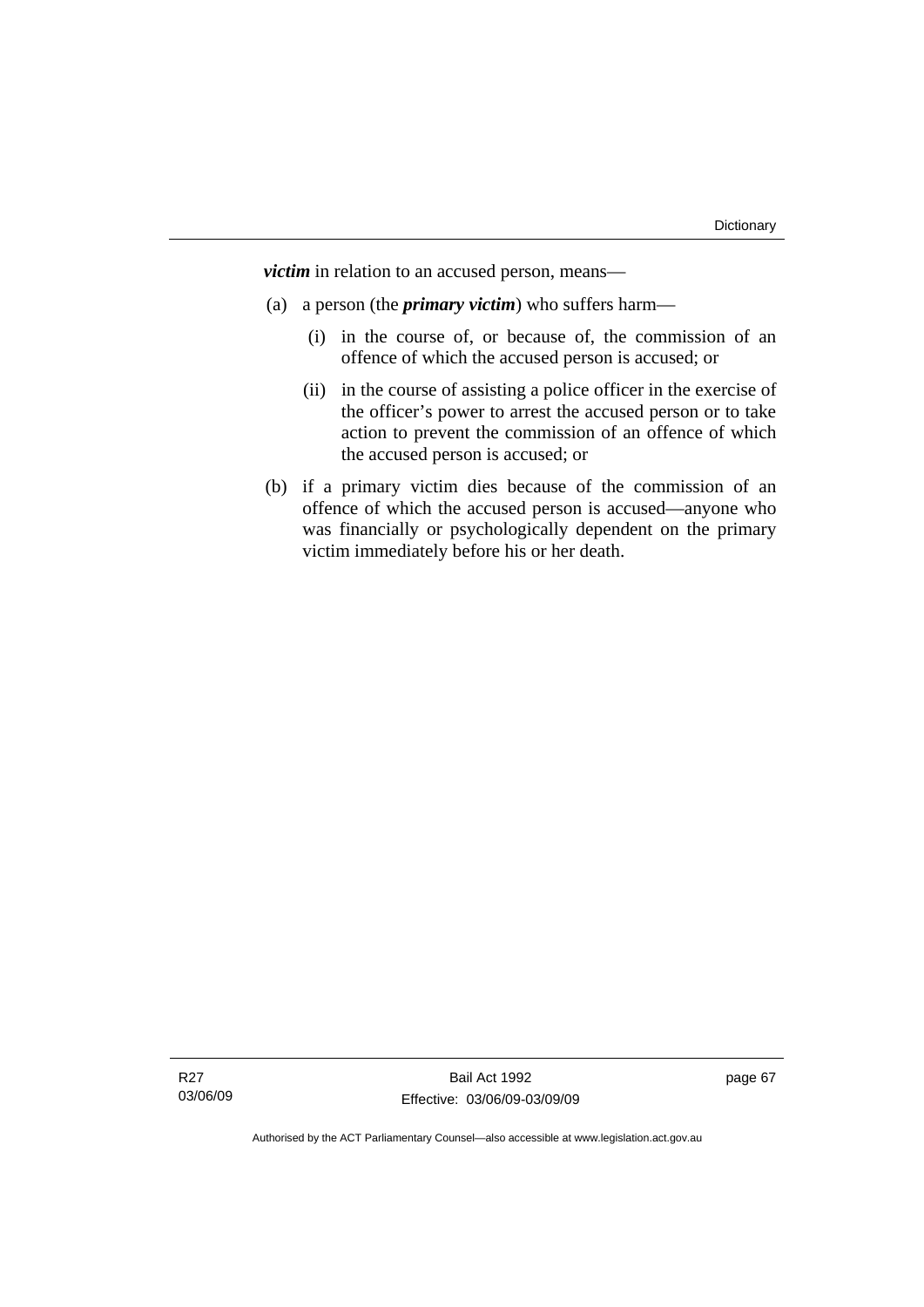1 About the endnotes

# **Endnotes**

# **1 About the endnotes**

Amending and modifying laws are annotated in the legislation history and the amendment history. Current modifications are not included in the republished law but are set out in the endnotes.

Not all editorial amendments made under the *Legislation Act 2001*, part 11.3 are annotated in the amendment history. Full details of any amendments can be obtained from the Parliamentary Counsel's Office.

Uncommenced amending laws and expiries are listed in the legislation history and the amendment history. These details are underlined. Uncommenced provisions and amendments are not included in the republished law but are set out in the last endnote.

If all the provisions of the law have been renumbered, a table of renumbered provisions gives details of previous and current numbering.

The endnotes also include a table of earlier republications.

| $am = amended$                               | $ord = ordinance$                         |
|----------------------------------------------|-------------------------------------------|
| $amdt = amendment$                           | $orig = original$                         |
| $ch = chapter$                               | $par = paragraph/subparagraph$            |
| $def = definition$                           | $pres = present$                          |
| $dict = dictionary$                          | $prev = previous$                         |
| disallowed = disallowed by the Legislative   | $(\text{prev}) = \text{previously}$       |
| Assembly                                     | $pt = part$                               |
| $div = division$                             | $r = rule/subrule$                        |
| $exp = expires/expired$                      | $renum = renumbered$                      |
| $Gaz = gazette$                              | $reloc = relocated$                       |
| $hdg =$ heading                              | $R[X]$ = Republication No                 |
| $IA = Interpretation Act 1967$               | $RI = reissue$                            |
| $ins = inserted/added$                       | $s = section/subsection$                  |
| $LA =$ Legislation Act 2001                  | $sch = schedule$                          |
| $LR =$ legislation register                  | $sdiv = subdivision$                      |
| $LRA =$ Legislation (Republication) Act 1996 | $sub = substituted$                       |
| $mod = modified/modification$                | SL = Subordinate Law                      |
| $o = order$                                  | underlining = whole or part not commenced |
| $om = omitted/repealed$                      | or to be expired                          |
|                                              |                                           |

# **2 Abbreviation key**

page 68 Bail Act 1992 Effective: 03/06/09-03/09/09

R27 03/06/09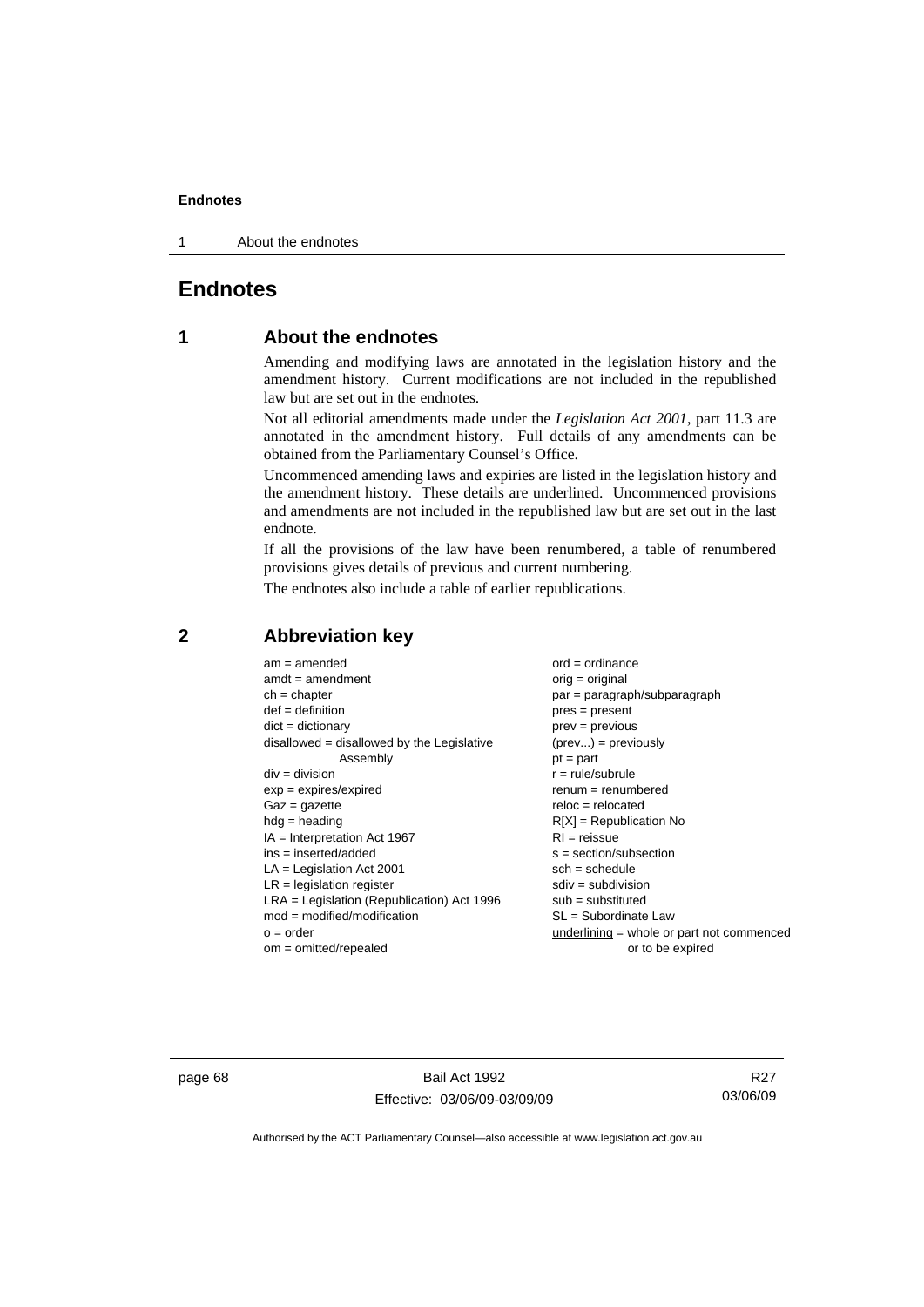# **3 Legislation history**

#### **Bail Act 1992 No 8**

notified 28 May 1992 (Gaz 1992 No S59) s 1, s 2 commenced 28 May 1992 (s 2 (1)) remainder commenced 28 November 1992 (s 2(3))

as amended by

## **Bail (Amendment) Act 1992 No 75**

notified 18 December 1992 (Gaz 1992 No S233) commenced 18 December 1992 (s 2)

#### **Bail (Amendment) Act 1994 No 73**

notified 1 November 1994 (Gaz 1994 No S229) ss 1-3 commenced 1 November 1994 (s 2 (1)) remainder commenced 1 May 1995 (s 2 (3))

## **Crimes (Amendment) Act (No 2) 1994 No 75 sch 3**

notified 23 November 1994 (Gaz 1994 No S247) ss 1-3 commenced 23 November 1994 (s 2 (1)) sch 3 commenced 1 December 1994 (Gaz 1994 No S270)

#### **Statute Law Revision (Penalties) Act 1994 No 81 sch**

notified 29 November 1994 (Gaz 1994 No S253) s 1, s 2 commenced 29 November 1994 (s 2 (1)) sch commenced 29 November 1994 (Gaz 1994 No S269)

## **Acts Revision (Victims of Crime) Act 1994 No 84 pt 2**

notified 15 December 1994 (Gaz 1994 No S280) s 1, s 2 commenced 15 December 1994 (s 2 (1)) pt 2 commenced 15 June 1995 (s 2 (3))

## **Remand Centres (Amendment) Act 1996 (No 2) No 81 s 7**

notified 20 December 1996 (Gaz 1996 No S328) ss 1-3 commenced 20 December 1996 (s 2 (1)) s 7 commenced 1 January 1997 (s 2 (2) and Gaz 1996 No S353)

R27 03/06/09

Bail Act 1992 Effective: 03/06/09-03/09/09 page 69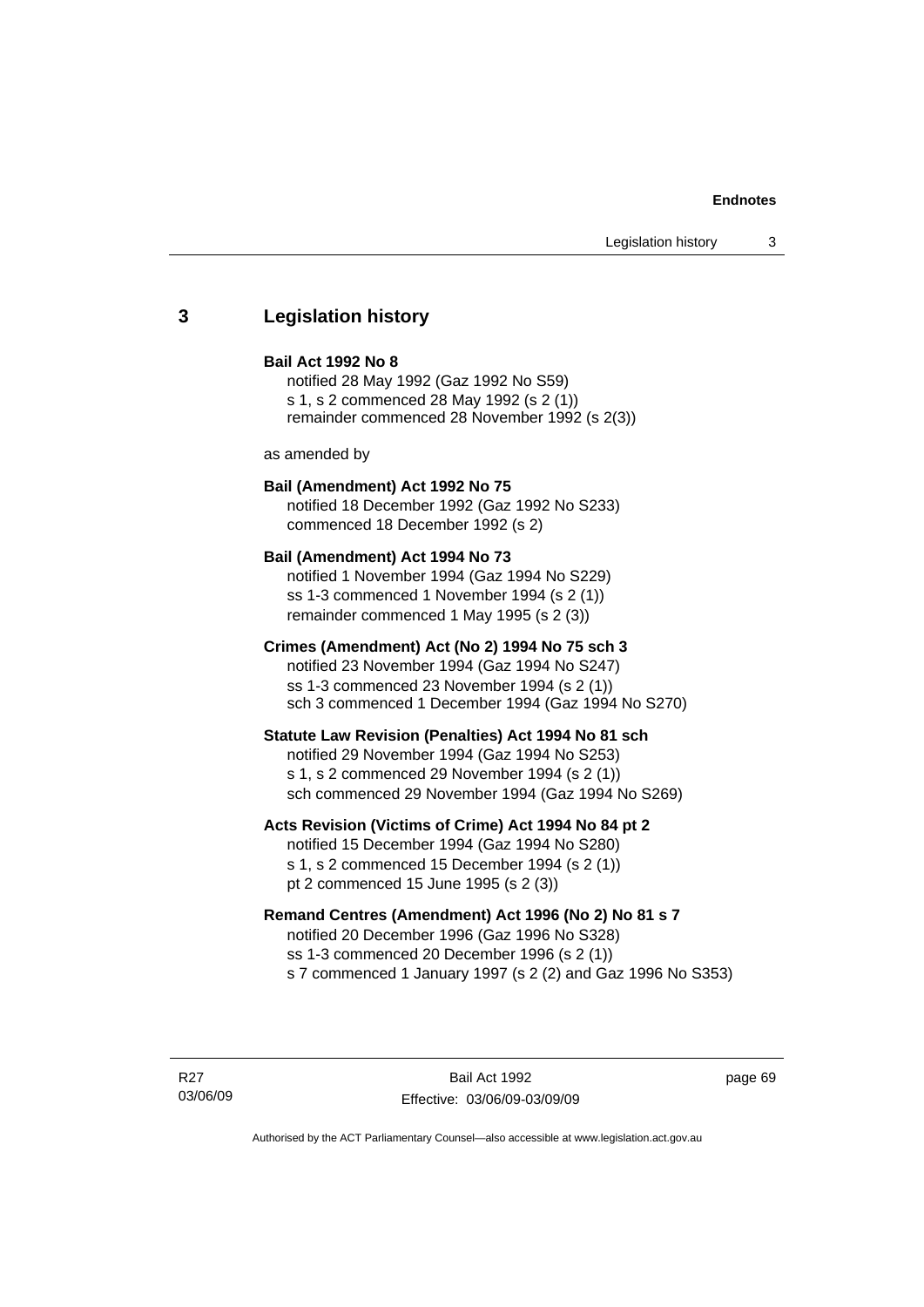3 Legislation history

#### **Bail (Amendment) Act 1997 No 22**

notified 29 May 1997 (Gaz 1997 No S136) ss 1-3 commenced 29 May 1997 (s 2 (1)) remainder commenced 30 May 1997 (s 2 (2) and Gaz 1997 No S149)

#### **Legal Practitioners (Consequential Amendments) Act 1997 No 96 sch 1**

notified 1 December 1997 (Gaz 1997 No S380) s 1, s 2 commenced 1 December 1997 (s 2 (1)) sch 1 commenced 1 June 1998 (s 2 (2))

## **Bail (Amendment) Act 1998 No 39**

notified 14 October 1998 (Gaz 1998 No 41) ss 1-3 commenced 14 October 1998 (s 2 (1)) remainder commenced 19 October 1998 (Gaz 1998 No 41)

## **Children and Young People (Consequential Amendments) Act 1999 No 64 sch 2**

notified 10 November 1999 (Gaz 1999 No 45) s 1, s 2 commenced 10 November 1999 (s 2 (1)) remainder commenced 10 May 2000 (s 2 (2))

## **Road Transport Legislation Amendment Act 1999 No 79**

notified 1 March 2000 (Gaz 1999 No S65) commenced 1 March 2000 (s 2 and Gaz 2000 No S5)

#### **Bail Amendment Act 2001 No 25 pt 2**

notified 24 May 2001 (Gaz 2001 No 21) commenced 24 May 2001 (s 2)

## **Legislation (Consequential Amendments) Act 2001 No 44 pt 30**

notified 26 July 2001 (Gaz 2001 No 30) s 1, s 2 commenced 26 July 2001 (IA s 10B) pt 30 commenced 12 September 2001 (s 2 and see Gaz 2001 No S65)

# **Supreme Court Amendment Act 2001 (No 2) No 54 sch 2 pt 2.2**

notified 15 August 2001 (Gaz 2001 No S57) commenced 15 August 2001 (s 2 (1))

page 70 Bail Act 1992 Effective: 03/06/09-03/09/09

R27 03/06/09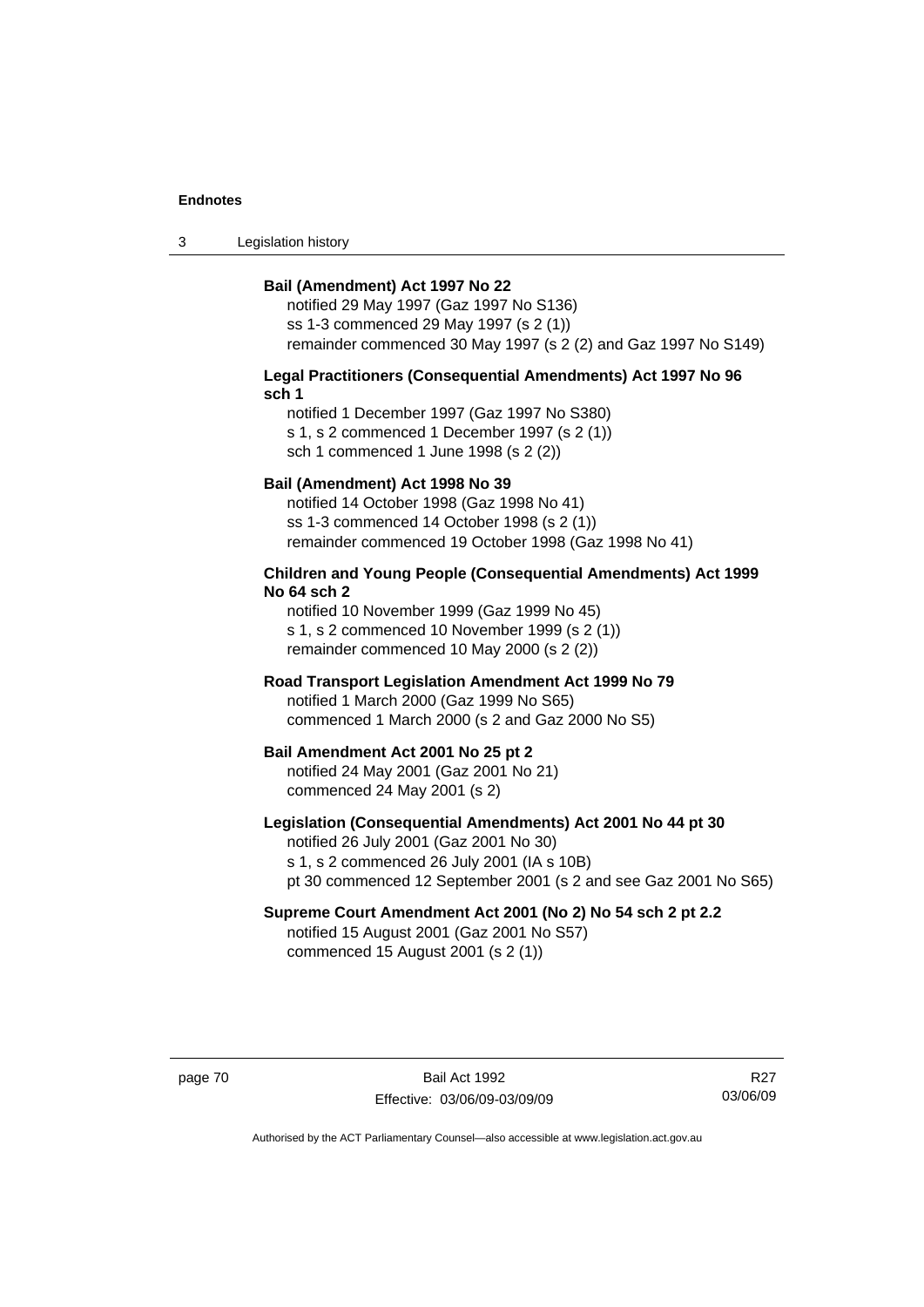#### **Bail Amendment Act 2001 (No 2) No 60**

notified 10 September 2001 (Gaz 2001 No S66) s 1, s 2 commenced 10 September 2001 (IA s 10B) remainder commenced 24 September 2001 (s 2)

## **Protection Orders (Consequential Amendments) Act 2001 No 90 sch 1 pt 1**

notified LR 27 September 2001

s 1, s 2 commenced 27 September 2001 (LA s 75)

sch 1 pt 1 commenced 27 March 2002 (s 2 and see the Protection Orders Act 2001, s 3 and LA s 79)

## **Legislation Amendment Act 2002 No 11 amdt 2.5, amdt 2.6**

notified LR 27 May 2002 s 1, s 2 commenced 27 May 2002 (LA s 75) amdt 2.5, amdt 2.6 commenced 28 May 2002 (s 2 (2))

## **Criminal Code 2002 No 51 pt 1.1**

notified LR 20 December 2002 s 1, s 2 commenced 20 December 2002 (LA s 75) pt 1.1 commenced 1 January 2003 (s 2 (1))

#### **Legislation (Gay, Lesbian and Transgender) Amendment Act 2003 A2003-14 sch 1 pt 1.2**

notified LR 27 March 2003 s 1, s 2 commenced 27 March 2003 (LA s 75) sch 1 pt 1.1 commenced 28 March 2003 (s 2)

# **Bail Amendment Act 2004 A2004-14**

notified LR 26 March 2004 s 1, s 2 commenced 26 March 2004 (LA s 75 (1)) s 44 commenced 26 June 2004 (s 2 (2) (a)) remainder commenced 26 June 2004 (s 2 (1))

## **Criminal Code (Theft, Fraud, Bribery and Related Offences) Amendment Act 2004 A2004-15 sch 3 pt 3.1**

notified LR 26 March 2004 s 1, s 2 commenced 26 March 2004 (LA s 75 (1)) sch 3 pt 3.1 commenced 26 June 2004 (s 2 (2) and see Bail Amendment Act 2004 A2004-14 s 2)

R27 03/06/09

Bail Act 1992 Effective: 03/06/09-03/09/09 page 71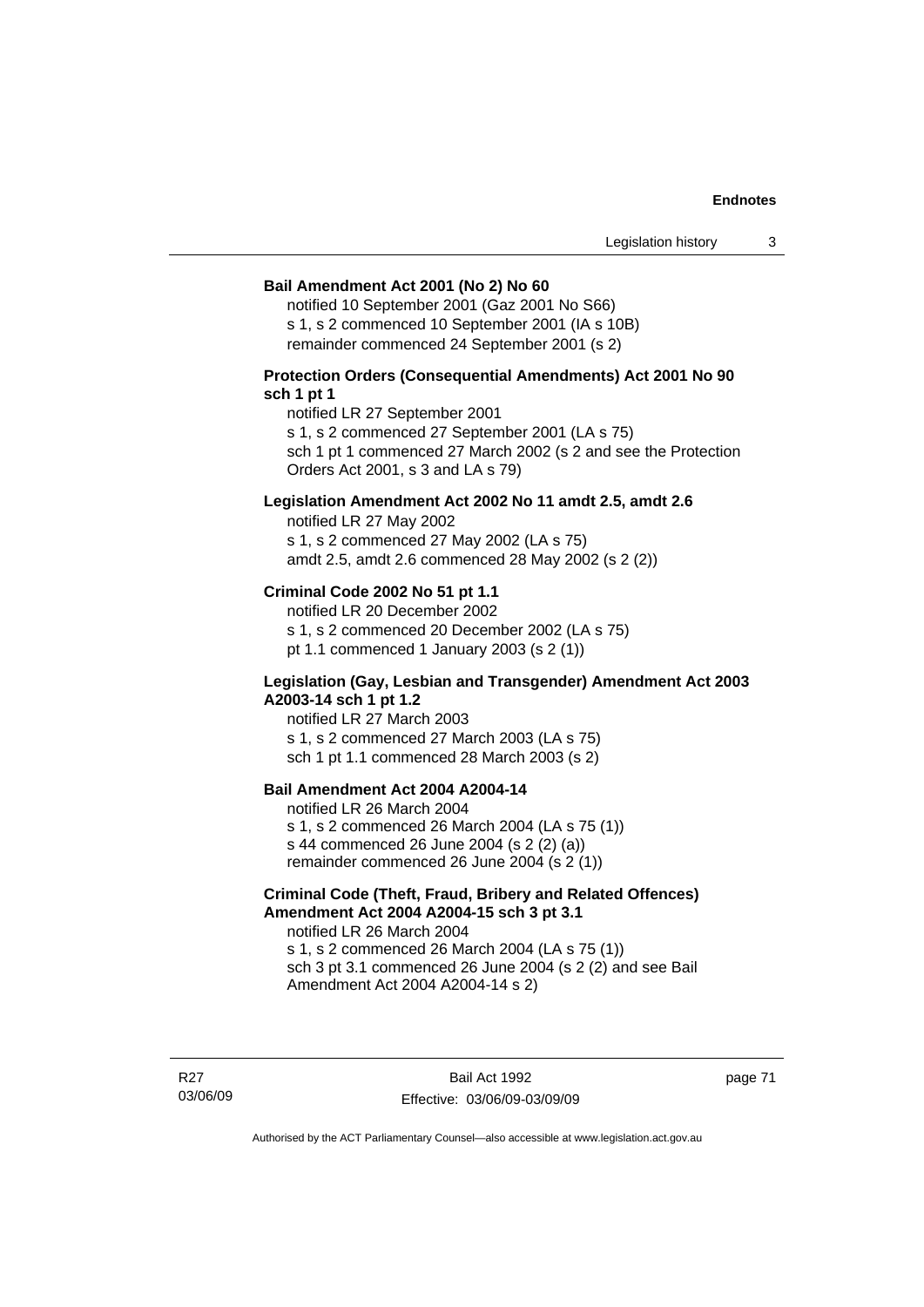3 Legislation history

## **Criminal Code (Serious Drug Offences) Amendment Act 2004 A2004-56 sch 1 pt 1.1**

notified LR 6 September 2004

s 1, s 2 commenced 6 September 2004 (LA s 75 (1))

sch 1 pt 1.1 commenced 6 March 2005 (s 2 and LA s 79)

## **Court Procedures (Consequential Amendments) Act 2004 A2004-60 sch 1 pt 1.5**

notified LR 2 September 2004

s 1, s 2 commenced 2 September 2004 (LA s 75 (1)) sch 1 pt 1.5 commenced 10 January 2005 (s 2 and see Court Procedures Act 2004 A2004-59, s 2 and CN2004-29)

#### **Justice and Community Safety Legislation Amendment Act 2005 A2005-5 pt 3**

notified LR 23 February 2005 s 1, s 2 commenced 23 February 2005 (LA s 75 (1)) pt 3 commenced 24 February 2005 (s 2 (2))

### **Domestic Violence and Protection Orders Amendment Act 2005 A2005-13 sch 1 pt 1.1**

notified LR 24 March 2005 s 1, s 2 commenced 24 March 2005 (LA s 75 (1)) sch 1 pt 1.1 commenced 25 March 2005 (s 2)

## **Statute Law Amendment Act 2005 A2005-20 sch 3 pt 3.4**

notified LR 12 May 2005 s 1, s 2 taken to have commenced 8 March 2005 (LA s 75 (2)) sch 3 pt 3.4 commenced 2 June 2005 (s 2 (1))

#### **Criminal Code Harmonisation Act 2005 A2005-54 sch 1 pt 1.7**  notified LR 27 October 2005

s 1, s 2 commenced 27 October 2005 (LA s 75 (1)) sch 1 pt 1.7 commenced 24 November 2005 (s 2)

#### **Sentencing Legislation Amendment Act 2006 A2006-23 sch 1 pt 1.2**  notified LR 18 May 2006

s 1, s 2 commenced 18 May 2006 (LA s 75 (1)) sch 1 pt 1.2 commenced 2 June 2006 (s 2 (1) and see Crimes (Sentence Administration) Act 2005 A2005-59 s 2, Crimes

(Sentencing) Act 2005 A2005-58, s 2 and LA s 79)

page 72 Bail Act 1992 Effective: 03/06/09-03/09/09

R27 03/06/09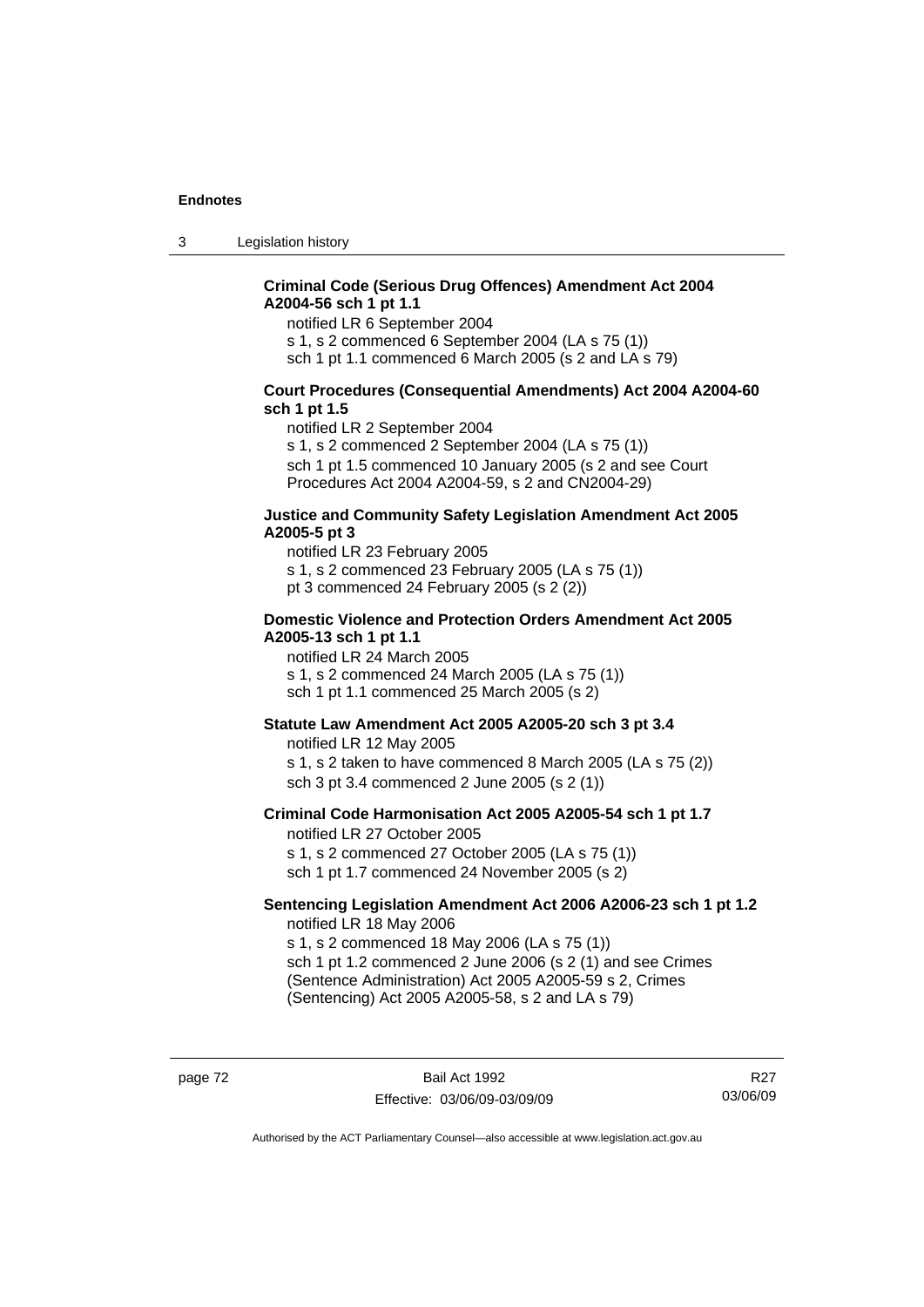## **Justice and Community Safety Legislation Amendment Act 2006 A2006-40 sch 2 pt 2.6**

notified LR 28 September 2006

s 1, s 2 commenced 28 September 2006 (LA s 75 (1)) sch 2 pt 2.6 commenced 29 September 2006 (s 2 (1))

## **Justice and Community Safety Legislation Amendment Act 2008 A2008-7 sch 1 pt 1.3**

notified LR 16 April 2008 s 1, s 2 commenced 16 April 2008 (LA s 75 (1)) sch 1 pt 1.3 commenced 7 May 2008 (s 2)

# **Children and Young People (Consequential Amendments) Act 2008**

**A2008-20 sch 2 pt 2.1, sch 3 pt 3.2, sch 4 pt 4.1** 

notified LR 17 July 2008

s 1, s 2 commenced 17 July 2008 (LA s 75 (1)) s 3 commenced 18 July 2008 (s 2 (1)) sch 2 pt 2.1 commenced 9 September 2008 (s 2 (3) and see Children and Young People Act 2008 A2008-19, s 2 and CN2008-13) sch 3 pt 3.2 commenced 27 October 2008 (s 2 (4) and see Children and Young People Act 2008 A2008-19, s 2 and CN2008-13) sch 4 pt 4.1 commenced 27 February 2009 (s 2 (5) and see Children and Young People Act 2008 A2008-19, s 2 and CN2008-17 (and see CN2008-13))

# **Medicines, Poisons and Therapeutic Goods Act 2008 A2008-26 sch 2 pt 2.2**

notified LR 14 August 2008 s 1, s 2 commenced 14 August 2008 (LA s 75 (1))

sch 2 pt 2.2 commenced 14 February 2009 (s 2 and LA s 79)

# **ACT Civil and Administrative Tribunal Legislation Amendment Act 2008 A2008-36 sch 1 pt 1.6**

notified LR 4 September 2008

s 1, s 2 commenced 4 September 2008 (LA s 75 (1))

sch 1 pt 1.6 commenced 2 February 2009 (s 2 (1) and see ACT Civil and Administrative Tribunal Act 2008 A2008-35, s 2 (1) and CN2009-2)

page 73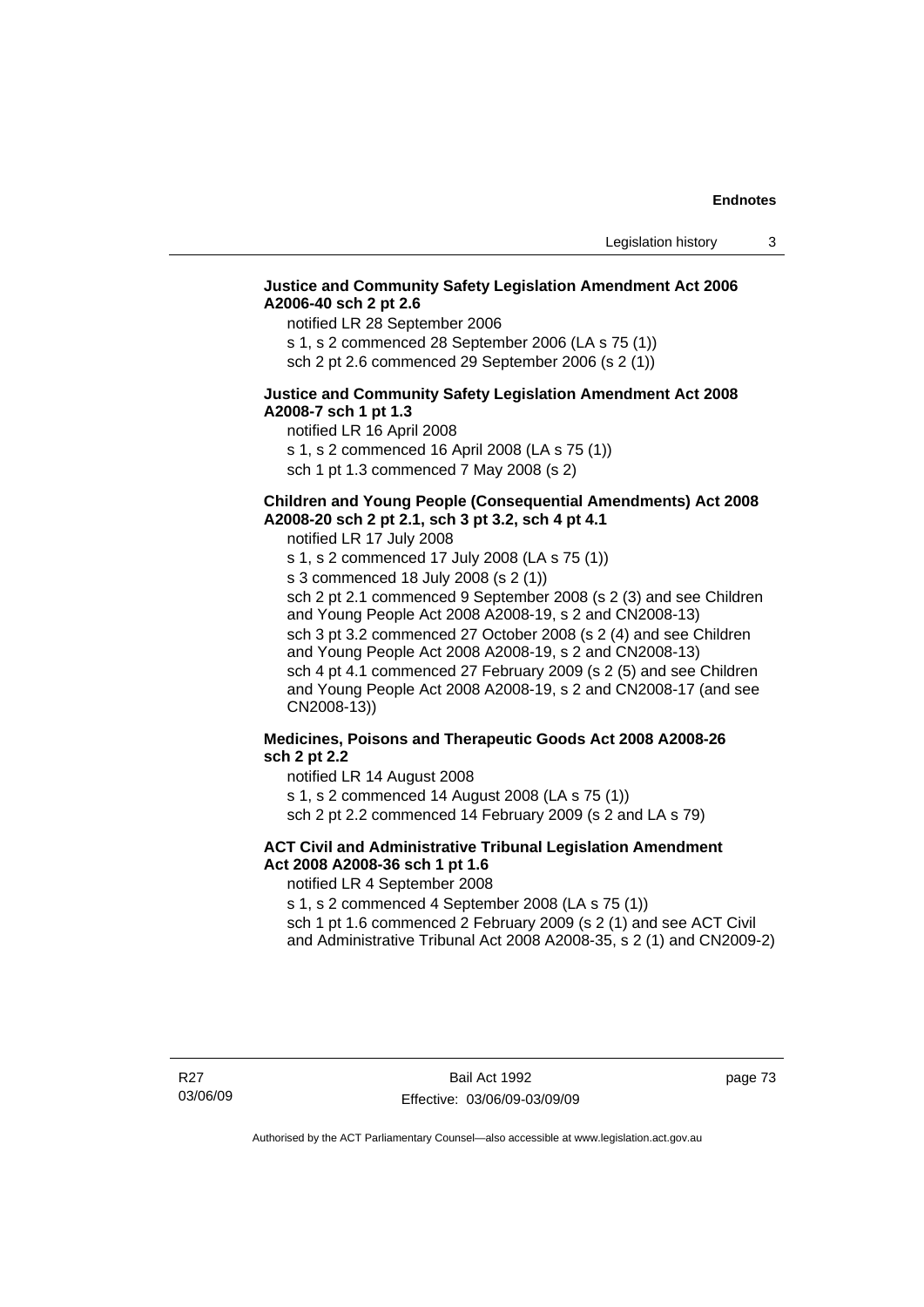| 4 | Amendment history |
|---|-------------------|
|---|-------------------|

## **Domestic Violence and Protection Orders Act 2008 A2008-46 sch 3 pt 3.1**

notified LR 10 September 2008

s 1, s 2 commenced 10 September 2008 (LA s 75 (1))

sch 3 pt 3.1 commenced 30 March 2009 (s 2)

# **Justice and Community Safety Legislation Amendment Act 2009 A2009-7 sch 1 pt 1.1**

notified LR 5 March 2009

s 1, s 2 commenced 5 March 2009 (LA s 75 (1)) sch 1 pt 1.1 commenced 30 March 2009 (s 2 (2) and see Domestic Violence and Protection Orders Act 2008 A2008-46 s 2)

# **4 Amendment history**

| Name of Act<br>s <sub>1</sub>       | sub A2004-14 amdt 1.1                                                                                                                                                                                                                                                                                                                                                                                                                                                                                                                                                                                                                                                                               |
|-------------------------------------|-----------------------------------------------------------------------------------------------------------------------------------------------------------------------------------------------------------------------------------------------------------------------------------------------------------------------------------------------------------------------------------------------------------------------------------------------------------------------------------------------------------------------------------------------------------------------------------------------------------------------------------------------------------------------------------------------------|
| <b>Dictionary</b><br>s <sub>2</sub> | om 2001 No 44 amdt 1.316<br>ins A2004-14 amdt 1.1<br>am A2005-13 amdt 1.1; A2006-23 amdt 1.4                                                                                                                                                                                                                                                                                                                                                                                                                                                                                                                                                                                                        |
| <b>Notes</b>                        |                                                                                                                                                                                                                                                                                                                                                                                                                                                                                                                                                                                                                                                                                                     |
| s <sub>3</sub>                      | (prev s 3) am 1994 No 73 s 4; s (2) pars renum R6 LA;<br>A2004-14 s 4<br>def <b>appeal</b> om A2004-14 amdt 1.1<br>def <b>applicable bail criteria</b> ins 2001 No 25 s 4<br>am 2001 No 60 s 4<br>om A2004-14 amdt 1.1<br>def <i>authorised officer</i> sub 2001 No 25 s 5<br>om A2004-14 amdt 1.1<br>def <b>bail</b> om A2004-14 amdt 1.1<br>def <b>bail condition</b> om A2004-14 amdt 1.1<br>def bail undertaking om 1994 No 73 s 4<br>def <i>child</i> sub 1997 No 22 s 4<br>om A2004-14 amdt 1.1<br>def <b>clerk</b> om A2004-14 amdt 1.1<br>def <i>court</i> om A2004-14 amdt 1.1<br>def <i>Crimes Act</i> om R3 LRA<br>def <i>de facto spouse</i> ins 1997 No 22 s 4<br>om A2003-14 amdt 1.4 |

page 74 Bail Act 1992 Effective: 03/06/09-03/09/09

R27 03/06/09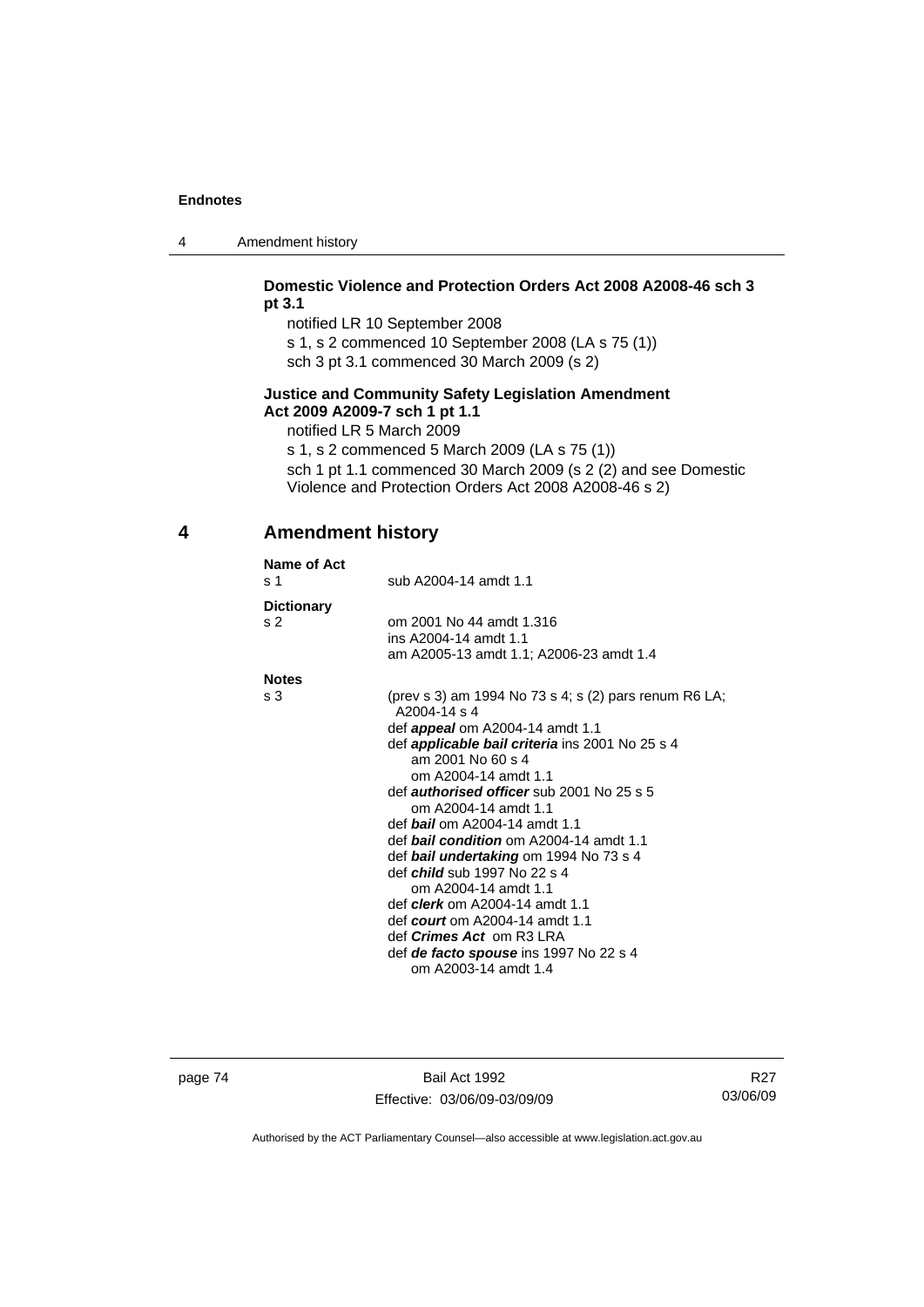def *domestic violence offence* sub 1997 No 22 s 4; 1998 No 39 s 4 am 1999 No 79 sch 3 sub 2001 No 90 amdt 1.1 par (e) exp 27 March 2002 (see s 60) am 2002 No 11 amdt 2.5; pars renum R7 LA (see 2002 No 11 amdt 2.6); 2002 No 51 amdt 1.1 om A2004-14 amdt 1.1 def *harm* ins 1994 No 84 s 4 om A2004-14 amdt 1.1 def *household member* ins 1997 No 22 s 4 om 2001 No 90 amdt 1.2 def *judge* om A2004-14 amdt 1.1 def *offence* sub 1994 No 73 s 4 om A2004-14 amdt 1.1 def *outstanding* ins 2001 No 60 s 5 om A2004-14 amdt 1.1 def *pending* ins 2001 No 60 s 5 om A2004-14 amdt 1.1 def *relative* ins 1997 No 22 s 4 sub 2001 No 90 amdt 1.3 am A2003-14 amdt 1.5 om A2004-14 amdt 1.1 def *relevant person* ins 2001 No 90 amdt 1.4 am A2003-14 amdt 1.6, amdt 1.7 om A2004-14 amdt 1.1 def *remand centre* om A2004-14 amdt 1.1 def *serious offence* ins 2001 No 25 s 6 sub 2001 No 60 s 6 om A2004-14 amdt 1.1 def *spouse* ins 1997 No 22 s 4 (b) om A2003-14 amdt 1.8 def *undertaking to appear* om A2004-14 amdt 1.1 def *victim* ins 1994 No 84 s 4 om A2004-14 amdt 1.1 pres s 3 sub A2004-14 amdt 1.1

#### **Offences against Act—application of Criminal Code etc**  s 3A ins A2005-54 amdt 1.44

## **Act applies to children**   $s$  4  $s$  4 am R3 I RA sub A2004-14 amdt 1.2 **Availability of bail**

pt 2 hdg sub A2004-14 s 5

#### **When bail may be granted and rights following div 2.1 hdg ins A2004-14 s 5**  $\overline{a}$  ins A2004-14 s 5

R27 03/06/09

Bail Act 1992 Effective: 03/06/09-03/09/09 page 75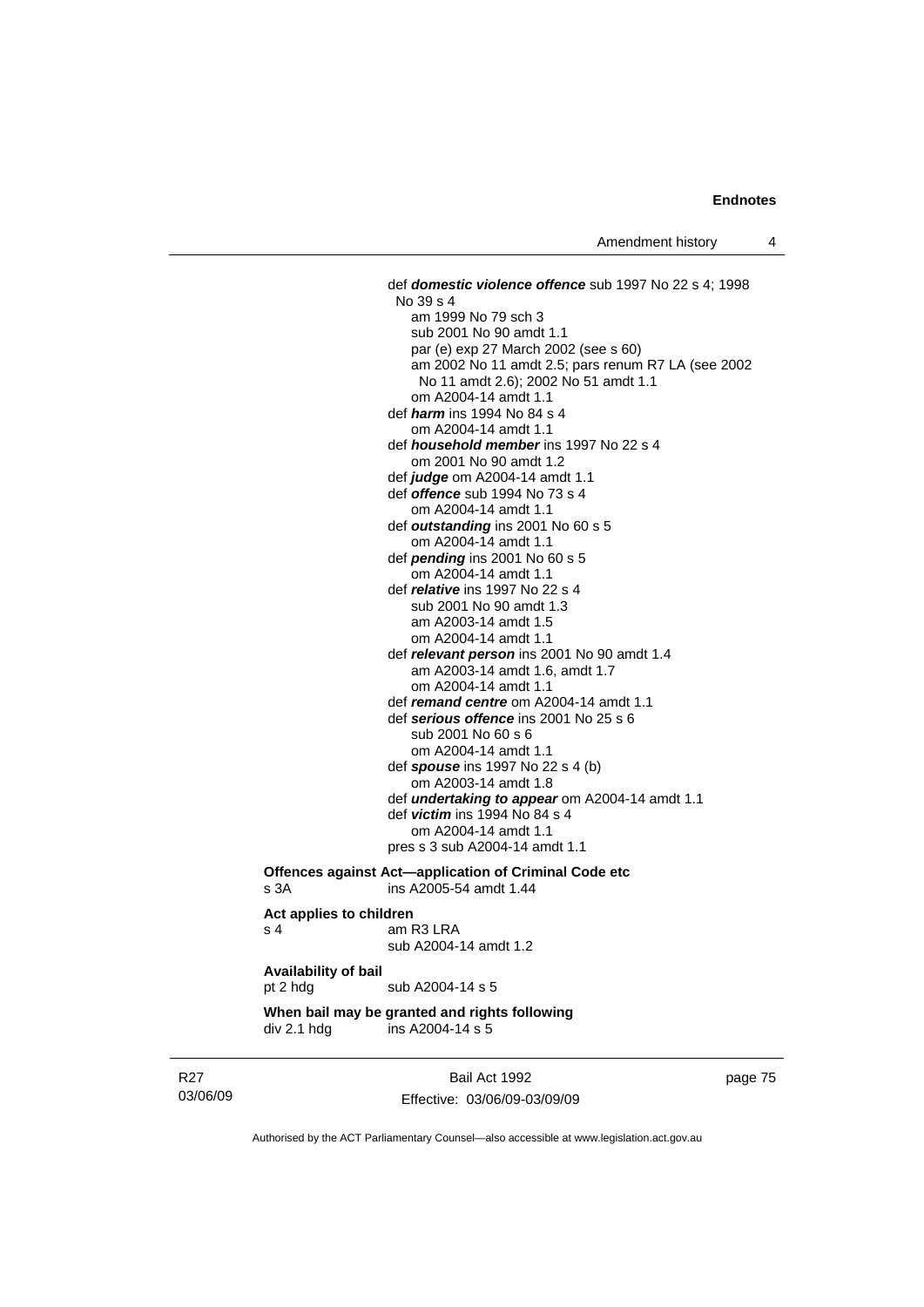| Amendment history<br>4 |  |
|------------------------|--|
|------------------------|--|

| When may bail be granted?<br>am 2001 No 25 s 7<br>s 5<br>sub A2004-14 s 5         |                                                                                                                                                                                                                                                  |  |  |
|-----------------------------------------------------------------------------------|--------------------------------------------------------------------------------------------------------------------------------------------------------------------------------------------------------------------------------------------------|--|--|
| s 6                                                                               | Rights following grant of bail<br>sub A2004-14 s 5                                                                                                                                                                                               |  |  |
| <b>Presumption for bail</b><br>div 2.2 hdg                                        | ins A2004-14 s 5                                                                                                                                                                                                                                 |  |  |
| s 7                                                                               | Div 2.2 subject to div 2.3 and div 2.4<br>am 1992 No 75 s 4; 1994 No 73 s 5; 1997 No 22 s 5; 1998<br>No 39 s 5; 2001 No 90 amdt 1.5<br>sub A2004-14 s 5                                                                                          |  |  |
| s 7A                                                                              | Bail following arrest for breach of peace<br>ins 1994 No 73 s 6<br>sub 2001 No 90 amdt 1.6<br>om A2004-14 s 5                                                                                                                                    |  |  |
| s 8                                                                               | Entitlement to bail—certain minor offences etc<br>sub 1994 No 73 s 6<br>am 1997 No 22 s 6; 2001 No 25 s 8, s 9; 2001 No 60 s 7<br>sub 2001 No 90 amdt 1.6; A2004-14 s 5<br>am A2006-40 amdt 2.59                                                 |  |  |
| s 8A                                                                              | Entitlement to bail—breach of sentence obligations<br>ins 1997 No 22 s 7<br>am 1998 No 39 s 6; 2001 No 25 s 1<br>sub 2001 No 90 amdt 1.6; A2004-14 s 5; A2006-23 amdt 1.5<br>(3)-(5) exp 2 June 2009 (s 8A (5) (LA s 88 declaration<br>applies)) |  |  |
| Entitlement to bail—custody relating to sentence administration board<br>hearings |                                                                                                                                                                                                                                                  |  |  |
| $s$ $8B$                                                                          | ins A2006-23 amdt 1.5                                                                                                                                                                                                                            |  |  |
| Limitations on entitlement to bail<br>s 9 hdg<br>s 9                              | sub 2001 No 25 s 11<br>sub 2001 No 54 amdt 2.2; A2004-14 s 5                                                                                                                                                                                     |  |  |
| s 9A hda<br>s 9A                                                                  | Entitlement to bail-offences other than minor offences<br>sub 2001 No 60 s 8<br>ins 2001 No 25 s 12<br>am 2001 No 60 s 9, s 10<br>(7), (8) exp 24 September 2003 (s 9A (8))<br>sub A2004-14 s 5                                                  |  |  |
| No presumption for bail<br>div 2.3 hdg                                            | ins A2004-14 s 5                                                                                                                                                                                                                                 |  |  |

page 76 Bail Act 1992 Effective: 03/06/09-03/09/09

R27 03/06/09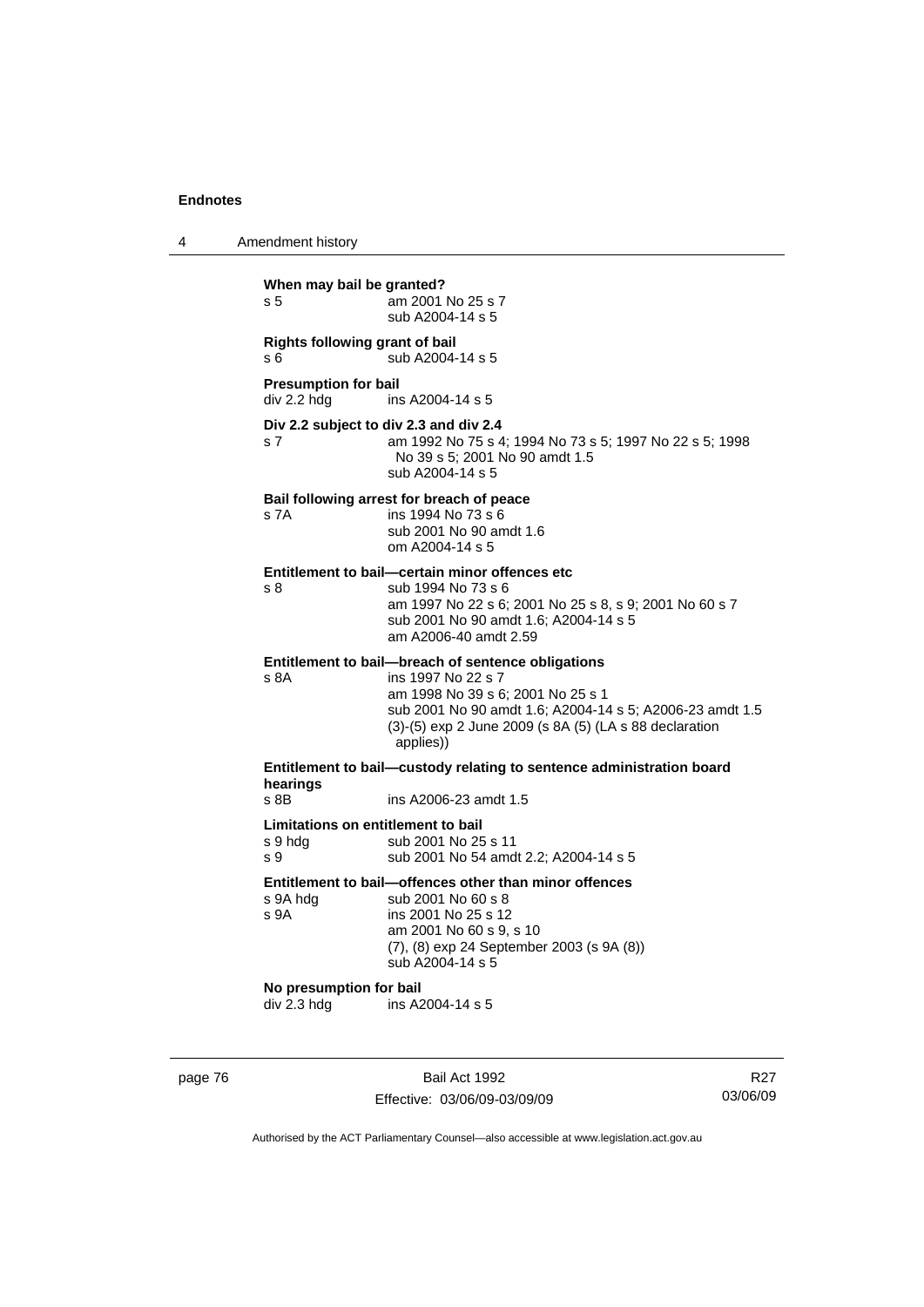|                                                | Bail Act 1992                                                                                                                                                                     | page 77 |
|------------------------------------------------|-----------------------------------------------------------------------------------------------------------------------------------------------------------------------------------|---------|
| s 20                                           | Limitations on power of magistrate<br>sub A2004-14 s 10                                                                                                                           |         |
| s 19                                           | General provisions relating to court bail<br>am 1997 No 22 sch 2; am 1997 No 96 sch 1; A2004-14 s 9                                                                               |         |
| s 16                                           | Notification of decision of authorised officer<br>am 1994 No 73 s 9; 1997 No 22 s 10; 2001 No 90 amdt 1.7;<br>ss renum R6 LA (see also 2001 No 90 amdt 1.8); A2005-13<br>amdt 1.4 |         |
| s 15                                           | Deciding of questions of bail by authorised officers<br>am 1997 No 22 s 9; 2001 No 25 s 15; A2004-14 s 8                                                                          |         |
| s 14                                           | Grant of bail by authorised officers<br>am A2004-14 s 7                                                                                                                           |         |
| Deciding bail after charge laid<br>s 13        | am 1994 No 73 s 8; 1997 No 22 s 8; 2001 No 25 s 14;<br>A2005-20 amdt 3.14                                                                                                         |         |
| <b>Dispensing with bail</b><br>s 10            | am 1994 No 73 s 7; 2001 No 25 s 13; 2001 No 60 s 11;<br>A2004-14 s 6                                                                                                              |         |
| s.9G                                           | <b>Special or exceptional circumstances</b><br>ins A2004-14 s 5<br>am A2004-15 amdt 3.2                                                                                           |         |
| s 9F                                           | Domestic violence offence-bail by authorised officer<br>ins A2004-14 s 5<br>am A2005-13 amdt 1.3; A2008-46 amdt 3.2; A2009-7 amdt 1.1                                             |         |
| s 9E                                           | Bail for person sentenced to imprisonment<br>ins A2004-14 s 5                                                                                                                     |         |
| outstanding<br>s 9D                            | ins A2004-14 s 5<br>am A2004-15 amdt 3.1; A2006-23 amdt 1.6; A2008-20<br>amdt 4.1                                                                                                 |         |
|                                                | Bail for serious offence committed while charge for another pending or                                                                                                            |         |
| s 9C hda<br>S <sub>9C</sub>                    | Bail for murder and certain serious drug offences<br>sub A2004-56 amdt 1.1<br>ins A2004-14 s 5<br>am A2004-56 amdt 1.2                                                            |         |
| <b>Presumption against bail</b><br>div 2.4 hdg | ins A2004-14 s 5                                                                                                                                                                  |         |
|                                                | am A2005-13 amdt 1.2; A2008-46 amdt 3.1                                                                                                                                           |         |

Authorised by the ACT Parliamentary Counsel—also accessible at www.legislation.act.gov.au

Effective: 03/06/09-03/09/09

R27 03/06/09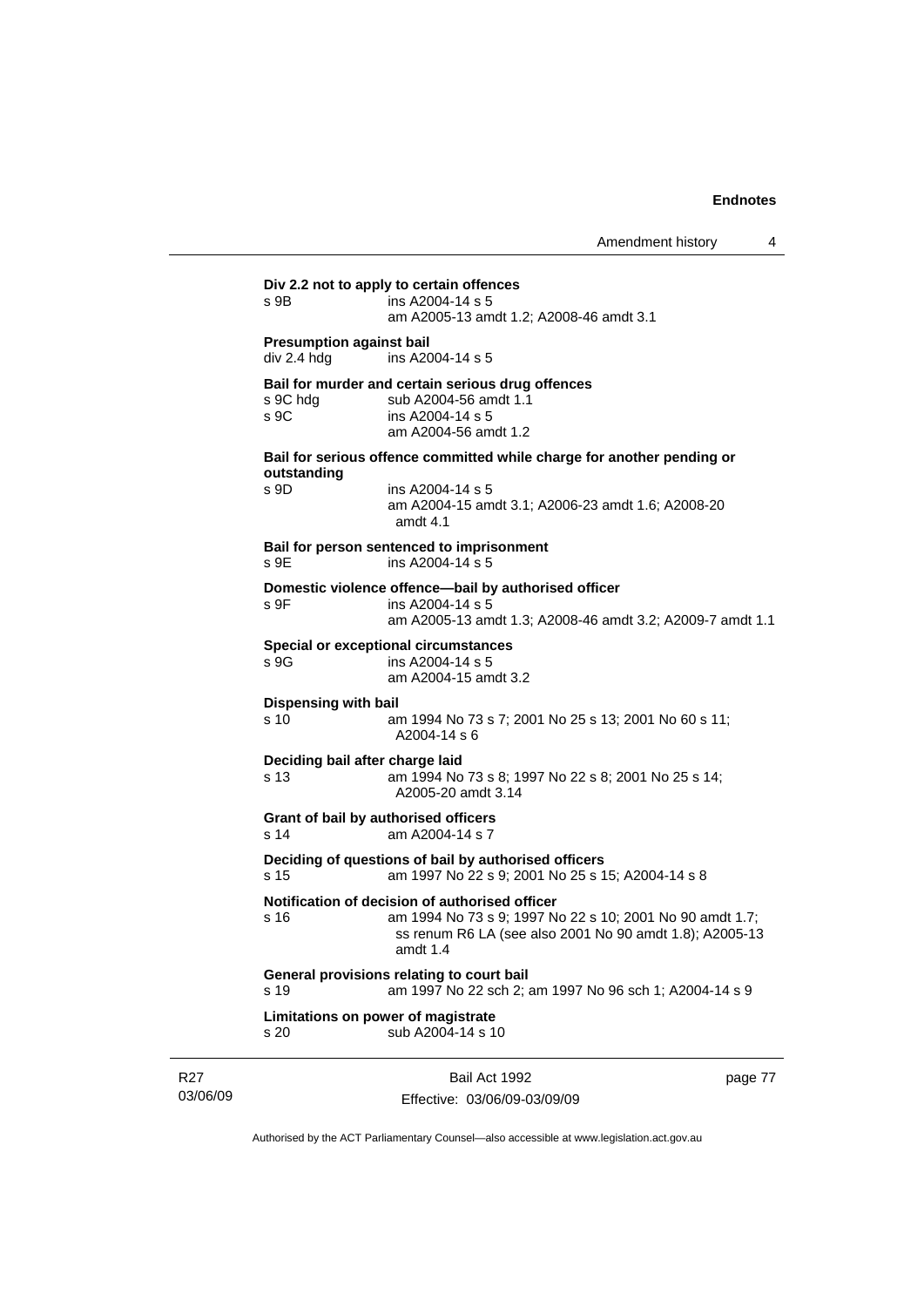4 Amendment history

**Bail in relation to several offences** s 21 am 1997 No 22 s 11 and sch 2 **Criteria for granting bail to adults** s 22 am 1994 No 84 s 5; 1997 No 22 s 11 sub A2004-14 s 11 **Criteria for granting bail to children** s 23 am 1997 No 22 s 12; 1999 No 64 sch 2 sub A2004-14 s 11 am A2008-20 amdt 2.1, amdt 4.2 **Victim's concern about need for protection** s 23A ins 1994 No 84 s 6 am 1997 No 22 s 13 sub A2004-14 s 11 **Bail conditions and undertakings to appear** pt 5 hdg sub 1994 No 73 s 10 **Conditions on which bail may be granted to adults** s 25 am 1994 No 73 s 11; am 1994 No 84 s 7; 2001 No 44 amdt 1.317; 2001 No 90 amdt 1.9; ss renum R6 LA; A2004-14 s 12, s 13, s 15, s 16; pars renum R11 LA (see A2004-14 s 14); ss renum R11 LA (see A2004-14 s 17); A2006-23 amdt 1.7; A2008-36 amdt 1.58 **Supervision condition when offence committed as young person**  s 25A ins A2008-20 amdt 4.3 **Conditions on which bail may be granted to children** s 26 am 1999 No 64 sch 2; A2004-14 s 18, s 19; ss renum R11 LA (see A2004-14 s 20); A2008-20 amdt 2.2, amdt 2.3, amdt 4.4; A2008-36 amdt 1.58 **Recording of certain bail decisions** s 27 am 1997 No 22 sch 2 **Notice to victim of bail decisions** s 27A ins 1994 No 84 s 8 om A2004-14 s 21 **Undertakings to appear**<br>s 28 am 20 am 2001 No 44 amdt 1.318 sub A2004-14 s 22 **Undertakings in respect of more than 1 offence**  s 29 om 1994 No 73 s 12

page 78 Bail Act 1992 Effective: 03/06/09-03/09/09

R27 03/06/09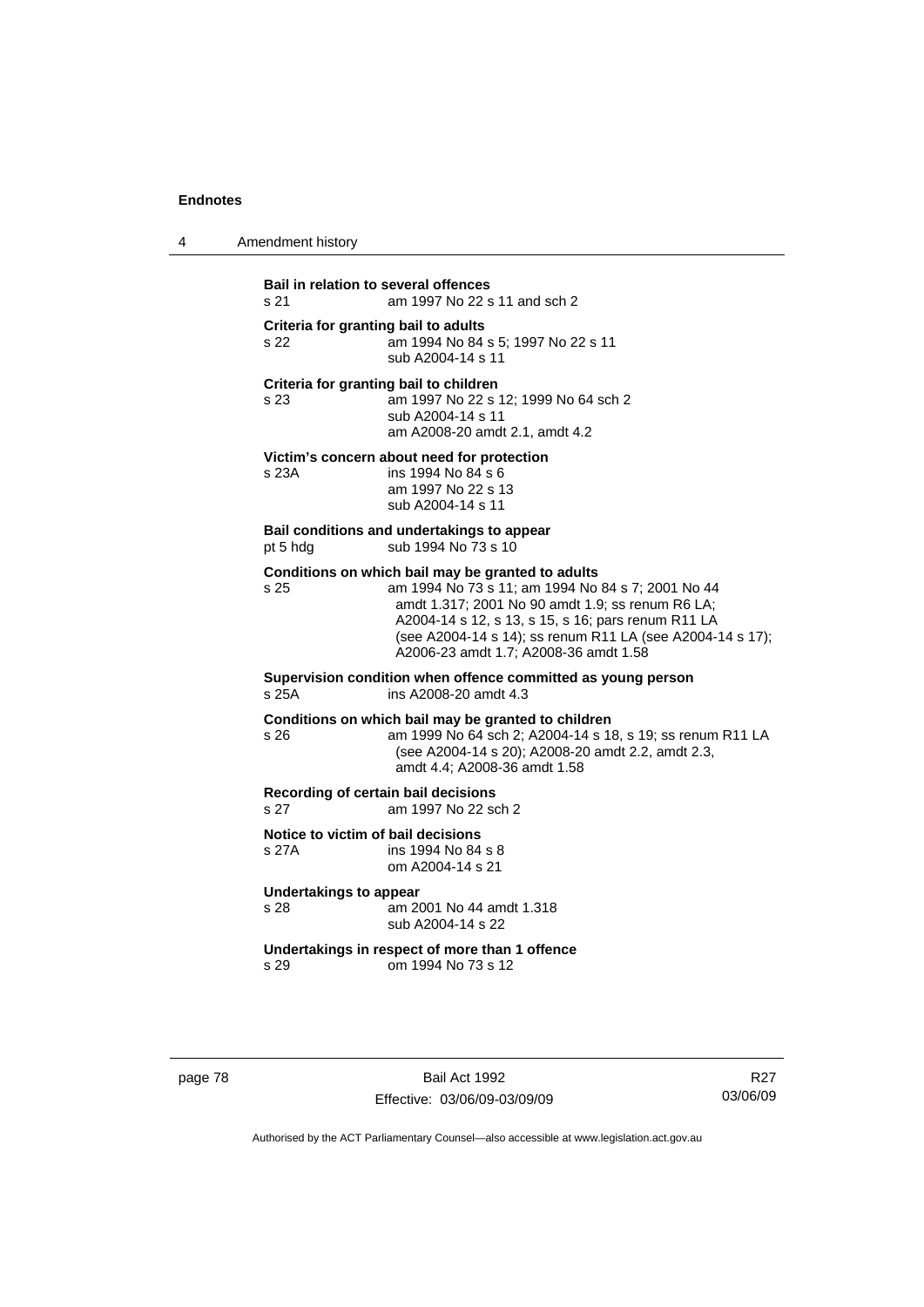|                                                                                       | Amendment history                                                                                                                                                                    | 4 |  |  |  |
|---------------------------------------------------------------------------------------|--------------------------------------------------------------------------------------------------------------------------------------------------------------------------------------|---|--|--|--|
| s 30                                                                                  | Accused person may be excused from attendance before court<br>am 1997 No 96 sch 1; 2001 No 44 amdt 1.319; A2004-14<br>amdt 1.3, amdt 1.4; ss renum R11 LA (see A2004-14<br>amdt 1.5) |   |  |  |  |
| <b>Bail requirements</b><br>s 31                                                      | am 1994 No 73 s 13<br>sub A2004-14 s 23<br>am A2006-23 amdt 1.8; A2008-7 amdt 1.21                                                                                                   |   |  |  |  |
| s 32                                                                                  | Acceptable people and security for bail<br>am 1994 No 73 s 14; ss renum R6 LA<br>sub A2004-14 s 23                                                                                   |   |  |  |  |
| s 33                                                                                  | <b>Continuation of bail and undertakings</b><br>am 1994 No 73 s 15; 1997 No 22 sch 2; ss renum R6 LA;<br>A2004-14 s 24, s 25                                                         |   |  |  |  |
| Written notice of conditions of bail<br>s 34                                          | am 1997 No 22 sch 2; 2001 No 44 amdt 1.320                                                                                                                                           |   |  |  |  |
| s 35                                                                                  | Warning to person making acknowledgment<br>om A2004-14 s 26                                                                                                                          |   |  |  |  |
| Discharge of surety<br>s 36                                                           | am 1994 No 73 s 16<br>sub A2004-14 s 27                                                                                                                                              |   |  |  |  |
| <b>Payment of amounts to Territory</b><br>s 37                                        | sub A2004-14 s 28<br>am A2004-60 amdt 1.16                                                                                                                                           |   |  |  |  |
| div 6.1 hdg                                                                           | Review of decisions by authorised officers<br>(prev pt 6 div 1 hdg) renum R4                                                                                                         |   |  |  |  |
| <b>Review by authorised officers</b><br>s 38                                          | am 1997 No 22 sch 2                                                                                                                                                                  |   |  |  |  |
| <b>Expiry-Motor Traffic Act reference</b><br>s 39                                     | renum as s 60 R5 LA                                                                                                                                                                  |   |  |  |  |
| <b>Review of decisions by courts</b><br>div 6.2 hdg                                   | (prev pt 6 div 2 hdg) renum R4 LA                                                                                                                                                    |   |  |  |  |
| s 41A ins A2004-14 s 29                                                               | Court may review on its own initiative                                                                                                                                               |   |  |  |  |
| <b>Power of Magistrates Court to review</b><br>s 42<br>sub A2004-14 s 30; A2005-5 s 6 |                                                                                                                                                                                      |   |  |  |  |
| <b>Power of Supreme Court to review</b><br>s 43                                       | am A2004-14 s 31, s 32; ss renum R11 LA; A2005-5 s 8 (and<br>see s 7)                                                                                                                |   |  |  |  |

R27 03/06/09

Bail Act 1992 Effective: 03/06/09-03/09/09 page 79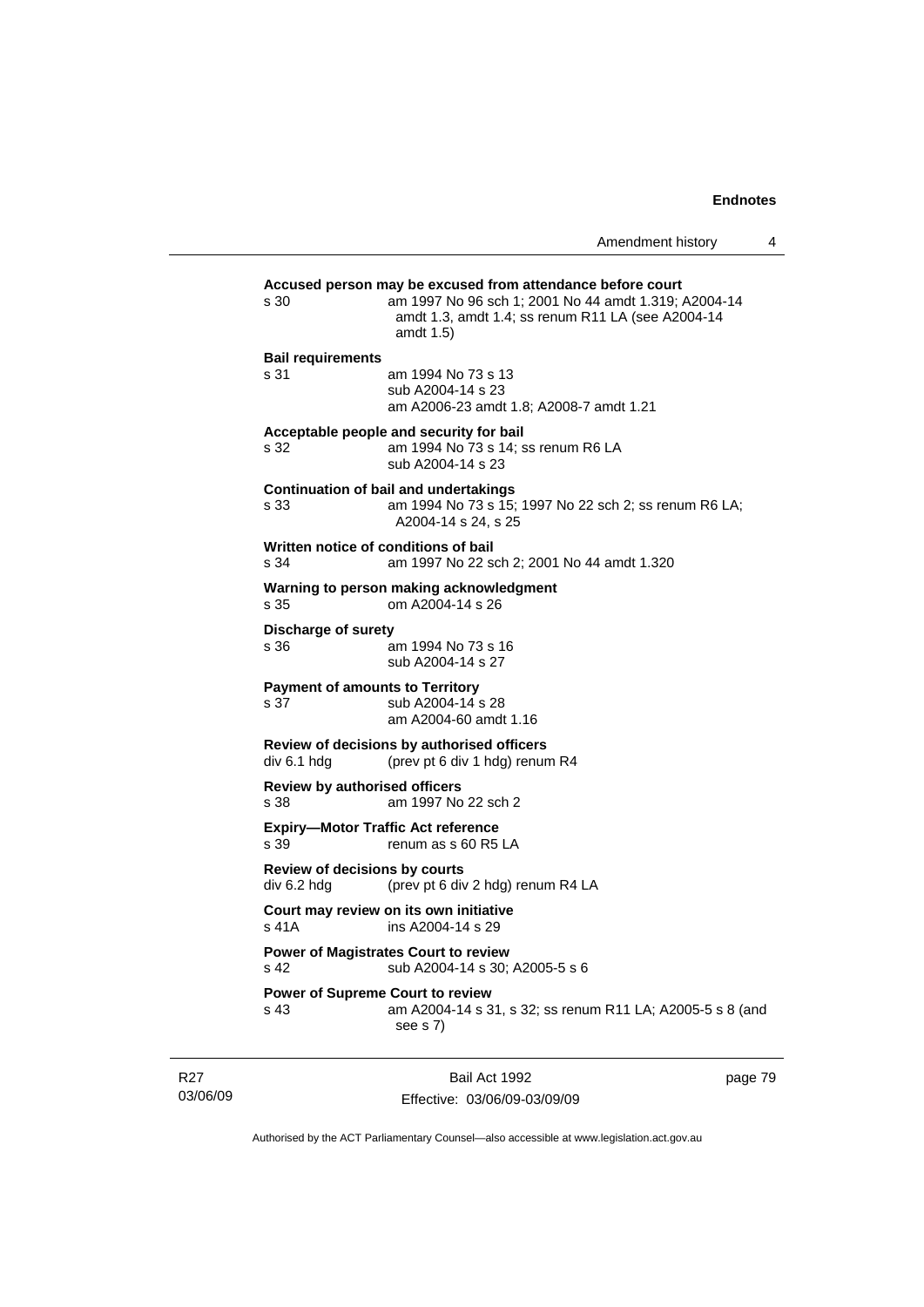4 Amendment history

| $s$ 44                                | General limitation on power of court to review<br>om A2004-14 s 33                                                         |
|---------------------------------------|----------------------------------------------------------------------------------------------------------------------------|
| <b>Miscellaneous</b><br>div 6.3 hdg   | orig pt 6 div 3 hdg ins 1994 No 84 s 9<br>(prev pt 6 div 3 hdg) renum R4 LA<br>om A2004-14 s 34                            |
| s 46A                                 | Notice to victim of bail decisions<br>ins 1994 No 84 s 9<br>om A2004-14 s 34                                               |
| s <sub>47</sub>                       | Giving information relating to bail<br>am 1994 No 73 s 17; 2001 No 44 amdt 1.321                                           |
| s 47A                                 | Notice to victim of bail decisions<br>ins A2004-14 s 35; ss renum R11 LA<br>am A2005-13 amdt 1.5                           |
| s 48                                  | Notification to court that bail condition not satisfied<br>am 1994 No 73 s 18; 2001 No 44 amdt 1.322; A2006-23<br>amdt 1.9 |
| <b>Failure to answer bail</b><br>s 49 | am 1994 No 73 s 19; 1994 No 81 sch<br>sub 2001 No 25 s 16: A2005-54 amdt 1.45                                              |
| s 50                                  | <b>False statements in acknowledgments</b><br>am 1994 No 81 sch<br>om A2004-14 s 36                                        |
| Indemnification of sureties<br>s 51   | am 1994 No 81 sch<br>sub A2005-54 amdt 1.46                                                                                |
| s 53                                  | Apprehension of person admitted to bail<br>om 1994 No 75 sch 3                                                             |
| s 54                                  | Power of court where person apprehended<br>om 1994 No 75 sch 3                                                             |
| No right of surety to arrest<br>s 56  | am 1994 No 73 s 20<br>sub A2004-14 s 37                                                                                    |
| s 56A                                 | Arrest without warrant of person on bail<br>ins A2004-14 s 28                                                              |
| $s$ 56B                               | Arrest for breach of condition by person outside ACT<br>ins A2004-14 s 28                                                  |
| Act to prevail<br>s 57                | am A2004-14 amdt 1.6, amdt 1.7                                                                                             |

page 80 Bail Act 1992

Effective: 03/06/09-03/09/09

R27 03/06/09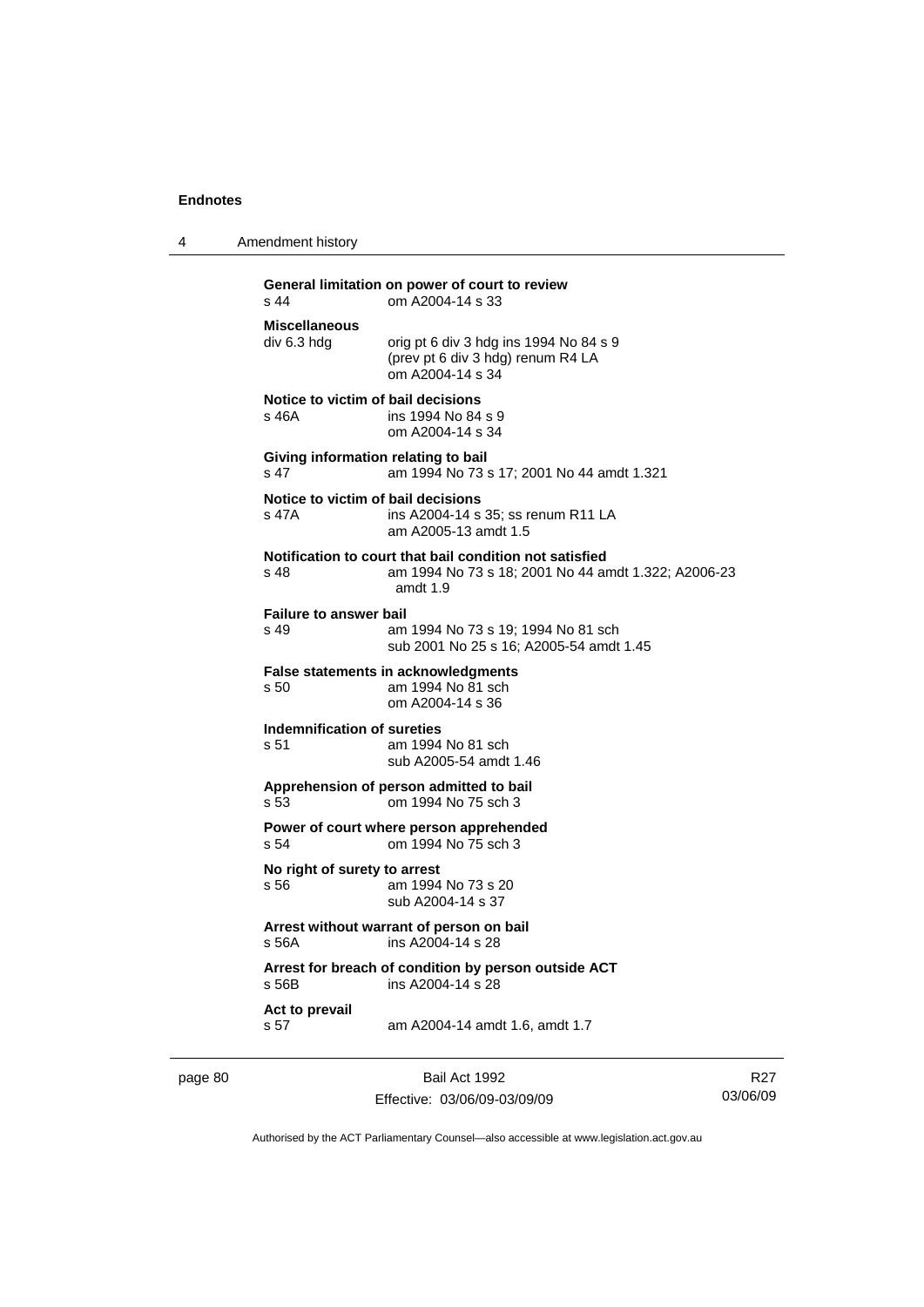Amendment history 4

| Abolition of inherent power of bail<br>s 57AA | ins 1996 No 81 s 7                                                                                                                                                                                                                                                                                                                                                                                     |
|-----------------------------------------------|--------------------------------------------------------------------------------------------------------------------------------------------------------------------------------------------------------------------------------------------------------------------------------------------------------------------------------------------------------------------------------------------------------|
| Form of certain instruments<br>s 57A          | ins 1994 No 73 s 21<br>om 2001 No 44 amdt 1.323                                                                                                                                                                                                                                                                                                                                                        |
| <b>Approved forms</b><br>s 58                 | sub 2001 No 44 amdt 1.323<br>am A2004-14 s 39                                                                                                                                                                                                                                                                                                                                                          |
| <b>Regulation-making power</b><br>s 59        | ins 2001 No 44 amdt 1.323<br>am A2004-14 s 40, s 41                                                                                                                                                                                                                                                                                                                                                    |
| <b>Transitional</b><br>pt 8 hdg               | ins 1999 No 79 sch 3<br>om R6 LA                                                                                                                                                                                                                                                                                                                                                                       |
| s 60                                          | <b>Expiry-Motor Traffic Act reference</b><br>(prev s 39) ins 1999 No 79 sch 3<br>sub 2001 No 90 amdt 1.10 as s 59<br>renum R5 LA<br>exp 27 March 2002 (see s 60)                                                                                                                                                                                                                                       |
| sch 1                                         | Domestic violence offences against the Crimes Act 1900<br>ins 1997 No 22 s 14<br>am 1998 No 39 s 7<br>sub 2001 No 90 amdt 1.11<br>am 2002 No 51 amdt 1.2<br>sub A2004-14 s 43<br>am A2004-14 s 44; A2004-15 amdt 3.3, amdt 3.4; pts renum<br>R11 LA (see A2004-15 amdt 3.5); items renum R11 LA;<br>A2004-56 amdt 1.3, amdt 1.4; items renum R14 LA;<br>A2008-26 amdt 2.2; pts renum A2008-26 amdt 2.3 |
| <b>Dictionary</b><br>dict                     | ins A2004-14 amdt 1.8<br>am A2006-23 amdts 1.10-1.12; A2008-36 amdt 1.59,<br>amdt 1.60<br>def accused person ins A2004-14 s 42<br>am A2006-23 amdt 1.13                                                                                                                                                                                                                                                |

R27 03/06/09

Bail Act 1992 Effective: 03/06/09-03/09/09 page 81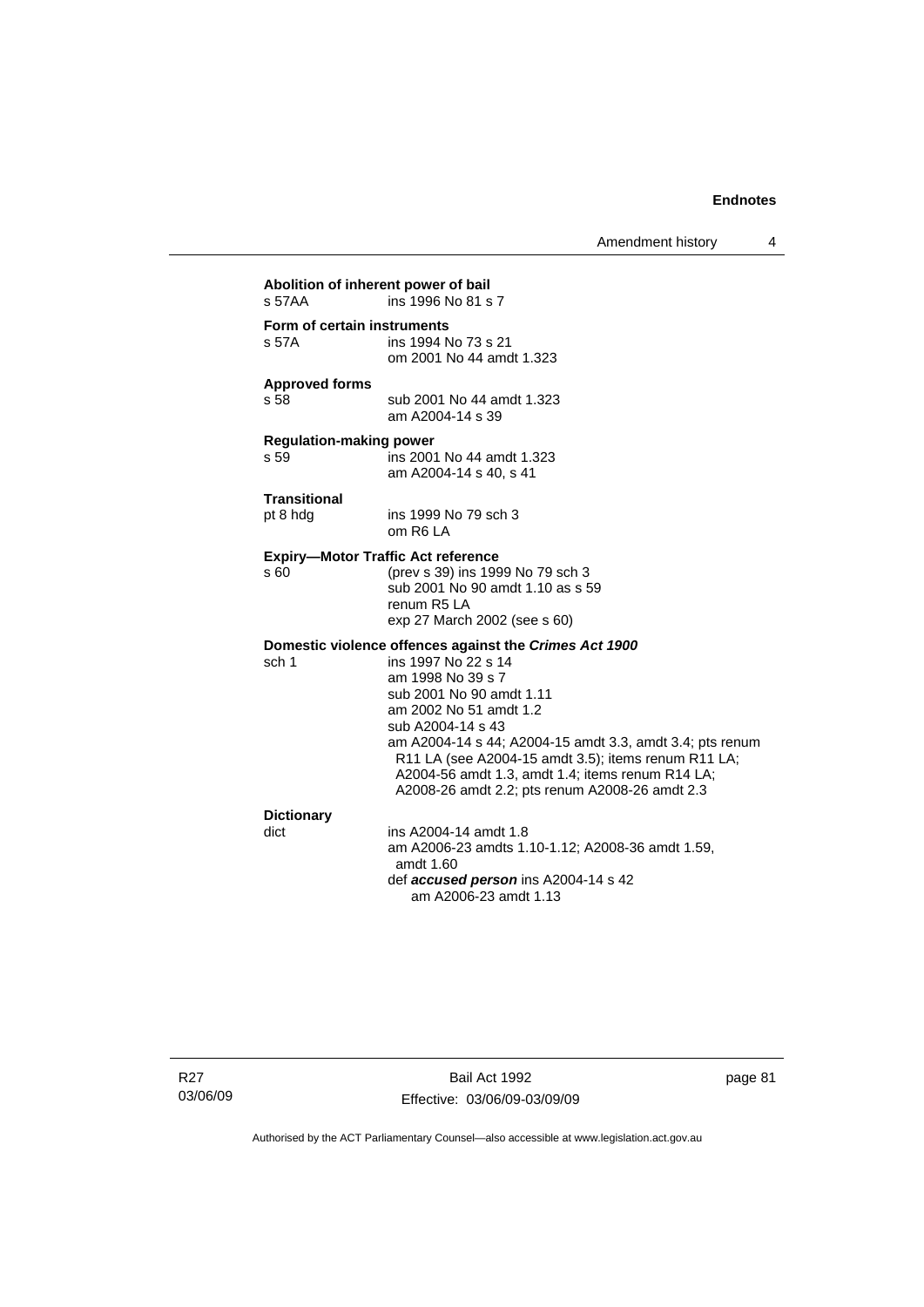5 Earlier republications

 def *appeal* ins A2004-14 amdt 1.8 def *applicable bail criteria* ins A2004-14 amdt 1.8 def *authorised officer* ins A2004-14 amdt 1.8 def *bail* ins A2004-14 amdt 1.8 def *bail condition* ins A2004-14 amdt 1.8 def *child* ins A2004-14 amdt 1.8 def *court* ins A2004-14 amdt 1.8 def *domestic violence offence* ins A2004-14 amdt 1.8 sub A2005-13 amdt 1.6 am A2008-46 amdt 3.3 def *grant* ins A2004-14 amdt 1.8 def *offence* ins A2004-14 amdt 1.8 am A2006-23 amdt 1.14 def *parental responsibility* ins A2005-13 amdt 1.7 sub A2006-23 amdt 1.15; A2008-20 amdt 3.3 def *relevant person* ins A2004-14 amdt 1.8 om A2005-13 amdt 1.8 def *surety* ins A2004-14 amdt 1.8 def *undertaking to appear* ins A2004-14 amdt 1.8 def *victim* ins A2004-14 amdt 1.8

# **5 Earlier republications**

Some earlier republications were not numbered. The number in column 1 refers to the publication order.

Since 12 September 2001 every authorised republication has been published in electronic pdf format on the ACT legislation register. A selection of authorised republications have also been published in printed format. These republications are marked with an asterisk (\*) in column 1. Electronic and printed versions of an authorised republication are identical.

| <b>Republication No</b> | <b>Amendments to</b> | <b>Republication date</b> |
|-------------------------|----------------------|---------------------------|
|                         | Act 1994 No 84       | 29 February 1996          |
| 2                       | Act 1996 No 81       | 1 January 1997            |
| 3                       | Act 1998 No 39       | 31 January 1999           |
| $\overline{4}$          | Act 2001 No 54       | 12 September 2001         |
| 5                       | Act 2001 No 90       | 12 October 2001           |
| 6                       | Act 2001 No 90       | 27 March 2002             |
| $7^*$                   | Act 2002 No 11       | 28 May 2002               |
|                         |                      |                           |

page 82 Bail Act 1992 Effective: 03/06/09-03/09/09

R27 03/06/09